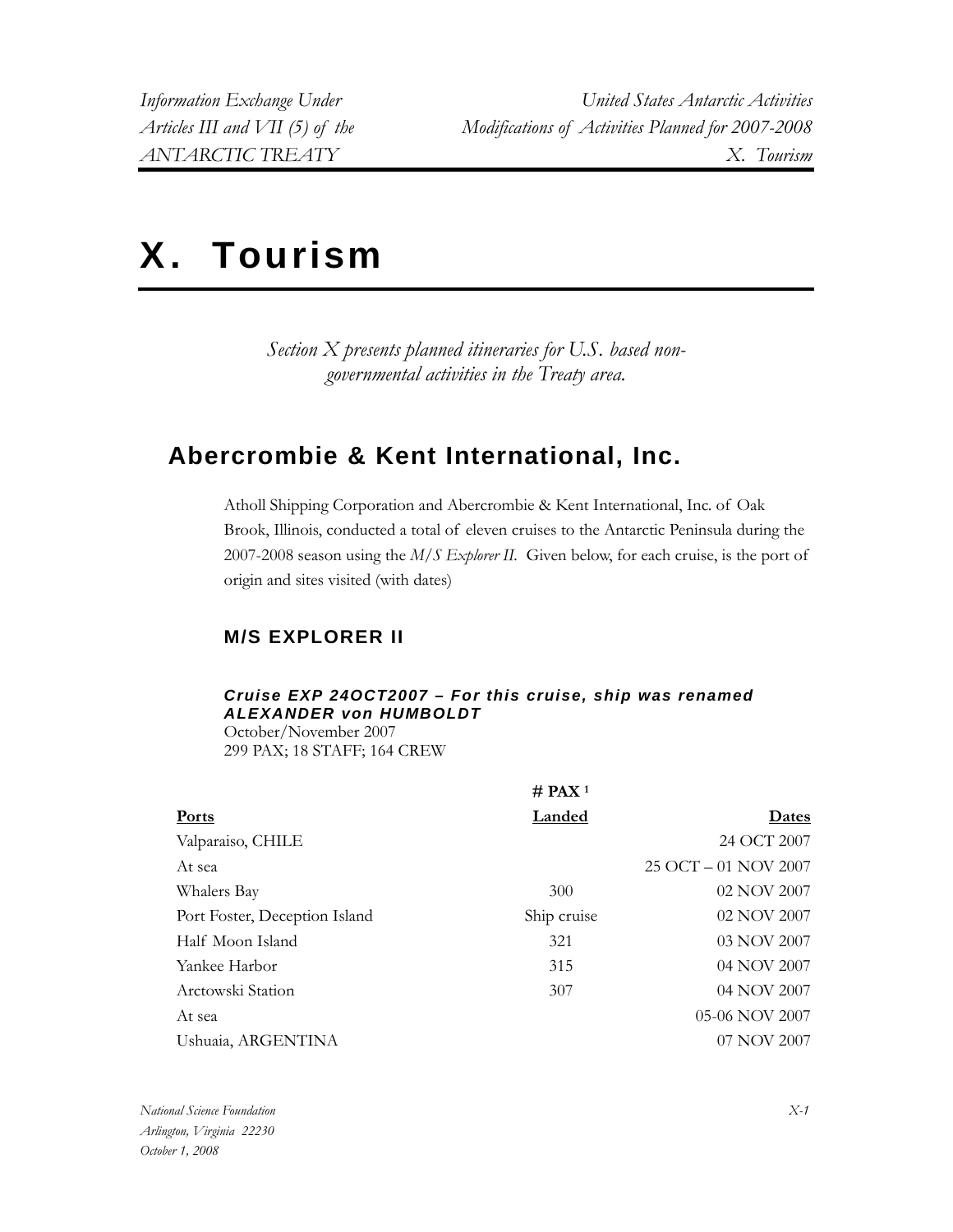$1 =$  Includes passengers, staff and crew landed

 $* =$  zodiac cruising only

#### *Cruise EXP08NOV2007*

November 2007 140 PAX; 15 STAFF; 156 CREW

|                         | $#$ PAX <sup>1</sup> |                |
|-------------------------|----------------------|----------------|
| <b>Ports</b>            | <b>Landed</b>        | <u>Dates</u>   |
| Ushuaia, ARGENTINA      |                      | 08 NOV 2007    |
| At sea                  |                      | 09-18 NOV 2007 |
| Penguin Island          | 164                  | 19 NOV 2007    |
| Arctowski Station       | 151                  | 19 NOV 2007    |
| Whalers Bay             | 154                  | 20 NOV 2007    |
| Paradise Harbor         | $169*$               | 21 NOV 2007    |
| Almirante Brown Station | 169                  | 21 NOV 2007    |
| Goudier Island          | 157                  | 21 NOV 2007    |
| Jougla Point            | $157*$               | 21 NOV 2007    |
| At sea                  |                      | 22-23 NOV 2007 |
| Ushuaia, ARGENTINA      |                      | 24 NOV 2007    |

 $1 =$  Includes passengers, staff and crew landed

 $* = z$ odiac cruising only

#### *Cruise EXP24NOV2007*

November/December 2007 162 PAX; 15 STAFF; 156 CREW

|                         | # PAX <sup>1</sup> |                     |
|-------------------------|--------------------|---------------------|
| <b>Ports</b>            | Landed             | Dates               |
| Ushuaia, ARGENTINA      |                    | 24 NOV 2007         |
| At sea                  |                    | 25 NOV -04 DEC 2007 |
| Penguin Island          | 185                | 05 DEC 2007         |
| Arctowski Station       | 189                | 05 DEC 2007         |
| Whalers Bay             | 175                | 06 DEC 2007         |
| Goudier Island          | 176                | 07 DEC 2007         |
| Almirante Brown Station | 188                | 07 DEC 2007         |
| Paradise Harbor         | 188*               | 07 DEC 2007         |
|                         |                    |                     |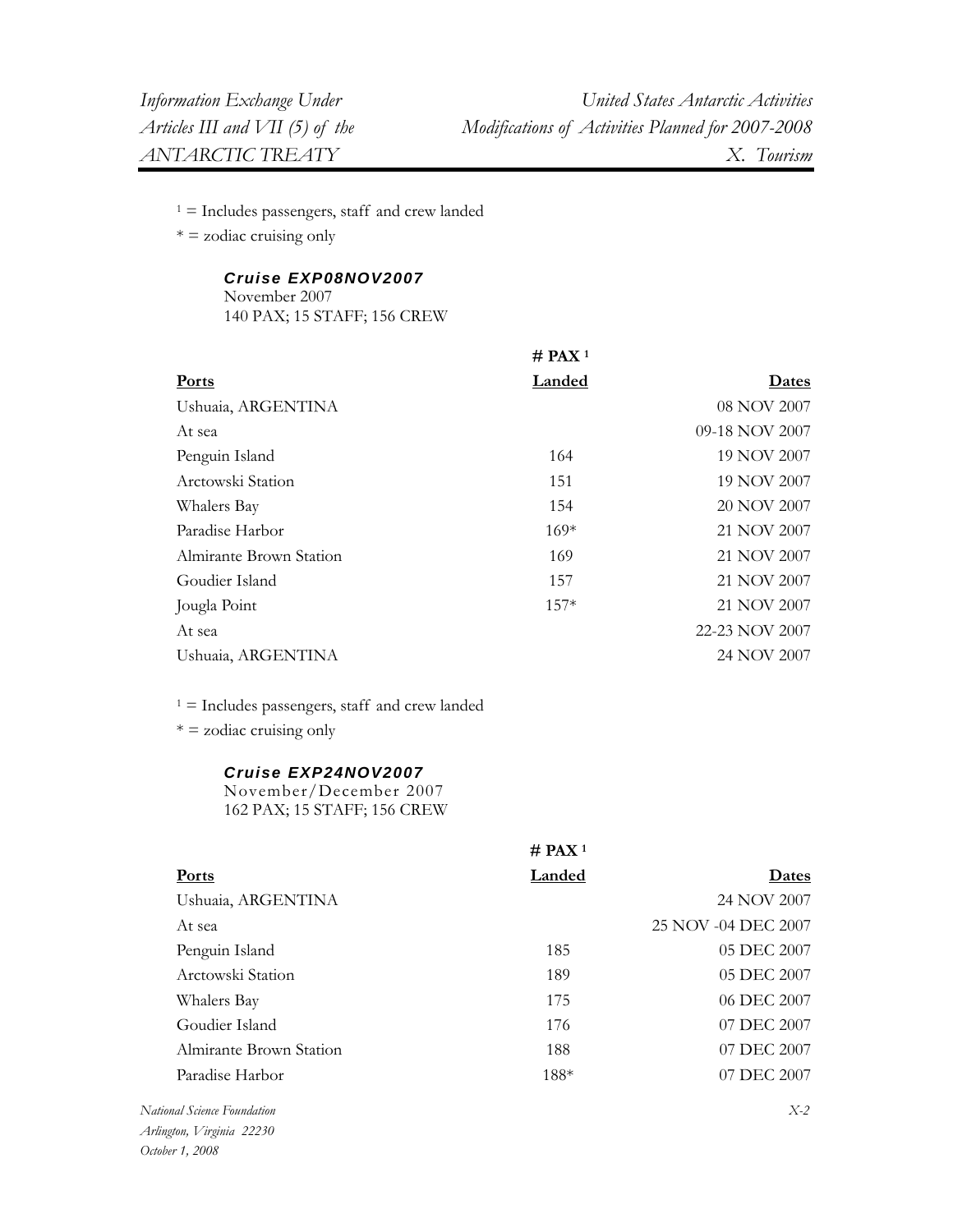At sea 08-09 DEC 2007

Ushuaia, ARGENTINA 10 DEC 2007

 $1 =$  Includes passengers, staff and crew landed

 $* =$  zodiac cruising only

| Cruise EXP10DEC2007         |  |
|-----------------------------|--|
| December 2007               |  |
| 198 PAX; 16 STAFF; 171 CREW |  |

|                         | $#$ PAX <sup>1</sup> |                |
|-------------------------|----------------------|----------------|
| <b>Ports</b>            | <b>Landed</b>        | <b>Dates</b>   |
| Ushuaia, ARGENTINA      |                      | 10 DEC 2007    |
| At sea                  |                      | 11-12 DEC 2007 |
| Almirante Brown Station | 236                  | 13 DEC 2007    |
| Neko Harbor             | 220                  | 13 DEC 2007    |
| Torgersen Island        | 197*                 | 14 DEC 2007    |
| Palmer Station          | 230                  | 14 DEC 2007    |
| Cuverville Island       | 222                  | 15 DEC 2007    |
| Enterprise Island       | $226*$               | 15 DEC 2007    |
| Whalers Bay             | 223                  | 16 DEC 2007    |
| Half Moon Island        | 198                  | 16 DEC 2007    |
| Elephant Island         | Ship cruise          | 17 DEC 2007    |
| Point Wild              | $187*$               | 17 DEC 2007    |
| At sea                  |                      | 18-19 DEC 2007 |
| Ushuaia, ARGENTINA      |                      | 20 DEC 2007    |
|                         |                      |                |

 $1 =$  Includes passengers, staff and crew landed

 $* = z$ odiac cruising only

#### *Cruise EXP20DEC2007*

December 2007/January 2008 199 PAX; 17 STAFF; 161 CREW

|                             | $#$ PAX <sup>1</sup> |                |
|-----------------------------|----------------------|----------------|
| Ports                       | Landed               | Dates          |
| Ushuaia, ARGENTINA          |                      | 20 DEC 2007    |
| At sea                      |                      | 21-29 DEC 2007 |
| National Science Foundation |                      | $X-3$          |

*Arlington, Virginia 22230 October 1, 2008*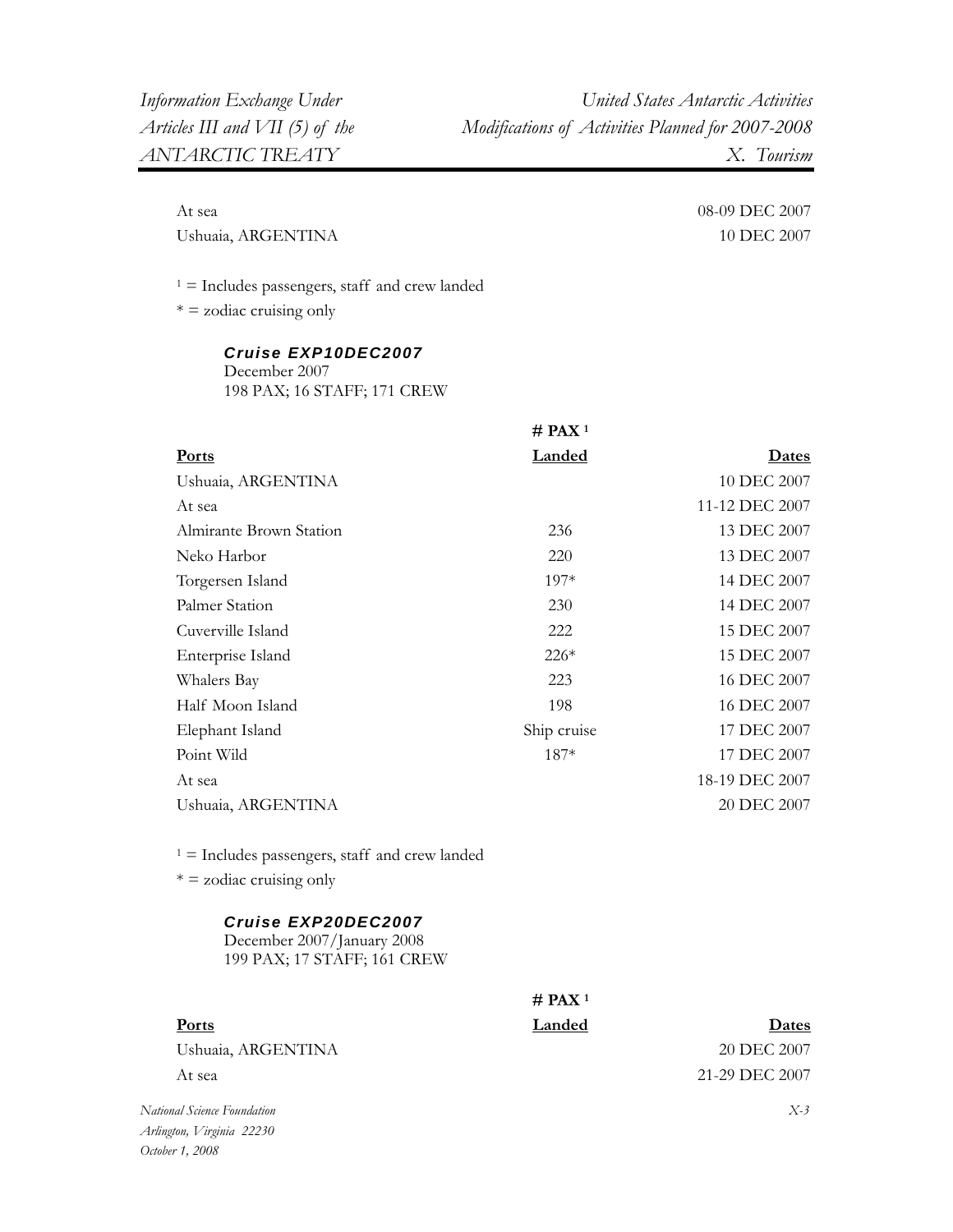*Information Exchange Under United States Antarctic Activities ANTARCTIC TREATY X. Tourism* 

*Articles III and VII (5) of the Modifications of Activities Planned for 2007-2008* 

| Elephant Island         | Ship cruise | 30 DEC 2007    |
|-------------------------|-------------|----------------|
| Neko Harbor             | 230         | 31 DEC 2007    |
| Almirante Brown Station | 225         | 31 DEC 2007    |
| Skontorp Cove           | $202*$      | 31 DEC 2007    |
| Pleneau Island          | $201*$      | 01 JAN 2008    |
| Goudier Island          | 213         | 01 JAN 2008    |
| Jougla Point            | $201*$      | 01 JAN 2008    |
| Half Moon Island        | 210         | 02 JAN 2008    |
| Whalers Bay             | 225         | 02 JAN 2008    |
| Telefon Bay             | 186         | 02 JAN 2008    |
| At sea                  |             | 03-04 JAN 2008 |
| Ushuaia, ARGENTINA      |             | 05 JAN 2008    |
|                         |             |                |

 $1 =$  Includes passengers, staff and crew landed

 $* =$  zodiac cruising only

#### *Cruise EXP05JAN2008*

January 2008 181 PAX; 15 STAFF; 153 CREW

|                    | $#$ PAX <sup>1</sup> |                |
|--------------------|----------------------|----------------|
| <b>Ports</b>       | Landed               | Dates          |
| Ushuaia, ARGENTINA |                      | 05 JAN 2008    |
| At sea             |                      | 06-15 JAN 2008 |
| Aitcho Island      | 181                  | 16 JAN 2008    |
| Pendulum Cove      | 168                  | 16 JAN 2008    |
| Neko Harbor        | 197                  | 17 JAN 2008    |
| Paradise Harbor    | $193*$               | 17 JAN 2008    |
| Petermann Island   | 187                  | 18 JAN 2008    |
| Goudier Island     | 186                  | 18 JAN 2008    |
| At sea             |                      | 19-20 JAN 2008 |
| Ushuaia, ARGENTINA |                      | 21 JAN 2008    |
|                    |                      |                |

 $1 =$  Includes passengers, staff and crew landed

 $* =$  zodiac cruising only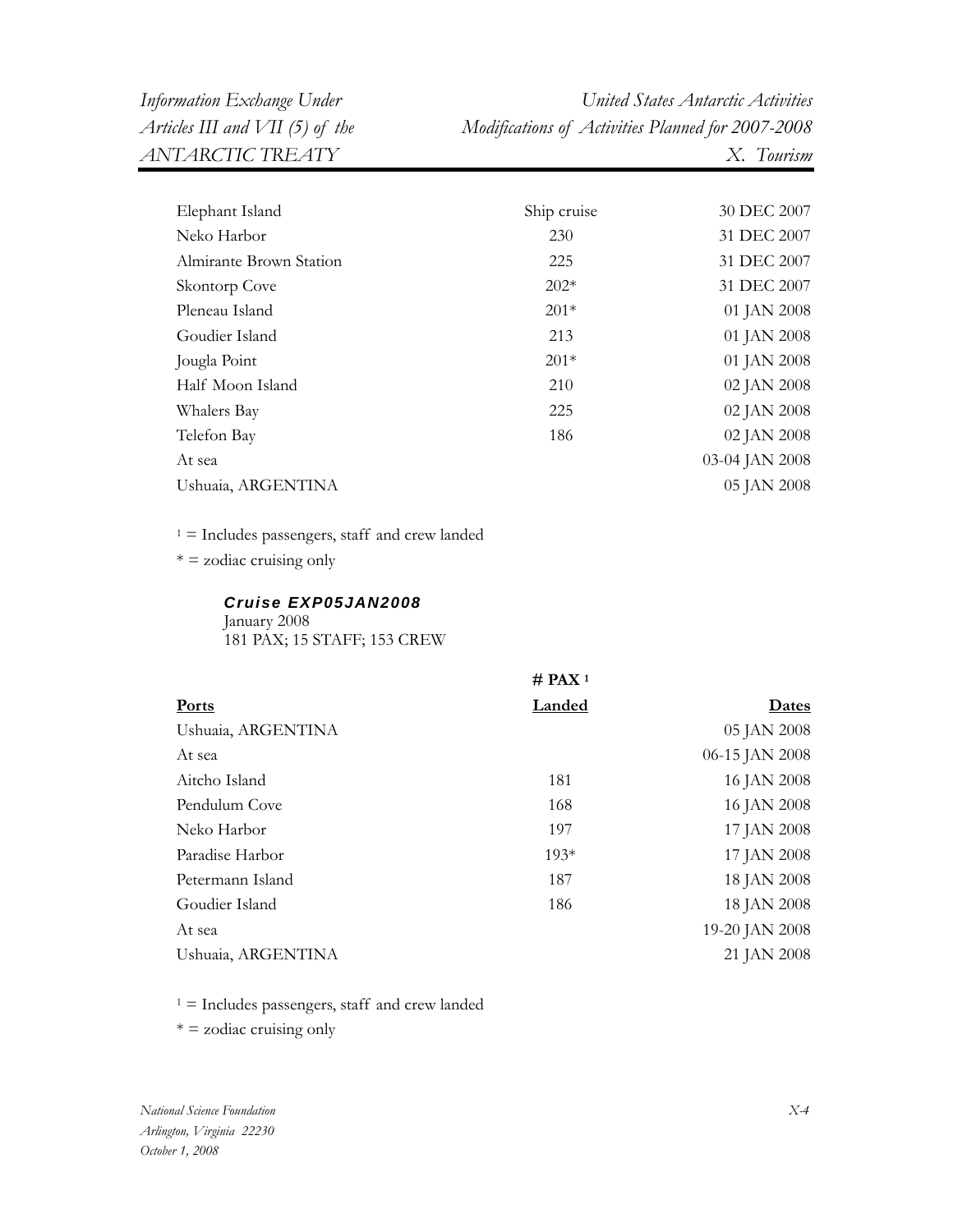#### *Cruise EXP21JAN2008*

January 2008 197 PAX; 16 STAFF; 154 CREW

|                         | $#$ PAX <sup>1</sup> |                |
|-------------------------|----------------------|----------------|
| <b>Ports</b>            | <b>Landed</b>        | Dates          |
| Ushuaia, ARGENTINA      |                      | 21 JAN 2008    |
| At sea                  |                      | 22-25 JAN 2008 |
| Hope Bay                | $211*$               | 26 JAN 2008    |
| Esperanza Station       | 117                  | 26 JAN 2008    |
| Mikkelsen Harbor        | 202                  | 27 JAN 2008    |
| Cierva Cove             | $209*$               | 27 JAN 2008    |
| Goudier Island          | 210                  | 28 JAN 2008    |
| Almirante Brown Station | 196                  | 28 JAN 2008    |
| Paradise Harbor         | $196*$               | 28 JAN 2008    |
| Half Moon Island        | 203                  | 29 JAN 2008    |
| At sea                  |                      | 30-31 JAN 2008 |
| Ushuaia, ARGENTINA      |                      | 01 FEB 2008    |

 $1 =$  Includes passengers, staff and crew landed

\* = zodiac cruising only

#### *Cruise EXP01FEB2008*

February 2008 199 PAX; 17 STAFF; 162 CREW

|                           | $#$ PAX <sup>1</sup> |                |
|---------------------------|----------------------|----------------|
| Ports                     | Landed               | Dates          |
| Ushuaia, ARGENTINA        |                      | 01 FEB 2008    |
| At sea                    |                      | 02-09 FEB 2008 |
| Point Wild                | $217*$               | 10 FEB 2008    |
| Brown Bluff               | 63                   | 11 FEB 2008    |
| Hope Bay                  | $206*$               | 11 FEB 2008    |
| Kinnes Cove/Madder Cliffs | 183                  | 11 FEB 2008    |
| Whalers Bay               | 199                  | 12 FEB 2008    |
| Yankee Harbor             | 192                  | 12 FEB 2008    |
| At sea                    |                      | 13-14 FEB 2008 |
| Ushuaia, ARGENTINA        |                      | 15 FEB 2008    |
| nal Science Foundation    |                      | $X-5$          |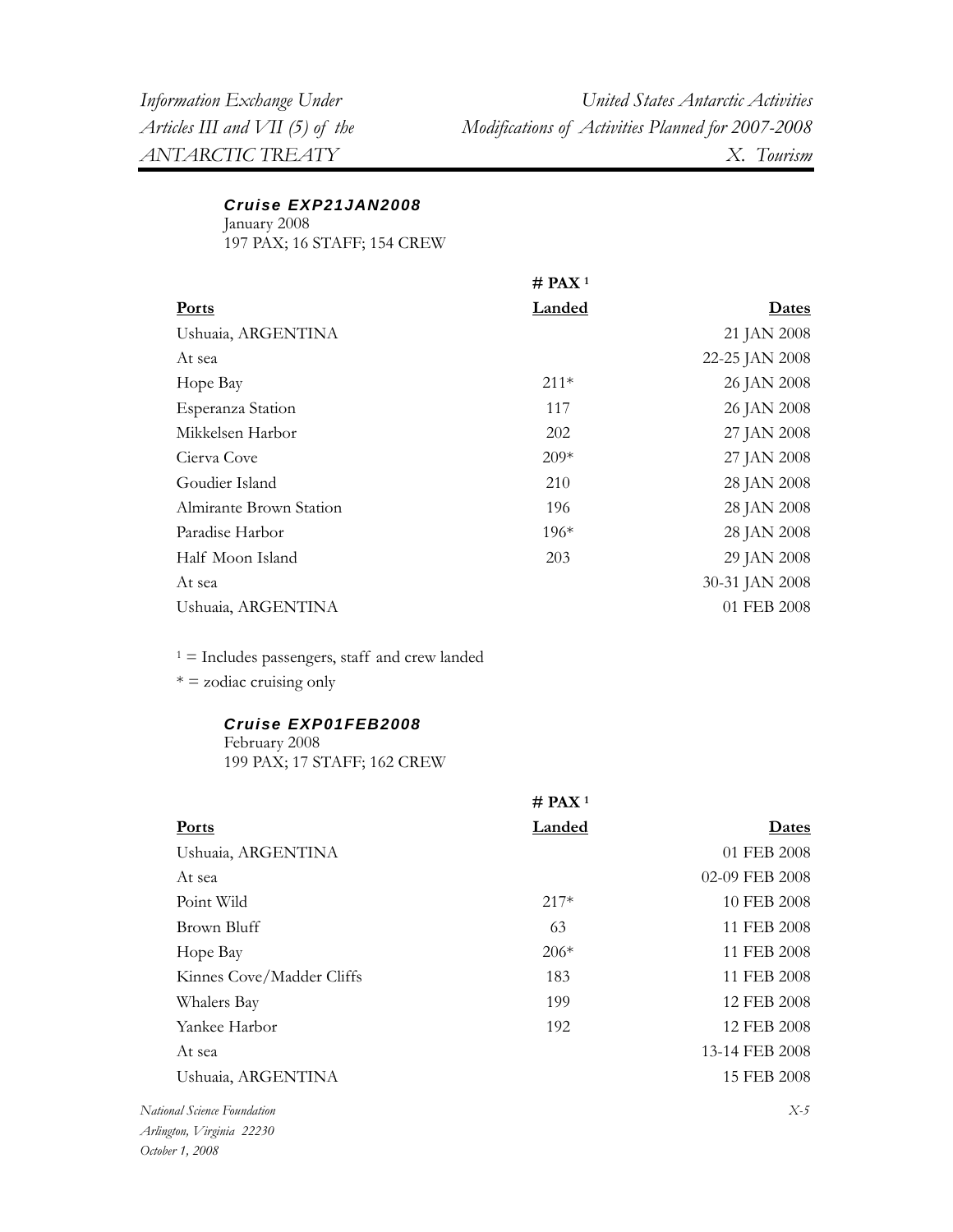$1 =$  Includes passengers, staff and crew landed

 $* =$  zodiac cruising only

## *Cruise EXP15FEB2008*

February 2008

199 PAX; 17 STAFF; 169 CREW

|                         | $#$ PAX <sup>1</sup> |                |
|-------------------------|----------------------|----------------|
| <b>Ports</b>            | <b>Landed</b>        | <u>Dates</u>   |
| Ushuaia, ARGENTINA      |                      | 15 FEB 2008    |
| At sea                  |                      | 16-17 FEB 2008 |
| Whalers Bay             | 232                  | 18 FEB 2008    |
| Half Moon Island        | 225                  | 18 FEB 2008    |
| Almirante Brown Station | 232                  | 19 FEB 2008    |
| Skontorp Cove           | $232*$               | 19 FEB 2008    |
| Petermann Island        | 225                  | 20 FEB 2008    |
| Prospect Point          | 222                  | 20 FEB 2008    |
| Pleneau Island          | $216*$               | 21 FEB 2008    |
| Goudier Island          | 229                  | 21 FEB 2008    |
| Cuverville Island       | 227                  | 22 FEB 2008    |
| At sea                  |                      | 23-24 FEB 2008 |
| Ushuaia, ARGENTINA      |                      | 25 FEB 2008    |

 $1 =$  Includes passengers, staff and crew landed

 $* =$  zodiac cruising only

#### *Cruise EXP25FEB2008*

February/March 2008 199 PAX; 14 STAFF; 155 CREW

|                                     | $#$ PAX <sup>1</sup> |                      |
|-------------------------------------|----------------------|----------------------|
| <b>Ports</b>                        | Landed               | Dates                |
| Ushuaia, ARGENTINA                  |                      | 25 FEB 2008          |
| At sea                              |                      | 26 FEB - 06 MAR 2008 |
| Whalers Bay                         | 203                  | 07 MAR 2008          |
| Almirante Brown Station             | 219                  | 08 MAR 2008          |
| Skontorp Cove                       | $219*$               | 08 MAR 2008          |
| National Science Foundation         |                      | $X-6$                |
| $\cdots$ $\cdots$ $\cdots$ $\cdots$ |                      |                      |

*Arlington, Virginia 22230 October 1, 2008*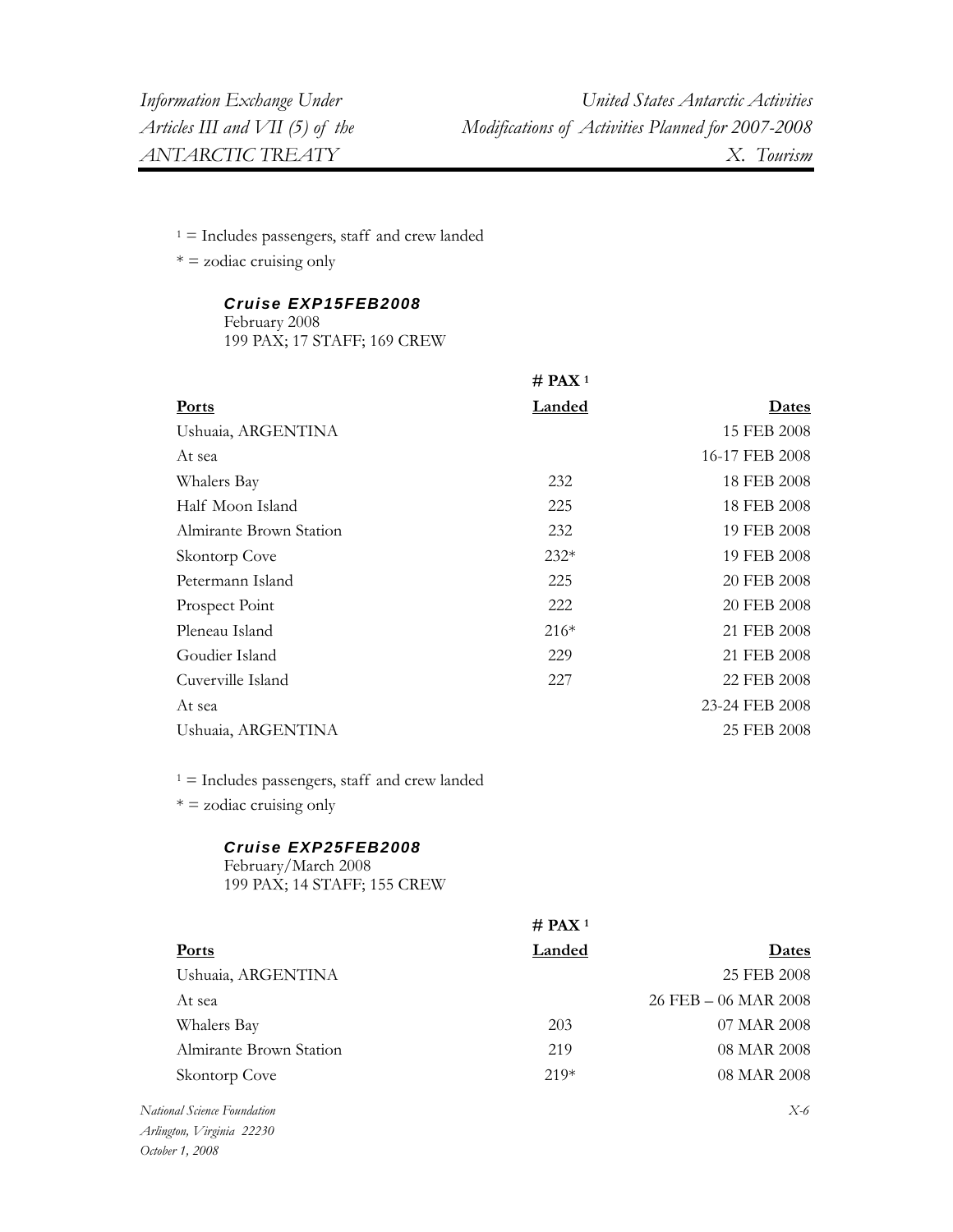| Pleneau Island     | $208*$                      | 08 MAR 2008    |
|--------------------|-----------------------------|----------------|
| Goudier Island     | $\mathcal{D}_{\mathcal{L}}$ | 09 MAR 2008    |
| Cuverville Island  | 225                         | 09 MAR 2008    |
| At sea             |                             | 10-11 MAR 2008 |
| Ushuaia, ARGENTINA |                             | 12 MAR 2008    |
|                    |                             |                |

 $1 =$  Includes passengers, staff and crew landed

 $* = z$ odiac cruising only

## *Cruise EXP13MAR2008 – Explorer II renamed "Minerva"*  March/April 2008

264 PAX; 20 STAFF; 173 CREW

|                      | $#$ PAX <sup>1</sup> |                      |
|----------------------|----------------------|----------------------|
| <b>Ports</b>         | Landed               | <b>Dates</b>         |
| Ushuaia, ARGENTINA   |                      | 13 MAR 2008          |
| At sea               |                      | 14-15 MAR 2008       |
| Deception Island     | Ship cruise          | 16 MAR 2008          |
| Half Moon Island     | 283                  | 16 MAR 2008          |
| Brown Bluff          | 263                  | 17 MAR 2008          |
| Esperanza Station    | 265                  | 17 MAR 2008          |
| <b>Admiralty Bay</b> | Ship cruise          | 18 MAR 2008          |
| At sea               |                      | 19 MAR - 07 APR 2008 |
| Callao, PERU         |                      | 08 APR 2008          |
|                      |                      |                      |

 $1 =$  Includes passengers, staff and crew landed

 $* = z$ odiac cruising only

## **Quark Expeditions**

Quark Expeditions of Darien, Connecticut, conducted 59 cruises to the Antarctic during 2007-2008 season using six chartered vessels. The *Professor Molchanov* conducted 10 cruises. The *Professor Multanovskiy* conducted 10 cruises, the *Lyubov Orlova* conducted 12, the *Akademik Shokalskiy* conducted 10 cruises, the *Sarpik Ittuk* conducted 12 cruises, and the *Kapitan Khlebnikov* conducted five cruises. Given below, for each cruise, is the port of origin, sites visited (with dates) and the return port.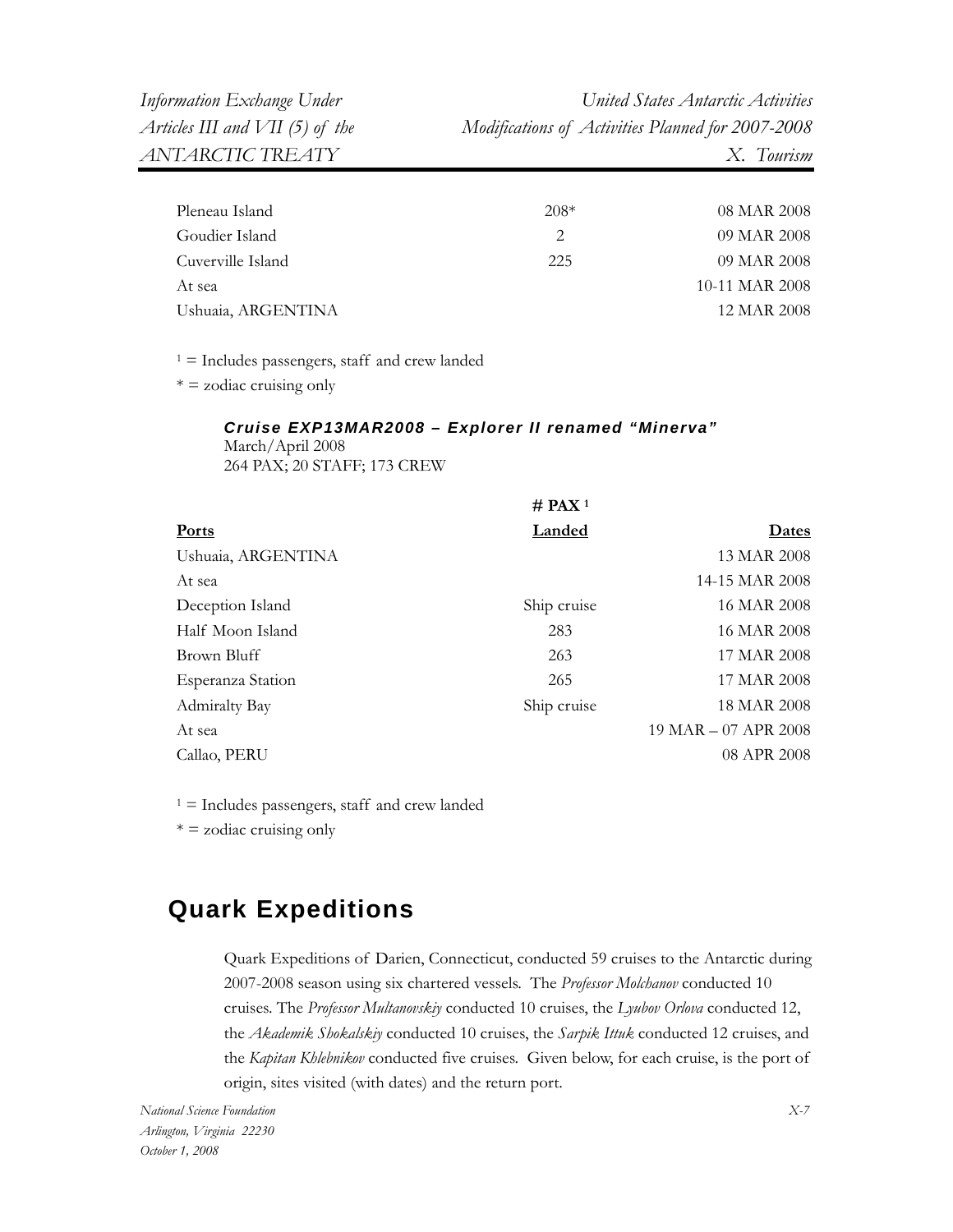## **PROFESSOR MOLCHANOV**

*Cruise MOL05NOV2007* 

November 2007 46 PAX; 9 STAFF; 20 CREW

|                          | $#$ PAX <sup>1</sup> |                |
|--------------------------|----------------------|----------------|
| <b>Ports</b>             | <b>Landed</b>        | <u>Dates</u>   |
| Puerto Madryn, ARGENTINA |                      | 05 NOV 2007    |
| At sea                   |                      | 06-07 NOV 2007 |
| New Island               | 52                   | 08 NOV 2007    |
| West Point               | 52                   | 08 NOV 2007    |
| At sea                   |                      | 09-17 NOV 2007 |
| Paulet Island            | 52                   | 18 NOV 2007    |
| Brown Bluff              | 51                   | 18 NOV 2007    |
| Half Moon Island         | 35                   | 19 NOV 2007    |
| Whalers Bay              | 49                   | 19 NOV 2007    |
| Danco Island             | 35                   | 20 NOV 2007    |
| Neko Harbor              | 51                   | 20 NOV 2007    |
| Skontorp Cove            | 49                   | 20 NOV 2007    |
| Melchoir Islands         | Ship cruise          | 20 NOV 2007    |
| At sea                   |                      | 21-22 NOV 2007 |
| Ushuaia, ARGENTINA       |                      | 23 NOV 2007    |

 $1 =$  Includes passengers, staff and crew landed

 $* =$  zodiac cruising only

#### *Cruise MOL23NOV2007*

November/December 2007 41 PAX; 7 STAFF; 23 CREW

|                             | # PAX <sup>1</sup> |                |
|-----------------------------|--------------------|----------------|
| <b>Ports</b>                | Landed             | Dates          |
| Ushuaia, ARGENTINA          |                    | 23 NOV 2007    |
| At seas                     |                    | 24-25 NOV 2007 |
| Antarctic Sound             | Ship Cruise        | 26 NOV 2007    |
| Devil Island                | 51                 | 26 NOV 2007    |
| Brown Bluff                 | 51                 | 26 NOV 2007    |
| National Science Foundation |                    | $X-8$          |
| Arlington, Virginia 22230   |                    |                |
| October 1, 2008             |                    |                |
|                             |                    |                |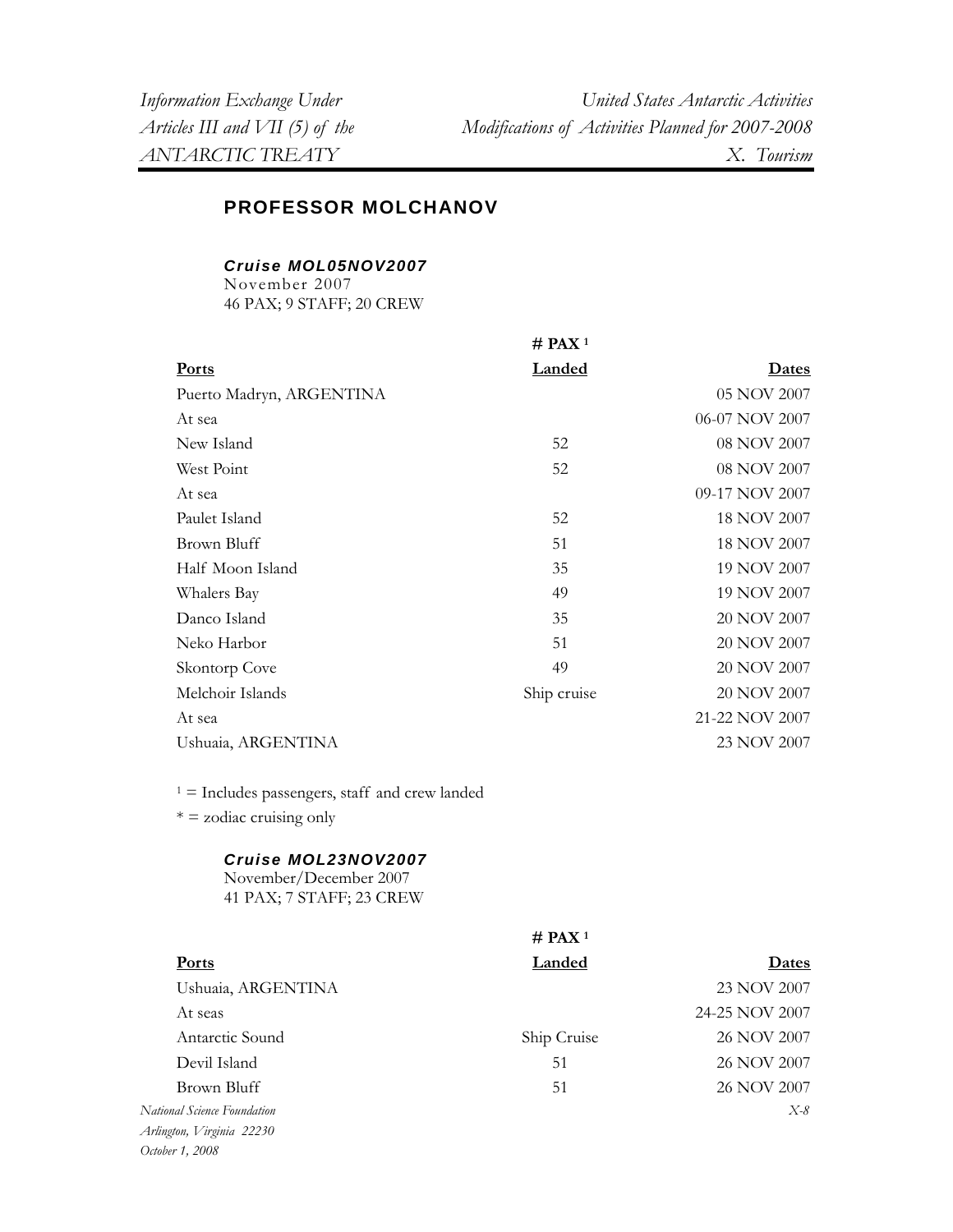*Information Exchange Under United States Antarctic Activities Articles III and VII (5) of the Modifications of Activities Planned for 2007-2008* 

| Half Moon Island        | 49          | 27 NOV 2007    |
|-------------------------|-------------|----------------|
| Baily Head              | 53          | 27 NOV 2007    |
| Whalers Bay             | 48          | 27 NOV 2007    |
| Cuverville Island       | 48          | 28 NOV 2007    |
| Skontorp Cove           | $51*$       | 28 NOV 2007    |
| Almirante Brown Station | 51          | 28 NOV 2007    |
| Penola Strait           | Ship Cruise | 29 NOV 2007    |
| Petermann Island        | 48          | 29 NOV 2007    |
| Jougla Point            | 51          | 29 NOV 2007    |
| Neko Harbor             | 49          | 30 NOV 2007    |
| Orne Islands            | 48          | 30 NOV 2007    |
| Melchior Islands        | 51          | 30 NOV 2007    |
| At sea                  |             | 01-02 DEC 2007 |
| Ushuaia, ARGENTINA      |             | 03 DEC 2007    |
|                         |             |                |

 $1 =$  Includes passengers, staff and crew landed

 $* = z$ odiac cruising only

#### *Cruise MOL03DEC2007*

December 2007 48 PAX; 7 STAFF; 23 CREW

|                    | # PAX <sup>1</sup> |                |
|--------------------|--------------------|----------------|
| <b>Ports</b>       | Landed             | Dates          |
| Ushuaia, ARGENTINA |                    | 03 DEC 2007    |
| At sea             |                    | 04-14 DEC 2007 |
| Shingle Cove       | 56                 | 15 DEC 2007    |
| Point Wild         | $54*$              | 16 DEC 2007    |
| Baily Head         | 59                 | 17 DEC 2007    |
| Whalers Bay        | 55                 | 17 DEC 2007    |
| Goudier Island     | 56                 | 18 DEC 2007    |
| Petermann Island   | 53                 | 18 DEC 2007    |
| Neko Harbor        | 53                 | 19 DEC 2007    |
| Melchior Islands   | $50*$              | 19 DEC 2007    |
| At sea             |                    | 20 DEC 2007    |
| Ushuaia, ARGENTINA |                    | 21 DEC 2007    |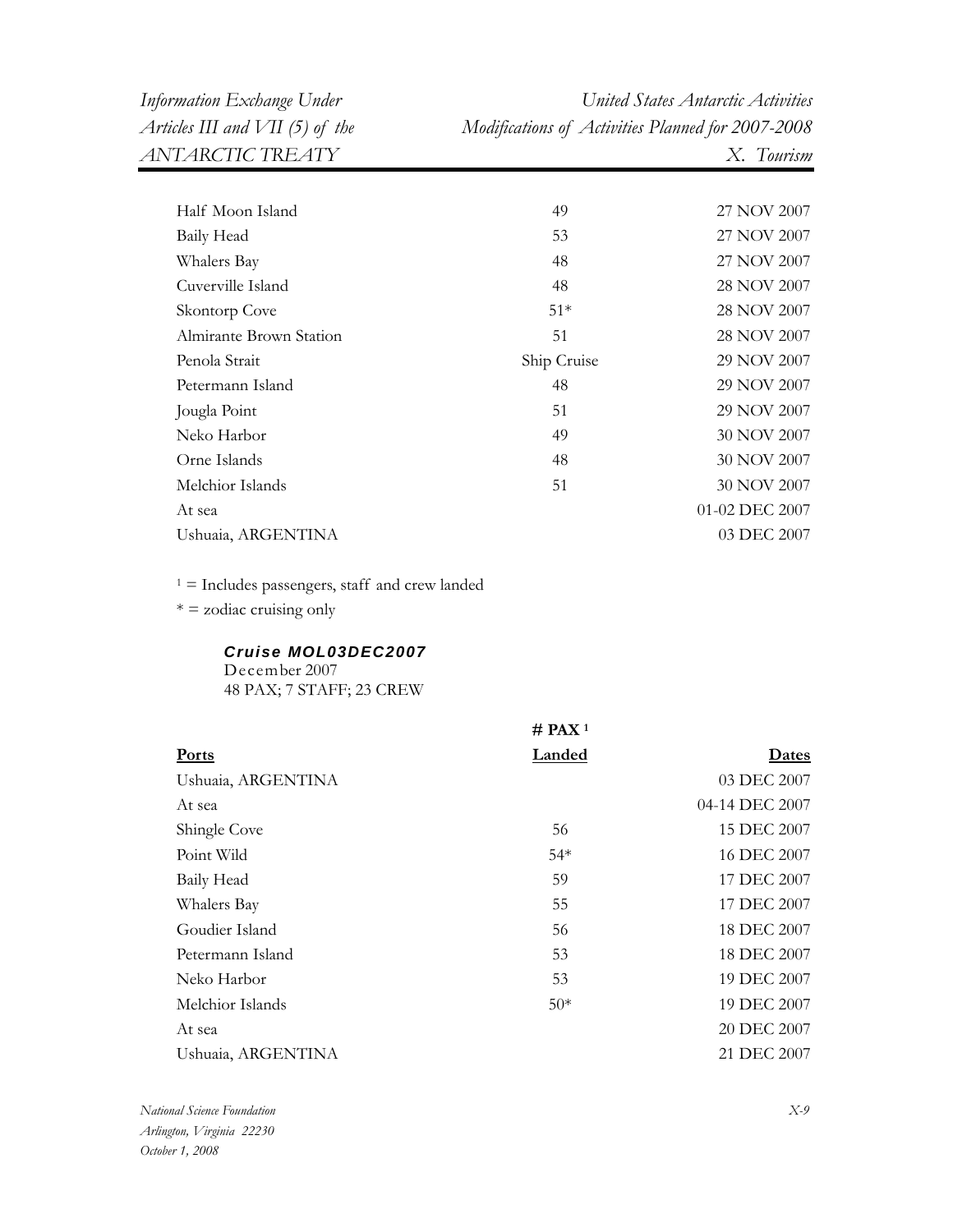$1 =$  Includes passengers, staff and crew landed

 $* =$  zodiac cruising only

#### *Cruise MOL21DEC2007*

December 2007 50 PAX; 6 STAFF; 23 CREW

|                    | $#$ PAX <sup>1</sup> |                |
|--------------------|----------------------|----------------|
| <b>Ports</b>       | <b>Landed</b>        | <b>Dates</b>   |
| Ushuaia, ARGENTINA |                      | 21 DEC 2007    |
| At sea             |                      | 22-23 DEC 2007 |
| Devil Island       | 56                   | 24 DEC 2007    |
| Crystal Hill       | 56                   | 24 DEC 2007    |
| Paulet Island      | 48                   | 25 DEC 2007    |
| Brown Bluff        | 56                   | 25 DEC 2007    |
| Gourdin Island     | 56                   | 25 DEC 2007    |
| Half Moon Island   | 54                   | 26 DEC 2007    |
| Whalers Bay        | 55                   | 26 DEC 2007    |
| Pendulum Cove      | 52                   | 26 DEC 2007    |
| Skontorp Cove      | $55*$                | 27 DEC 2007    |
| Goudier Island     | 57                   | 27 DEC 2007    |
| Petermann Island   | 53                   | 28 DEC 2007    |
| Pleneau Island     | $60*$                | 28 DEC 2007    |
| At sea             |                      | 29-30 DEC 2007 |
| Ushuaia, ARGENTINA |                      | 31 DEC 2007    |

 $1 =$  Includes passengers, staff and crew landed

 $* = z$ odiac cruising only

#### *Cruise MOL31DEC2007*

December/January 2008 47 PAX; 7 STAFF; 23 CREW

| Landed | Dates              |
|--------|--------------------|
|        | 31 DEC 2007        |
|        | 01-10 JAN 2008     |
| 57     | 11 JAN 2008        |
|        | $X-10$             |
|        |                    |
|        | # PAX <sup>1</sup> |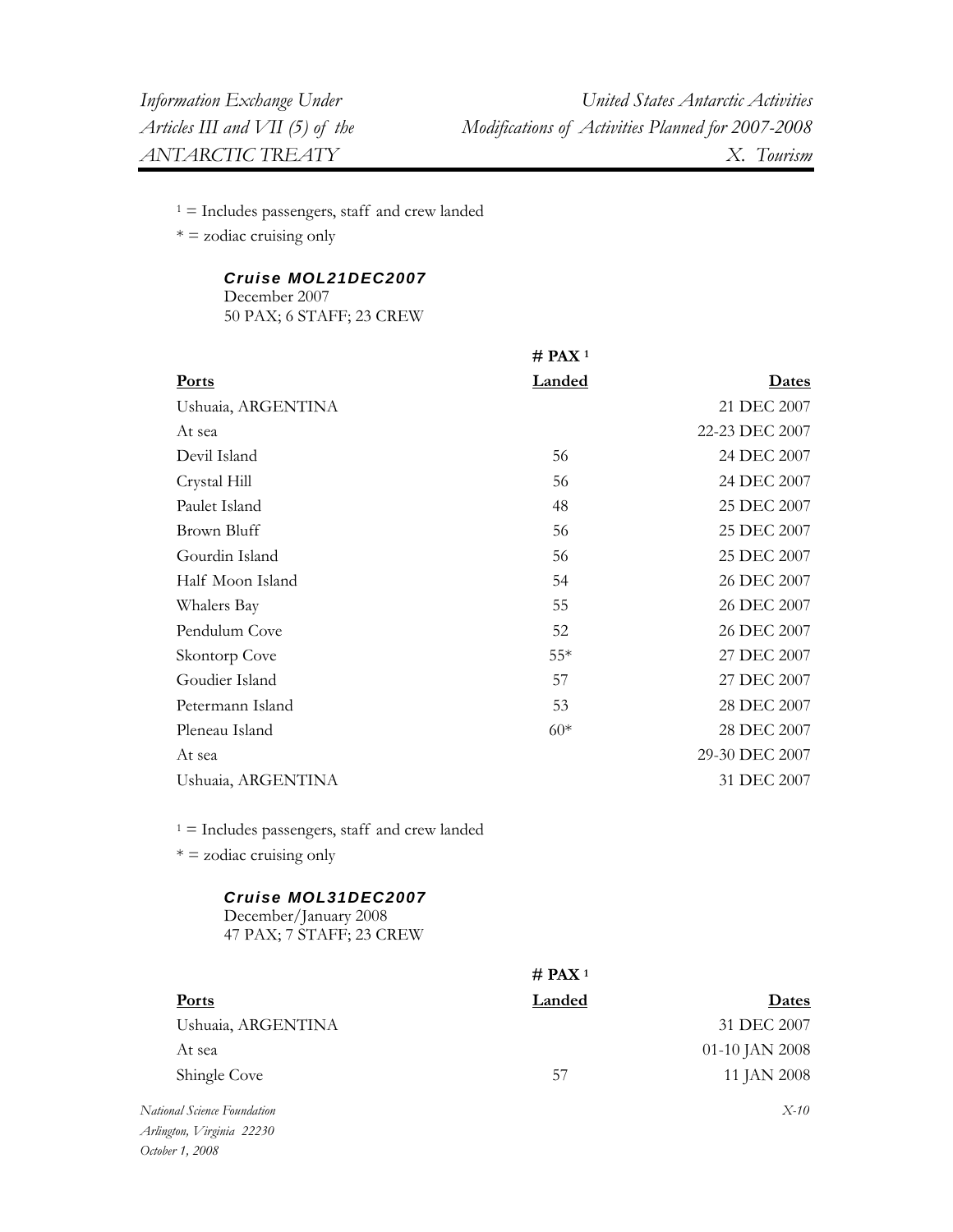*Information Exchange Under United States Antarctic Activities Articles III and VII (5) of the Modifications of Activities Planned for 2007-2008* 

| Point Wild              | $51*$ | 12 JAN 2008    |
|-------------------------|-------|----------------|
| Cape Lookout            | 54    | 12 JAN 2008    |
| Aitcho Island           | 54    | 12 JAN 2008    |
| Whalers Bay             | 54    | 13 JAN 2008    |
| Skontorp Cove           | 55    | 14 JAN 2008    |
| Almirante Brown Station | 55    | 14 JAN 2008    |
| Petermann Island        | 54    | 14 JAN 2008    |
| Pleneau Island          | 54    | 14 JAN 2008    |
| Goudier Island          | 54    | 15 JAN 2008    |
| At sea                  |       | 16-17 JAN 2008 |
| Ushuaia, ARGENTINA      |       | 18 JAN 2008    |
|                         |       |                |

 $1 =$  Includes passengers, staff and crew landed

 $* =$  zodiac cruising only

*Cruise MOL18JAN2008* 

January 2008 52 PAX; 8 STAFF; 20 CREW

|                         | $#$ PAX <sup>1</sup> |                |
|-------------------------|----------------------|----------------|
| <b>Ports</b>            | Landed               | <u>Dates</u>   |
| Ushuaia, ARGENTINA      |                      | 18 JAN 2008    |
| At sea                  |                      | 19-20 JAN 2008 |
| Devil Island            | 59                   | 21 JAN 2008    |
| <b>Brown Bluff</b>      | 63                   | 21 JAN 2008    |
| Whalers Bay             | 60                   | 22 JAN 2008    |
| Hannah Point            | 60                   | 22 JAN 2008    |
| Cuverville Island       | Ship Cruise          | 23 JAN 2008    |
| Almirante Brown Station | 34                   | 23 JAN 2008    |
| Skontorp Cove           | $29*$                | 23 JAN 2008    |
| Petermann Island        | 59                   | 24 JAN 2008    |
| Pleneau Island          | $32*$                | 24 JAN 2008    |
| Goudier Island          | 57                   | 25 JAN 2008    |
| Jougla Point            | 36                   | 25 JAN 2008    |
| Neko Harbor             | 59                   | 25 JAN 2008    |
| Danco Island            | 50                   | 25 JAN 2008    |
| Melchior Islands        | Ship Cruise          | 25 JAN 2008    |
| onal Science Foundation |                      | $X-11$         |

 $N$ ation *Arlington, Virginia 22230 October 1, 2008*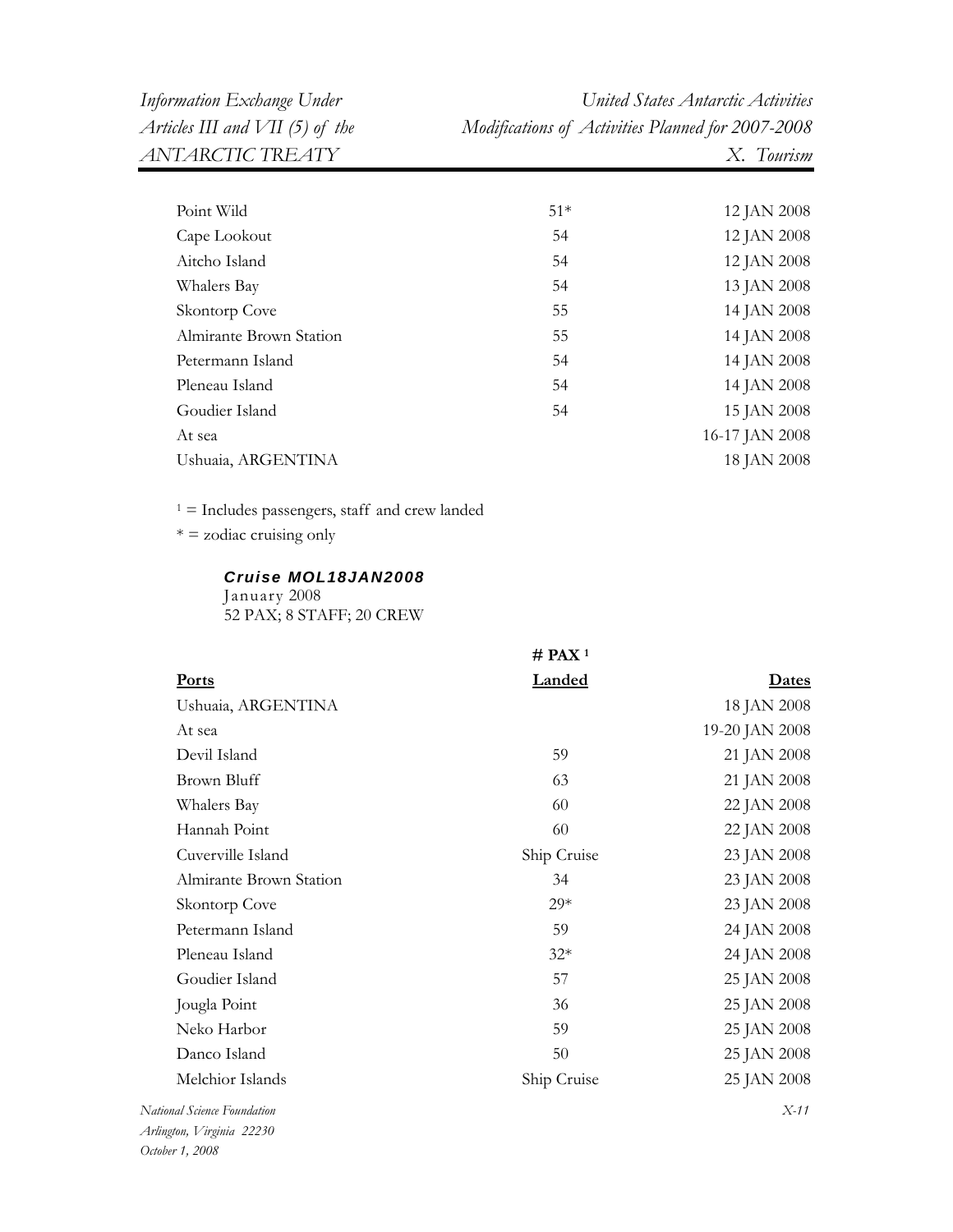At Sea 26-27 JAN 2008 Ushuaia, ARGENTINA 28 JAN 2008

 $1 =$  Includes passengers, staff and crew landed

 $* =$  zodiac cruising only

#### *Cruise MOL28JAN2008*

January/February 2008 48 PAX; 5 STAFF; 25 CREW

|                    | $#$ PAX <sup>1</sup> |                |
|--------------------|----------------------|----------------|
| <b>Ports</b>       | <b>Landed</b>        | <b>Dates</b>   |
| Ushuaia, ARGENTINA |                      | 28 JAN 2008    |
| At sea             |                      | 29-30 JAN 2008 |
| Devil Island       | 52                   | 31 JAN 2008    |
| Brown Bluff        | 52                   | 31 JAN 2008    |
| Hannah Point       | 53                   | 01 FEB 2008    |
| Neko Harbor        | 51                   | 02 FEB 2008    |
| Skontorp Cove      | $54*$                | 02 FEB 2008    |
| Detaille island    | 49                   | 03 FEB 2008    |
| At sea             |                      | 04 FEB 2008    |
| Stonington Island  | 56                   | 05 FEB 2008    |
| Fish Islands       | $53*$                | 06 FEB 2008    |
| Pleneau Island     | $47*$                | 07 FEB 2008    |
| Yalour Islands     | 43                   | 07 FEB 2008    |
| Melchior Islands   | $48*$                | 07 FEB 2008    |
| At sea             |                      | 08-09 FEB 2008 |
| Ushuaia, ARGENTINA |                      | 10 FEB 2008    |
|                    |                      |                |

 $1 =$  Includes passengers, staff and crew landed

 $* = z$ odiac cruising only

#### *Cruise MOL10FEB2008*

February 2008 48 PAX; 6 STAFF; 25 CREW

## **# PAX 1**

*National Science Foundation Arlington, Virginia 22230* 

*October 1, 2008* 

**Ports Landed Dates**

*X-12*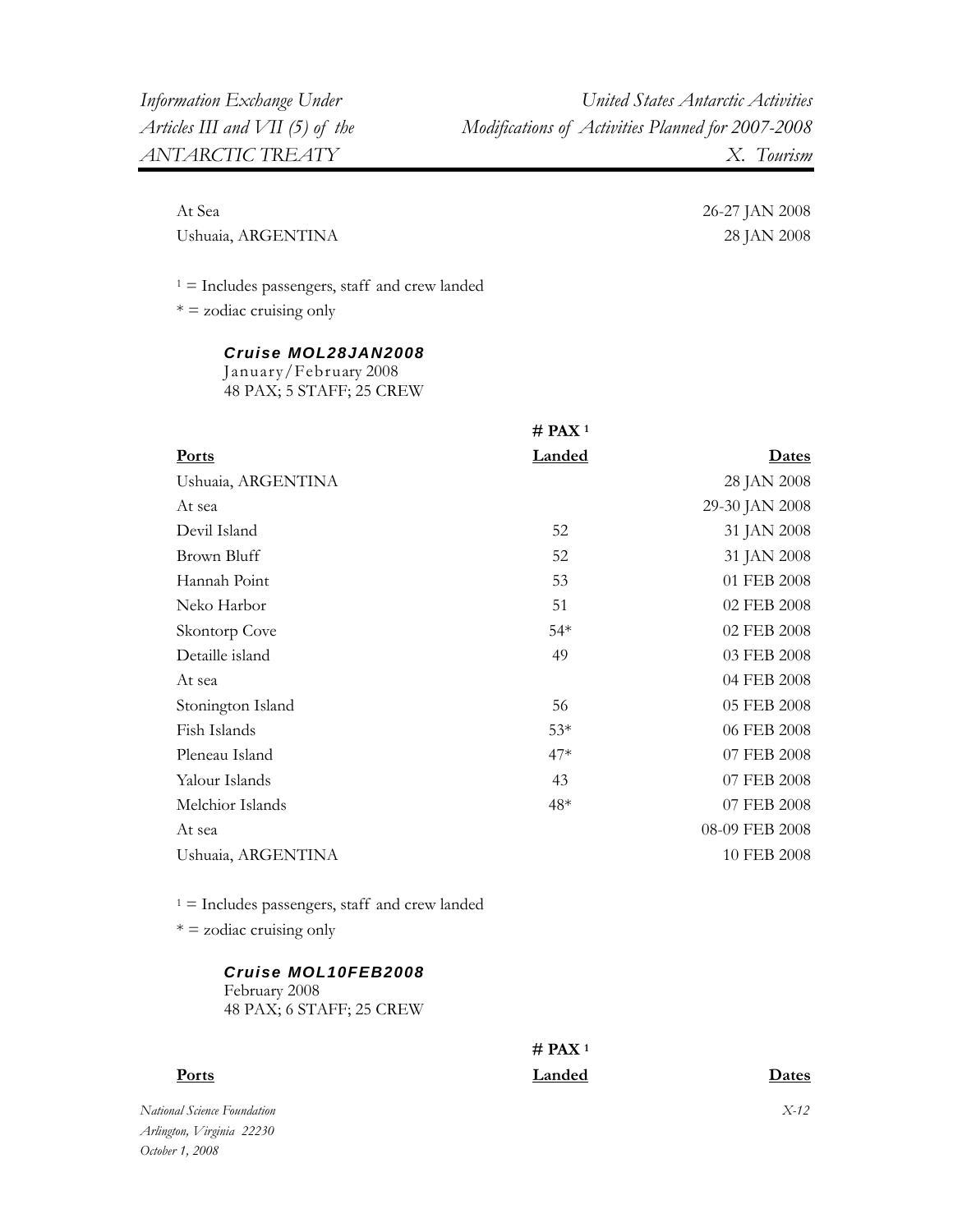*Information Exchange Under United States Antarctic Activities Articles III and VII (5) of the Modifications of Activities Planned for 2007-2008* 

| Ushuaia, ARGENTINA |       | 10 FEB 2008    |
|--------------------|-------|----------------|
| At sea             |       | 11-12 FEB 2008 |
| Hannah Point       | 55    | 13 FEB 2008    |
| Whalers Bay        | 50    | 13 FEB 2008    |
| Neko Harbor        | 51    | 14 FEB 2008    |
| Goudier Island     | 54    | 14 FEB 2008    |
| Detaille Island    | 52    | 15 FEB 2008    |
| At sea             |       | 16-17 FEB 2008 |
| Stonington Island  | 52    | 18 FEB 2008    |
| Penola Strait      | $56*$ | 19 FEB 2008    |
| Vernadsky Station  | 56    | 19 FEB 2008    |
| Petermann Island   | 50    | 19 FEB 2008    |
| Pleneau Island     | $48*$ | 19 FEB 2008    |
| Orne Islands       | 50    | 20 FEB 2008    |
| Melchior Islands   | 44*   | 20 FEB 2008    |
| At sea             |       | 21-22 FEB 2008 |
| Ushuaia, ARGENTINA |       | 23 FEB 2008    |

 $1 =$  Includes passengers, staff and crew landed

 $* = z$ odiac cruising only

## *Cruise MOL23FEB 2008*

February/March 2008 45 PAX; 7 STAFF; 23 CREW

|                             | $#$ PAX <sup>1</sup> |             |
|-----------------------------|----------------------|-------------|
| Ports                       | <b>Landed</b>        | Dates       |
| Ushuaia, ARGENTINA          |                      | 23 FEB 2008 |
| At Sea                      |                      | 24 FEB 2008 |
| Aitcho Island               | 50                   | 25 FEB 2008 |
| Brown Bluff                 | 49                   | 26 FEB 2008 |
| Devil Island                | 48                   | 26 FEB 2008 |
| Vega Island                 | $19*$                | 26 FEB 2008 |
| Paulet Island               | 49                   | 27 FEB 2008 |
| Hannah Point                | 52                   | 28 FEB 2008 |
| Whalers Bay                 | 52                   | 28 FEB 2008 |
| Baily Head                  | 7                    | 28 FEB 2008 |
| National Science Foundation |                      | $X-13$      |
|                             |                      |             |

*Arlington, Virginia 22230 October 1, 2008*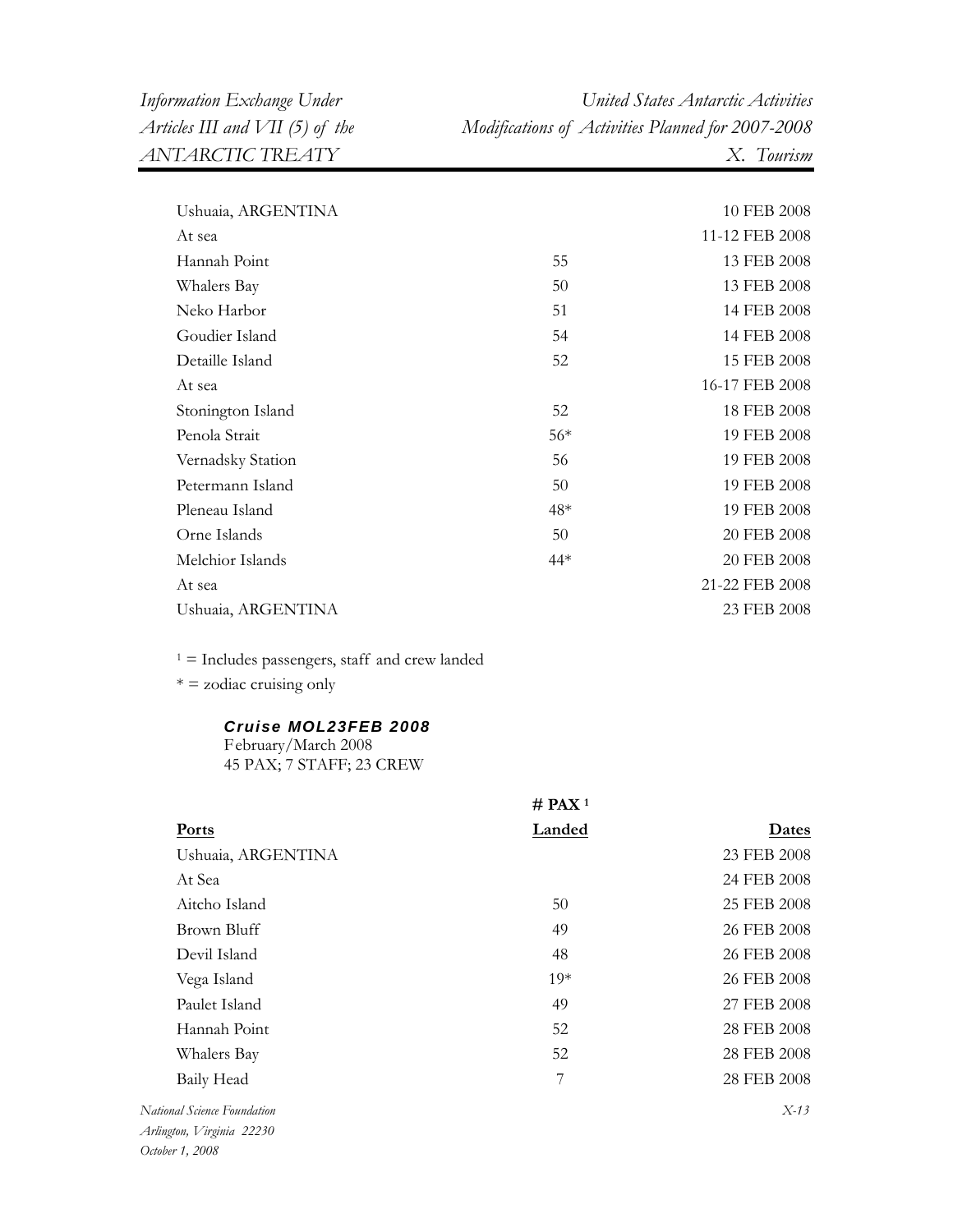| Wilhelmina Bay                                                      | 49*                | 01 MAR 2008          |
|---------------------------------------------------------------------|--------------------|----------------------|
| Neko Harbor                                                         | 52                 | 01 MAR 2008          |
| Skontorp Cove                                                       | 48*                | 01 MAR 2008          |
| Goudier Island                                                      | 50                 | 02 MAR 2008          |
| Pleneau Island                                                      | $52*$              | 02 MAR 2008          |
| Penola Strait                                                       | $40*$              | 02 MAR 2008          |
| Vernadsky Station                                                   | 50                 | 02 MAR 2008          |
| At sea                                                              |                    | 03-04 MAR 2008       |
| Ushuaia, ARGENTINA                                                  |                    | 05 MAR 2008          |
| $1 =$ Includes passengers, staff and crew landed                    |                    |                      |
| $* =$ zodiac cruising only                                          |                    |                      |
| Cruise MOL05MAR2008<br>March/April 2008<br>44 PAX; 3 STAFF; 23 CREW |                    |                      |
|                                                                     | # PAX <sup>1</sup> |                      |
| Ports                                                               | <b>Landed</b>      | <u>Dates</u>         |
| Ushuaia, ARGENTINA                                                  |                    | 05 MAR 2008          |
| At sea                                                              |                    | 06-07 MAR 2008       |
| <b>Admiralty Bay</b>                                                | Ship Cruise        | 08 MAR 2008          |
| <b>Brown Bluff</b>                                                  | 45                 | 09 MAR 2008          |
| At sea                                                              |                    | 10 MAR 2008          |
| Orcadas                                                             | 52                 | 11 MAR 2008          |
| At sea                                                              |                    | 12 MAR - 09 APR 2008 |
| Ushuaia, ARGENTINA                                                  |                    | 10 APR 2008          |

 $1 =$  Includes passengers, staff and crew landed

 $* =$  zodiac cruising only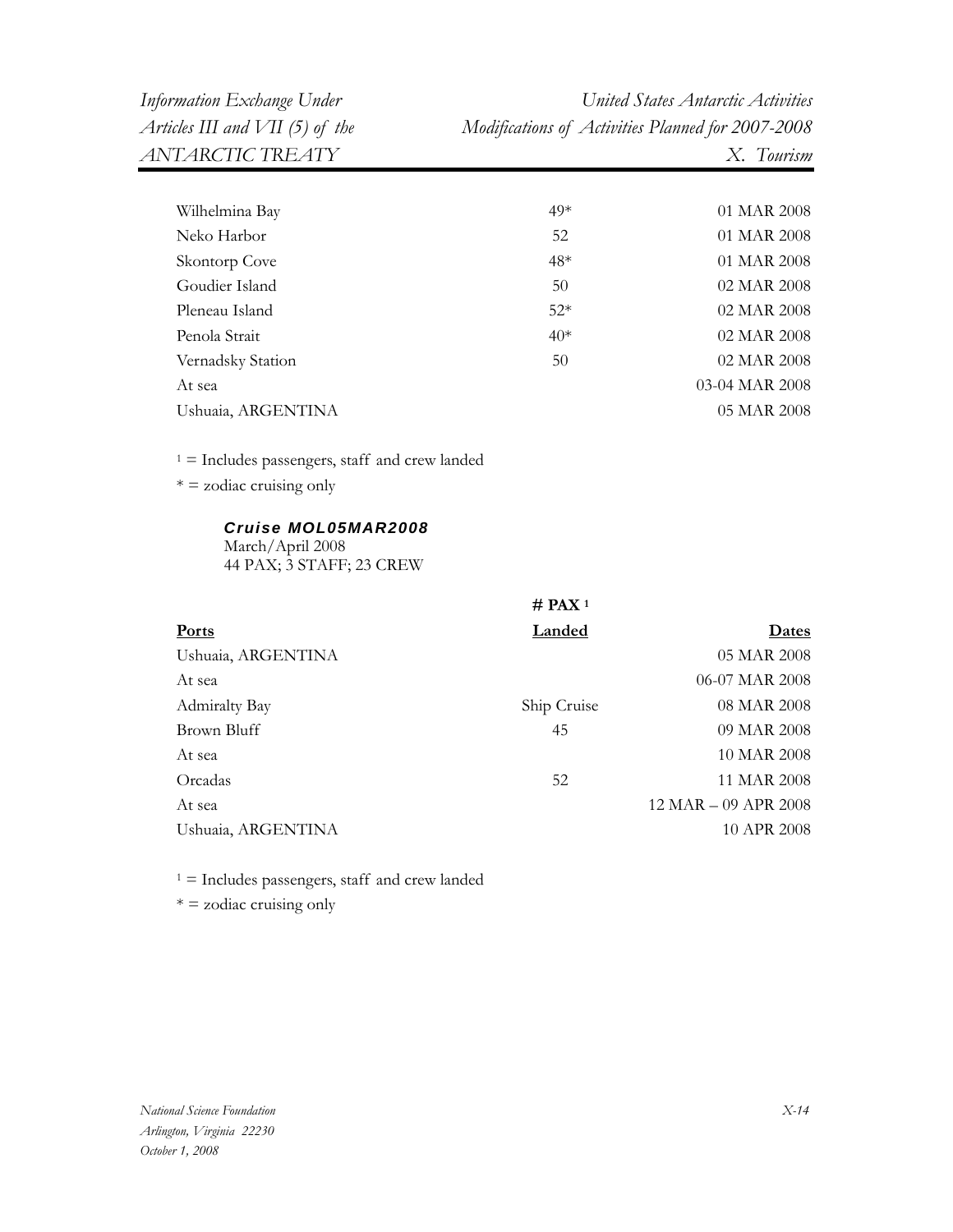## **KHLEBNIKOV**

*Cruise KLB10OCT2007 – Sub-chartered by Zegrahm Expeditions of Seattle, Washington*  October 2007 90 PAX; 11 STAFF; 72 CREW

|                                   | $#$ PAX <sup>1</sup> |                |
|-----------------------------------|----------------------|----------------|
| <b>Ports</b>                      | <b>Landed</b>        | Dates          |
| Ushuaia, ARGENTINA                |                      | 10 OCT 2007    |
| At sea                            |                      | 11-17 OCT 2007 |
| Weddell Sea (ice walk)            | 56                   | 18 OCT 2007    |
| Snow Hill Island Emperor Rookery  | 55#                  | 19 OCT 2007    |
| Snow Hill Island Emperor Rookery  | 55#                  | 20 OCT 2007    |
| Antarctic Sound (helo overflight) | 93                   | 21 OCT 2007    |
| Half Moon Island                  | 84                   | 22 OCT 2007    |
| Arctowski Station                 | 108                  | 23 OCT 2007    |
| Turret Point                      | 86                   | 23 OCT 2007    |
| At sea                            |                      | 24-25 OCT 2007 |
| Ushuaia, ARGENTINA                |                      | 26 OCT 2008    |

 $1 =$  Includes passengers, staff and crew landed

 $* = zodiac$  cruising only;  $# =$  helo landing

## *Cruise KLB26OCT2007*

October/November 2007 98 PAX; 14 STAFF; 70 CREW

|                                  | $#$ PAX <sup>1</sup> |                      |
|----------------------------------|----------------------|----------------------|
| <b>Ports</b>                     | Landed               | Dates                |
| Ushuaia, ARGENTINA               |                      | 26 OCT 2007          |
| At sea                           |                      | 27-29 OCT 2007       |
| Snow Hill Island Emperor Rookery | 111#                 | 30 OCT 2007          |
| At sea                           |                      | 31 OCT - 01 NOV 2007 |
| Snow Hill Island Emperor Rookery | 60#                  | 02 NOV 2007          |
| Snow Hill Island Emperor Rookery | 44#                  | 03 NOV 2007          |
| Brown Bluff                      | 111                  | 04 NOV 2007          |
| At sea                           |                      | $05 - 06$ NOV 2007   |
| National Science Foundation      |                      | $X-15$               |
| Arlington, Virginia 22230        |                      |                      |
| October 1, 2008                  |                      |                      |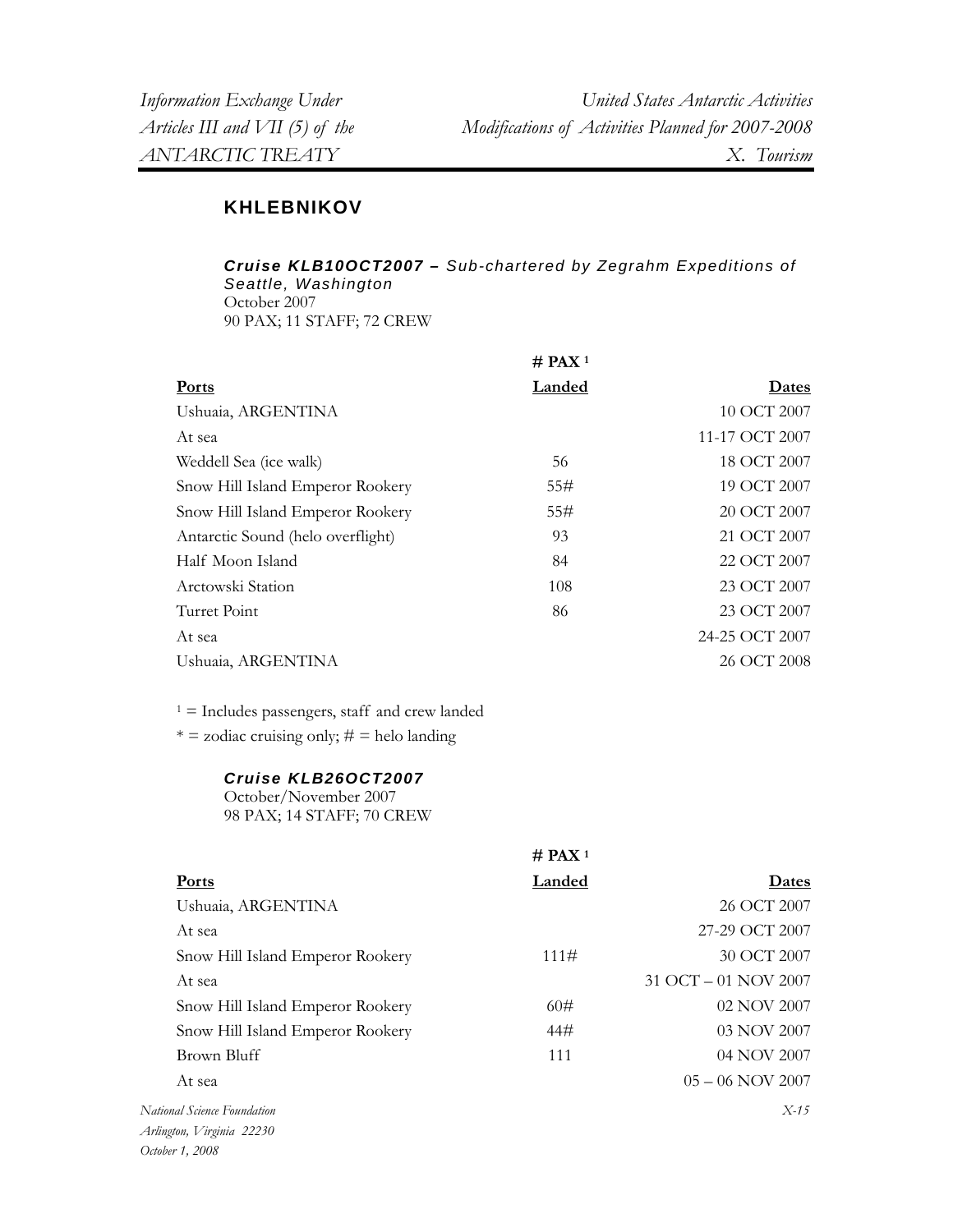**# PAX 1** 

Ushuaia, ARGENTINA 07 NOV 2007

 $1 =$  Includes passengers, staff and crew landed

 $* =$  zodiac cruising only;  $# =$  helo landing

## *Cruise KLB07NOV2007*

November 2007 103 PAX; 13 STAFF; 70 CREW

|                                                                                                     | Landed               | Dates          |
|-----------------------------------------------------------------------------------------------------|----------------------|----------------|
| Ushuaia, ARGENTINA                                                                                  |                      | 07 NOV 2007    |
| At sea                                                                                              |                      | 08-10 NOV 2007 |
| Snow Hill Island Emperor Rookery                                                                    | 62#                  | 11 NOV 2007    |
| Snow Hill Island Emperor Rookery                                                                    | 61#                  | 12 NOV 2007    |
| Snow Hill Island Emperor Rookery                                                                    | 116#                 | 13 NOV 2007    |
| <b>Brown Bluff</b>                                                                                  | 111                  | 14 NOV 2007    |
| Neumayer Channel                                                                                    | Ship cruise          | 15 NOV 2007    |
| Lemaire Channel                                                                                     | Ship Cruise          | 15 NOV 2007    |
| Orne Islands                                                                                        | 95                   | 16 NOV 2007    |
| Almirante Brown Station                                                                             | $120*$               | 16 NOV 2007    |
| At sea                                                                                              |                      | 15-18 NOV 2007 |
| Ushuaia, ARGENTINA                                                                                  |                      | 19 NOV 2007    |
| $1 =$ Includes passengers, staff and crew landed<br>$* =$ zodiac cruising only; $\# =$ helo landing |                      |                |
| Cruise KLB19NOV2007                                                                                 |                      |                |
| November/December 2007<br>98 PAX; 13 STAFF; 69 CREW                                                 |                      |                |
|                                                                                                     | $#$ PAX <sup>1</sup> |                |
| Ports                                                                                               | Landed               | Dates          |
| Ushuaia, ARGENTINA                                                                                  |                      | 19 NOV 2007    |
| At sea                                                                                              |                      | 20-22 NOV 2007 |
| Snow Hill Island Emperor Rookery                                                                    | 108#                 | 23 NOV 2007    |
| Cockburn Island                                                                                     | 97                   | 24 NOV 2007    |
| At sea                                                                                              |                      | 25-26 NOV 2007 |
| National Science Foundation<br>Arlington, Virginia 22230                                            |                      | $X-16$         |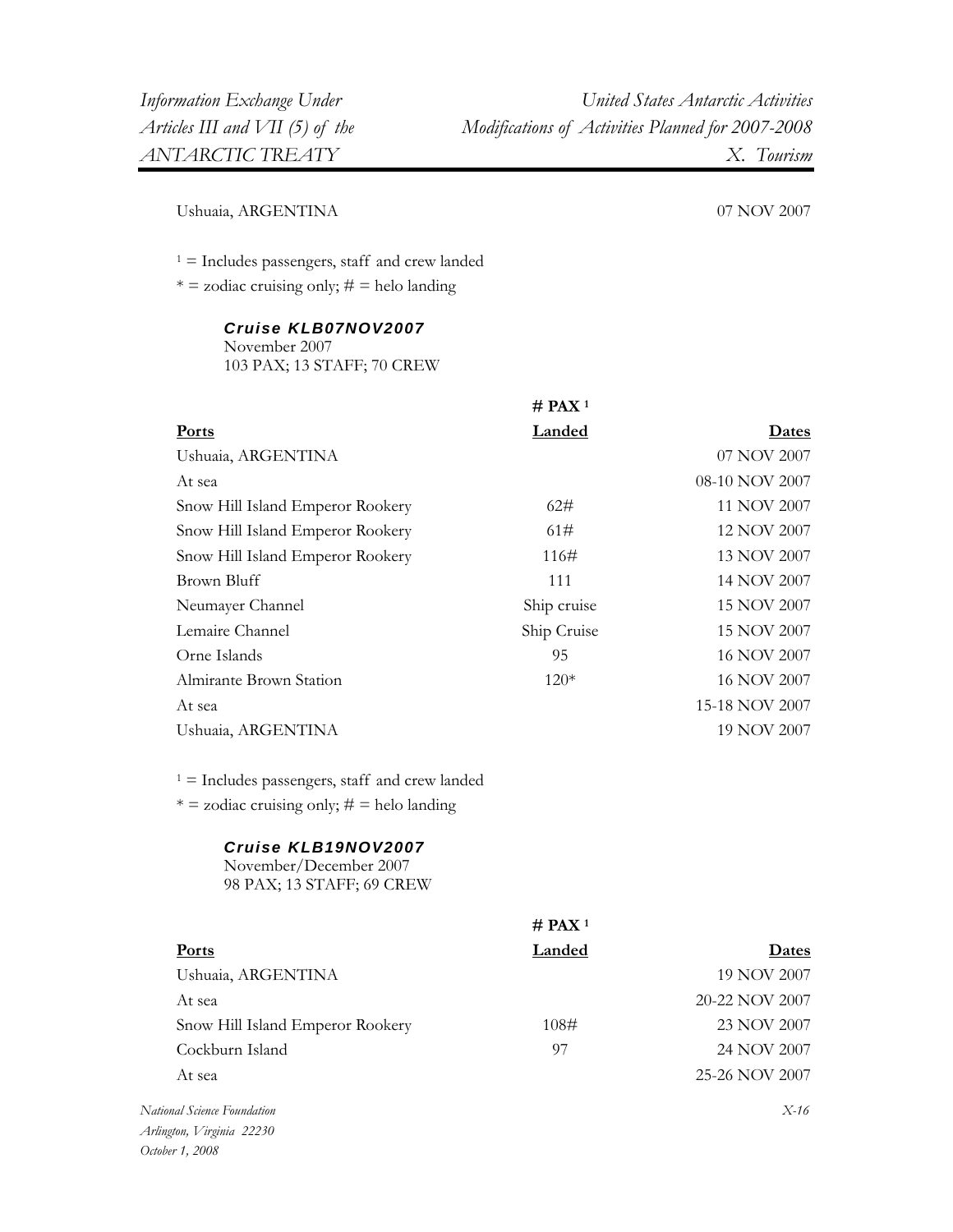| 112 | 27 NOV 2007    |
|-----|----------------|
| 108 | 28 NOV 2007    |
| 107 | 28 NOV 2007    |
|     | 29-30 NOV 2007 |
|     | 01 DEC 2007    |
|     |                |

1 = Includes passengers, staff and crew landed

 $* =$  zodiac cruising only;  $# =$  helo landing

#### *Cruise KLB01DEC2007*

December 2007/January 2008 57 PAX; 12 STAFF; 69 CREW

|                                | $#$ PAX <sup>1</sup> |                         |
|--------------------------------|----------------------|-------------------------|
| Ports                          | <b>Landed</b>        | <u>Dates</u>            |
| Port Stanley, FALKLAND ISLANDS |                      | 01 DEC 2007             |
| At sea                         |                      | 14-22 DEC 2007          |
| Mawson Station                 | 77#                  | 23 DEC 2007             |
| Murray Monolith                | Ship cruise          | 24 DEC 2007             |
| Scullin Monolith               | Ship cruise          | 24 DEC 2007             |
| At sea                         |                      | 25 DEC 2007             |
| Auster Rookery                 | 68#                  | 26 DEC 2007             |
| At sea                         |                      | 27 DEC 2007             |
| Amery Ice Shelf                | 61#                  | 28 DEC 2007             |
| Amanda Bay                     | 66#                  | 29 DEC 2007             |
| Davis Station                  | 76#                  | 29 DEC 2007             |
| At sea                         |                      | 30 DEC 2007-06 JAN 2008 |
| Freemantle, AUSTRALIA          |                      | 07 JAN 2008             |
|                                |                      |                         |

 $1 =$  Includes passengers, staff and crew landed  $* = zodiac$  cruising only;  $# =$  helo landing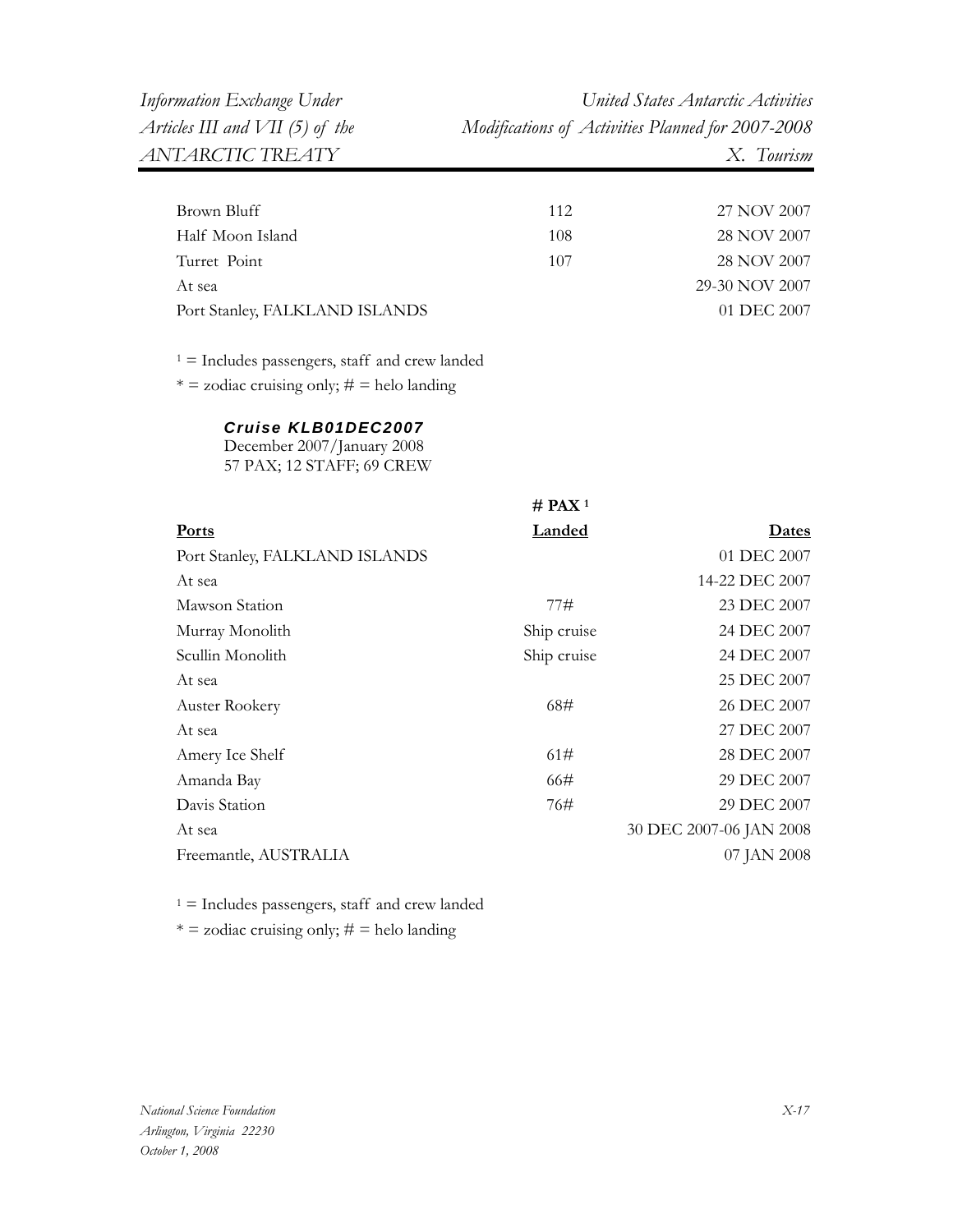## **PROFESSOR MULTANOVSKIY**

*Cruise MULT03NOV2007* 

November 2007 50 PAX; 5 STAFF; 25 CREW

|                                | $#$ PAX <sup>1</sup> |                |
|--------------------------------|----------------------|----------------|
| <b>Ports</b>                   | Landed               | Dates          |
| Port Stanley, FALKLAND ISLANDS |                      | 03 NOV 2007    |
| At sea                         |                      | 04-12 NOV 2007 |
| Elephant Island                | 58                   | 13 NOV 2007    |
| Penguin Island                 | 53                   | 14 NOV 2007    |
| Whalers Bay                    | 58                   | 14 NOV 2007    |
| Hannah Point                   | 52                   | 15 NOV 2007    |
| Yankee Harbor                  | 54                   | 15 NOV 2007    |
| At sea                         |                      | 16-18 NOV 2007 |
| Ushuaia, ARGENTINA             |                      | 19 NOV 2007    |

 $1 =$  Includes passengers, staff and crew landed

 $* = z$ odiac cruising only

#### *Cruise MULT19NOV2007*

November/December 2007 49 PAX; 6 STAFF; 25 CREW

|                             | # PAX <sup>1</sup> |                        |
|-----------------------------|--------------------|------------------------|
| <b>Ports</b>                | Landed             | Dates                  |
| Ushuaia, ARGENTINA          |                    | 19 NOV 2007            |
| At sea                      |                    | $20 NOV - 01 DEC 2007$ |
| Half Moon Island            | 54                 | 02 DEC 2007            |
| Whalers Bay                 | 50                 | 02 DEC 2007            |
| Portal Point                | $53*$              | 03 DEC 2007            |
| Danco Island                | 50                 | 03 DEC 2007            |
| Danco Island (camping)      | 15                 | 03 DEC 2007            |
| Errera Channel              | $25*$              | 03 DEC 2007            |
| Goudier Island              | 55                 | 04 DEC 2007            |
| Useful Island               | 54                 | 04 DEC 2007            |
| At sea                      |                    | 05-06 DEC 2007         |
| National Science Foundation |                    | $X-18$                 |
| Arlington, Virginia 22230   |                    |                        |
| October 1, 2008             |                    |                        |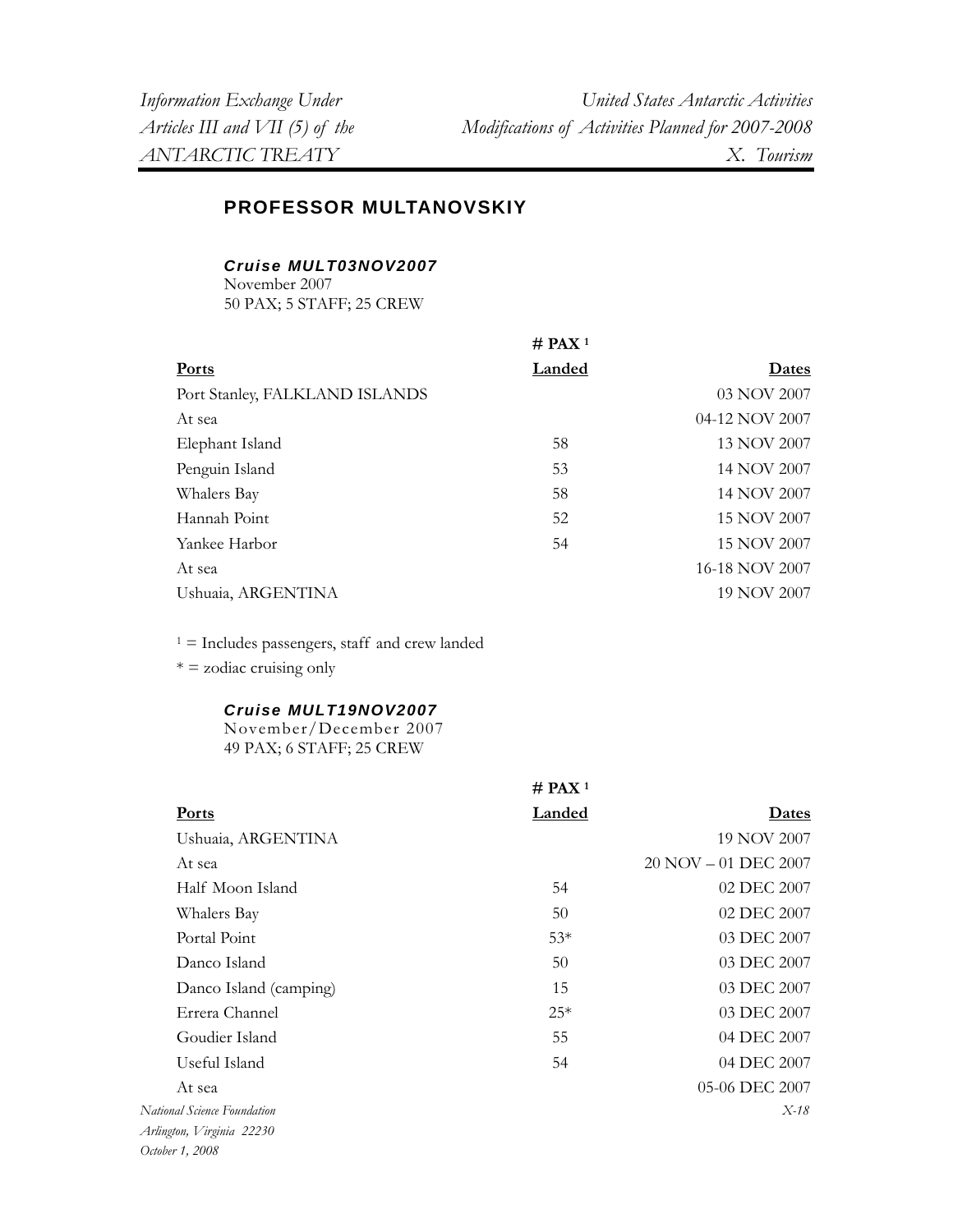Ushuaia, ARGENTINA 07 DEC 2007

 $1 =$  Includes passengers, staff and crew landed

 $* =$  zodiac cruising only

#### *Cruise MULT07DEC 2007*

December 2007 39 PAX; 7 STAFF; 26 CREW

|                    | $#$ PAX <sup>1</sup> |                |
|--------------------|----------------------|----------------|
| <b>Ports</b>       | <b>Landed</b>        | <b>Dates</b>   |
| Ushuaia, ARGENTINA |                      | 07 DEC 2007    |
| At sea             |                      | 08 DEC 2007    |
| Elephant Island    | Ship cruise          | 09 DEC 2007    |
| Penguin Island     | 47                   | 10 DEC 2007    |
| Baily Head         | 46                   | 11 DEC 2007    |
| Whalers Bay        | 47                   | 11 DEC 2007    |
| Danco Island       | 41                   | 12 DEC 2007    |
| Neko Harbor        | 46                   | 12 DEC 2007    |
| Goudier Island     | 47                   | 12 DEC 2007    |
| Yalour Islands     | 47                   | 13 DEC 2007    |
| Vernadsky Station  | 45                   | 13 DEC 2007    |
| Cuverville Island  | 46                   | 14 DEC 2007    |
| At sea             |                      | 15-16 DEC 2007 |
| Ushuaia, ARGENTINA |                      | 17 DEC 2007    |
|                    |                      |                |

 $1 =$  Includes passengers, staff and crew landed

 $* = z$ odiac cruising only

#### *Cruise MULT17DEC2007*

December 2007 44 PAX; 10 STAFF; 24 CREW

|                                     | # PAX <sup>1</sup> |             |
|-------------------------------------|--------------------|-------------|
| <b>Ports</b>                        | Landed             | Dates       |
| Ushuaia, ARGENTINA                  |                    | 17 DEC 2007 |
| At sea                              |                    | 18 DEC 2007 |
| Aitcho Islands                      | 54                 | 19 DEC 2007 |
| National Science Foundation         |                    | $X-19$      |
| $\cdots$ $\cdots$ $\cdots$ $\cdots$ |                    |             |

*Arlington, Virginia 22230 October 1, 2008*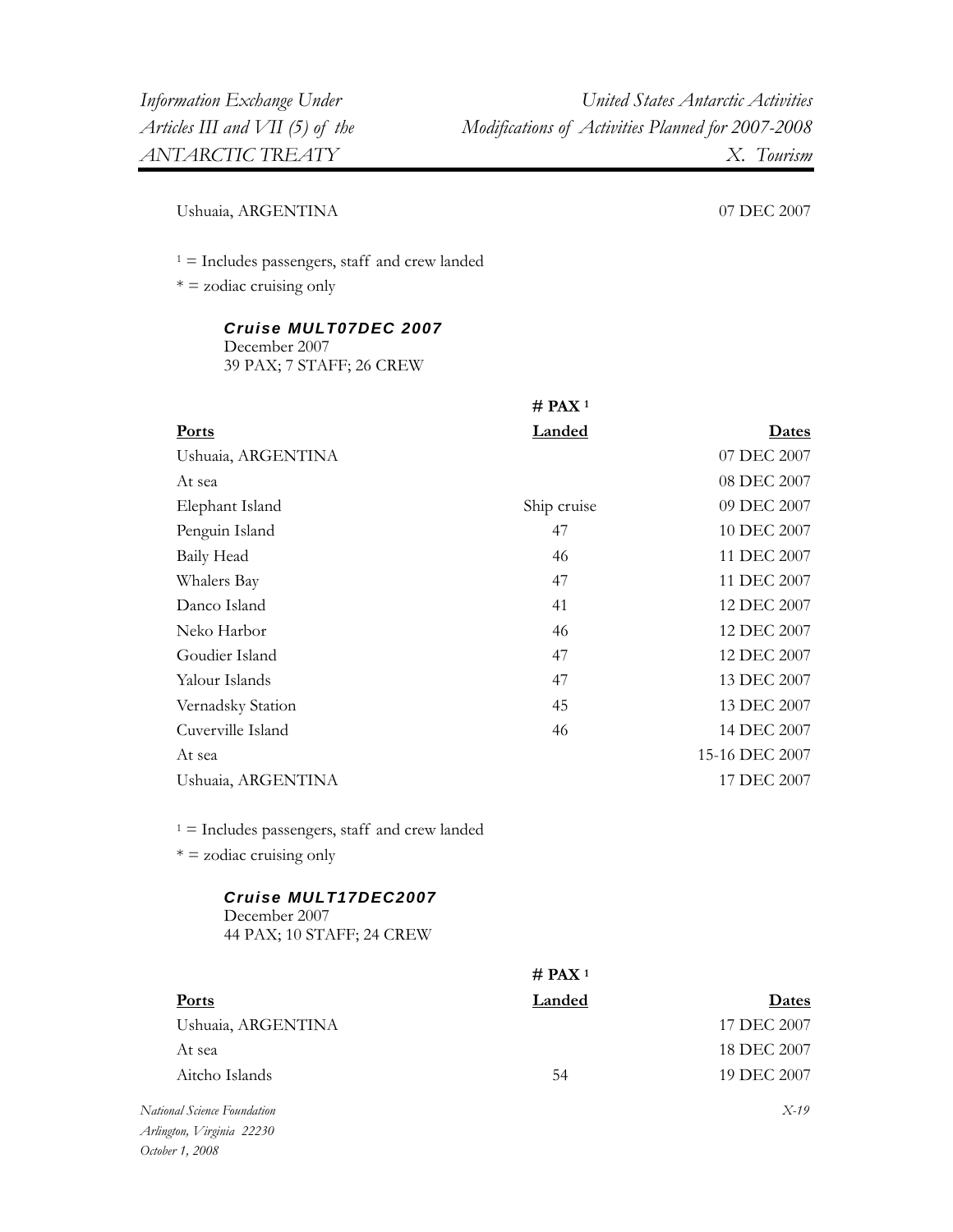| Half Moon Island                                                               | 35                   | 20 DEC 2007 |
|--------------------------------------------------------------------------------|----------------------|-------------|
| Livingston Island                                                              | 17                   | 20 DEC 2007 |
| Whalers Bay                                                                    | 54                   | 20 DEC 2007 |
| Whalers Bay (kayaking)                                                         | 13                   | 20 DEC 2007 |
| Half Moon Island (kayaking)                                                    | 13                   | 20 DEC 2007 |
| Orne Harbor                                                                    | 48                   | 21 DEC 2007 |
| Orne Harbor (kayaking)                                                         | 12                   | 21 DEC 2007 |
| Cuverville Island                                                              | 36                   | 21 DEC 2007 |
| Ronge Island (skiing)                                                          | 15                   | 21 DEC 2007 |
| Neko Harbor                                                                    | 53                   | 22 DEC 2007 |
| Neko Harbor (skiing)                                                           | 12                   | 22 DEC 2007 |
| Neko Harbor (kayaking)                                                         | 12                   | 22 DEC 2007 |
| Damoy Point                                                                    | 41                   | 22 DEC 2007 |
| Goudier Island                                                                 | 53                   | 22 DEC 2007 |
| Jougla Point (climbing)                                                        | 20                   | 22 DEC 2007 |
| Lemaire Channel                                                                | $43*$                | 23 DEC 2007 |
| Hovgaard Island                                                                | 13                   | 23 DEC 2007 |
| Hovgaard Island (kayaking)                                                     | 12                   | 23 DEC 2007 |
| Pleneau Island                                                                 | $28*$                | 23 DEC 2007 |
| Useful Island                                                                  | 51                   | 24 DEC 2007 |
| Useful Island (kayaking)                                                       | 12                   | 24 DEC 2007 |
| Melchior Islands                                                               | $53*$                | 24 DEC 2007 |
| Useful Island                                                                  | 35                   | 25 DEC 2007 |
| At sea                                                                         |                      | 26 DEC 2007 |
| Ushuaia, ARGENTINA                                                             |                      | 27 DEC 2007 |
| $1 =$ Includes passengers, staff and crew landed                               |                      |             |
| $* =$ zodiac cruising only                                                     |                      |             |
| Cruise MULT27DEC2007<br>December 2007/January 2008<br>48 PAX; 7 STAFF; 25 CREW |                      |             |
|                                                                                | $#$ PAX <sup>1</sup> |             |

| <b>Ports</b>                | Landed | Dates       |
|-----------------------------|--------|-------------|
| Ushuaia, ARGENTINA          |        | 27 DEC 2007 |
| At sea                      |        | 28 DEC 2007 |
| National Science Foundation |        | $X-20$      |
| Arlington, Virginia 22230   |        |             |
| October 1, 2008             |        |             |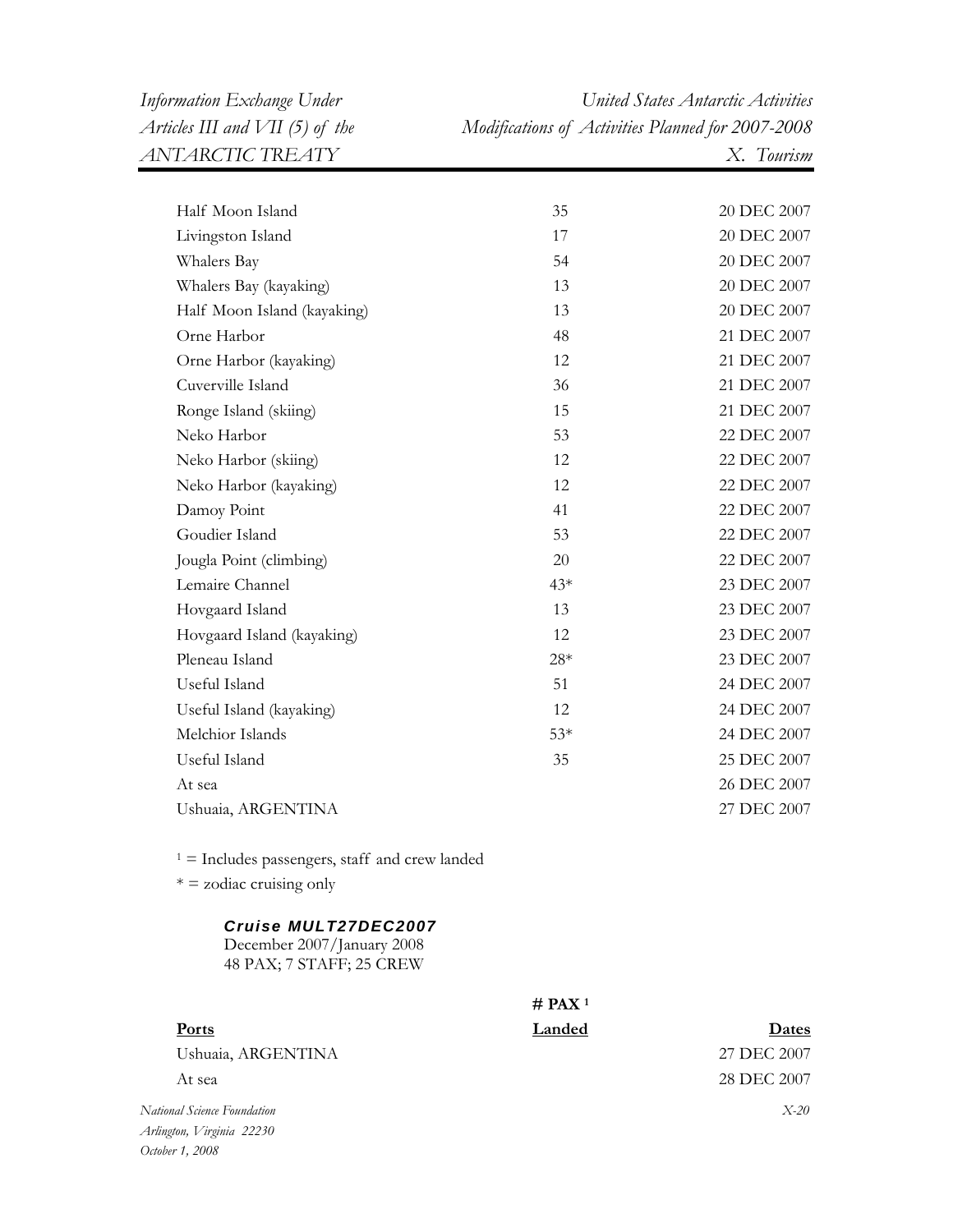| Aitcho Island                | 57    | 29 DEC 2007    |
|------------------------------|-------|----------------|
| Half Moon Island             | 42    | 30 DEC 2007    |
| Half Moon Island (kayaking)  | 12    | 30 DEC 2007    |
| Pendulum Cove                | 44    | 30 DEC 2007    |
| Danco Island                 | 45    | 31 DEC 2007    |
| Danco Island (kayaking)      | 8     | 31 DEC 2007    |
| Lemaire Channel              | $41*$ | 31 DEC 2007    |
| Detaille Island              | 52    | 01 JAN 2008    |
| Detaille Island (camping)    | 22    | 01 JAN 2008    |
| Detaille Island              | $40*$ | 02 JAN 2008    |
| Detaille Island (kayaking)   | 10    | 02 JAN 2008    |
| Andresen Island              | 45    | 02 JAN 2008    |
| Tadpole Island (ice walk)    | 49    | 03 JAN 2008    |
| Fish Islands                 | 45    | 03 JAN 2008    |
| Fish Islands (kayaking)      | 8     | 03 JAN 2008    |
| Vernadsky Station            | 61    | 04 JAN 2008    |
| Vernadsky Station (kayaking) | 11    | 04 JAN 2008    |
| Lemaire Channel              | $53*$ | 04 JAN 2008    |
| Neko Harbor                  | 49    | 05 JAN 2008    |
| Neko Harbor (kayaking)       | 9     | 05 JAN 2008    |
| Useful Island                | 46    | 05 JAN 2008    |
| Useful Island (kayaking)     | 10    | 05 JAN 2008    |
| Portal Point                 | 47    | 06 JAN 2008    |
| Portal Point (kayaking)      | 8     | 06 JAN 2008    |
| Portal Point                 | 47*   | 06 JAN 2008    |
| At sea                       |       | 07-08 JAN 2008 |
| Ushuaia, ARGENTINA           |       | 09 JAN 2008    |

 $1 =$  Includes passengers, staff and crew landed

 $* = z$ odiac cruising only

#### **Cruise MULT09JAN2008** January 2008

48 PAX; 7 STAFF; 25 CREW

## **# PAX 1**

| <u>Ports</u>                | Landed | Dates  |
|-----------------------------|--------|--------|
| National Science Foundation |        | $X-21$ |
| Arlington, Virginia 22230   |        |        |
| October 1, 2008             |        |        |

*X-21*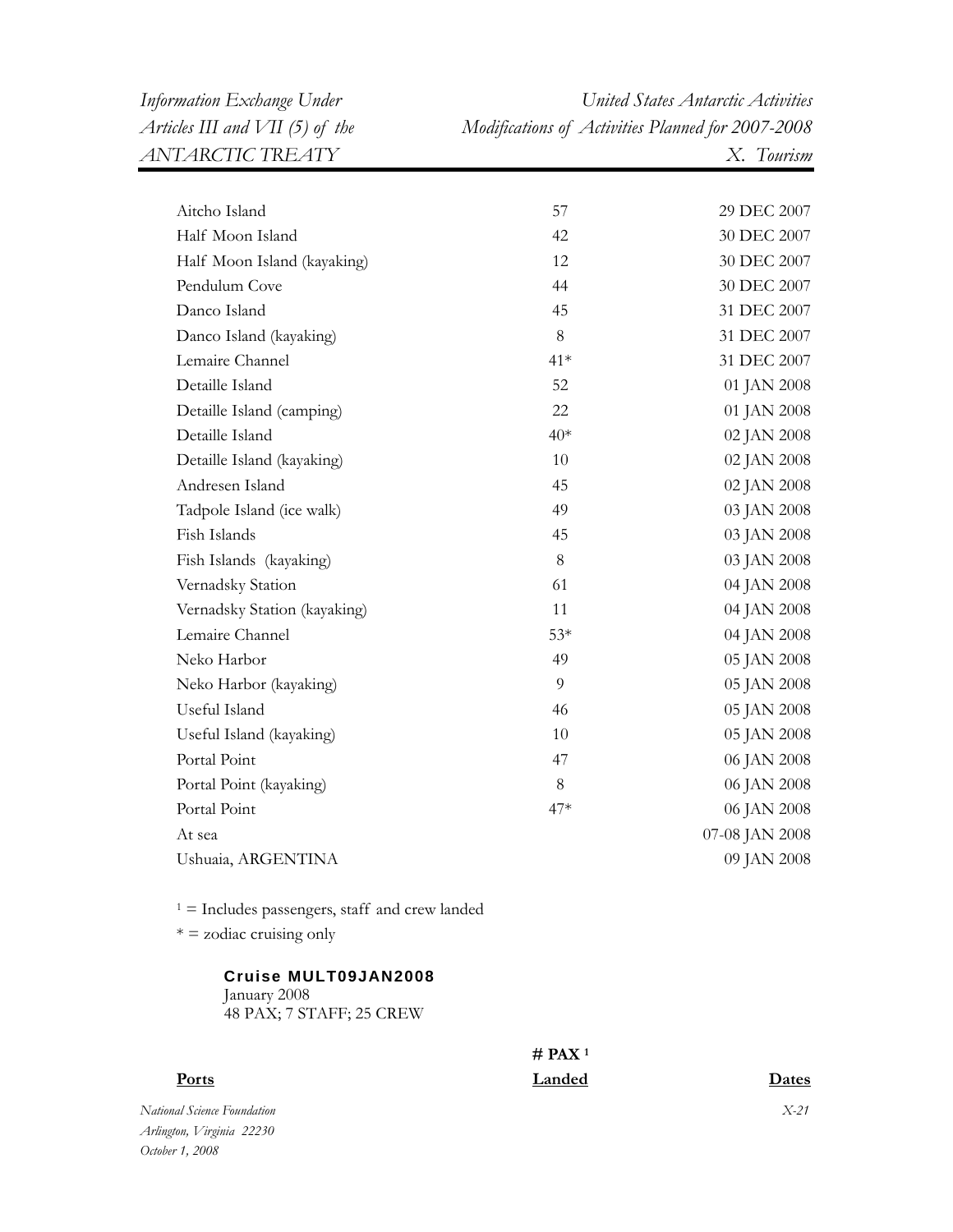*Information Exchange Under United States Antarctic Activities Articles III and VII (5) of the Modifications of Activities Planned for 2007-2008* 

| Ushuaia, ARGENTINA                  |       | 09 JAN 2008    |
|-------------------------------------|-------|----------------|
| At sea                              |       | 10-11 JAN 2008 |
| Desolation Island                   | 55    | 12 JAN 2008    |
| Aitcho Island                       | 43    | 12 JAN 2008    |
| Aitcho Island (kayaking)            | 12    | 12 JAN 2008    |
| Baily Head                          | 55    | 12 JAN 2008    |
| Danco Island                        | 43    | 13 JAN 2008    |
| Danco Island (kayaking)             | 12    | 13 JAN 2008    |
| Useful Island                       | 48    | 13 JAN 2008    |
| Useful Island (kayaking)            | 10    | 13 JAN 2008    |
| Lemaire Channel                     | $42*$ | 14 JAN 2008    |
| Lemaire Channel (kayaking)          | 1     | 14 JAN 2008    |
| Cape Reynard                        | 43    | 14 JAN 2008    |
| Pleneau Island                      | $34*$ | 14 JAN 2008    |
| Pleneau Island (kayaking)           | 10    | 14 JAN 2008    |
| Pleneau Island                      | 6     | 14 JAN 2008    |
| Detaille Island                     | 63    | 15 JAN 2008    |
| Fish Islands                        | 44*   | 16 JAN 2008    |
| Fish Islands (kayaking)             | 12    | 16 JAN 2008    |
| Fish Islands                        | 42    | 16 JAN 2008    |
| Argentine Islands/Wordie            | $41*$ | 17 JAN 2008    |
| Argentine Islands/Wordie (kayaking) | 10    | 17 JAN 2008    |
| Argentine Islands/Wordie            | 43    | 17 JAN 2008    |
| Petermann Island                    | 43    | 17 JAN 2008    |
| Petermann Island (kayaking)         | $8\,$ | 17 JAN 2008    |
| Goudier Island                      | 60    | 18 JAN 2008    |
| Almirante Brown Station             | 43    | 18 JAN 2008    |
| Almirante Brown Station (kayaking)  | 10    | 18 JAN 2008    |
| Guepratte Island                    | 49*   | 19 JAN 2008    |
| Melchior Islands                    | $38*$ | 19 JAN 2008    |
| Melchior Islands                    | 7     | 19 JAN 2008    |
| At sea                              |       | 20-21 JAN 2008 |
| Ushuaia, ARGENTINA                  |       | 22 JAN 2008    |

 $1 =$  Includes passengers, staff and crew landed

 $* =$  zodiac cruising only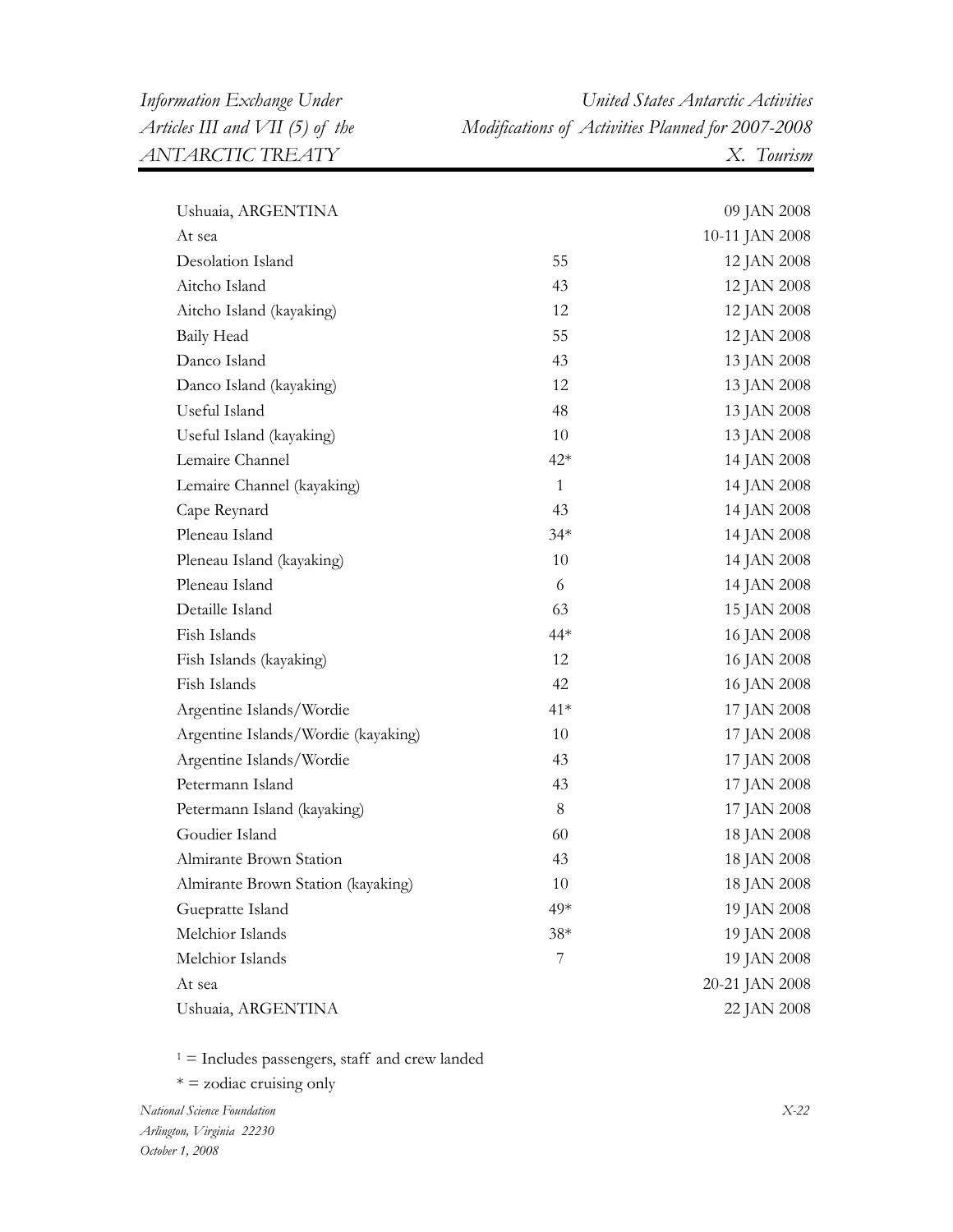#### *Cruise MULT22JAN2008*

January/February 2008

45 PAX; 7 STAFF; 21 CREW

|                       | $#$ PAX <sup>1</sup> |                |
|-----------------------|----------------------|----------------|
| <b>Ports</b>          | <b>Landed</b>        | <u>Dates</u>   |
| Ushuaia, ARGENTINA    |                      | 22 JAN 2008    |
| At sea                |                      | 23-24 JAN 2008 |
| Aitcho Island         | 50                   | 25 JAN 2008    |
| Hannah Point          | 50                   | 26 JAN 2008    |
| Deception Island      | 52                   | 26 JAN 2008    |
| Danco Island          | 50                   | 27 JAN 2008    |
| Petermann Island      | 40                   | 27 JAN 2008    |
| Beascochea Bay        | $51*$                | 28 JAN 2008    |
| Detaille Island       | 51                   | 29 JAN 2008    |
| Duchaylard Islands    | $46*$                | 30 JAN 2008    |
| Goudier Island        | 51                   | 30 JAN 2008    |
| Damoy Point (camping) | 22                   | 30 JAN 2008    |
| Neko Harbor           | 51                   | 31 JAN 2008    |
| Useful Island         | 41                   | 31 JAN 2008    |
| Robert Point          | 44                   | 01 FEB 2008    |
| At sea                |                      | 02-03 FEB 2008 |
| Ushuaia, ARGENTINA    |                      | 04 FEB 2008    |
|                       |                      |                |

 $1 =$  Includes passengers, staff and crew landed

 $* =$  zodiac cruising only;  $\hat{=}$  camping

#### *Cruise MULT04FEB2008*

February 2008 45 PAX; 10 STAFF; 21 CREW

|                             | $#$ PAX <sup>1</sup> |                |
|-----------------------------|----------------------|----------------|
| <b>Ports</b>                | Landed               | Dates          |
| Ushuaia, ARGENTINA          |                      | 04 FEB 2008    |
| At sea                      |                      | 05-16 FEB 2008 |
| Gourdin Island              | 53                   | 17 FEB 2008    |
| Astrolabe Island            | $52*$                | 17 FEB 2008    |
| Astrolabe Island            | 23                   | 17 FEB 2008    |
| National Science Foundation |                      | $X-23$         |
| $A P$ , $I P$ , $22.20$     |                      |                |

*Arlington, Virginia 22230 October 1, 2008*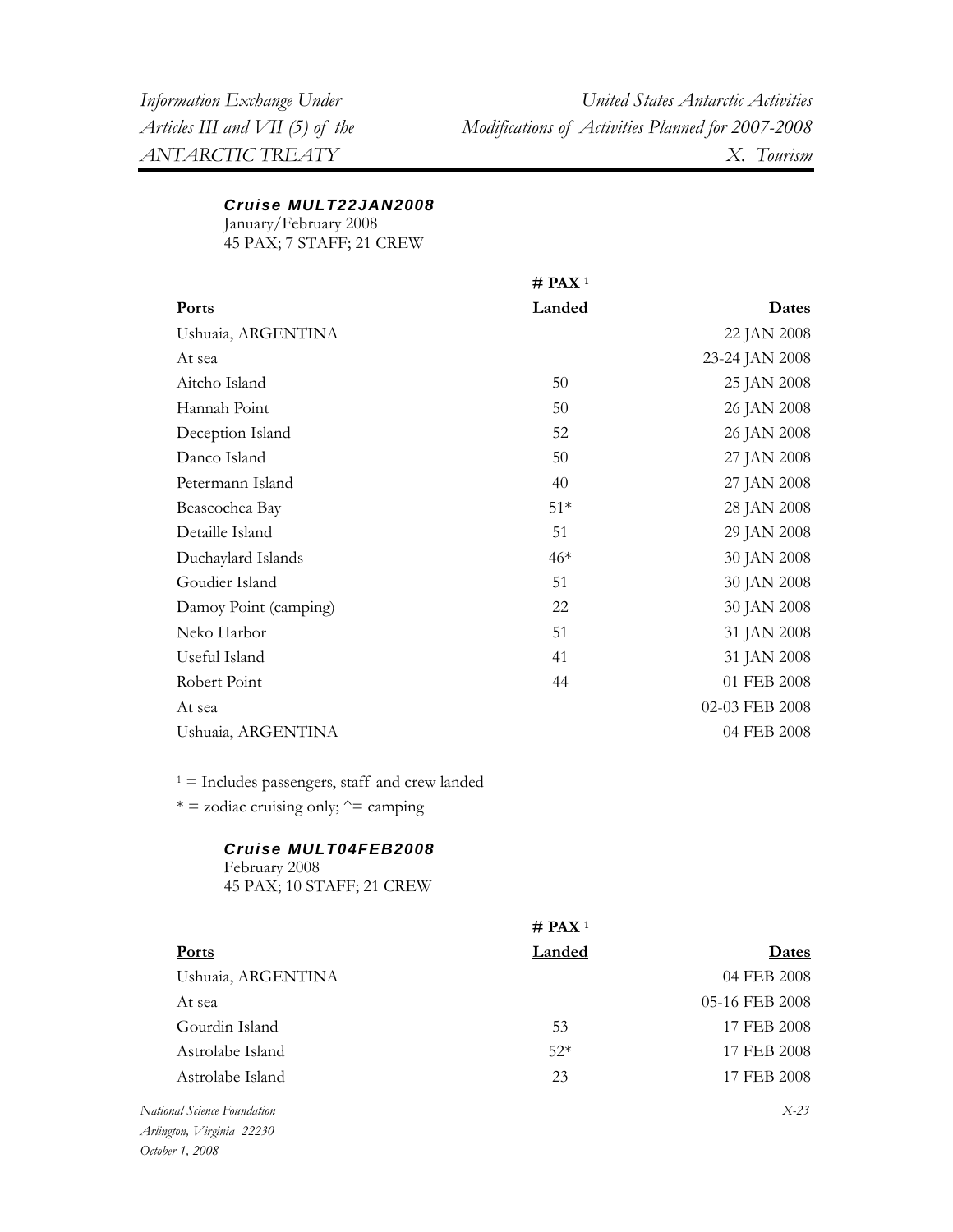| Murray Island      | $53*$       | 18 FEB 2008    |
|--------------------|-------------|----------------|
| Neko Harbor        | 52          | 18 FEB 2008    |
| Whalers Bay        | 51          | 19 FEB 2008    |
| English Strait     | Ship cruise | 19 FEB 2008    |
| At sea             |             | 20-21 FEB 2008 |
| Ushuaia, ARGENTINA |             | 22 FEB 2008    |
|                    |             |                |

 $1 =$  Includes passengers, staff and crew landed

 $* = z$ odiac cruising only

#### *Cruise MULT22FEB 2008*

February/March 2008 47 PAX; 8 STAFF; 21 CREW

|                        | $#$ PAX <sup>1</sup> |                      |
|------------------------|----------------------|----------------------|
| <b>Ports</b>           | <b>Landed</b>        | Dates                |
| Ushuaia, ARGENTINA     |                      | 22 FEB 2008          |
| At sea                 |                      | 23-24 FEB 2008       |
| Bellingshausen Station | 59                   | 25 FEB 2008          |
| Robert Point           | 53                   | 25 FEB 2008          |
| Half Moon Island       | 53                   | 25 FEB 2008          |
| Cierva Cove            | $54*$                | 26 FEB 2008          |
| Cierva Cove            | 15                   | 26 FEB 2008          |
| Esperanza Station      | 52                   | 27 FEB 2008          |
| Gourdin Island         | 51                   | 27 FEB 2008          |
| At sea                 |                      | 28 Feb – 11 MAR 2008 |
| Ushuaia, ARGENTINA     |                      | 12 MAR 2008          |
|                        |                      |                      |

 $1 =$  Includes passengers, staff and crew landed

 $* = z$ odiac cruising only

#### *Cruise MULT12MAR 2008*

March 2008 45 PAX; 5 STAFF; 24 CREW

## **# PAX 1**

**Ports Landed Dates**

Ushuaia, ARGENTINA 12 MAR 2008

*National Science Foundation Arlington, Virginia 22230 October 1, 2008* 

*X-24*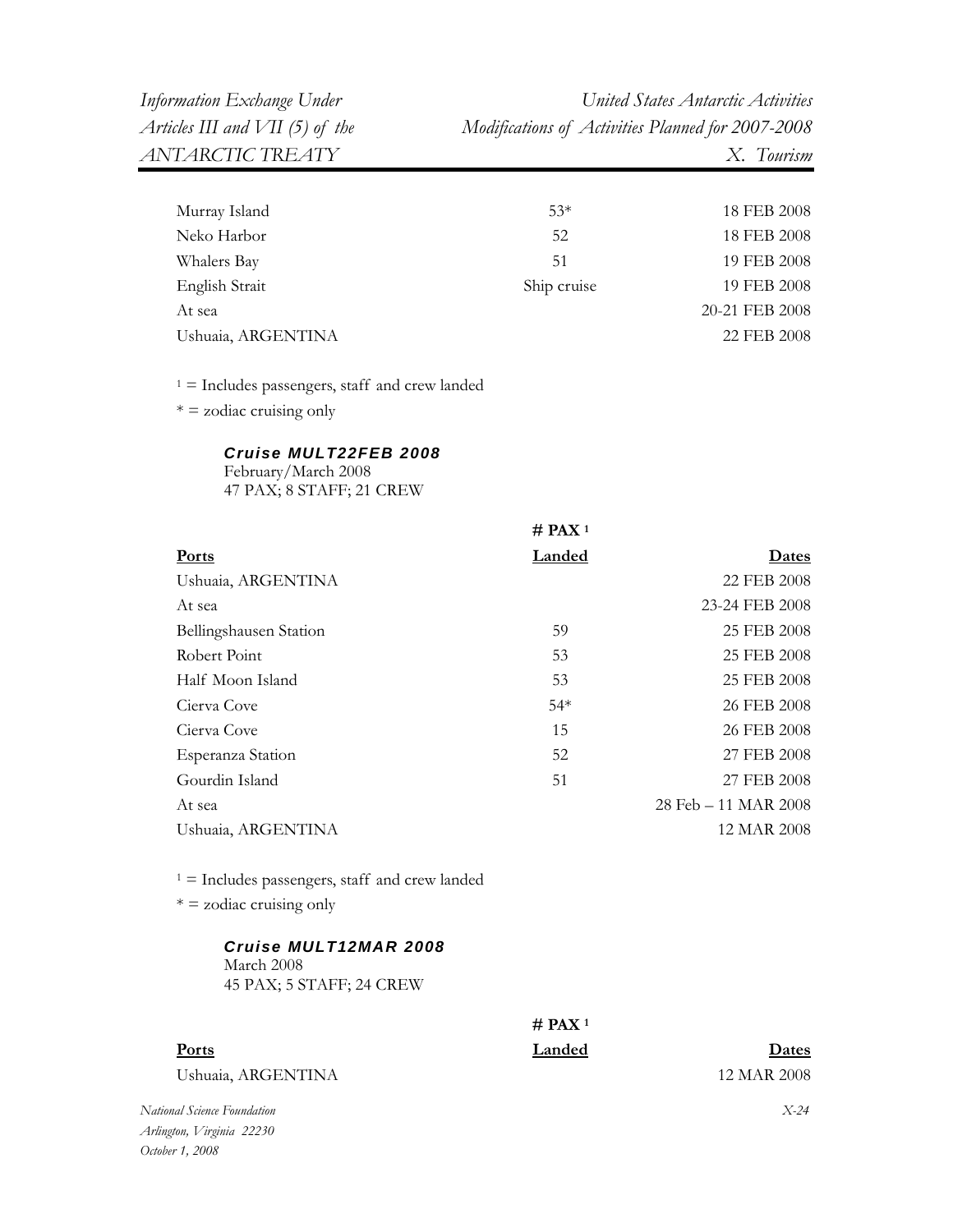*Information Exchange Under United States Antarctic Activities Articles III and VII (5) of the Modifications of Activities Planned for 2007-2008* 

| At sea                       |       | 13-14 MAR 2008 |
|------------------------------|-------|----------------|
| Whalers Bay                  | 52    | 15 MAR 2008    |
| Cuverville Island            | 35    | 16 MAR 2008    |
| Cuverville Island (kayaking) | 18    | 16 MAR 2008    |
| Danco Island                 | $18*$ | 16 MAR 2008    |
| Danco Island (kayaking)      | 17    | 16 MAR 2008    |
| Neko Harbor                  | 33    | 17 MAR 2008    |
| Neko Harbor (kayaking)       | 17    | 17 MAR 2008    |
| Leith Cove                   | 28    | 17 MAR 2008    |
| Vernadsky Station            | 50    | 18 MAR 2008    |
| Winter Island                | 38    | 18 MAR 2008    |
| Pleneau Island               | 11    | 19 MAR 2008    |
| Pleneau Island (kayaking)    | 14)   | 19 MAR 2008    |
| At sea                       |       | 20-21 MAR 2008 |
| Ushuaia, ARGENTINA           |       | 22 MAR 2008    |
|                              |       |                |

 $1 =$  Includes passengers, staff and crew landed

 $* =$  zodiac cruising only

## **LUBOV ORLOVA**

#### *Cruise ORL21NO2007*

November /December 2007 95 PAX; 10 STAFF; 62 CREW

|                    | # PAX <sup>1</sup> |                |  |
|--------------------|--------------------|----------------|--|
| <b>Ports</b>       | <b>Landed</b>      | Dates          |  |
| Ushuaia, ARGENTINA |                    | 21 NOV 2007    |  |
| At sea             |                    | 22-23 NOV 2007 |  |
| Half Moon Island   | 97                 | 24 NOV 2007    |  |
| South Bay          | $99*$              | 25 NOV 2007    |  |
| Whalers Bay        | 118                | 25 NOV 2007    |  |
| Danco Island       | $103*$             | 26 NOV 2007    |  |
| Skontorp Cove      | $101*$             | 26 NOV 2007    |  |
| Petermann Island   | 109                | 27 NOV 2007    |  |
| Goudier Island     | 101                | 27 NOV 2007    |  |
| $\cdots$ $\cdots$  |                    | $  -$          |  |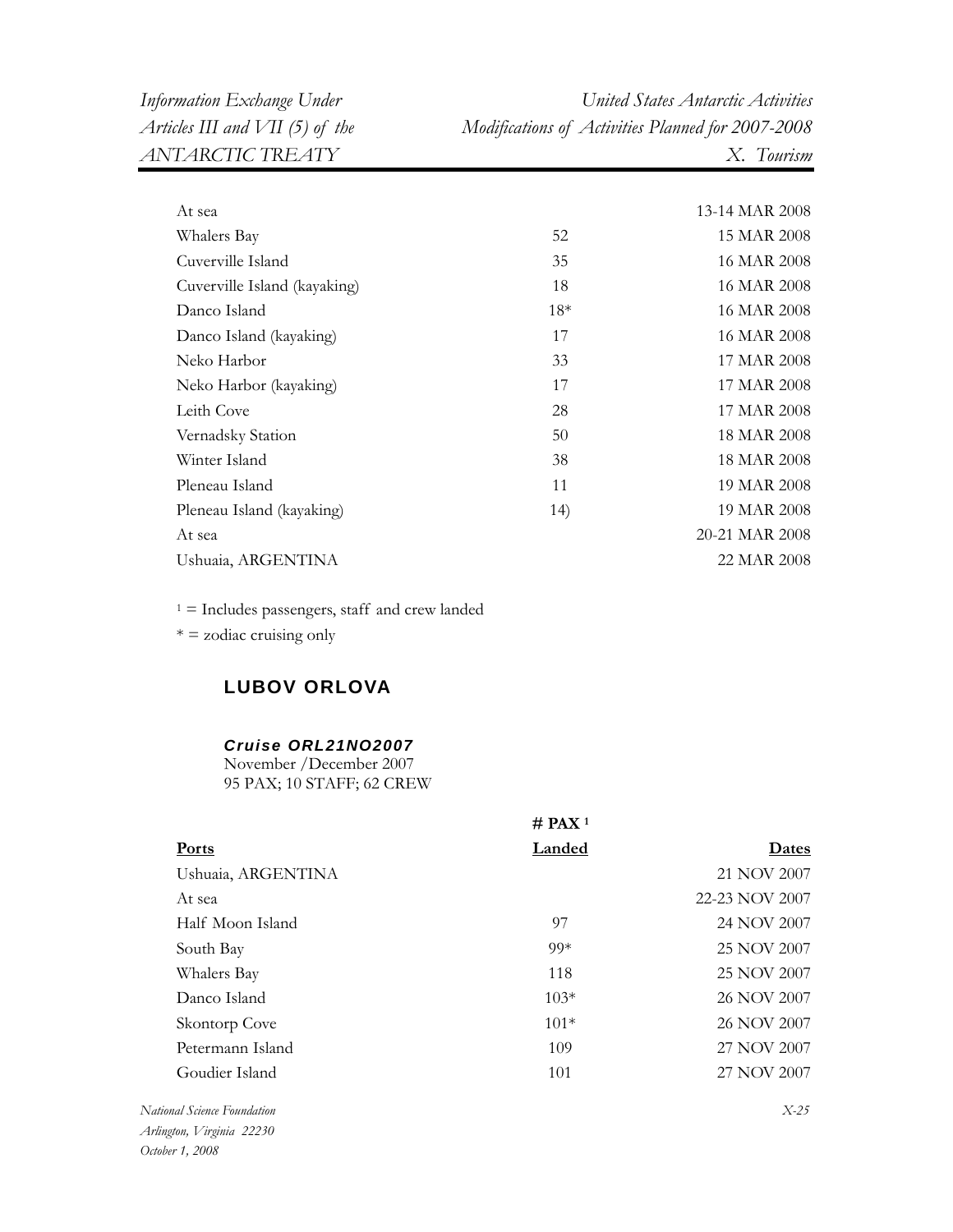| Jougla Point       | 98  | 27 NOV 2007    |
|--------------------|-----|----------------|
| Cuverville Island  | 98  | 28 NOV 2007    |
| Neko Harbor        | 119 | 28 NOV 2007    |
| At sea             |     | 29-30 NOV 2007 |
| Ushuaia, ARGENTINA |     | 01 DEC 2007    |
|                    |     |                |

1 = Includes passengers, staff and crew landed

 $* = z$ odiac cruising only

#### *Cruise ORL01DEC2007*

December 2008 110 PAX; 10 STAFF; 63 CREW

|                               | $#$ PAX <sup>1</sup> |                |
|-------------------------------|----------------------|----------------|
| <b>Ports</b>                  | <b>Landed</b>        | Dates          |
| Ushuaia, ARGENTINA            |                      | 01 DEC 2007    |
| At sea                        |                      | 02 DEC 2007    |
| Elephant Island               | Ship cruise          | 03 DEC 2007    |
| Turret Point                  | 115                  | 04 DEC 2007    |
| Ferraz Station                | 118                  | 04 DEC 2007    |
| Yankee Harbor                 | 118                  | 05 DEC 2007    |
| Port Foster, Deception Island | $104*$               | 05 DEC 2007    |
| Whalers Bay                   | 79                   | 05 DEC 2007    |
| Cuverville Island             | 114                  | 06 DEC 2007    |
| Almirante Brown Station       | 100                  | 06 DEC 2007    |
| Skontorp Cove                 | 99*                  | 06 DEC 2007    |
| Palmer Station                | 119                  | 07 DEC 2007    |
| Torgersen Island              | 39                   | 07 DEC 2007    |
| Goudier Island                | 98                   | 07 DEC 2007    |
| Jougla Point                  | 93                   | 07 DEC 2007    |
| Neko Harbor                   | 114                  | 08 DEC 2007    |
| Danco Island                  | 103                  | 08 DEC 2007    |
| At sea                        |                      | 09-10 DEC 2007 |
| Ushuaia, ARGENTINA            |                      | 11 DEC 2007    |

 $1 =$  Includes passengers, staff and crew landed

\* = zodiac cruising only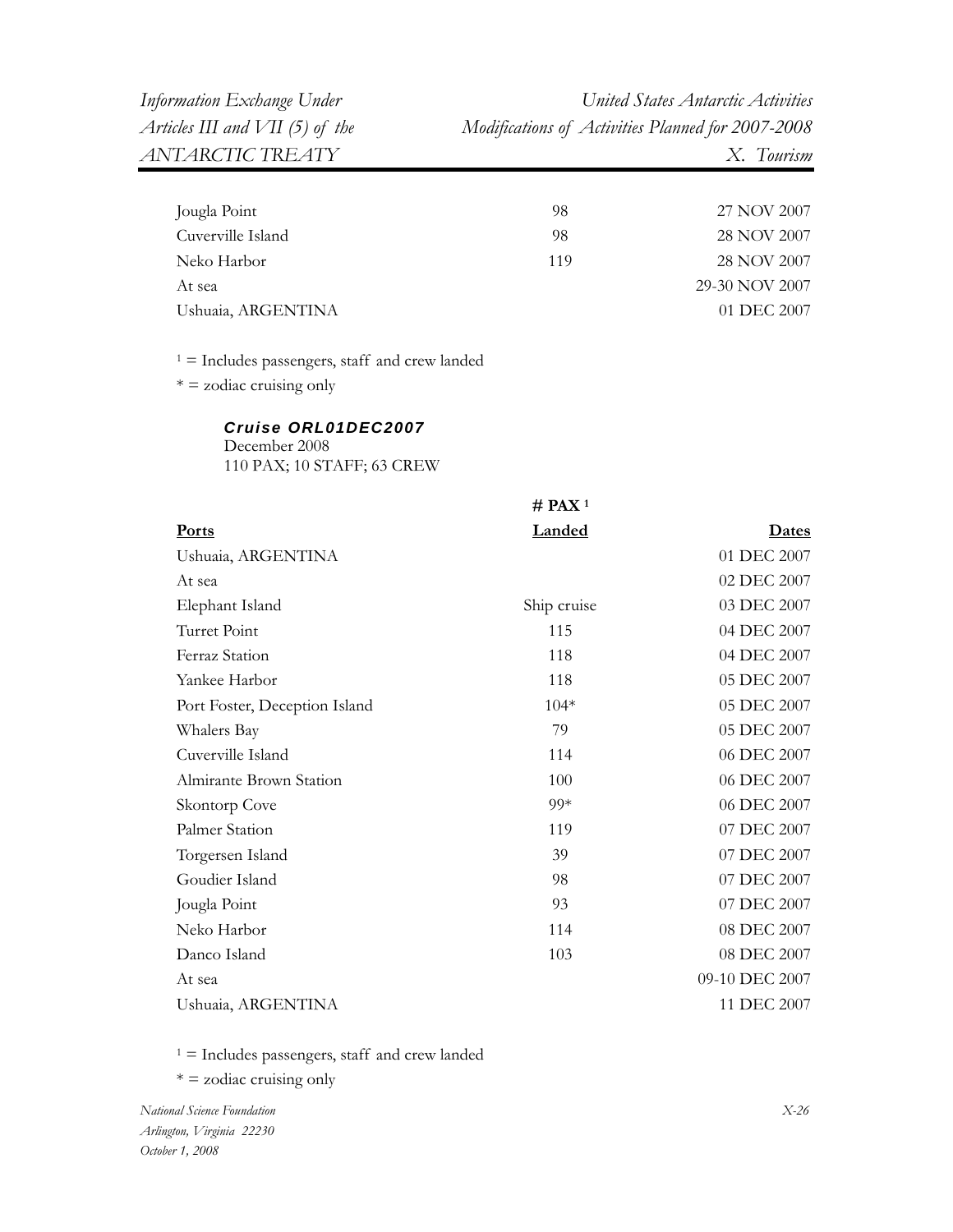## *Cruise ORL11DEC2007*

December 2007

105 PAX; 11 STAFF; 64 CREW

|                         | $#$ PAX <sup>1</sup> |                |
|-------------------------|----------------------|----------------|
| Ports                   | <b>Landed</b>        | <b>Dates</b>   |
| Ushuaia, ARGENTINA      |                      | 11 DEC 2007    |
| At sea                  |                      | 12 DEC 2007    |
| Aitcho Islands          | 123                  | 13 DEC 2007    |
| Half Moon Island        | 112                  | 14 DEC 2007    |
| Whalers Bay             | 95                   | 14 DEC 2007    |
| Danco Island            | 112                  | 15 DEC 2007    |
| Almirante Brown Station | 116                  | 15 DEC 2007    |
| Skontorp Cove           | $110*$               | 15 DEC 2007    |
| Petermann Island        | 109                  | 16 DEC 2007    |
| Goudier Island          | 112                  | 16 DEC 2007    |
| Jougla Point            | 100                  | 16 DEC 2007    |
| Neko Harbor             | 121                  | 17 DEC 2007    |
| Melchior Islands        | $113*$               | 17 DEC 2007    |
| At sea                  |                      | 18-19 DEC 2007 |
| Ushuaia, ARGENTINA      |                      | 20 DEC 2007    |
|                         |                      |                |

 $1 =$  Includes passengers, staff and crew landed

 $* = z$ odiac cruising only

#### *Cruise ORL20DEC2007*

December 2007 112 PAX; 10 STAFF; 64 CREW

|                             | $#$ PAX <sup>1</sup> |             |
|-----------------------------|----------------------|-------------|
| <b>Ports</b>                | Landed               | Dates       |
| Ushuaia, ARGENTINA          |                      | 20 DEC 2007 |
| At sea                      |                      | 21 DEC 2007 |
| Aitcho Islands              | 12.2                 | 22 DEC 2007 |
| Half Moon Island            | 113                  | 22 DEC 2007 |
| Whalers Bay                 | 123                  | 23 DEC 2007 |
| Telefon Bay                 | 113                  | 23 DEC 2007 |
| Cuverville Island           | 128                  | 24 DEC 2007 |
| National Science Foundation |                      | $X-27$      |

*Arlington, Virginia 22230 October 1, 2008*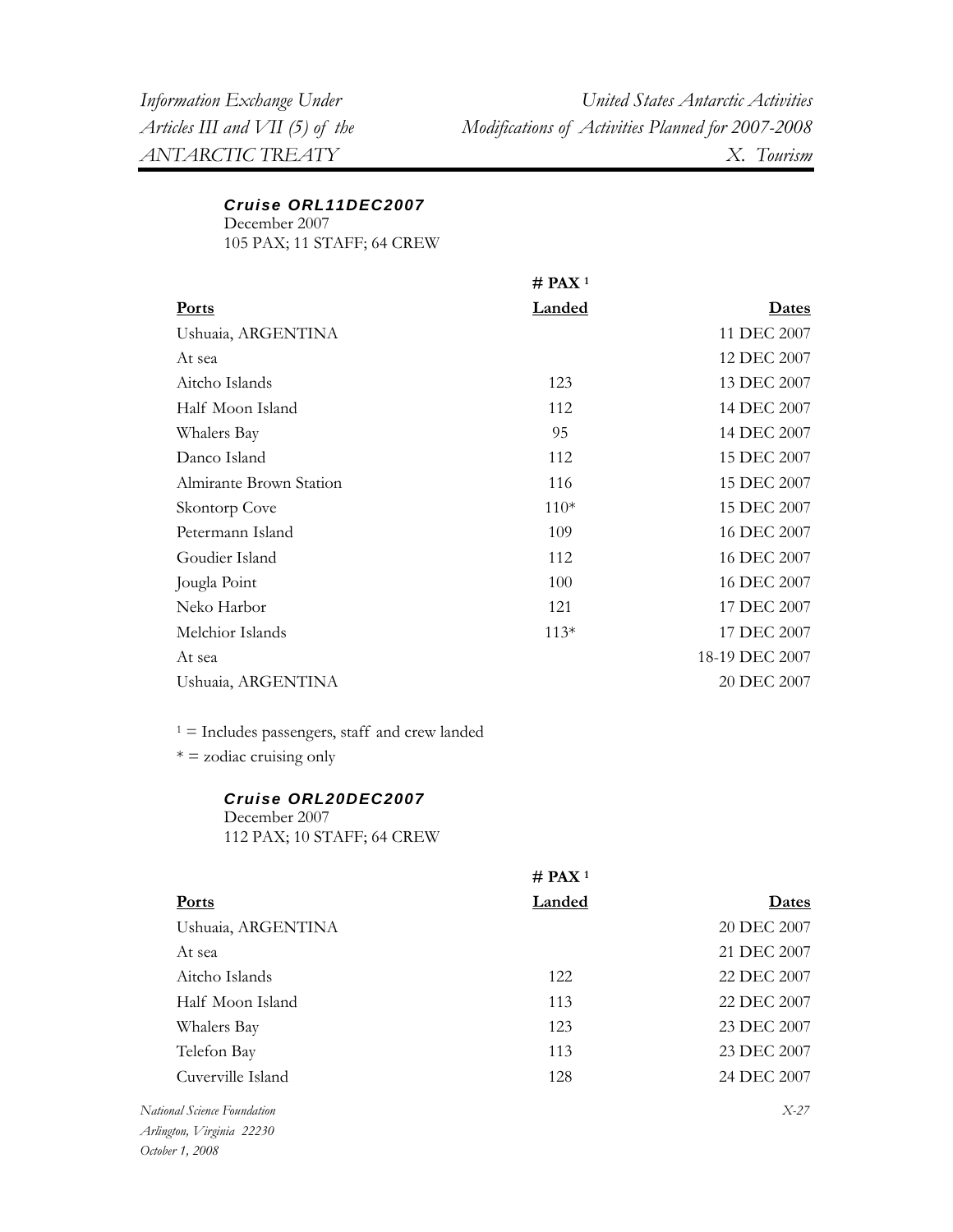| Almirante Brown Station | 121    | 24 DEC 2007    |
|-------------------------|--------|----------------|
| Skontorp Cove           | $120*$ | 24 DEC 2007    |
| Petermann Island        | 121    | 25 DEC 2007    |
| Pleneau Island          | $111*$ | 25 DEC 2008    |
| Goudier Island          | 119    | 26 DEC 2007    |
| Jougla Point            | 126    | 26 DEC 2007    |
| Melchior Islands        | $110*$ | 26 DEC 2007    |
| At sea                  |        | 27-28 DEC 2007 |
| Ushuaia, ARGENTINA      |        | 29 DEC 2007    |
|                         |        |                |

1 = Includes passengers, staff and crew landed

 $* = z$ odiac cruising only

#### *Cruise ORL29DEC2007*

December 2007/January 2008 112 PAX; 10 STAFF; 64 CREW

|                    | $#$ PAX <sup>1</sup> |                |
|--------------------|----------------------|----------------|
| <b>Ports</b>       | <b>Landed</b>        | <u>Dates</u>   |
| Ushuaia, ARGENTINA |                      | 29 DEC 2007    |
| At sea             |                      | 30 DEC 2007    |
| Telefon Bay        | 122                  | 31 DEC 2007    |
| Half Moon Island   | 122                  | 01 JAN 2008    |
| Whalers Bay        | 123                  | 01 JAN 2008    |
| Petermann Island   | 122                  | 02 JAN 2008    |
| Neko Harbor        | 124                  | 02 JAN 2008    |
| Goudier Island     | 121                  | 03 JAN 2008    |
| Jougla Point       | 122                  | 03 JAN 2008    |
| Waterboat Point    | 121                  | 03 JAN 2008    |
| Danco Island       | 131                  | 04 JAN 2008    |
| Melchior Islands   | $125*$               | 04 JAN 2008    |
| At sea             |                      | 05-06 JAN 2008 |
| Ushuaia, ARGENTINA |                      | 07 JAN 2008    |

 $1 =$  Includes passengers, staff and crew landed

 $* =$  zodiac cruising only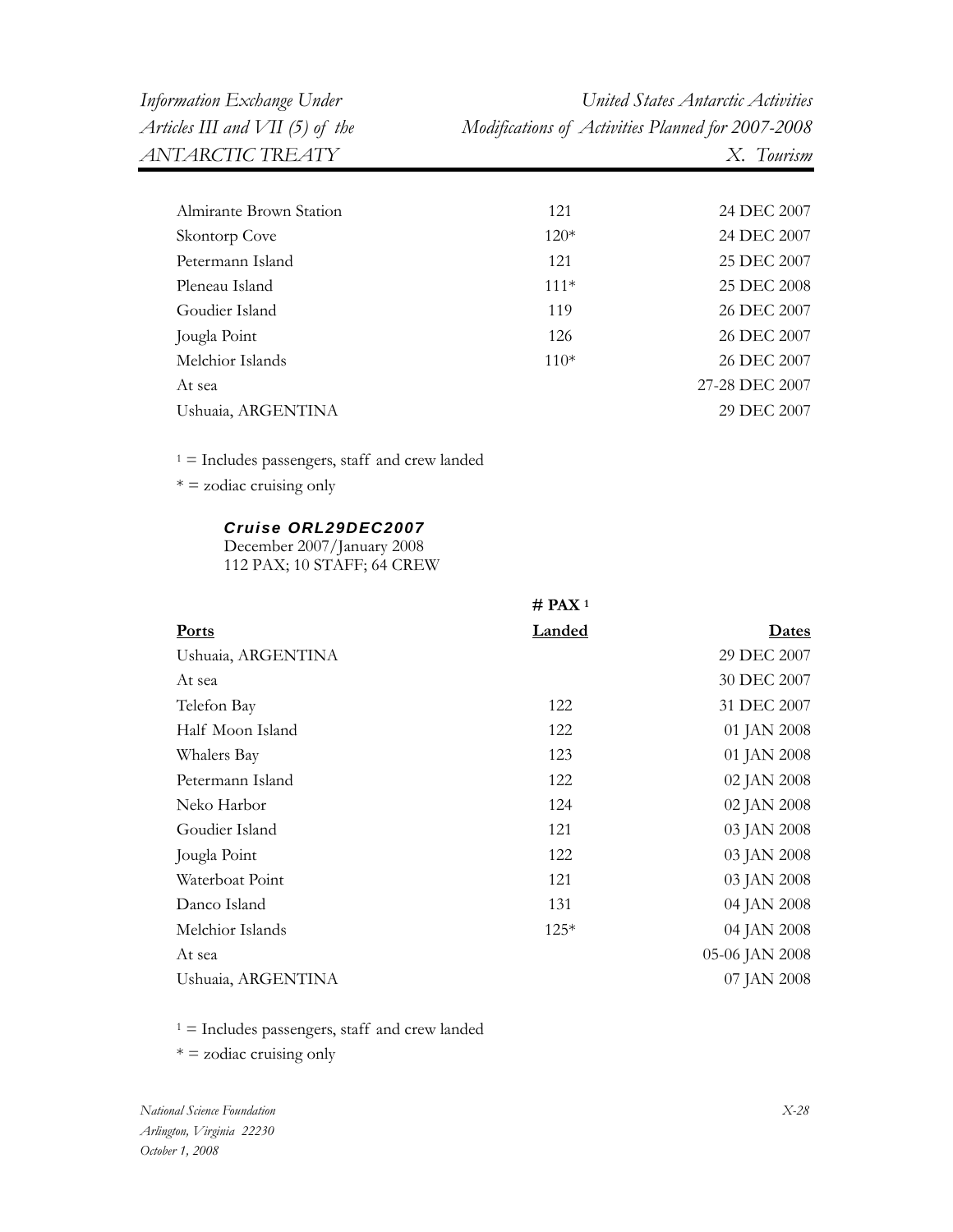#### *Cruise ORL07JAN2008*

January 2008

111 PAX; 10 STAFF; 64 CREW

|                         | $#$ PAX <sup>1</sup> |                |
|-------------------------|----------------------|----------------|
| <b>Ports</b>            | <b>Landed</b>        | <u>Dates</u>   |
| Ushuaia, ARGENTINA      |                      | 07 JAN 2008    |
| At sea                  |                      | 08 JAN 2008    |
| Half Moon Island        | 132                  | 09 JAN 2008    |
| Yankee Harbor           | 127                  | 10 JAN 2008    |
| Whalers Bay             | 128                  | 10 JAN 2008    |
| Cuverville Island       | 121                  | 11 JAN 2008    |
| Goudier Island          | 125                  | 11 JAN 2008    |
| Jougla Point            | 122                  | 11 JAN 2008    |
| Almirante Brown Station | 130                  | 11 JAN 2008    |
| Skontorp Cove           | $120*$               | 11 JAN 2008    |
| Petermann Island        | 120                  | 12 JAN 2008    |
| Booth Island            | 105                  | 12 JAN 2008    |
| Pleneau Island          | $14*$                | 12 JAN 2008    |
| Neko Harbor             | 127                  | 13 JAN 2008    |
| Melchior Islands        | $108*$               | 13 JAN 2008    |
| At sea                  |                      | 14-15 JAN 2008 |
| Ushuaia, ARGENTINA      |                      | 16 JAN 2008    |
|                         |                      |                |

 $1 =$  Includes passengers, staff and crew landed

 $* =$  zodiac cruising only

#### *Cruise ORL16JAN2008*

January/February 2008 106 PAX; 11 STAFF; 65 CREW

|                             | $#$ PAX <sup>1</sup> |                |
|-----------------------------|----------------------|----------------|
| <b>Ports</b>                | <b>Landed</b>        | <b>Dates</b>   |
| Ushuaia, ARGENTINA          |                      | 16 JAN 2008    |
| At sea                      |                      | 17-27 JAN 2008 |
| Elephant Island             | Ship cruise          | 28 JAN 2008    |
| Half Moon Island            | 119                  | 29 JAN 2008    |
| Whalers Bay                 | 112                  | 29 JAN 2008    |
| National Science Foundation |                      | $X-29$         |
| Arlington, Virginia 22230   |                      |                |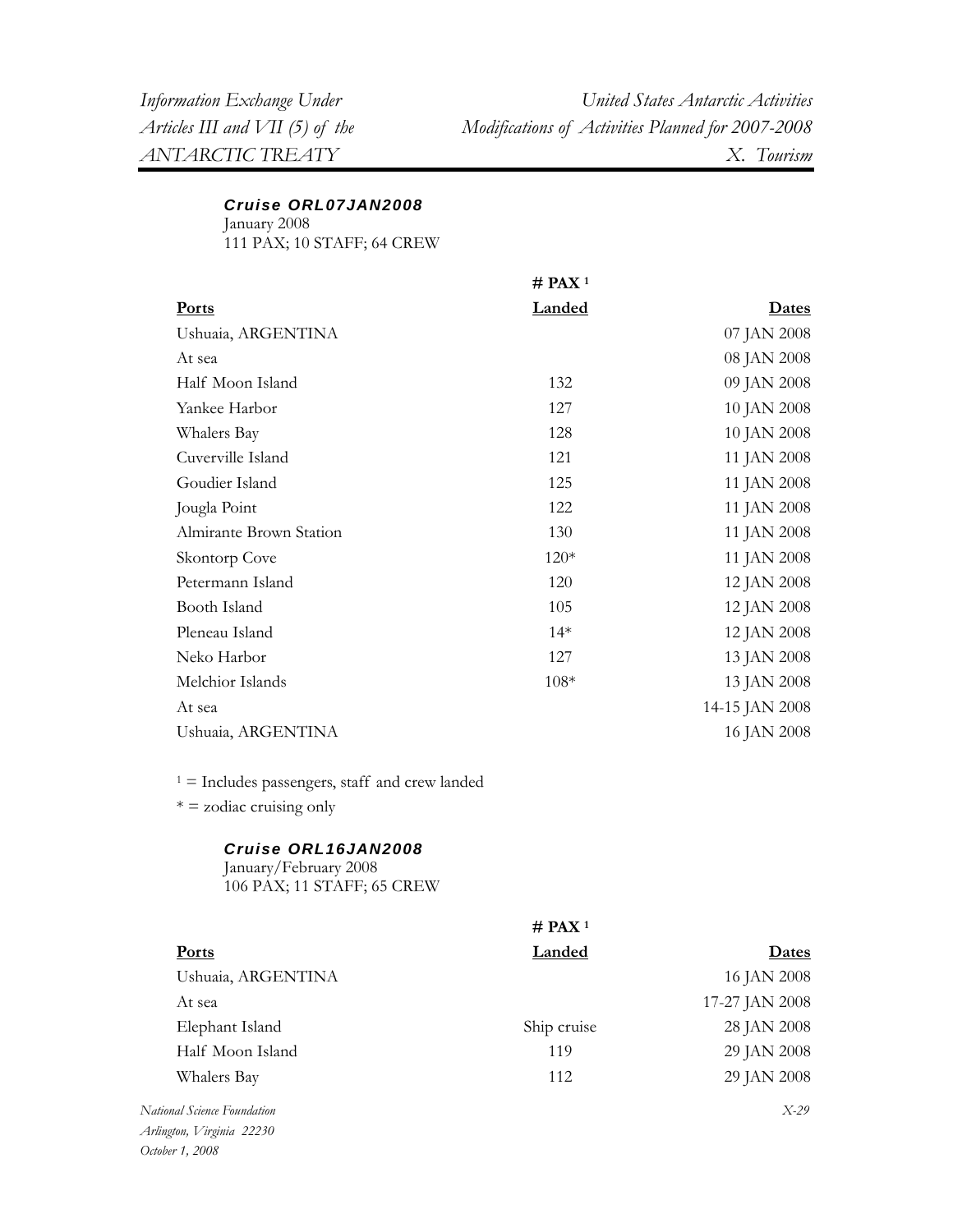*Information Exchange Under United States Antarctic Activities Articles III and VII (5) of the Modifications of Activities Planned for 2007-2008* 

| 123    | 30 JAN 2008    |
|--------|----------------|
| 120    | 30 JAN 2008    |
| 117    | 30 JAN 2008    |
| 118    | 30 JAN 2008    |
| 138    | 31 JAN 2008    |
| $114*$ | 31 JAN 2008    |
|        | 01-02 FEB 2008 |
|        | 03 FEB 2008    |
|        |                |

 $1 =$  Includes passengers, staff and crew landed

\* = zodiac cruising only

#### *Cruise ORL03FEB2008*

February 2008 110 PAX; 11 STAFF; 63 CREW

|                         | $#$ PAX <sup>1</sup> |                |
|-------------------------|----------------------|----------------|
| <b>Ports</b>            | <b>Landed</b>        | <b>Dates</b>   |
| Ushuaia, ARGENTINA      |                      | 03 FEB 2008    |
| At sea                  |                      | 04-05 FEB 2008 |
| Aitcho Island           | 121                  | 06 FEB 2008    |
| Telefon Bay             | 107                  | 06 FEB 2008    |
| Cuverville Island       | 91                   | 07 FEB 2008    |
| Danco Island            | 116                  | 07 FEB 2008    |
| Neko Harbor             | 126                  | 07 FEB 2008    |
| Goudier Island          | 121                  | 08 FEB 2008    |
| Jougla Point            | 121                  | 08 FEB 2008    |
| Petermann Island        | 121                  | 08 FEB 2008    |
| Yalour Islands          | 58                   | 08 FEB 2008    |
| Almirante Brown Station | 109                  | 09 FEB 2008    |
| Skontorp Cove           | $117*$               | 09 FEB 2008    |
| Melchior Islands        | $110*$               | 09 FEB 2008    |
| At sea                  |                      | 10-11 FEB 2008 |
| Ushuaia, ARGENTINA      |                      | 12 FEB 2008    |

 $1 =$  Includes passengers, staff and crew landed

\* = zodiac cruising only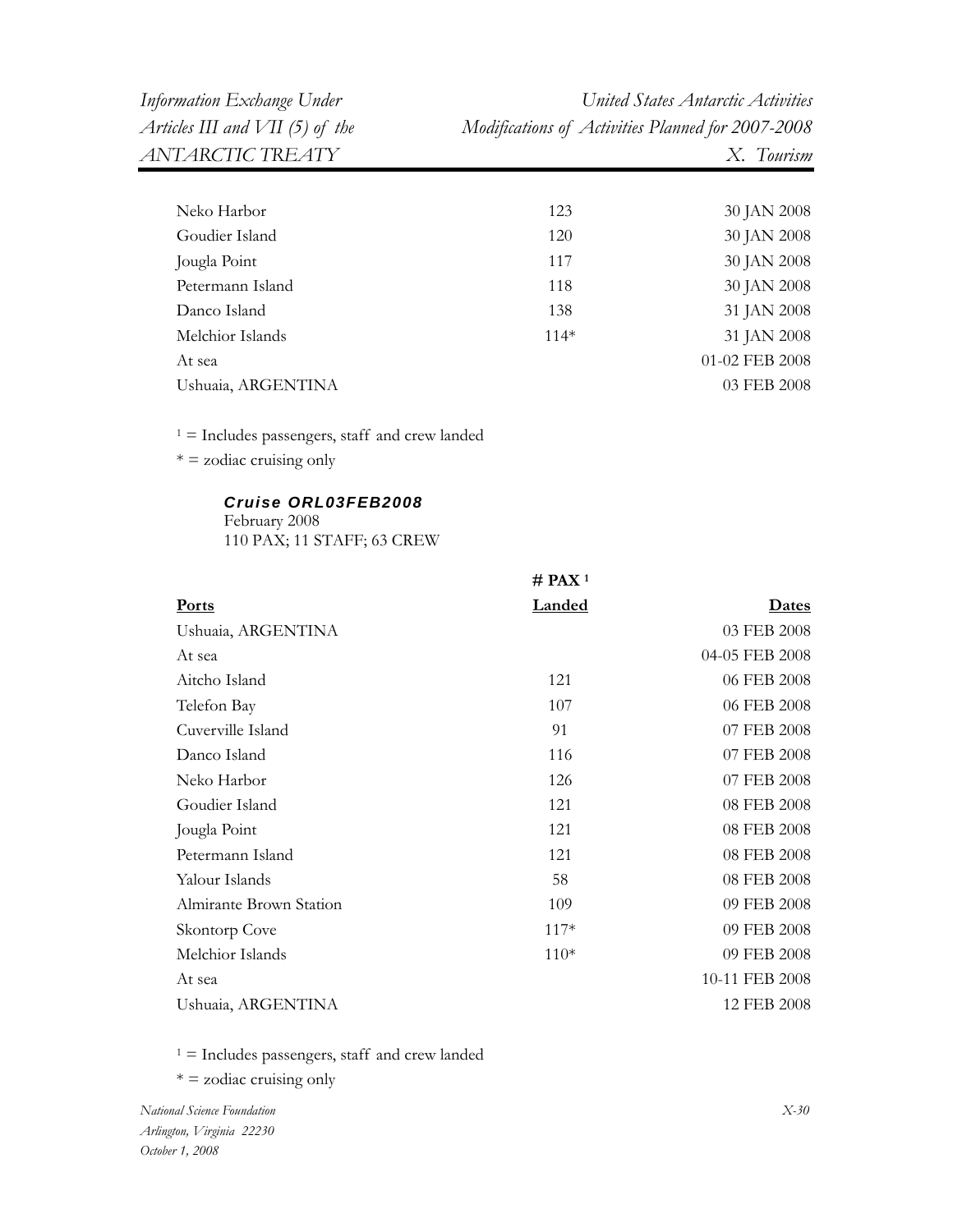### *Cruise ORL12FEB2008*

February 2008 112 PAX; 10 STAFF; 63 CREW

**# PAX 1 Ports Landed Dates** Ushuaia, ARGENTINA At sea 12 FEB 2008 13 FEB 2008 Aitcho Islands 121 14 FEB 2008 Half Moon Island 14 FEB 2008 Hannah Point 106 15 FEB 2008 Whalers Bay Goudier Island 114 122 15 FEB 2008 16 FEB 2008 Danco Island 115 16 FEB 2008 Almirante Brown Station 112 16 FEB 2008 Pleneau Island 116<sup>\*</sup> 17 FEB 2008 Vernadsky Station Petermann Island 139 111 17 FEB 2008 18 FEB 2008 Melchior Islands 110<sup>\*</sup> 110<sup>\*</sup> 18 FEB 2008 At sea 19-20 FEB 2008 Ushuaia, ARGENTINA 21 FEB 2008

 $1 =$  Includes passengers, staff and crew landed

 $* = z$ odiac cruising only

#### *Cruise ORL21FEB2008*

February/March 2008 102 PAX; 11 STAFF; 63 CREW

|                                   | # PAX <sup>1</sup> |                |
|-----------------------------------|--------------------|----------------|
| <b>Ports</b>                      | Landed             | Dates          |
| Ushuaia, ARGENTINA                |                    | 21 FEB 2008    |
| At sea                            |                    | 22-23 FEB 2008 |
| Paulet Island                     | Ship cruise        | 24 FEB 2008    |
| Half Moon Island                  | 111                | 24 FEB 2008    |
| Hannah Point                      | 111                | 25 FEB 2008    |
| Whalers Bay                       | 109                | 25 FEB 2008    |
| Pendulum Cove                     | 96                 | 25 FEB 2008    |
| National Science Foundation       |                    | $X-31$         |
| $\Delta$ aliastea IZiasiais 22220 |                    |                |

*Arlington, Virginia 22230 October 1, 2008*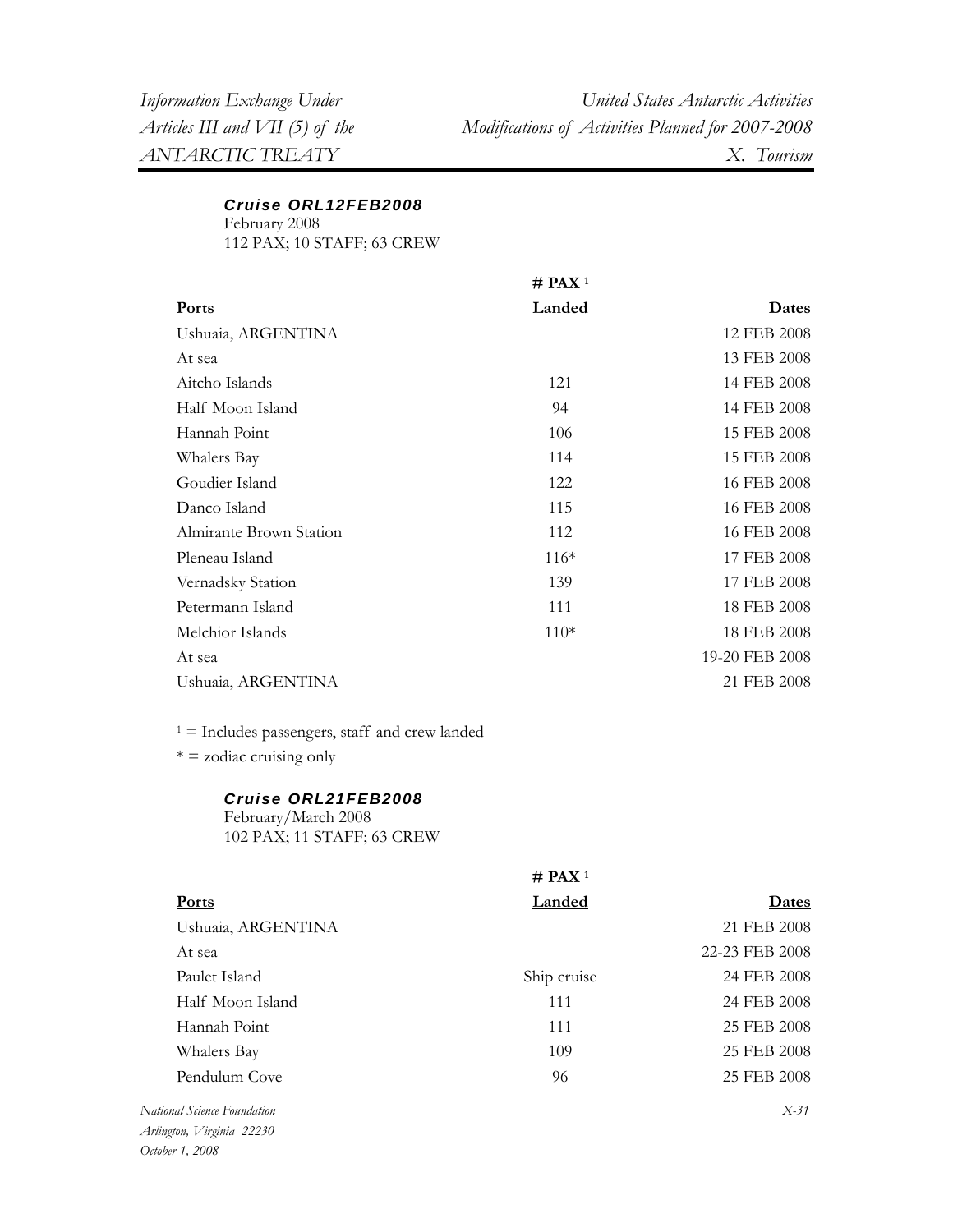*ANTARCTIC TREATY X. Tourism* 

*Information Exchange Under United States Antarctic Activities Articles III and VII (5) of the Modifications of Activities Planned for 2007-2008* 

| Danco Island            | 115    | 26 FEB 2008          |
|-------------------------|--------|----------------------|
| Goudier Island          | 113    | 26 FEB 2008          |
| Jougla Point            | 114    | 26 FEB 2008          |
| Almirante Brown Station | 114    | 17 FEB 2008          |
| Skontorp Cove           | $114*$ | 17 FEB 2008          |
| Yalour Islands          | $109*$ | 18 FEB 2008          |
| Petermann Island        | 109    | 18 FEB 2008          |
| Goudier Island          | 117    | 18 FEB 2008          |
| At sea                  |        | 19 FEB - 01 MAR 2008 |
| Ushuaia, ARGENTINA      |        | 02 MAR 2008          |
|                         |        |                      |

 $1 =$  Includes passengers, staff and crew landed

 $* =$  zodiac cruising only

### *Cruise ORL02MAR2008*

March 2008 117 PAX; 11 STAFF; 63 CREW

|                         | $#$ PAX <sup>1</sup> |                |
|-------------------------|----------------------|----------------|
| <b>Ports</b>            | <b>Landed</b>        | <b>Dates</b>   |
| Ushuaia, ARGENTINA      |                      | 02 MAR 2008    |
| At sea                  |                      | 03-04 MAR 2008 |
| Bellingshausen Station  | 163                  | 05 MAR 2008    |
| Cuverville Island       | 124                  | 06 MAR 2008    |
| Almirante Brown Station | 117                  | 06 MAR 2008    |
| Skontorp Cove           | $112*$               | 06 MAR 2008    |
| Petermann Island        | 136                  | 07 MAR 2008    |
| Pleneau Island          | $114*$               | 07 MAR 2008    |
| Danco Island            | 121                  | 08 MAR 2008    |
| Melchior Islands        | $111*$               | 08 MAR 2008    |
| Whalers Bay             | 120                  | 09 MAR 2008    |
| Pendulum Cove           | 94                   | 09 MAR 2008    |
| Half Moon Island        | 110                  | 09 MAR 2008    |
| At sea                  |                      | 10-11 MAR 2008 |
| Ushuaia, ARGENTINA      |                      | 12 MAR 2008    |

 $1 =$  Includes passengers, staff and crew landed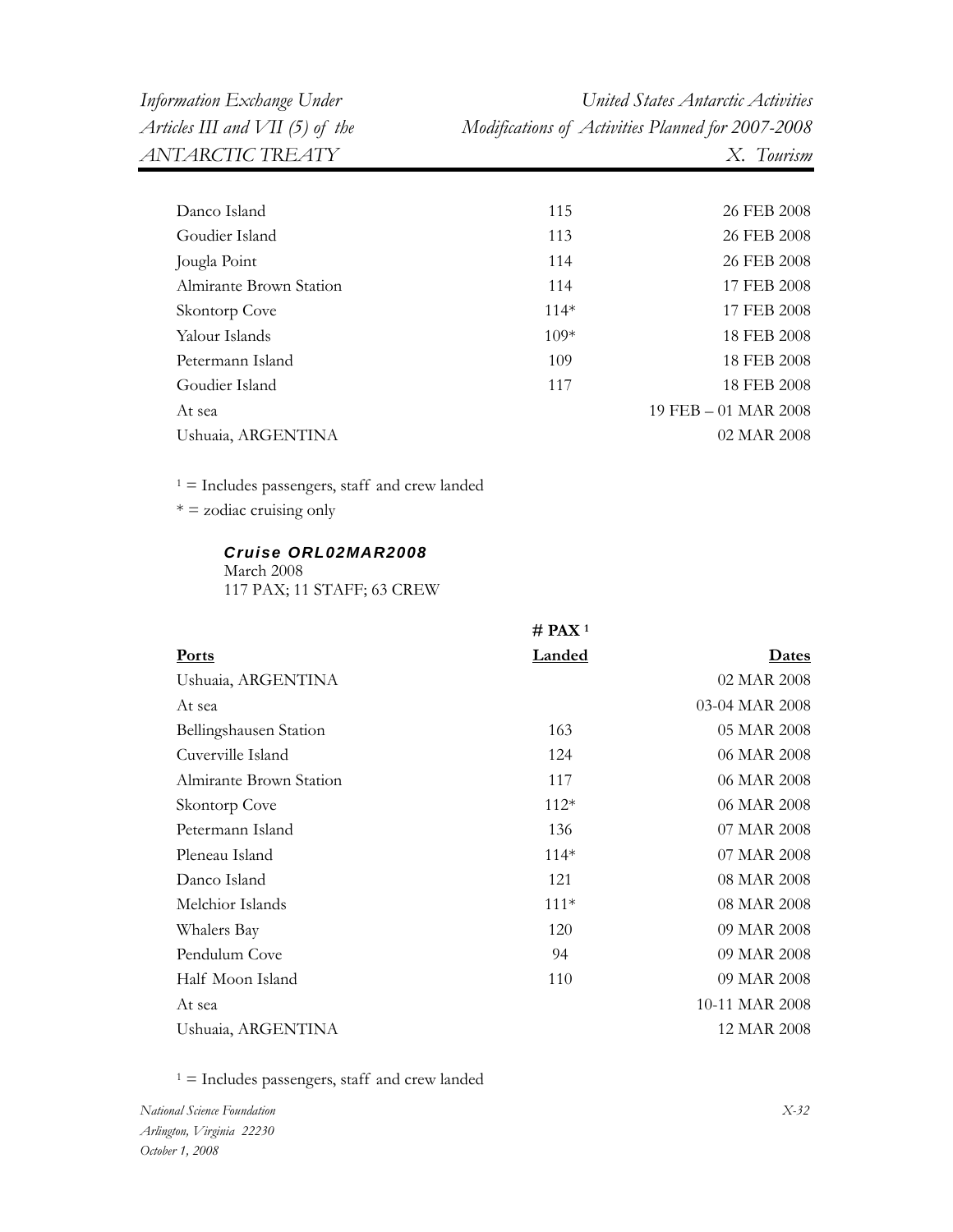$* = z$ odiac cruising only

## **AKADEMIK SHOKALSKIY**

#### *Cruise SHO23NOV2007*

November/December 2007 46 PAX; 10 STAFF; 24 CREW

| <b>Landed</b> | <b>Dates</b>         |
|---------------|----------------------|
|               | 23 NOV 2007          |
|               | 24 NOV 2007          |
| 53            | 25 NOV 2007          |
| 54            | 26 NOV 2007          |
| Ship cruise   | 26 NOV 2007          |
| $52*$         | 27 NOV 2007          |
| 51            | 27 NOV 2007          |
| 45            | 28 NOV 2007          |
| 53            | 28 NOV 2007          |
| $52*$         | 28 NOV 2007          |
| 54            | 29 NOV 2007          |
| 53            | 29 NOV 2007          |
| 24            | 30 NOV 2007          |
| 55            | 30 NOV 2007          |
| 53            | 30 NOV 2007          |
| $42*$         | 30 NOV 2007          |
|               | 01-02 DEC 2007       |
|               | 03 DEC 2007          |
|               | $#$ PAX <sup>1</sup> |

 $1 =$  Includes passengers, staff and crew landed

 $* = z$ odiac cruising only

#### *Cruise SHO03DEC2007*

December 2007 46 PAX; 10 STAFF; 24 CREW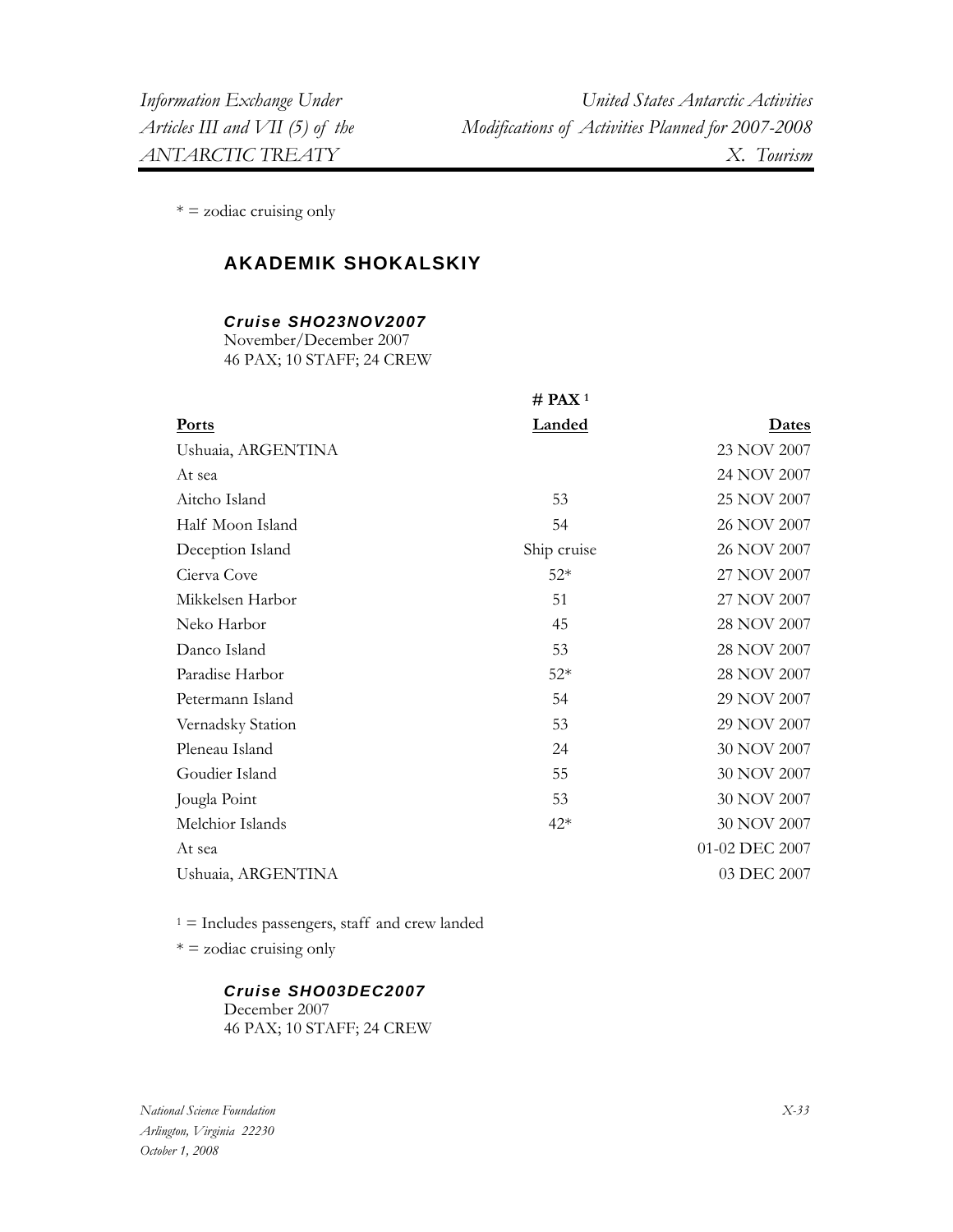| <b>Ports</b>       | # $\text{Pax}^1$ Landed | Dates          |
|--------------------|-------------------------|----------------|
| Ushuaia, ARGENTINA |                         | 03 DEC 2007    |
| At sea             |                         | 04-15 DEC 2007 |
| Penguin Island     | 51                      | 16 DEC 2007    |
| Mikkelsen Harbor   | 45                      | 17 DEC 2007    |
| Cierva Cove        | $50*$                   | 17 DEC 2007    |
| Goudier Island     | 45                      | 17 DEC 2007    |
| Damoy Point        | 24                      | 18 DEC 2007    |
| Petermann Island   | 44                      | 18 DEC 2007    |
| Argentine Islands  | $44*$                   | 18 DEC 2007    |
| Vernadsky Station  | 47                      | 18 DEC 2007    |
| At sea             |                         | 19-20 DEC 2007 |
| Ushuaia, ARGENTINA |                         | 21 DEC 2007    |
|                    |                         |                |

 $^{\rm 1}$  = Includes passengers, staff and crew landed

 $* =$  zodiac cruising only

#### *Cruise SHO21DEC2007*

December 2007 45 PAX; 11 STAFF; 24 CREW

|                                   | $#$ PAX <sup>1</sup> |                |
|-----------------------------------|----------------------|----------------|
| Ports                             | <b>Landed</b>        | <u>Dates</u>   |
| Ushuaia, ARGENTINA                |                      | 21 DEC 2007    |
| At sea                            |                      | 22-23 DEC 2007 |
| Petermann Island                  | 51                   | 24 DEC 2007    |
| Pleneau Island                    | $53*$                | 24 DEC 2007    |
| Peltier Channel (kayaking)        | 14                   | 24 DEC 2007    |
| Goudier Island                    | 54                   | 24 DEC 2007    |
| Jougla Point                      | 54                   | 24 DEC 2007    |
| Useful Island                     | 54                   | 25 DEC 2007    |
| Useful Island                     | 9                    | 25 DEC 2007    |
| Almirante Brown Station           | 53                   | 25 DEC 2007    |
| Paradise Bay                      | 53                   | 25 DEC 2007    |
| Almirante Brown Station (camping) | 24                   | 26 DEC 2007    |
| Neko Harbor (kayaking)            | 12                   | 26 DEC 2007    |
| Neko Harbor                       | 54                   | 26 DEC 2007    |
| National Science Foundation       |                      | $X-34$         |
| Arlington, Virginia 22230         |                      |                |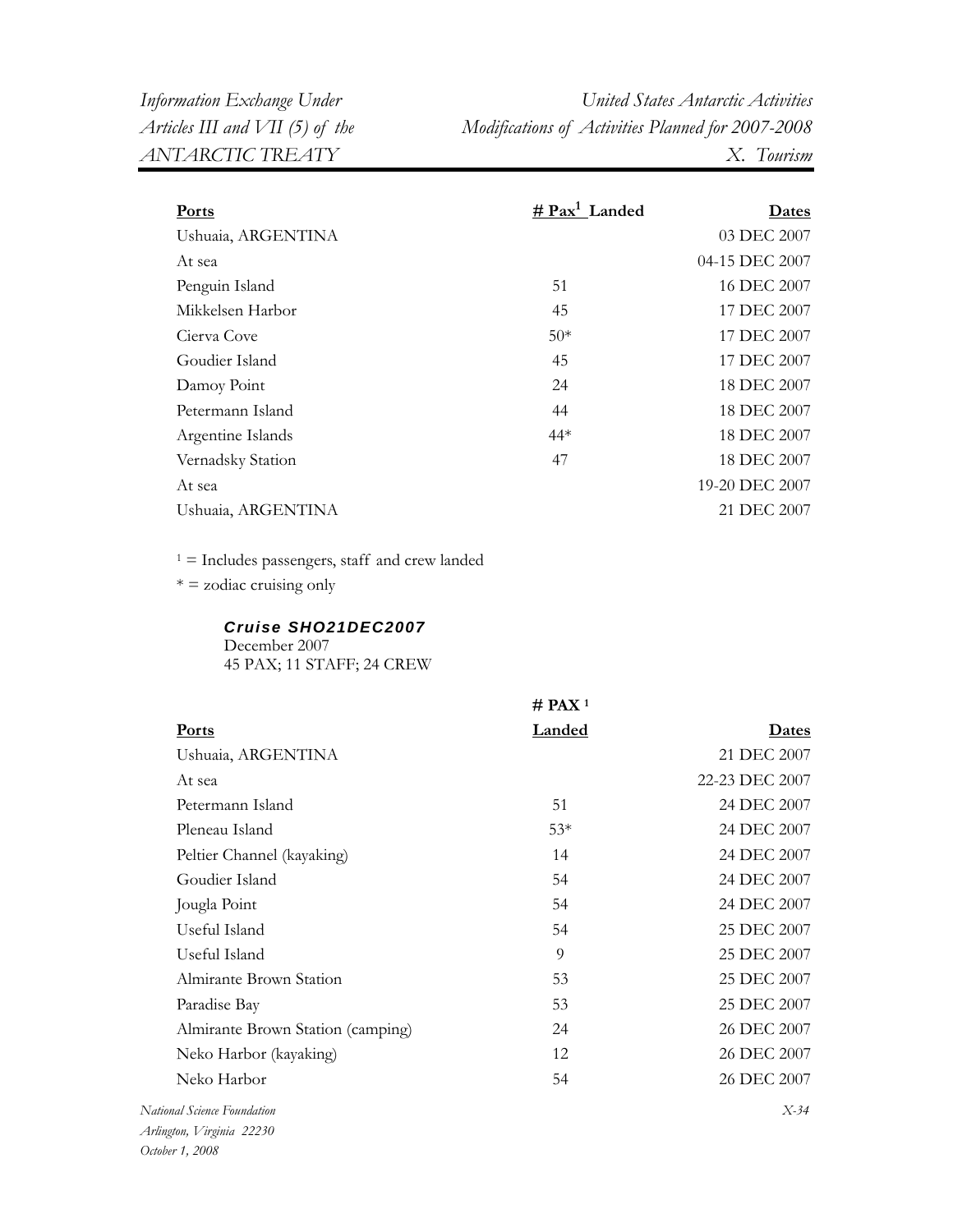| Danco Island                | 55    | 26 DEC 2007    |
|-----------------------------|-------|----------------|
| Danco Island (kayaking)     | 10    | 26 DEC 2007    |
| Enterprise Island           | $54*$ | 26 DEC 2007    |
| Enterprise Island (camping) | 19    | 27 DEC 2007    |
| Cierva Cove                 | $43*$ | 27 DEC 2007    |
| Cierva Cove (kayaking)      | 9     | 27 DEC 2007    |
| Mikkelsen Harbor            | 44    | 27 DEC 2007    |
| Mikkelsen Harbor (kayaking) | 10    | 27 DEC 2007    |
| Telefon Bay                 | 48    | 28 DEC 2007    |
| Pendulum Cove               | 48    | 28 DEC 2007    |
| Aitcho Island               | 54    | 28 DEC 2007    |
| At sea                      |       | 29-30 DEC 2007 |
| Ushuaia, ARGENTINA          |       | 31 DEC 2007    |
|                             |       |                |

 $1$  = Includes passengers, staff and crew landed

 $* =$  zodiac cruising only

#### *Cruise SHO31DEC2007*

December 2007/January 2008 45 PAX; 7 STAFF; 27 CREW

|                              | $#$ PAX <sup>1</sup> |              |
|------------------------------|----------------------|--------------|
| Ports                        | <b>Landed</b>        | <u>Dates</u> |
| Ushuaia, ARGENTINA           |                      | 31 DEC 2007  |
| At sea                       |                      | 01 JAN 2008  |
| Half Moon Island             | 52                   | 02 JAN 2008  |
| Paulet Island                | 39                   | 03 JAN 2008  |
| Paulet Island (kayaking)     | 12                   | 03 JAN 2008  |
| Esperanza Station            | 52                   | 03 JAN 2008  |
| Telefon Bay                  | 50                   | 04 JAN 2008  |
| Cierva Cove                  | $50*$                | 04 JAN 2008  |
| Cuverville Island            | 51                   | 05 JAN 2008  |
| Cuverville Island (kayaking) | 12                   | 05 JAN 2008  |
| Useful Island                | $50*$                | 05 JAN 2008  |
| Almirante Brown Station      | 21                   | 05 JAN 2008  |
| Skontorp Cove                | $50*$                | 05 JAN 2008  |
| Skontorp Cove (kayaking)     | 12                   | 05 JAN 2008  |
| National Science Foundation  |                      | $X-35$       |
| Arlington, Virginia 22230    |                      |              |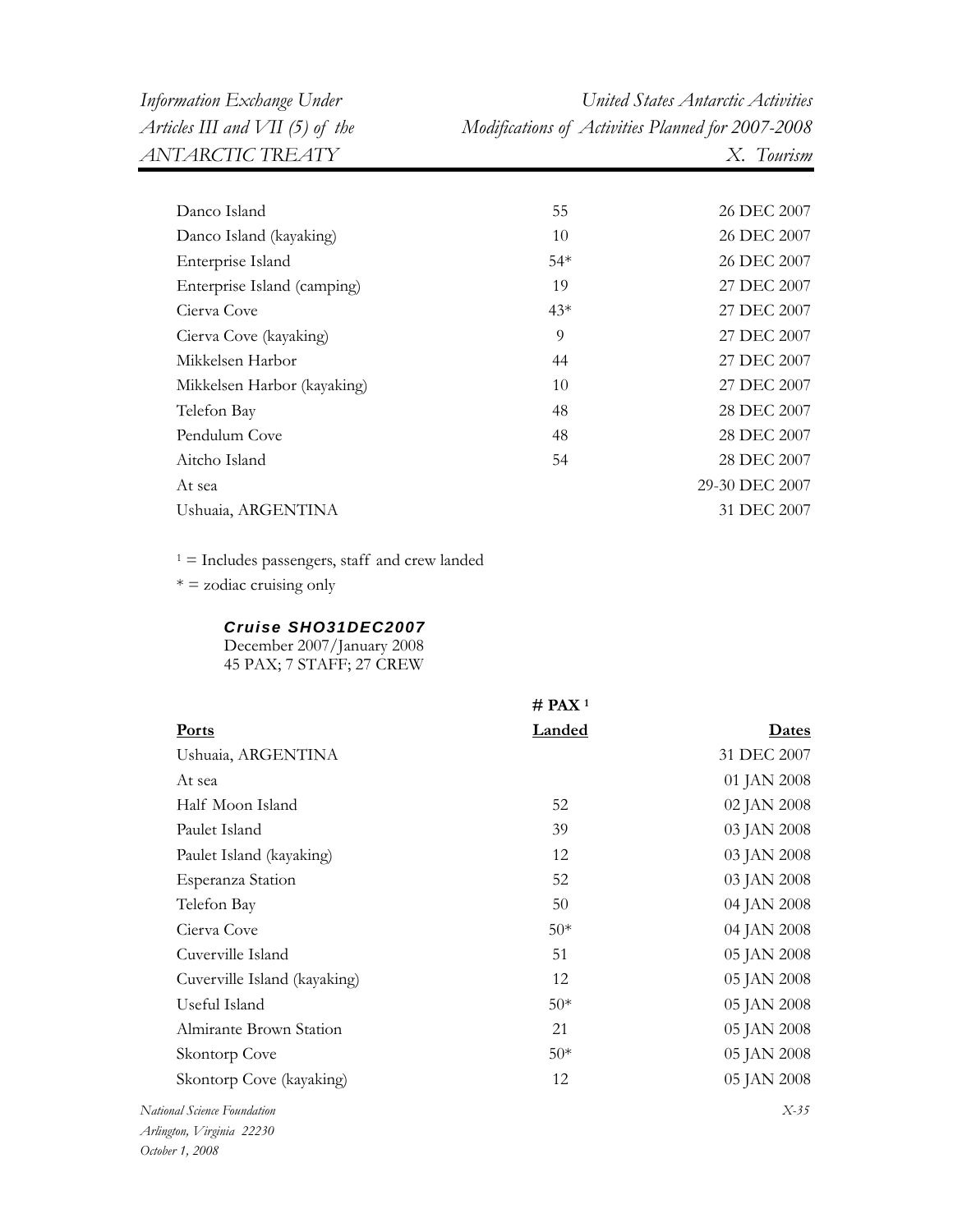| Paradise Harbor (camping) | 22    | 06 JAN 2008 |
|---------------------------|-------|-------------|
| Petermann Island          | 47    | 06 JAN 2008 |
| Pleneau Island            | $48*$ | 06 JAN 2008 |
| Goudier Island            | 52    | 06 JAN 2008 |
| Jougla Point              | 43    | 07 JAN 2008 |
| Jougla Point (kayaking)   | 9     | 07 JAN 2008 |
| Neko Harbor               | 41    | 08 JAN 2008 |
| Neko Harbor (kayaking)    | 12    | 08 JAN 2008 |
| Melchior Islands          | $51*$ | 08 JAN 2008 |
| At sea                    |       | 09 JAN 2008 |
| Ushuaia, ARGENTINA        |       | 10 JAN 2008 |
|                           |       |             |

 $1 =$  Includes passengers, staff and crew landed

 $* =$  zodiac cruising only

#### *Cruise SHO10JAN2008*

January 2008 43 PAX; 7 STAFF; 28 CREW

|                             | $#$ PAX <sup>1</sup> |              |
|-----------------------------|----------------------|--------------|
| <b>Ports</b>                | Landed               | <b>Dates</b> |
| Ushuaia, ARGENTINA          |                      | 10 JAN 2008  |
| At sea                      |                      | 11 JAN 2008  |
| Aitcho Island               | 52                   | 12 JAN 2008  |
| Paulet Island               | 50                   | 13 JAN 2008  |
| Paulet Island (kayaking)    | 12                   | 13 JAN 2008  |
| Brown Bluff                 | 52                   | 13 JAN 2008  |
| Half Moon Island            | 46                   | 14 JAN 2008  |
| Half Moon Island (kayaking) | 12                   | 14 JAN 2008  |
| Whalers Bay                 | 51                   | 14 JAN 2008  |
| Danco Island                | 39                   | 15 JAN 2008  |
| Danco Island (kayaking)     | 12                   | 15 JAN 2008  |
| Almirante Brown Station     | 51                   | 15 JAN 2008  |
| Neko Harbor                 | 51                   | 15 JAN 2008  |
| Neko Harbor (camping)       | 22                   | 16 JAN 2008  |
| Petermann Island            | 52                   | 16 JAN 2008  |
| Petermann Island (kayaking) | 12                   | 16 JAN 2008  |
| National Science Foundation |                      | $X-36$       |
| Arlington, Virginia 22230   |                      |              |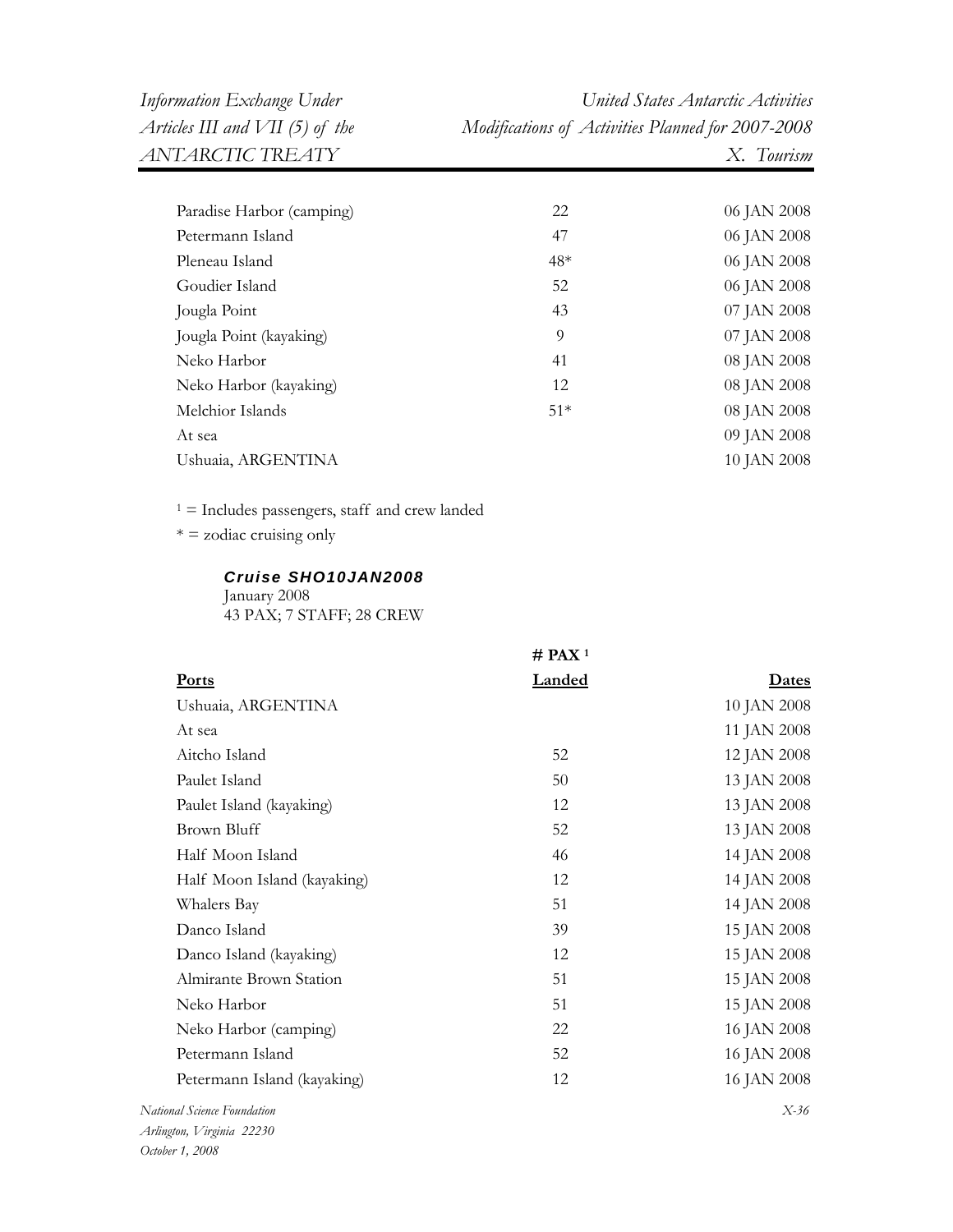| Pleneau Island           | $52*$ | 16 JAN 2008   |
|--------------------------|-------|---------------|
| Goudier Island           | 49    | 16 JAN 2008   |
| Jougla Point             | 47    | 17 JAN 2008   |
| Jougla Point (kayaking)  | 8     | 17 JAN 2008   |
| Useful Island            | 51    | 17 JAN 2008   |
| Useful Island (kayaking) | 12    | 17 JAN 2008   |
| Dallmann Bay             | $51*$ | 17 JAN 2008   |
| Melchior Islands         | 48    | 17 JAN 2008   |
| At sea                   |       | 18-19JAN 2008 |
| Ushuaia, ARGENTINA       |       | 20 JAN 2008   |

 $* =$  zodiac cruising only

#### *Cruise SHO20JAN2008*

January/February 2008 43 PAX; 7 STAFF; 28 CREW

|                             | $#$ PAX <sup>1</sup> |                |
|-----------------------------|----------------------|----------------|
| <b>Ports</b>                | Landed               | Dates          |
| Ushuaia, ARGENTINA          |                      | 20 JAN 2008    |
| At sea                      |                      | 21-31 JAN 2008 |
| Point Wild                  | 49                   | 01 FEB 2008    |
| Point Wild (kayaking)       | $\overline{4}$       | 01 FEB 2008    |
| Half Moon Island            | 48                   | 02 FEB 2008    |
| Half Moon Island (kayaking) | $\overline{4}$       | 02 FEB 2008    |
| Whalers Bay                 | 51                   | 02 FEB 2008    |
| Telefon Bay                 | 41                   | 02 FEB 2008    |
| Cuverville                  | 47                   | 03 FEB 2008    |
| Cuverville (kayaking)       | 4                    | 03 FEB 2008    |
| Almirante Brown Station     | 48                   | 03 FEB 2008    |
| Skontorp Cove               | $48*$                | 03 FEB 2008    |
| Skontorp Cove (kayaking)    | $\overline{4}$       | 04 FEB 2008    |
| Petermann Island            | 50                   | 04 FEB 2008    |
| Petermann Island (camping)  | 22                   | 04 FEB 2008    |
| Goudier Island              | 50                   | 04 FEB 2008    |
| Jougla Point                | 51                   | 04 FEB 2008    |
| National Science Foundation |                      | $X-37$         |
|                             |                      |                |

*Arlington, Virginia 22230 October 1, 2008*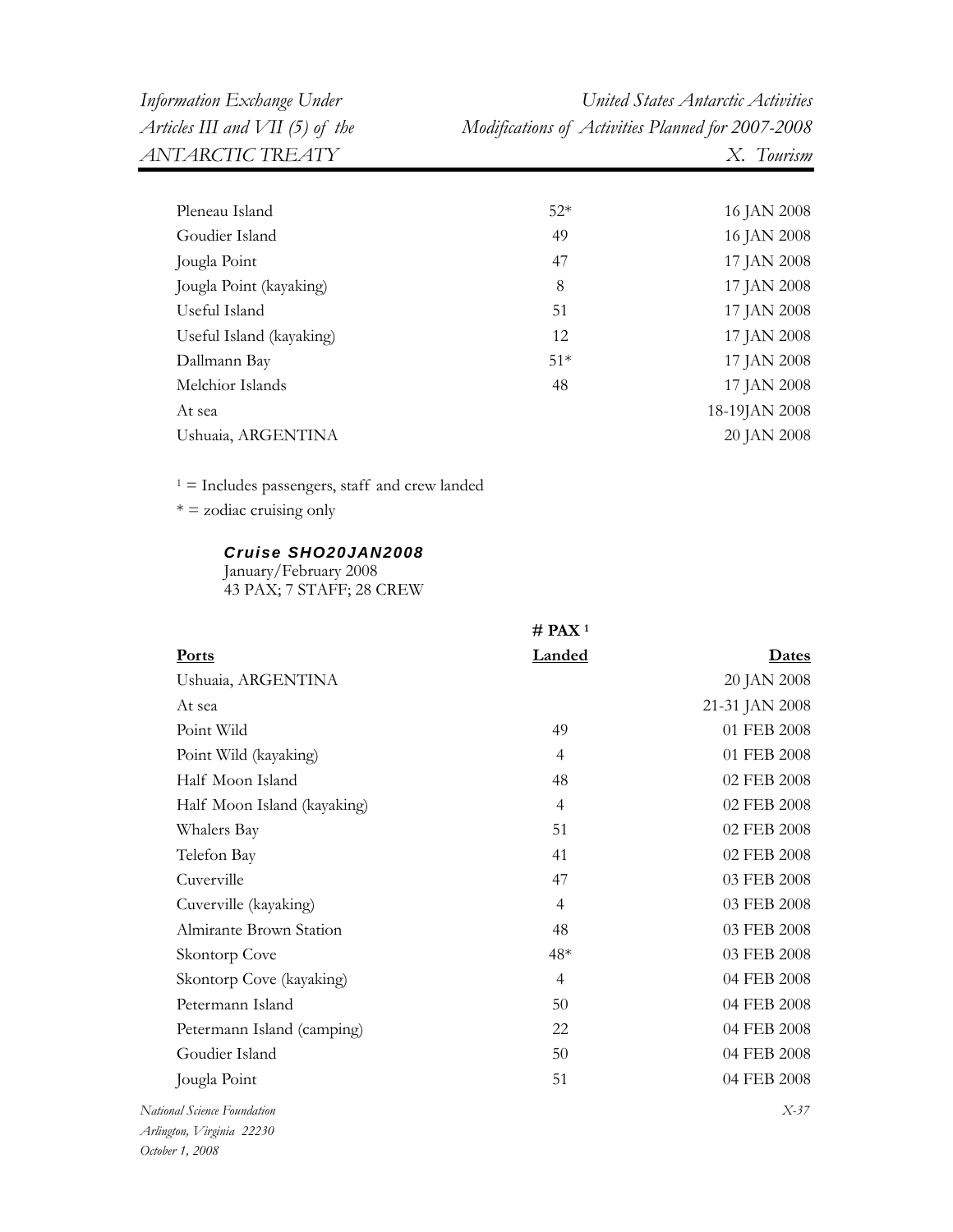| Jougla Point (kayaking) |       | 04 FEB 2008    |
|-------------------------|-------|----------------|
| Melchior Islands        | $50*$ | 04 FEB 2008    |
| At sea                  |       | 05-06 FEB 2008 |
| Ushuaia, ARGENTINA      |       | 07 FEB 2008    |

 $* =$  zodiac cruising only

#### *Cruise SHO07FEB2008* February 2008

45 PAX; 7 STAFF; 28 CREW

|                             | $#$ PAX <sup>1</sup> |                |
|-----------------------------|----------------------|----------------|
| <b>Ports</b>                | Landed               | <u>Dates</u>   |
| Ushuaia, ARGENTINA          |                      | 07 FEB 2008    |
| At sea                      |                      | 08 FEB 2008    |
| Aitcho Island               | 53                   | 09 FEB 2008    |
| Hannah Point                | 53                   | 10 FEB 2008    |
| Whalers Bay                 | 42                   | 10 FEB 2008    |
| Whalers Bay (kayaking)      | 11                   | 10 FEB 2008    |
| Telefon Bay                 | 22                   | 10 FEB 2008    |
| Cierva Cove                 | 49*                  | 11 FEB 2008    |
| Cierva Cove (kayaking)      | 13                   | 11 FEB 2008    |
| Errera Channel              | 11                   | 11 FEB 2008    |
| Cuverville Island           | 44                   | 11 FEB 2008    |
| Danco Island                | 44                   | 11 FEB 2008    |
| Danco Island (camping)      | 25                   | 12 FEB 2008    |
| Skontorp Cove               | $51*$                | 12 FEB 2008    |
| Almirante Brown Station     | 53                   | 12 FEB 2008    |
| Peltier Channel (kayaking)  | 10                   | 12 FEB 2008    |
| Goudier Island              | 54                   | 12 FEB 2008    |
| Jougla Point                | 54                   | 12 FEB 2008    |
| Pleneau Island              | $48*$                | 13 FEB 2008    |
| Neko Harbor                 | 44                   | 14 FEB 2008    |
| Neko Harbor (kayaking)      | 10                   | 14 FEB 2008    |
| Melchior Islands            | $53*$                | 14 FEB 2008    |
| At sea                      |                      | 15-16 FEB 2008 |
| National Science Foundation |                      | $X-38$         |
| Arlington, Virginia 22230   |                      |                |

*October 1, 2008*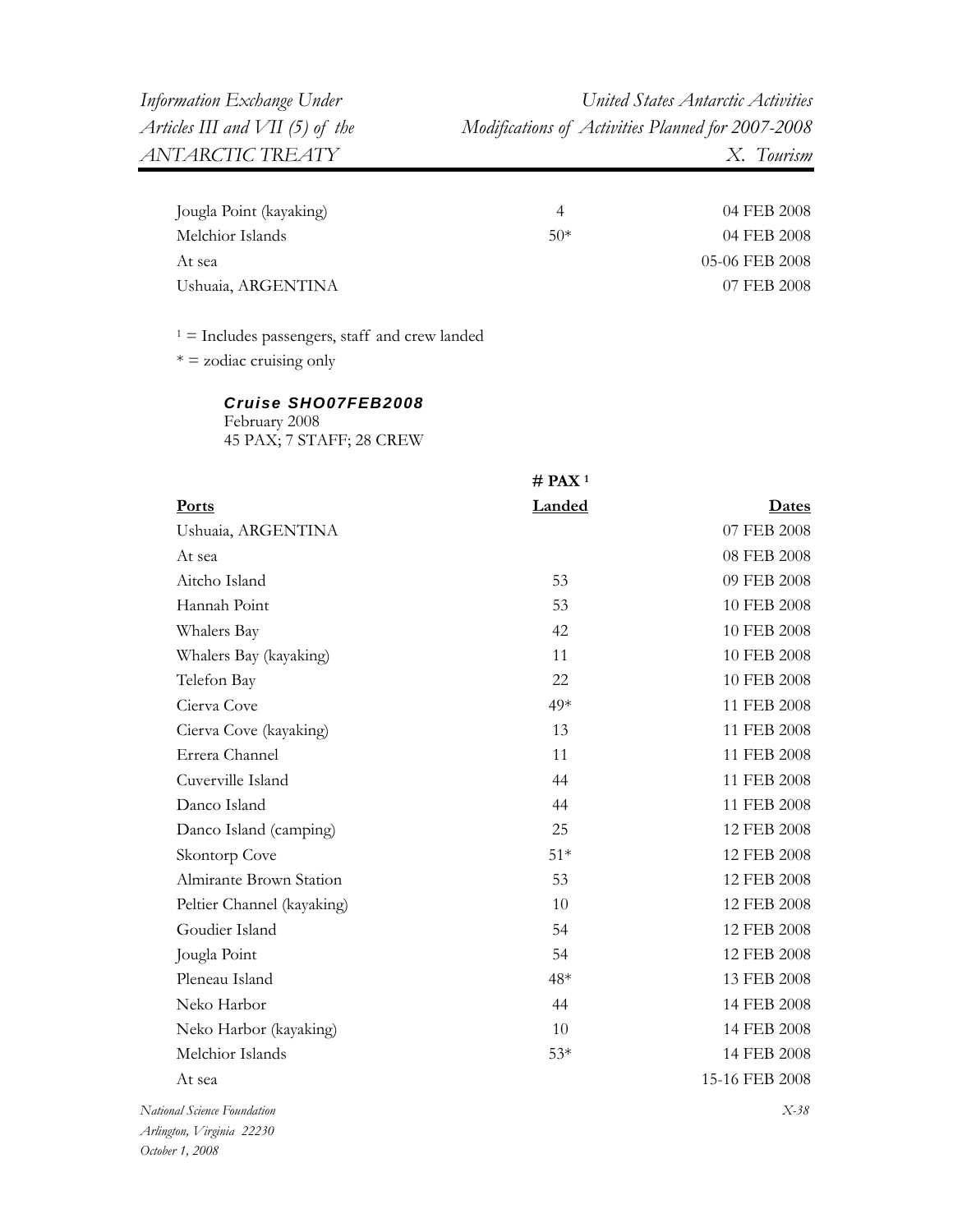Ushuaia, ARGENTINA 17 FEB 2008

1 = Includes passengers, staff and crew landed

 $* =$  zodiac cruising only

#### *Cruise SHO17FEB2008*

February 2008 45 PAX; 7 STAFF; 28 CREW

|                             | $#$ PAX <sup>1</sup> |                |
|-----------------------------|----------------------|----------------|
| Ports                       | <b>Landed</b>        | Dates          |
| Ushuaia, ARGENTINA          |                      | 17 FEB 2008    |
| At sea                      |                      | 18 FEB 2008    |
| Aitcho Island               | 54                   | 19 FEB 2008    |
| Paulet Island               | 54                   | 20 FEB 2008    |
| <b>Brown Bluff</b>          | 43                   | 20 FEB 2008    |
| Brown Bluff (kayaking)      | 12                   | 20 FEB 2008    |
| Hannah Point                | 54                   | 21 FEB 2008    |
| Pendulum Cove               | 31                   | 21 FEB 2008    |
| Cierva Cove                 | $53*$                | 22 FEB 2008    |
| Neko Harbor                 | 44                   | 22 FEB 2008    |
| Neko Harbor (kayaking)      | 11                   | 22 FEB 2008    |
| Danco Island                | 42                   | 22 FEB 2008    |
| Danco Island (camping)      | 24                   | 23 FEB 2008    |
| Goudier Island              | 52                   | 23 FEB 2008    |
| Jougla Point                | 52                   | 23 FEB 2008    |
| Petermann Island            | 42                   | 23 FEB 2008    |
| Petermann Island (kayaking) | 11                   | 23 FEB 2008    |
| Pleneau Island              | $37*$                | 23 FEB 2008    |
| Useful Island               | $43*$                | 24 FEB 2008    |
| Useful Island (kayaking)    | 8                    | 24 FEB 2008    |
| Melchior Islands            | 48*                  | 24 FEB 2008    |
| At sea                      |                      | 25-26 FEB 2008 |
| Ushuaia, ARGENTINA          |                      | 27 FEB 2008    |

 $1 =$  Includes passengers, staff and crew landed

\* = zodiac cruising only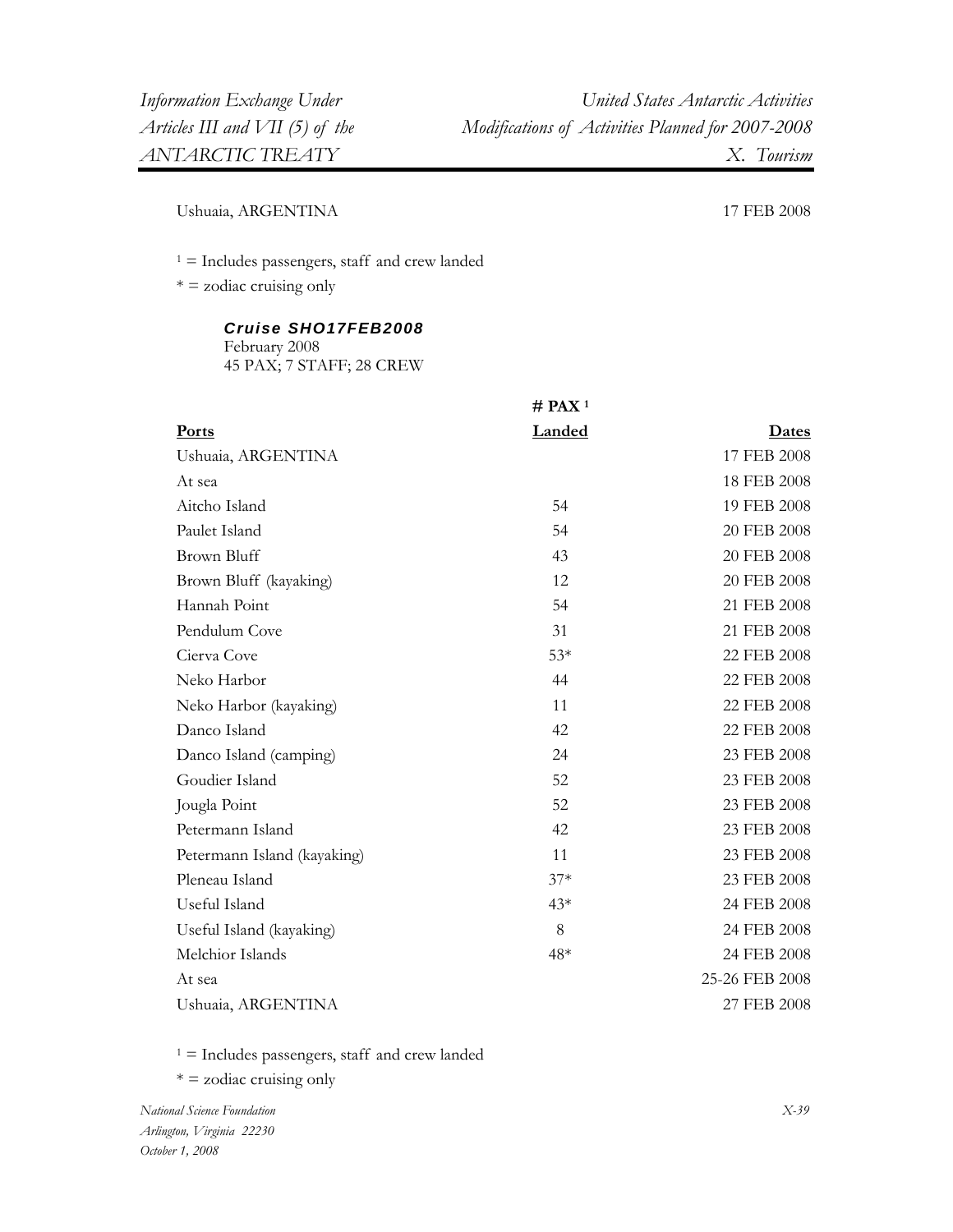| Information Exchange Under      | United States Antarctic Activities                |
|---------------------------------|---------------------------------------------------|
| Articles III and VII (5) of the | Modifications of Activities Planned for 2007-2008 |
| ANTARCTIC TREATY                | X. Tourism                                        |

## *Cruise SHO27FEB2008 – Sub-chartered by Students on Ice*  February/March 2008

39 PAX; 9 STAFF; 28 CREW

|                    | $#$ PAX <sup>1</sup> |                |
|--------------------|----------------------|----------------|
| <b>Ports</b>       | <b>Landed</b>        | Dates          |
| Ushuaia, ARGENTINA |                      | 27 FEB 2008    |
| At sea             |                      | 28 FEB 2008    |
| Aitcho Island      | 49                   | 29 FEB 2008    |
| At sea             |                      | 01 MAR 2008    |
| Whalers Bay        | 49                   | 02 MAR 2008    |
| Cierva Cove        | $49*$                | 02 MAR 2008    |
| Danco Island       | 49                   | 03 MAR 2008    |
| Neko Harbor        | 49                   | 03 MAR 2008    |
| Goudier Island     | 49                   | 03 MAR 2008    |
| Petermann Island   | 47                   | 04 MAR 2008    |
| Vernadsky Station  | 49                   | 04 MAR 2008    |
| Pleneau Island     | $53*$                | 04 MAR 2008    |
| Cuverville Island  | 50                   | 04 MAR 2008    |
| Melchior Islands   | $46*$                | 05 MAR 2008    |
| At sea             |                      | 06-07 MAR 2008 |
| Ushuaia, ARGENTINA |                      | 08 MAR 2008    |

 $1 =$  Includes passengers, staff and crew landed

\* = zodiac cruising only

# **OCEAN NOVA**

# *Cruise OCN08NOV2007*

November 2007 78 PAX; 11 STAFF; 32 CREW

|                         | # PAX <sup>1</sup> |                    |
|-------------------------|--------------------|--------------------|
| <b>Ports</b>            | Landed             | <b>Dates</b>       |
| Ushuaia, ARGENTINA      |                    | 08 NOV 2007        |
| At sea                  |                    | 09-10 NOV 2007     |
| Penguin Island          | 84                 | 11 NOV 2007        |
| $\cdots$ , and $\cdots$ |                    | $T \times 10^{-7}$ |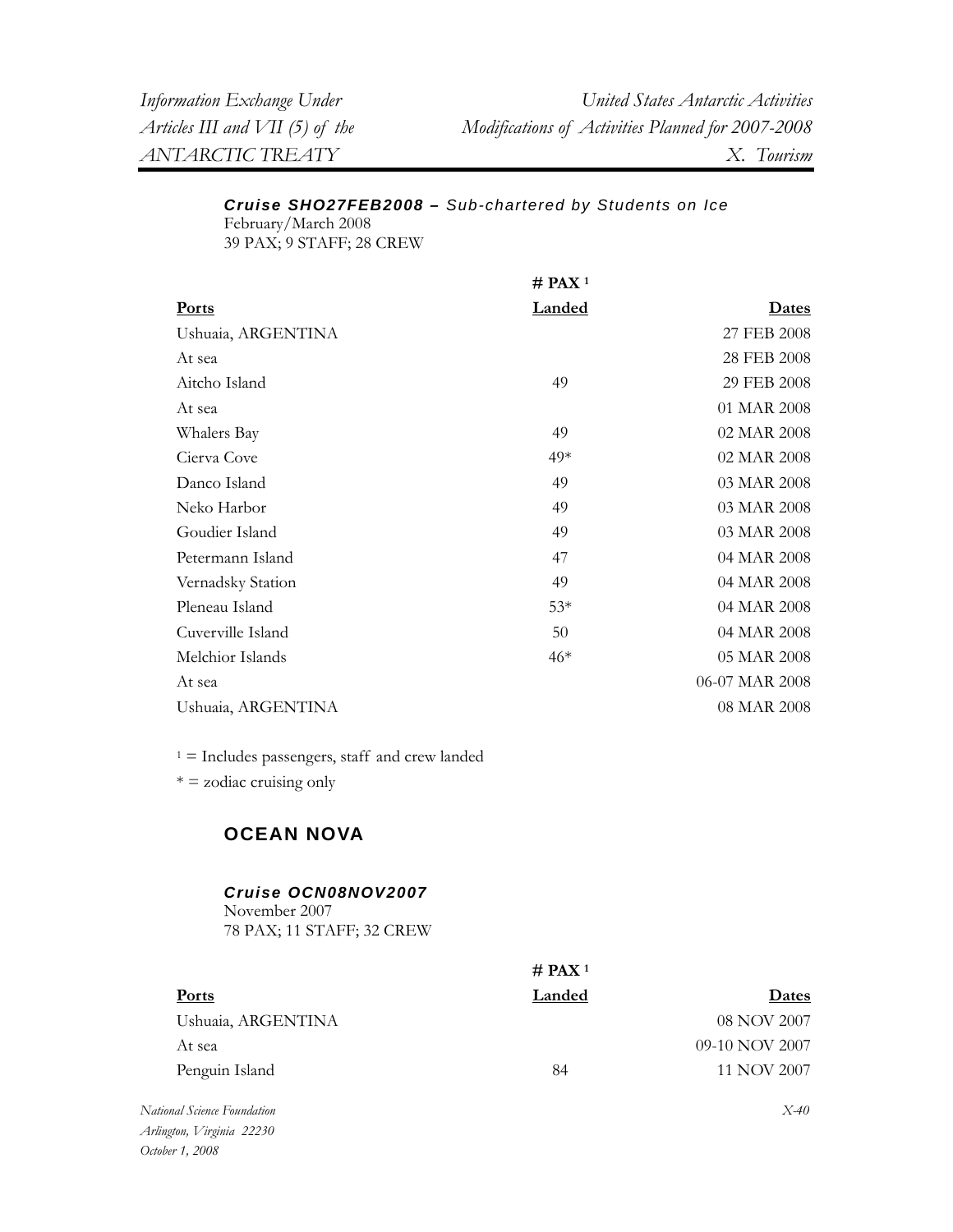| Information Exchange Under      | United States Antarctic Activities                |
|---------------------------------|---------------------------------------------------|
| Articles III and VII (5) of the | Modifications of Activities Planned for 2007-2008 |
| ANTARCTIC TREATY                | X. Tourism                                        |

| Turret Point       | 78 | 11 NOV 2007    |
|--------------------|----|----------------|
| Ferraz Station     | 82 | 12 NOV 2007    |
| Arctowski Station  | 72 | 12 NOV 2007    |
| Robert Point       | 84 | 13 NOV 2007    |
| Aitcho Islands     | 76 | 13 NOV 2007    |
| Cierva Cove        | 85 | 14 NOV 2007    |
| Mikkelsen Harbor   | 67 | 14 NOV 2007    |
| Whalers Bay        | 82 | 14 NOV 2007    |
| Half Moon Island   | 84 | 15 NOV 2007    |
| At sea             |    | 16-17 NOV 2007 |
| Ushuaia, ARGENTINA |    | 18 NOV 2007    |
|                    |    |                |

 $* =$  zodiac cruising only

#### *Cruise OCN18NOV2007*

November 2007

80 PAX; 11 STAFF; 32 CREW

|                         | $#$ PAX <sup>1</sup> |                |
|-------------------------|----------------------|----------------|
| <b>Ports</b>            | <b>Landed</b>        | <b>Dates</b>   |
| Ushuaia, ARGENTINA      |                      | 18 NOV 2007    |
| At sea                  |                      | 19-20 NOV 2007 |
| Portal Point            | 91                   | 21 NOV 2007    |
| Orne Harbor             | 90                   | 21 NOV 2007    |
| Vernadsky Station       | 93                   | 22 NOV 2007    |
| Petermann Island        | 90                   | 22 NOV 2007    |
| Hovgaard Island         | 28                   | 22 NOV 2007    |
| Goudier Island          | 82                   | 23 NOV 2007    |
| Almirante Brown Station | 85                   | 24 NOV 2007    |
| Cuverville Island       | 98                   | 24 NOV 2007    |
| Danco Island            | 81                   | 24 NOV 2007    |
| Telefon Bay             | 123                  | 25 NOV 2007    |
| Aitcho Island           | $84*$                | 25 NOV 2007    |
| At sea                  |                      | 26-27 NOV 2007 |
| Ushuaia, ARGENTINA      |                      | 28 NOV 2007    |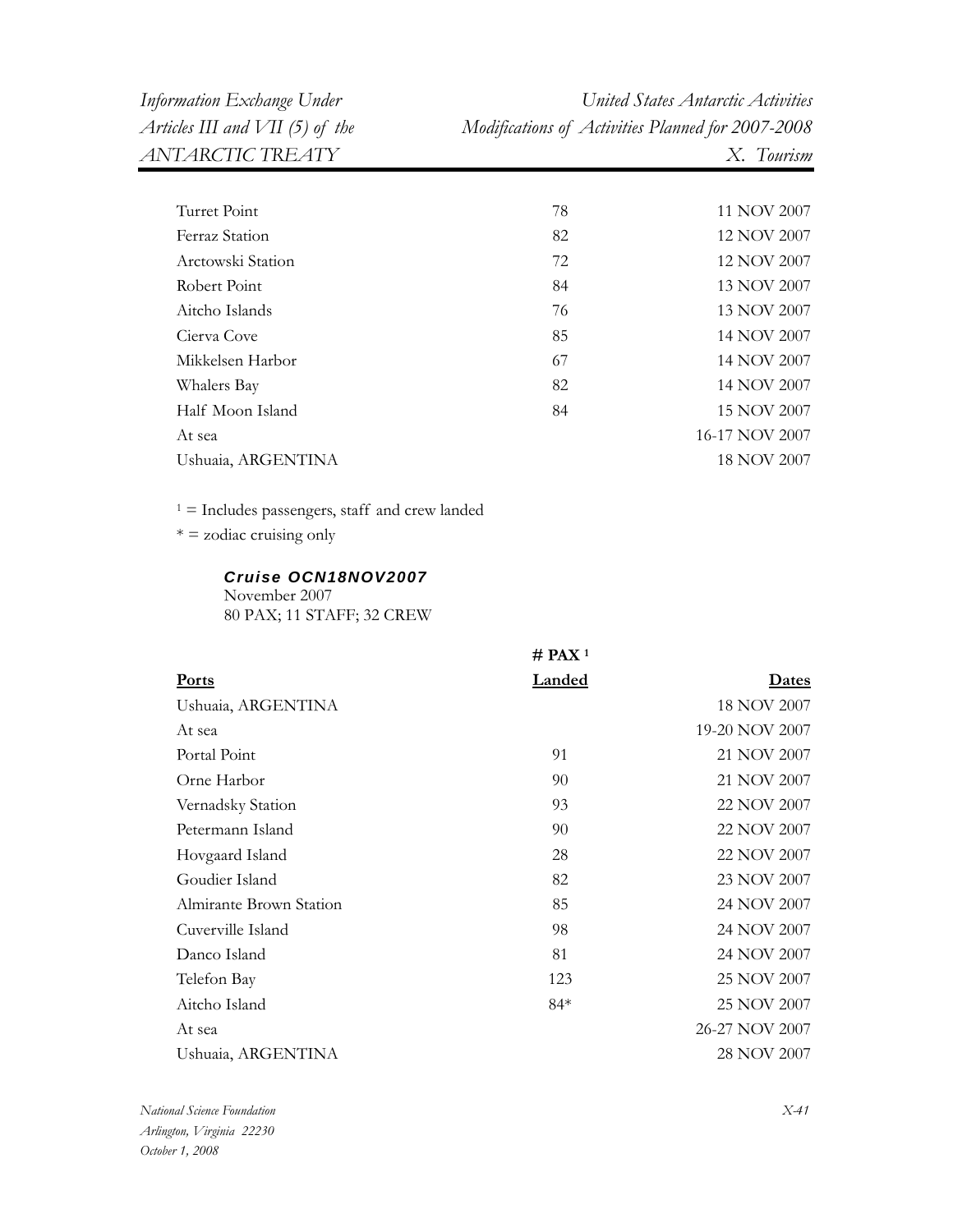$* =$  zodiac cruising only

## *Cruise OCN28NOV2007*

November/December 2007 81 PAX; 11 STAFF; 32 CREW

|                    | $#$ PAX <sup>1</sup> |                |
|--------------------|----------------------|----------------|
| <b>Ports</b>       | <b>Landed</b>        | Dates          |
| Ushuaia, ARGENTINA |                      | 28 NOV 2007    |
| At sea             |                      | 29-30 NOV 2007 |
| Mikkelsen Harbor   | 86                   | 01 DEC 2007    |
| Cierva Cove        | 88                   | 01 DEC 2007    |
| Vernadsky Station  | 89                   | 02 DEC 2007    |
| Petermann Island   | 86                   | 02 DEC 2007    |
| Hovgaard Island    | 35                   | 02 DEC 2007    |
| Port Charcot       | 88                   | 03 DEC 2007    |
| Orne Harbor        | 82                   | 03 DEC 2007    |
| Telefon Bay        | 116                  | 04 DEC 2007    |
| Half Moon Island   | 84                   | 04 DEC 2007    |
| Jubany Station     | 88                   | 05 DEC 2007    |
| Aitcho Island      | 88                   | 05 DEC 2007    |
| At sea             |                      | 06-07 DEC 2007 |
| Ushuaia, ARGENTINA |                      | 08 DEC 2007    |
|                    |                      |                |

 $1 =$  Includes passengers, staff and crew landed

 $* = z$ odiac cruising only

#### *Cruise OCN08DEC2007*

December 2007 80 PAX; 9 STAFF; 29 CREW

|                             | $#$ PAX <sup>1</sup> |                |
|-----------------------------|----------------------|----------------|
| <b>Ports</b>                | Landed               | Dates          |
| Ushuaia, ARGENTINA          |                      | 08 DEC 2007    |
| At sea                      |                      | 09-19 DEC 2007 |
| Point Wild                  | 87                   | 20 DEC 2007    |
| Brown Bluff                 | 89                   | 21 DEC 2007    |
| National Science Foundation |                      | $X-42$         |

*Arlington, Virginia 22230 October 1, 2008*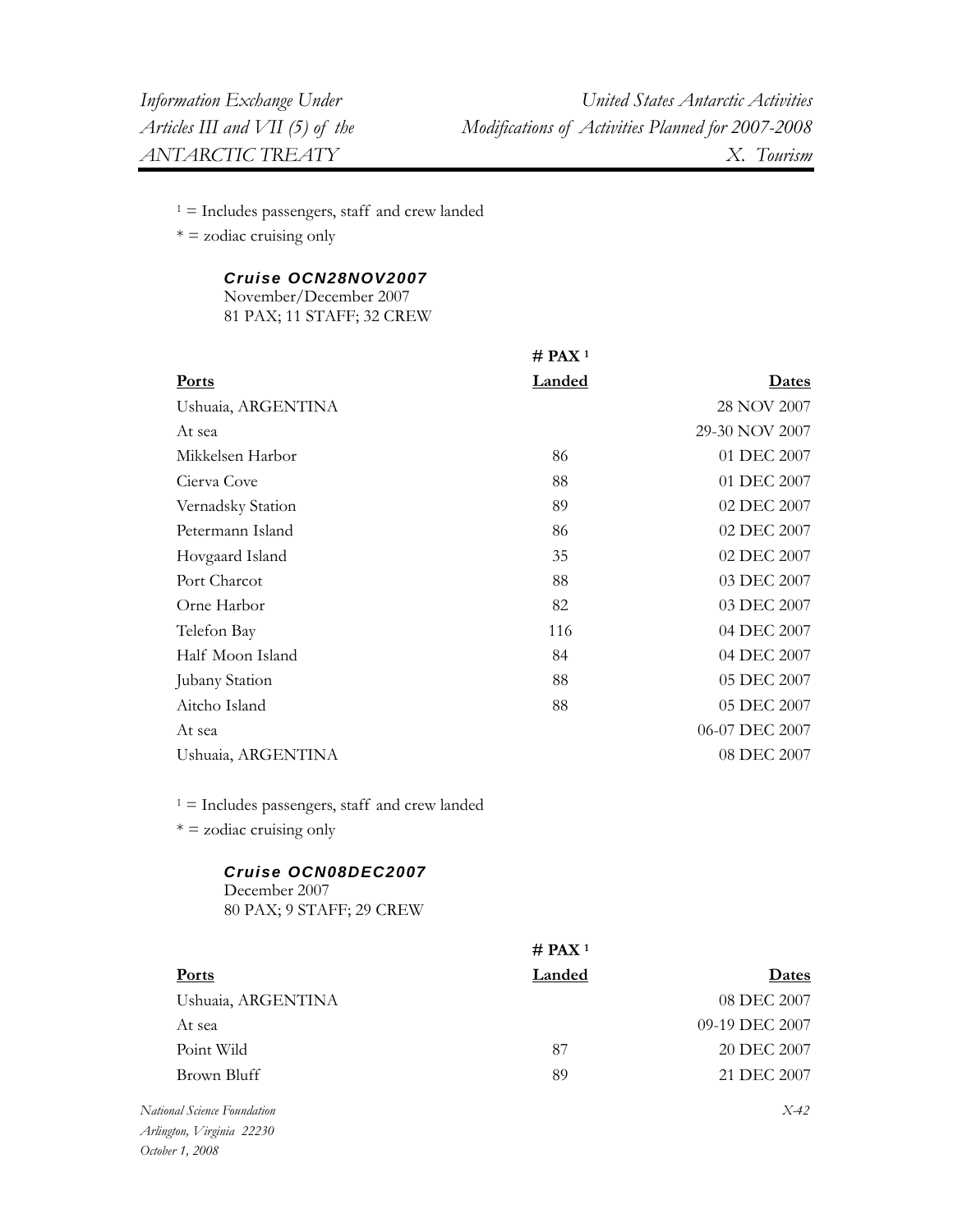| Hope Bay           | 89 | 21 DEC 2007    |
|--------------------|----|----------------|
| Fort Point         | 84 | 22 DEC 2007    |
| Whalers Bay        | 86 | 22 DEC 2007    |
| Half Moon Island   | 89 | 23 DEC 2007    |
| Aitcho Island      | 87 | 23 DEC 2007    |
| At sea             |    | 24-25 DEC 2007 |
| Ushuaia, ARGENTINA |    | 26 DEC 2007    |
|                    |    |                |

 $1 =$  Includes passengers, staff and crew landed

 $* =$  zodiac cruising only

#### *Cruise OCN26DEC2007*

December 2007/January 2008 82 PAX; 8 STAFF; 31 CREW

|                         | $#$ PAX <sup>1</sup> |                |
|-------------------------|----------------------|----------------|
| <b>Ports</b>            | <b>Landed</b>        | <u>Dates</u>   |
| Ushuaia, ARGENTINA      |                      | 26 DEC 2007    |
| At sea                  |                      | 27 DEC 2007    |
| Aitcho Island           | 90                   | 28 DEC 2007    |
| Cierva Cove             | $90*$                | 29 DEC 2007    |
| Mikkelsen Harbor        | 90                   | 29 DEC 2007    |
| Vernadsky Station       | 89                   | 30 DEC 2007    |
| Petermann Island        | 79                   | 30 DEC 2007    |
| Yalour Islands          | 89*                  | 30 DEC 2007    |
| Almirante Brown Station | 85                   | 31 DEC 2007    |
| Skontorp Cove           | $85*$                | 31 DEC 2007    |
| Cuverville Island       | 74                   | 31 DEC 2007    |
| Neko Harbor             | 75                   | 01 JAN 2008    |
| Danco Island            | 64                   | 01 JAN 2008    |
| Whalers Bay             | 86                   | 02 JAN 2008    |
| Half Moon Island        | 86                   | 02 JAN 2008    |
| At sea                  |                      | 03-04 JAN 2008 |
| Ushuaia, ARGENTINA      |                      | 05 JAN 2008    |

 $1 =$  Includes passengers, staff and crew landed

\* = zodiac cruising only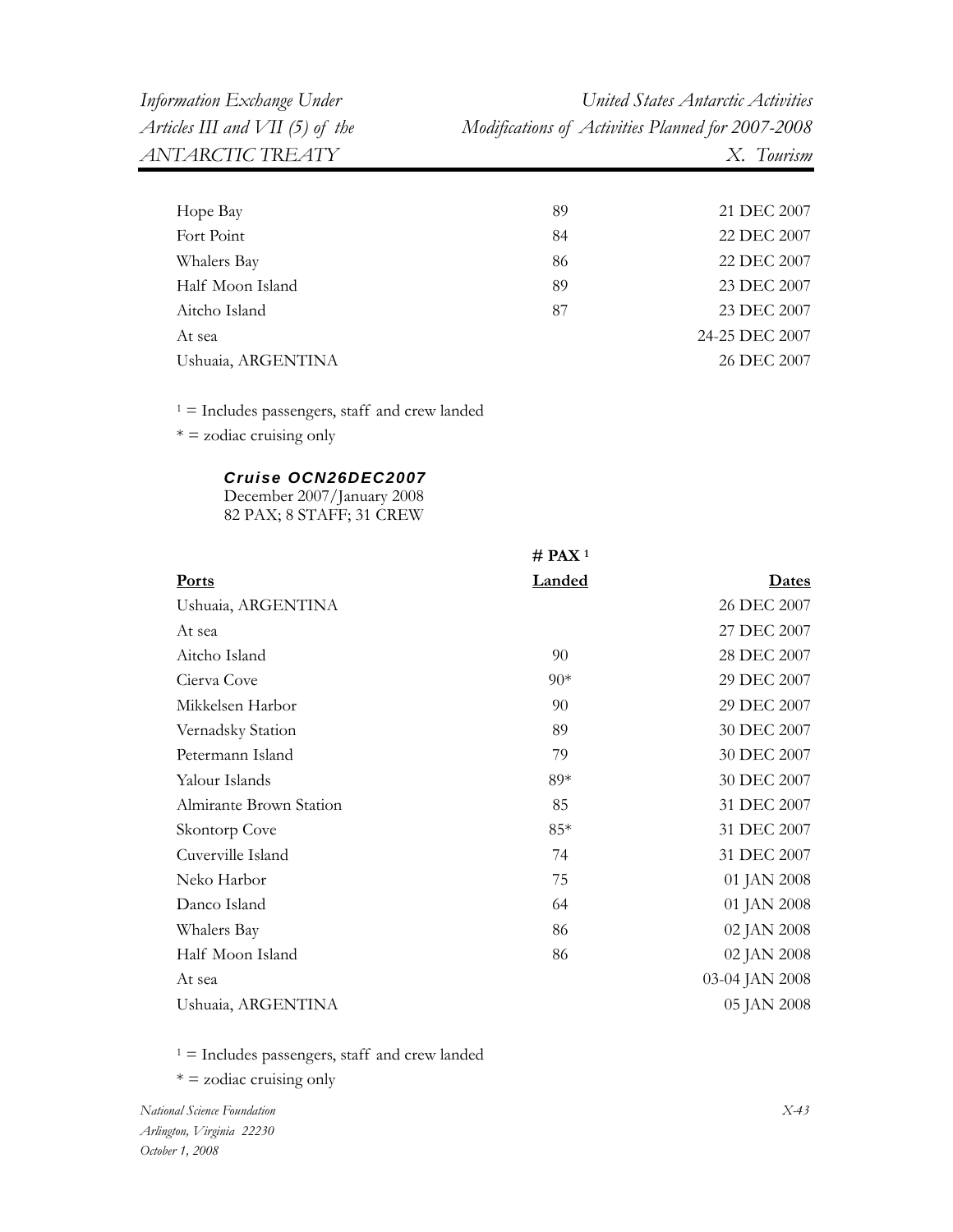#### *Cruise OCN05JAN2008*

January 2008 78 PAX; 8 STAFF; 32 CREW

|                         | $#$ PAX <sup>1</sup> |                |
|-------------------------|----------------------|----------------|
| <b>Ports</b>            | <b>Landed</b>        | <b>Dates</b>   |
| Ushuaia, ARGENTINA      |                      | 05 JAN 2008    |
| At sea                  |                      | 06 JAN 2008    |
| Aitcho Island           | 86                   | 07 JAN 2008    |
| Useful Island           | 87                   | 08 JAN 2008    |
| Almirante Brown Station | 87                   | 08 JAN 2008    |
| Skontorp Cove           | $87*$                | 08 JAN 2008    |
| Petermann Island        | 84                   | 09 JAN 2008    |
| Vernadsky Station       | 89                   | 09 JAN 2008    |
| Pleneau Island          | 86*                  | 09 JAN 2008    |
| Goudier Island          | 87                   | 10 JAN 2008    |
| Jougla Point            | 86                   | 10 JAN 2008    |
| Neko Harbor             | 79                   | 10 JAN 2008    |
| Cierva Cove             | $79*$                | 11 JAN 2008    |
| Mikkelsen Harbor        | 77                   | 11 JAN 2008    |
| Whalers Bay             | 87                   | 12 JAN 2008    |
| Half Moon Island        | 86                   | 12 JAN 2008    |
| At sea                  |                      | 13-14 JAN 2008 |
| Ushuaia, ARGENTINA      |                      | 15 JAN 2008    |

 $1 =$  Includes passengers, staff and crew landed

 $* =$  zodiac cruising only

### *Cruise OCN15JAN2008*

January 2008 78 PAX; 9 STAFF; 31 CREW

|                                                       | # PAX <sup>1</sup> |                |
|-------------------------------------------------------|--------------------|----------------|
| <b>Ports</b>                                          | Landed             | <b>Dates</b>   |
| Ushuaia, ARGENTINA                                    |                    | 17 JAN 2008    |
| At sea                                                |                    | 18-27 JAN 2008 |
| Snow Hill Island                                      | 102                | 28 JAN 2008    |
| Paulet Island                                         | 86                 | 28 JAN 2008    |
| National Science Foundation                           |                    | $X-44$         |
| $A_1, B_2, \ldots, A_n$ $\in$ $A_1, A_2, \ldots, A_n$ |                    |                |

*Arlington, Virginia 22230 October 1, 2008*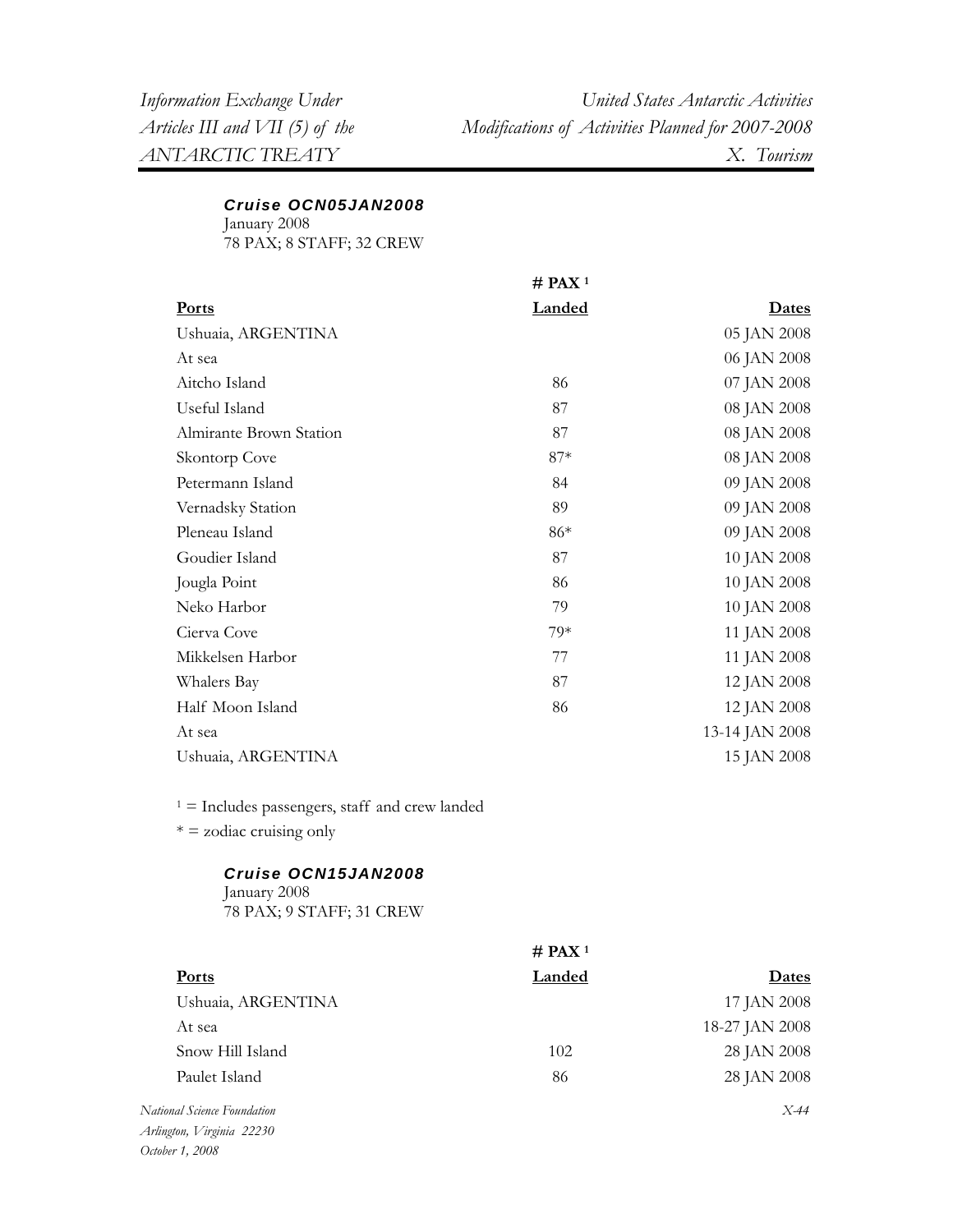| 87 | 29 JAN 2008          |
|----|----------------------|
| 87 | 29 JAN 2008          |
| 87 | 30 JAN 2008          |
| 87 | 30 JAN 2008          |
|    | 31 JAN - 01 FEB 2008 |
|    | 02 FEB 2008          |
|    |                      |

 $1 =$  Includes passengers, staff and crew landed

 $* = z$ odiac cruising only

## *Cruise OCN02FEB2008*

February 2008 78 PAX; 8 STAFF; 32 CREW

|                    | $#$ PAX <sup>1</sup> |                |
|--------------------|----------------------|----------------|
| <b>Ports</b>       | <b>Landed</b>        | <u>Dates</u>   |
| Ushuaia, ARGENTINA |                      | 02 FEB 2008    |
| At sea             |                      | 03-04 FEB 2008 |
| Neko Harbor        | 87                   | 05 FEB 2008    |
| Errera Channel     | $88*$                | 05 FEB 2008    |
| Cuverville Island  | 87                   | 05 FEB 2008    |
| Prospect Point     | 84                   | 06 FEB 2008    |
| Fish Islands       | $84*$                | 06 FEB 2008    |
| Petermann Islands  | 81                   | 07 FEB 2008    |
| Port Charcot       | 82                   | 07 FEB 2008    |
| Palmer Station     | 100                  | 08 FEB 2008    |
| Torgersen Island   | 87                   | 08 FEB 2008    |
| Goudier Island     | 85                   | 08 FEB 2008    |
| Jougla Point       | 85                   | 08 FEB 2008    |
| False Bay          | $80*$                | 09 FEB 2008    |
| Whalers Bay        | 85                   | 09 FEB 2008    |
| At sea             |                      | 10-11 FEB 2008 |
| Ushuaia, ARGENTINA |                      | 12 FEB 2008    |

 $1 =$  Includes passengers, staff and crew landed

 $* =$  zodiac cruising only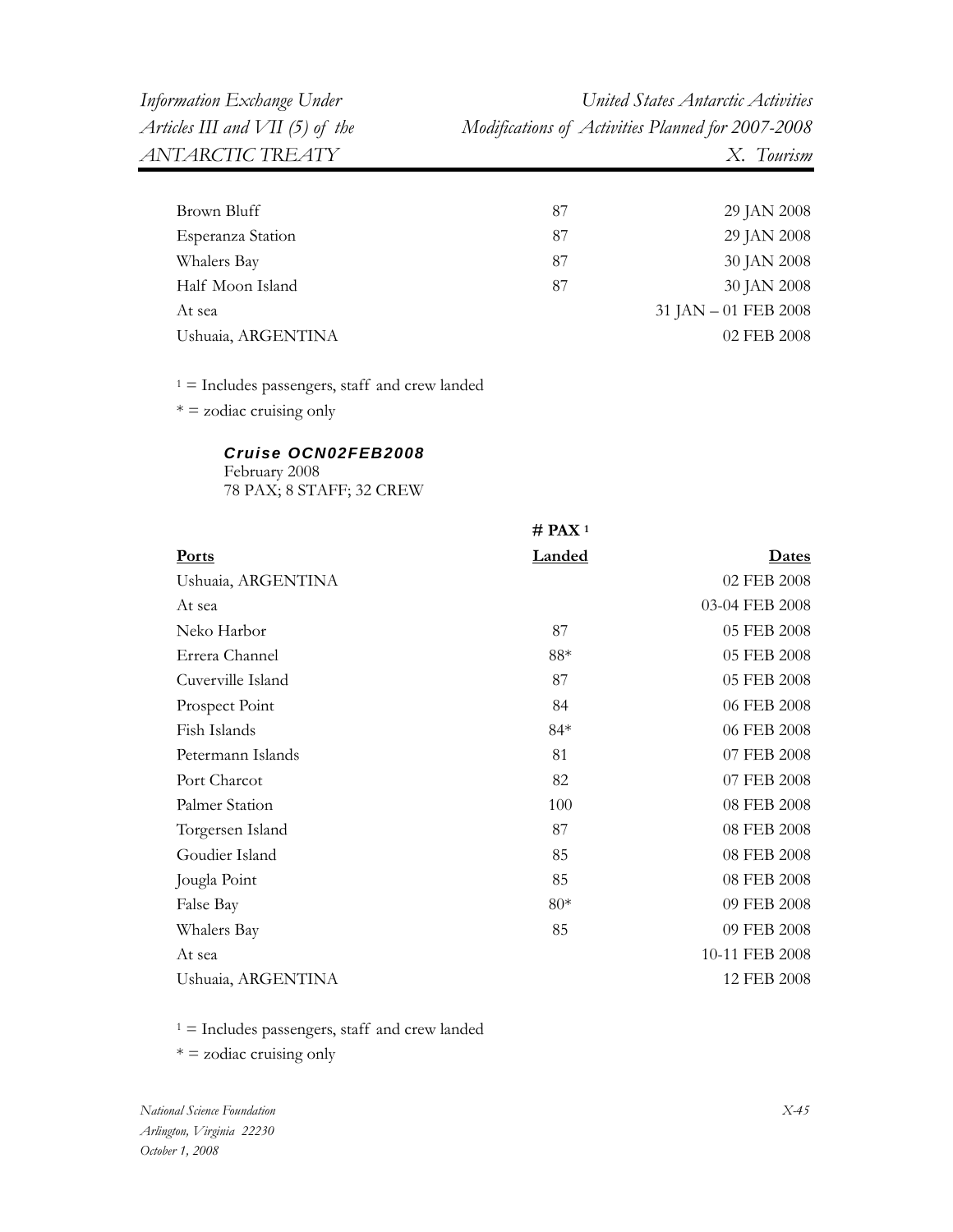*Cruise OCN12FEB2008*

February/March 2008

76 PAX; 8 STAFF; 32 CREW

|                    | # PAX <sup>1</sup> |                |
|--------------------|--------------------|----------------|
| Ports              | Landed             | Dates          |
| Ushuaia, ARGENTINA |                    | 12 FEB 2008    |
| At sea             |                    | 13-14 FEB 2008 |
| Neko Harbor        | 85                 | 15 FEB 2008    |
| Port Charcot       | 79                 | 15 FEB 2008    |
| Cierva Cove        | $84*$              | 16 FEB 2008    |
| Mikkelsen Harbor   | 84                 | 16 FEB 2008    |
| Paulet Island      | 90                 | 17 FEB 2008    |
| At sea             |                    | 18-29 FEB 2008 |
| Ushuaia, ARGENTINA |                    | 01 MAR 2008    |

1 = Includes passengers, staff and crew landed

 $* =$  zodiac cruising only

## *Cruise OCN01MAR2008*

March 2008 81 PAX; 8 STAFF; 32 CREW

|                              | $#$ PAX <sup>1</sup> |             |
|------------------------------|----------------------|-------------|
| <b>Ports</b>                 | <b>Landed</b>        | Dates       |
| Ushuaia, ARGENTINA           |                      | 01 MAR 2008 |
| At sea                       |                      | 02 MAR 2008 |
| Aitcho Island                | 88                   | 03 MAR 2008 |
| Frei/Bellingshausen Stations | 90                   | 04 MAR 2008 |
| Frei/Bellingshausen Stations | 90                   | 05 MAR 2008 |
| Artigas/Great Wall Stations  | 81                   | 05 MAR 2008 |
| Neko Harbor                  | 89                   | 06 MAR 2008 |
| Paradise Harbor              | Ship cruise          | 06 MAR 2008 |
| Port Charcot                 | 86                   | 07 MAR 2008 |
| Goudier Island               | 83                   | 07 MAR 2008 |
| Jougla Point                 | 83                   | 07 MAR 2008 |
| Whalers Bays                 | 81                   | 08 MAR 2008 |
| Half Moon Island             | 86                   | 08 MAR 2008 |
|                              |                      |             |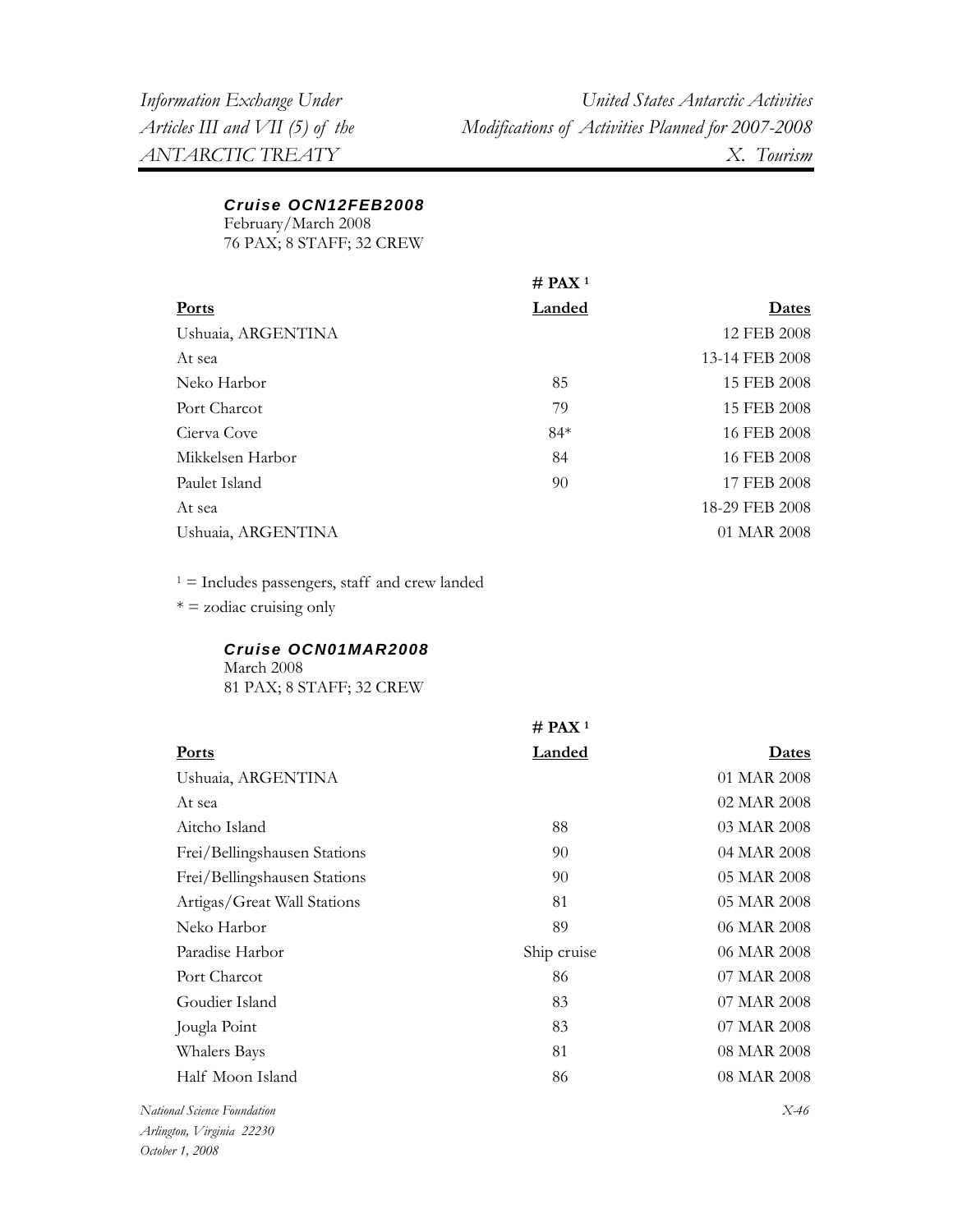At sea 09-10 MAR 2008 Ushuaia, ARGENTINA 11 MAR 2008

 $1 =$  Includes passengers, staff and crew landed

 $* = z$ odiac cruising only

# **Orient Lines, Inc.**

Orient Lines, Inc. of Fort Lauderdale, Florida, conducted 4 cruises to the Antarctic during the 2007-2008 season using the *M/V Marco Polo.* Given below, for each cruise, is the port of origin, sites visited (with dates) and the return port.

# **MARCO POLO**

#### *Cruise MPO18DEC2007*

December 2007 424 PAX; 14 STAFF; 371 CREW

|                                | $#$ PAX <sup>1</sup> |                |
|--------------------------------|----------------------|----------------|
| <b>Ports</b>                   | Landed               | Dates          |
| Port Stanley, FALKLAND ISLANDS |                      | 18 DEC 2007    |
| At sea                         |                      | 19-21 DEC 2007 |
| Deception Island               | Ship cruise          | 22 DEC 2007    |
| Cuverville Island              | $401*$               | 22 DEC 2007    |
| Paradise Harbor                | 457                  | 23 DEC 2007    |
| Jougla Point                   | 390                  | 24 DEC 2007    |
| Half Moon Island               | 171                  | 25 DEC 2007    |
| At sea                         |                      | 26-27 DEC 2007 |
| Ushuaia, ARGENTINA             |                      | 28 DEC 2007    |

 $1 =$  Includes passengers, staff and crew landed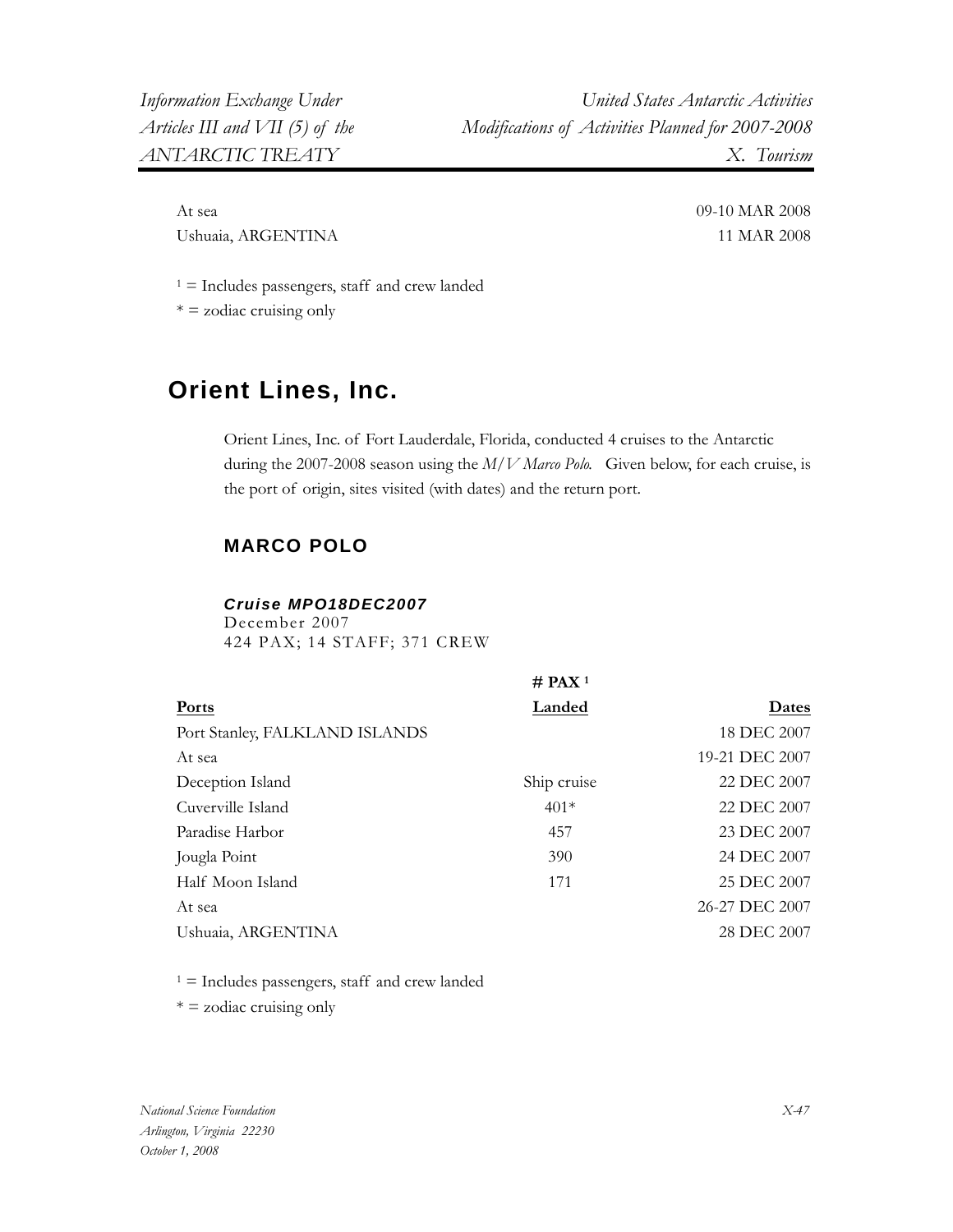## *Cruise MPO28DEC2007*

December 2007/January 2008 461 PAX; 11 STAFF; 371 CREW

|                    | # PAX <sup>1</sup> |                |
|--------------------|--------------------|----------------|
| Ports              | Landed             | Dates          |
| Ushuaia, ARGENTINA |                    | 28 DEC 2007    |
| At sea             |                    | 29 DEC 2007    |
| Deception Station  | Ship cruise        | 30 DEC 2007    |
| Cuverville Island  | $455*$             | 30 DEC 2007    |
| Jougla Point       | 504                | 31 DEC 2007    |
| Paradise Harbor    | 500                | 01 JAN 2008    |
| At sea             |                    | 02-04 JAN 2008 |
| Ushuaia, ARGENTINA |                    | 05 JAN 2008    |

 $1 =$  Includes passengers, staff and crew landed

 $* =$  zodiac cruising only

## *Cruise MPO05JAN2008*

January 2008 496 PAX; 12 STAFF; 371 CREW

|                    | $#$ PAX <sup>1</sup> |              |
|--------------------|----------------------|--------------|
| <b>Ports</b>       | <b>Landed</b>        | <u>Dates</u> |
| Ushuaia, ARGENTINA |                      | 05 JAN 2008  |
| At sea             |                      | 06 JAN 2008  |
| Deception Island   | Ship cruise          | 07 JAN 2008  |
| Cuverville Island  | $495*$               | 07 JAN 2008  |
| Jougla Point       | 534                  | 08 JAN 2008  |
| Paradise Harbor    | 552                  | 09 JAN 2008  |
| Half Moon Island   | 514                  | 10 JAN 2008  |
| At sea             |                      | 11 JAN 2008  |
| Ushuaia, ARGENTINA |                      | 12 JAN 2008  |

 $1 =$  Includes passengers, staff and crew landed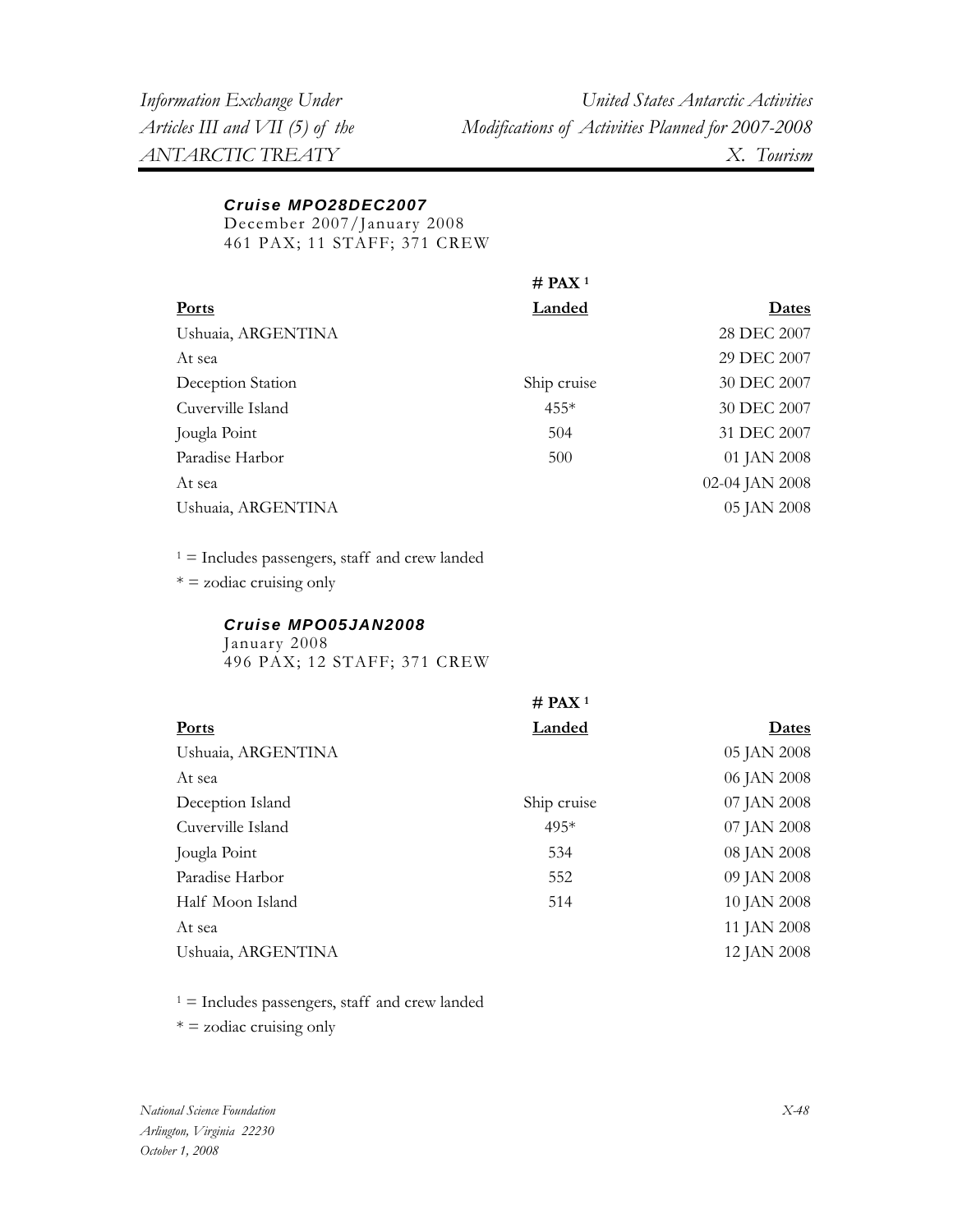# *Cruise MPO12JAN2008*

January 2008

487 PAX; 12 STAFF; 369 CREW

|                    | # PAX <sup>1</sup> |                |
|--------------------|--------------------|----------------|
| <b>Ports</b>       | Landed             | <b>Dates</b>   |
| Ushuaia, ARGENTINA |                    | 12 JAN 2008    |
| At sea             |                    | 13-14 JAN 2008 |
| Cuverville Island  | $485*$             | 15 JAN 2008    |
| Jougla Point       | 532                | 16 JAN 2008    |
| Paradise Harbor    | 522                | 17 JAN 2008    |
| At sea             |                    | 18-19 JAN 2008 |
| Ushuaia, ARGENTINA |                    | 20 JAN 2008    |
|                    |                    |                |

 $1 =$  Includes passengers, staff and crew landed

 $* = z$ odiac cruising only

#### *Cruise MPO21JAN2008*

January 2008 498 PAX; 12 STAFF; 372 CREW

|                    | # PAX <sup>1</sup> |              |
|--------------------|--------------------|--------------|
| <b>Ports</b>       | <b>Landed</b>      | <u>Dates</u> |
| Ushuaia, ARGENTINA |                    | 21 JAN 2008  |
| At sea             |                    | 22 JAN 2008  |
| Deception Island   | Ship cruise        | 23 JAN 2008  |
| Cuverville Island  | 497*               | 23 JAN 2008  |
| At sea             |                    | 24 JAN 2008  |
| Jougla Point       | 524                | 25 JAN 2008  |
| Half Moon Island   | 536                | 26 JAN 2008  |
| At sea             |                    | 27 JAN 2008  |
| Ushuaia, ARGENTINA |                    | 28 JAN 2008  |
|                    |                    |              |

 $1 =$  Includes passengers, staff and crew landed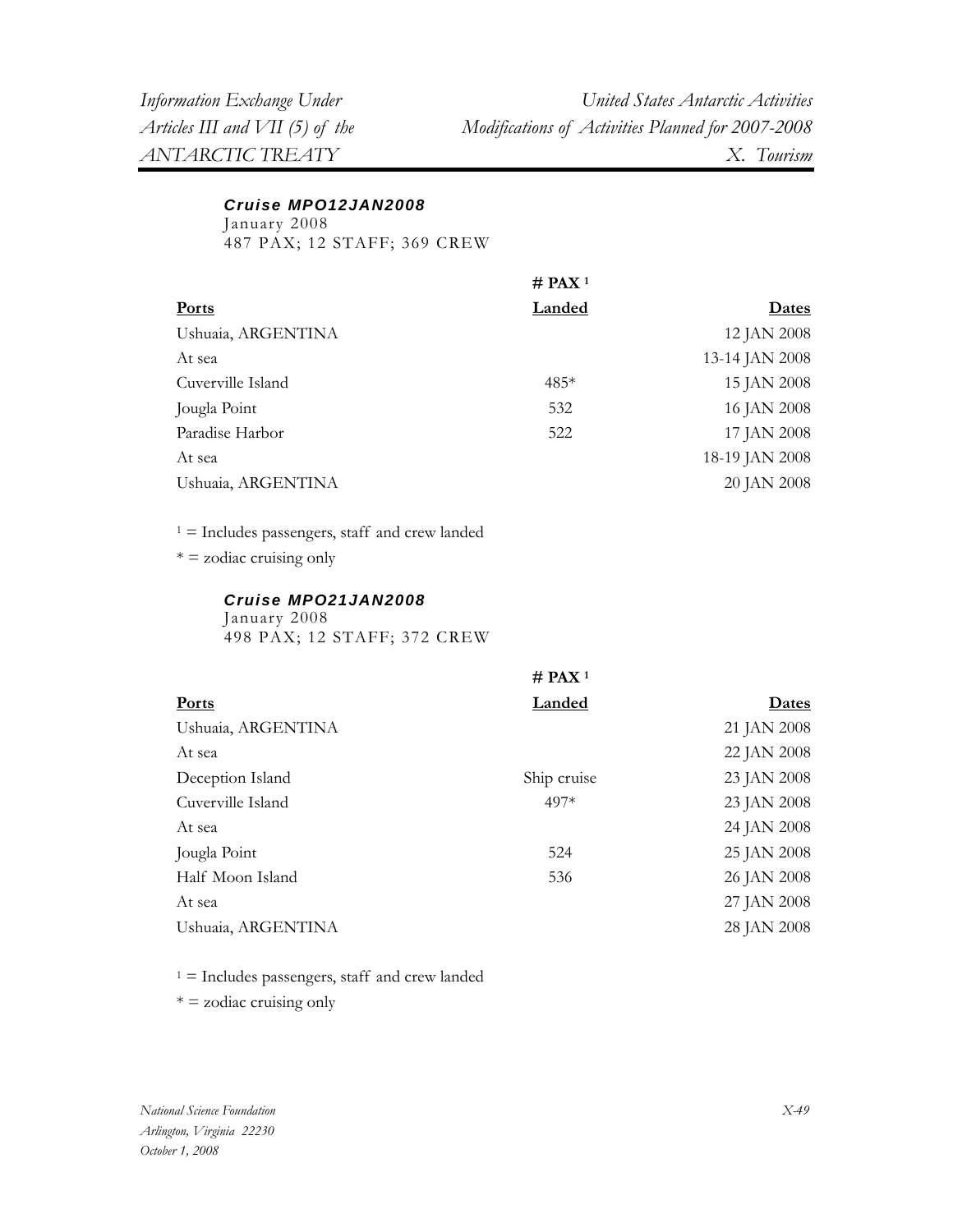# **Clipper Cruise Lines**

Clipper Cruise Lines, of St. Louis, Missouri, conducted seven cruises to the Antarctic during the 2007-2008 season using the *M/V Clipper Adventurer.* Given below, for each cruise, is the port of origin, sites visited (with dates) and the return port.

# **CLIPPER ADVENTURER**

# *Cruise CAD40NOV2007- CRUISE CANCELLED*

November 2007

# *Cruise CAD18NOV2007-Sub-chartered by Zegrahm Expeditions, of Seattle, Washington*  November/December 2007

110 PAX; 12 STAFF; 69 CREW

|                                | $#$ PAX <sup>1</sup> |                |
|--------------------------------|----------------------|----------------|
| <b>Ports</b>                   | <b>Landed</b>        | <u>Dates</u>   |
| Ushuaia, ARGENTINA             |                      | 18 NOV 2007    |
| At sea                         |                      | 19-25 NOV 2007 |
| Point Wild                     | $124*$               | 26 NOV 2007    |
| Cape Lookout                   | 67                   | 26 NOV 2007    |
| Turret Point                   | 84                   | 27 NOV 2007    |
| Ronge Island/Georges Point     | 107                  | 28 NOV 2007    |
| Cuverville Island              | 82                   | 28 NOV 2007    |
| Neko Harbor                    | 110                  | 28 NOV 2007    |
| Paradise Harbor                | $99*$                | 29 NOV 2007    |
| Damoy Point                    | 46                   | 29 NOV 2007    |
| Goudier Island                 | 120                  | 29 NOV 2007    |
| Pleneau Island                 | $106*$               | 29 NOV 2007    |
| Petermann Island               | 88                   | 29 NOV 2007    |
| Palmer Station                 | 126                  | 30 NOV 2007    |
| At sea                         |                      | 01-03 DEC 2007 |
| Port Stanley, FALKLAND ISLANDS |                      | 04 DEC 2007    |
|                                |                      |                |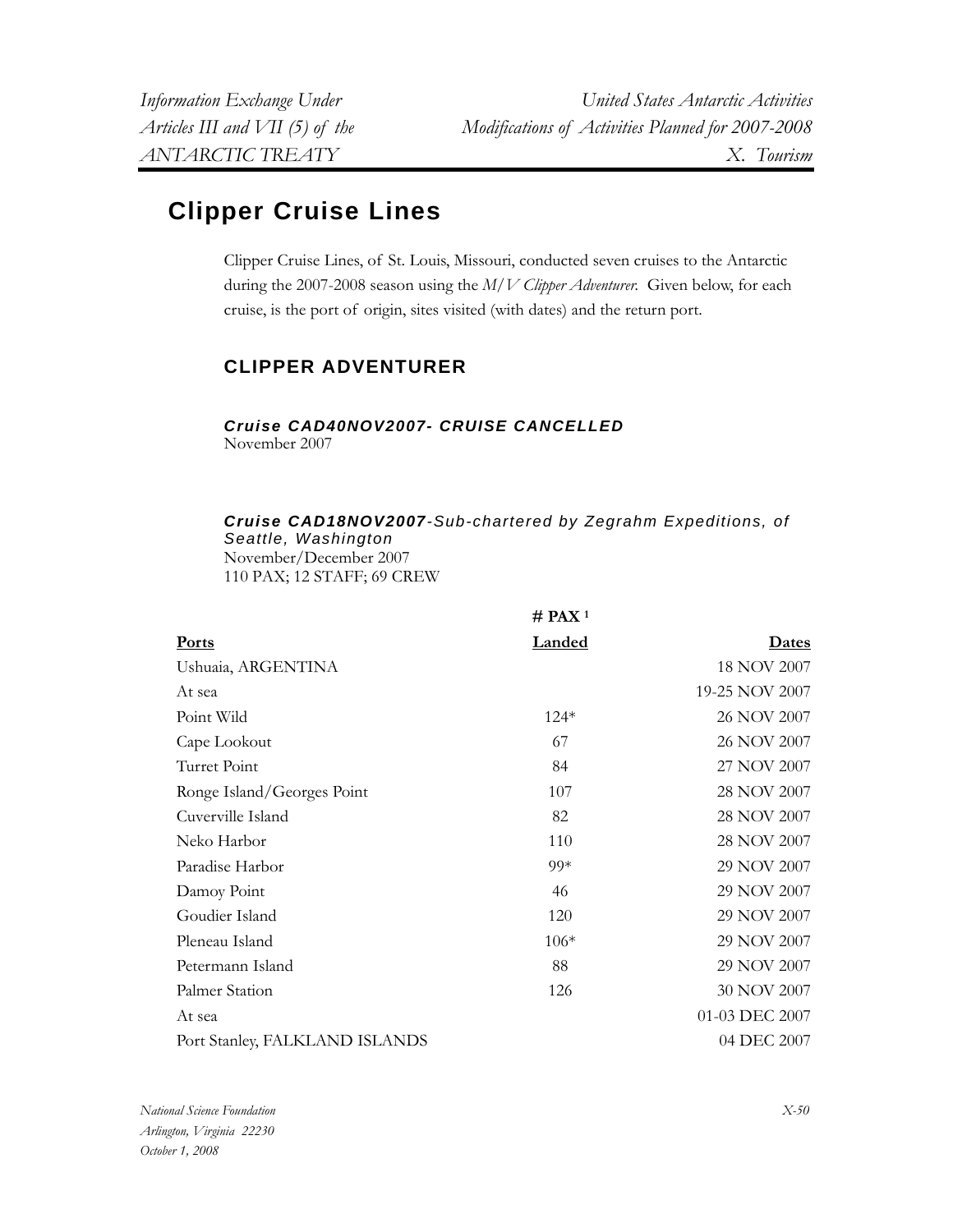$* = z$ odiac cruising only

#### *Cruise CAD05JAN2008 – Sub-chartered by Zegrahm Expeditions of Seattle, Washington*  January 2008 107 PAX; 13 STAFF; 66 CREW

|                                | $#$ PAX <sup>1</sup> |                |
|--------------------------------|----------------------|----------------|
| <b>Ports</b>                   | <b>Landed</b>        | Dates          |
| Port Stanley, FALKLAND ISLANDS |                      | 05 JAN 2008    |
| At sea                         |                      | 06-12 JAN 2008 |
| Monroe Island                  | $120*$               | 13 JAN 2008    |
| Point Wild                     | 97                   | 14 JAN 2008    |
| Paulet Island                  | 113                  | 15 JAN 2008    |
| Brown Bluff                    | 111                  | 16 JAN 2008    |
| Baily Head                     | 95                   | 17 JAN 2008    |
| Whalers Bay                    | 96                   | 17 JAN 2008    |
| Pendulum Cove                  | 83                   | 17 JAN 2008    |
| Palmer Station                 | 125                  | 18 JAN 2008    |
| Pleneau Island                 | $107*$               | 18 JAN 2008    |
| Petermann Island               | 56                   | 18 JAN 2008    |
| Damoy Point                    | 42                   | 19 JAN 2008    |
| Goudier Island                 | 109                  | 19 JAN 2008    |
| Paradise Harbor                | Ship cruise          | 19 JAN 2008    |
| Neko Harbor                    | 97                   | 19 JAN 2008    |
| At sea                         |                      | 20-21 JAN 2008 |
| Ushuaia, ARGENTINA             |                      | 22 JAN 2008    |
|                                |                      |                |

 $1 =$  Includes passengers, staff and crew landed

 $* = z$ odiac cruising only

#### *Cruise CAD22JAN2008*

January/February 2008 107 PAX; 10 STAFF; 66 CREW

> **# PAX 1 Landed Dates**

*National Science Foundation Arlington, Virginia 22230 October 1, 2008* 

**Ports**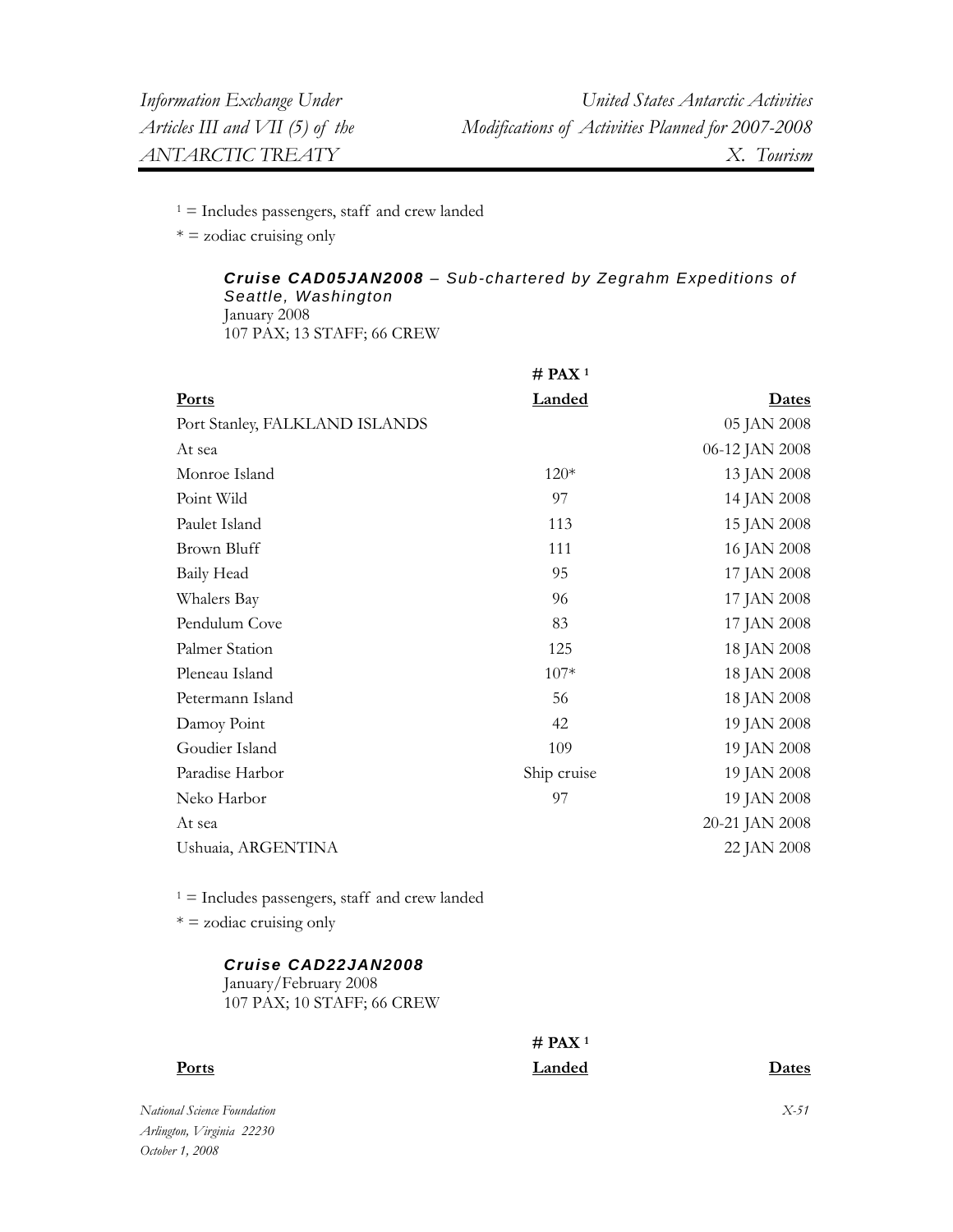| Ushuaia, ARGENTINA |             | 22 JAN 2008         |
|--------------------|-------------|---------------------|
| At sea             |             | 23-25 JAN 2008      |
| Point Wild         | $107*$      | 26 JAN 2008         |
| Paulet Island      | 118         | 27 JAN 2008         |
| Baily Head         | 55          | 28 JAN 2008         |
| Whalers Bay        | 57          | 28 JAN 2008         |
| Pendulum Cove      | 55          | 28 JAN 2008         |
| Hannah Point       | 109         | 28 JAN 2008         |
| Neko Harbor        | 113         | 29 JAN 2008         |
| Cuverville Island  | 97          | 29 JAN 2008         |
| Enterprise Island  | Ship cruise | 29 JAN 2008         |
| Pleneau Island     | $87*$       | 30 JAN 2008         |
| Vernadsky          | 110         | 30 JAN 2008         |
| At sea             |             | 31 JAN -01 FEB 2008 |
| Ushuaia, ARGENTINA |             | 02 FEB 2008         |
|                    |             |                     |

 $* =$  zodiac cruising only

# *Cruise CAD02FEB2008* – Chartered by Quark Expeditions, Darien, Connecticut February 2008

113 PAX; 12 STAFF; 66 CREW

|                           | # PAX <sup>1</sup> |                  |
|---------------------------|--------------------|------------------|
| <b>Ports</b>              | Landed             | <b>Dates</b>     |
| Ushuaia, ARGENTINA        |                    | 02 FEB 2008      |
| At sea                    |                    | 03-12 FEB 2008   |
| Coronation Island         | 102                | 13 FEB 2008      |
| At sea                    |                    | 14 FEB 2008      |
| Paulet Island             | 122                | 15 FEB 2008      |
| Esperanza Station         | 112                | 15 FEB 2008      |
| Half Moon Island          | 105                | 16 FEB 2008      |
| Whalers Bay               | 117                | 16 FEB 2008      |
| Almirante Brown Station   | 115                | 17 FEB 2008      |
| Skontorp Cove             | $114*$             | 17 FEB 2008      |
| Pleneau Island            | 115                | 17 FEB 2008      |
| anal Caisness Escundation |                    | $V$ $\epsilon$ 2 |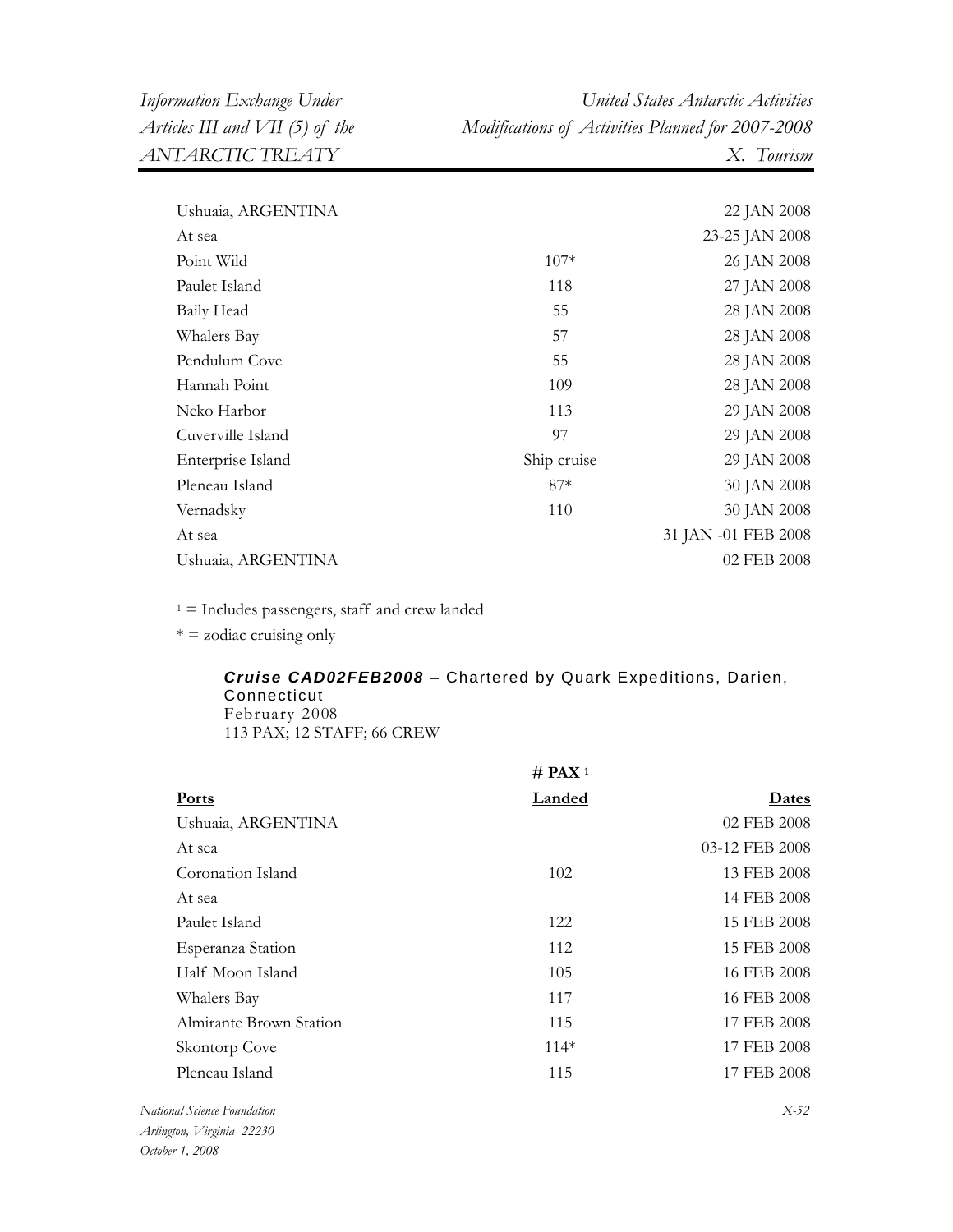At sea 18-19 FEB 2008 Ushuaia, ARGENTINA 20 FEB 2008

 $1 =$  Includes passengers, staff and crew landed

 $* =$  zodiac cruising only

*Cruise CAD20FEB2008 – Chartered by Quark Expeditions of Darien, Connecticut* February/March 2008 107 PAX; 11 STAFF; 66 CREW

|                          | # PAX $1$     |                |
|--------------------------|---------------|----------------|
| <b>Ports</b>             | <b>Landed</b> | <u>Dates</u>   |
| Ushuaia, ARGENTINA       |               | 20 FEB 2008    |
| At sea                   |               | 21-22 FEB 2008 |
| Melchior Islands         | Ship cruise   | 23 FEB 2008    |
| Danco Island             | 115           | 23 FEB 2008    |
| Wilhelmina Bay           | $184*$        | 23 FEB 2008    |
| Foyn Harbor              | $117*$        | 23 FEB 2008    |
| Enterprise Island        | 56            | 23 FEB 2008    |
| Neko Harbor              | 120           | 24 FEB 2008    |
| Waterboat Point          | 111           | 24 FEB 2008    |
| Almirante Brown Station  | 105           | 25 FEB 2008    |
| Skontorp Cove            | $112*$        | 25 FEB 2008    |
| Goudier Island           | 115           | 25 FEB 2008    |
| Jougla Point             | 108           | 25 FEB 2008    |
| Vernadsky Station        | 109           | 26 FEB 2008    |
| Argentine Islands/Wordie | 101           | 26 FEB 2008    |
| Petermann Island         | 113           | 26 FEB 2008    |
| Whalers Bay              | 178           | 27 FEB 2008    |
| Hannah Point             | 120           | 27 FEB 2008    |
| At sea                   |               | 28-29 FEB 2008 |
| Ushuaia, ARGENTINA       |               | 01 FEB 2008    |

 $1 =$  Includes passengers, staff and crew landed

 $* =$  zodiac cruising only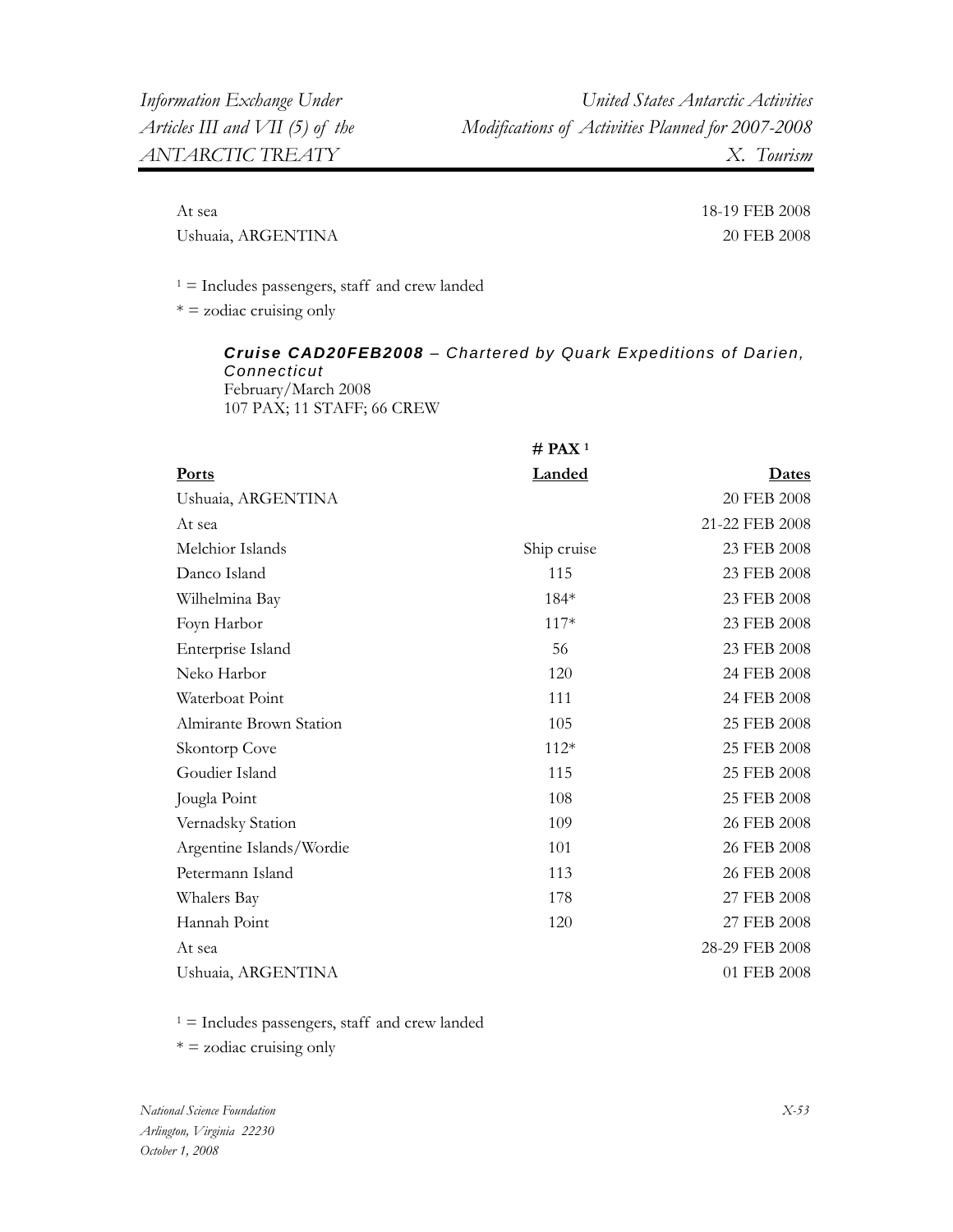# **Lindblad Expeditions**

Lindblad Expeditions of New York City, New York, conducted eight cruises to the Antarctic during the 2007-2008 season, using the *M/V National Geographic Endeavor*. Given below, for each cruise, is the port of origin, sites visited (with dates) and the return port.

# **M/V NATIONAL GEOGRAPHIC ENDEAVOR**

# *Cruise END09N2007*

November 2007 101 PAX; 15 STAFF; 67 CREW

|                                 | # PAX <sup>1</sup> |             |
|---------------------------------|--------------------|-------------|
| Ports                           | Landed             | Dates       |
| Ushuaia, ARGENTINA              |                    | 09 NOV 2007 |
| At sea                          |                    | 10 NOV 2007 |
| Aitcho Island                   | 115                | 11 NOV 2007 |
| Aitcho Island (scuba diving)    | $\overline{2}$     | 11 NOV 2007 |
| Point Wild                      | $110*$             | 12 NOV 2007 |
| Point Wild (scuba diving)       | 2                  | 12 NOV 2007 |
| Baily Head                      | 105                | 13 NOV 2007 |
| Pendulum Cove                   | 163                | 13 NOV 2007 |
| Mikkelsen Harbor                | 3                  | 14 NOV 2007 |
| Mikkelsen Harbor (kayaking)     | 120                | 14 NOV 2007 |
| Cierva Cove                     | 115                | 14 NOV 2007 |
| Cierva Cove (scuba diving)      | $\mathbf{1}$       | 14 NOV 2007 |
| Cuverville Island               | 104                | 15 NOV 2007 |
| Cuverville Island (launch ROV)  | $\mathfrak{Z}$     | 15 NOV 2007 |
| Goudier Island                  | 102                | 15 NOV 2007 |
| Petermann Island                | 114                | 16 NOV 2007 |
| Petermann Island (scuba diving) | $\mathbf{1}$       | 16 NOV 2007 |
| Argentine islands               | $84*$              | 16 NOV 2007 |
| Vernadsky Station               | $\overline{2}$     | 16 NOV 2007 |
| Neko Harbor                     | 97                 | 17 NOV 2007 |
| Neko Harbor (scuba diving)      | $\mathbf{1}$       | 17 NOV 2007 |
| $\sim$                          |                    | $ -$        |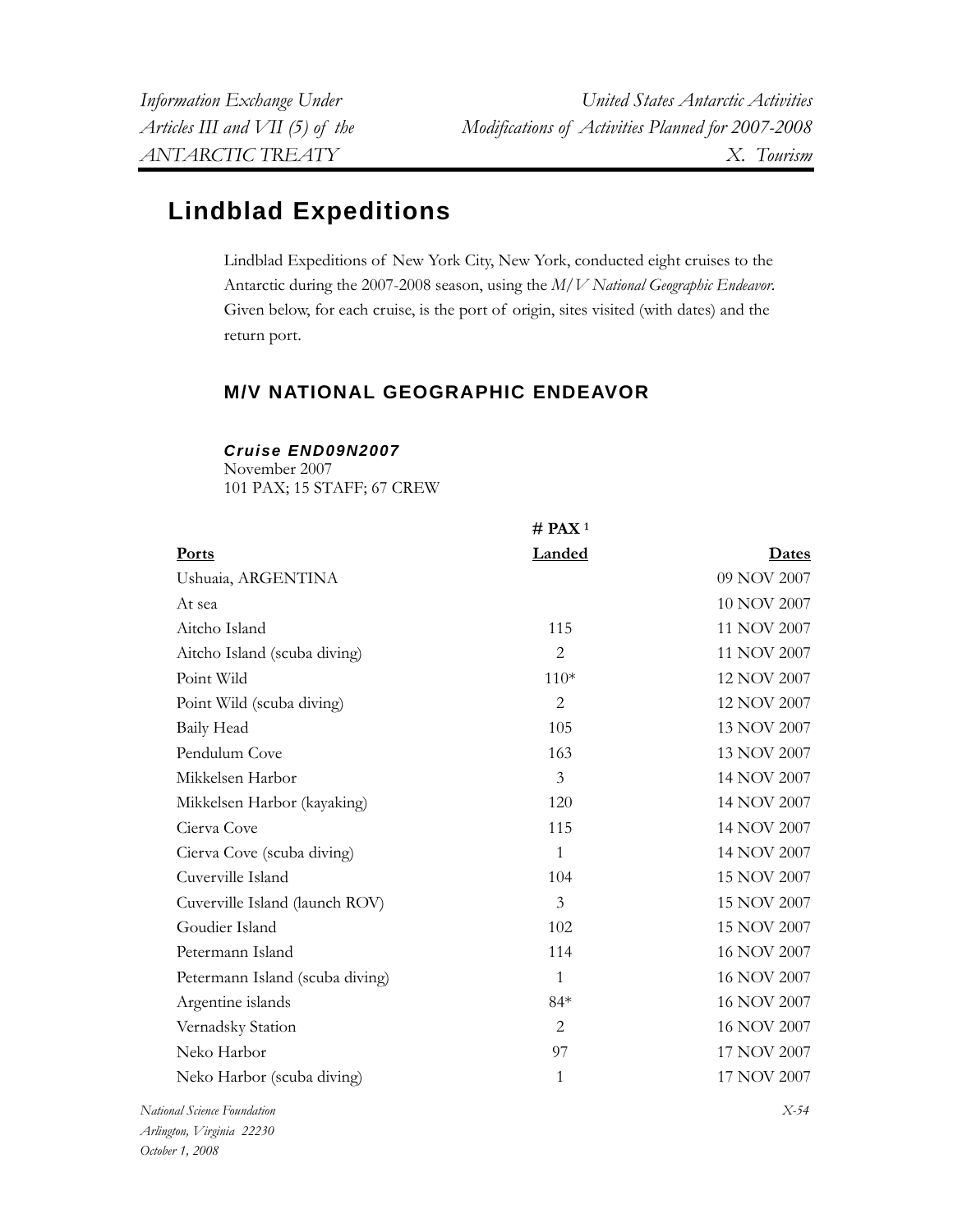Ushuaia, ARGENTINA 20 NOV 2007

At sea 18-19 NOV 2007

 $1 =$  Includes passengers, staff and crew landed

 $* =$  zodiac cruising only

#### *Cruise END20NOV2007*

November/December 2007 107 PAX; 15 STAFF; 67 CREW

|                                  | $#$ PAX <sup>1</sup> |                |
|----------------------------------|----------------------|----------------|
| Ports                            | Landed               | <u>Dates</u>   |
| Ushuaia, ARGENTINA               |                      | 20 NOV 2007    |
| At sea                           |                      | 21 NOV 2007    |
| Aitcho Island                    | 118                  | 22 NOV 2007    |
| Aitcho Island (scuba diving)     | $\mathbf{1}$         | 22 NOV 2007    |
| Maxwell Bay (science support)    | 6                    | 23 NOV 2007    |
| Half Moon Island                 | 95                   | 23 NOV 2007    |
| Useful Island                    | 118                  | 24 NOV 2007    |
| Useful Island (scuba diving)     | 1                    | 24 NOV 2007    |
| Leith Cove (launch ROV)          | $\mathbf{1}$         | 25 NOV 2007    |
| Danco Island                     | 129                  | 25 NOV 2007    |
| Errera Channel                   | $100*$               | 25 NOV 2007    |
| Goudier Island                   | 123                  | 25 NOV 2007    |
| Goudier Island (scuba diving)    | $\mathbf{1}$         | 24 NOV 2007    |
| Petermann Island                 | 120                  | 26 NOV 2007    |
| Petermann Island (launch ROV)    | $\overline{2}$       | 26 NOV 2007    |
| Neko Harbor                      | 113                  | 27 NOV 2007    |
| Neko Harbor (scuba diving)       | 1                    | 27 NOV 2007    |
| Enterprise Island                | $116*$               | 27 NOV 2007    |
| Enterprise Island (scuba diving) | $\mathbf{1}$         | 27 NOV 2007    |
| President Head                   | 86                   | 28 NOV 2007    |
| President Head (scuba diving)    | $\mathbf{1}$         | 28 NOV 2007    |
| Pendulum Cove                    | 70                   | 28 NOV 2007    |
| At sea                           |                      | 29-30 NOV 2007 |
| Ushuaia, ARGENTINA               |                      | 01 DEC 2007    |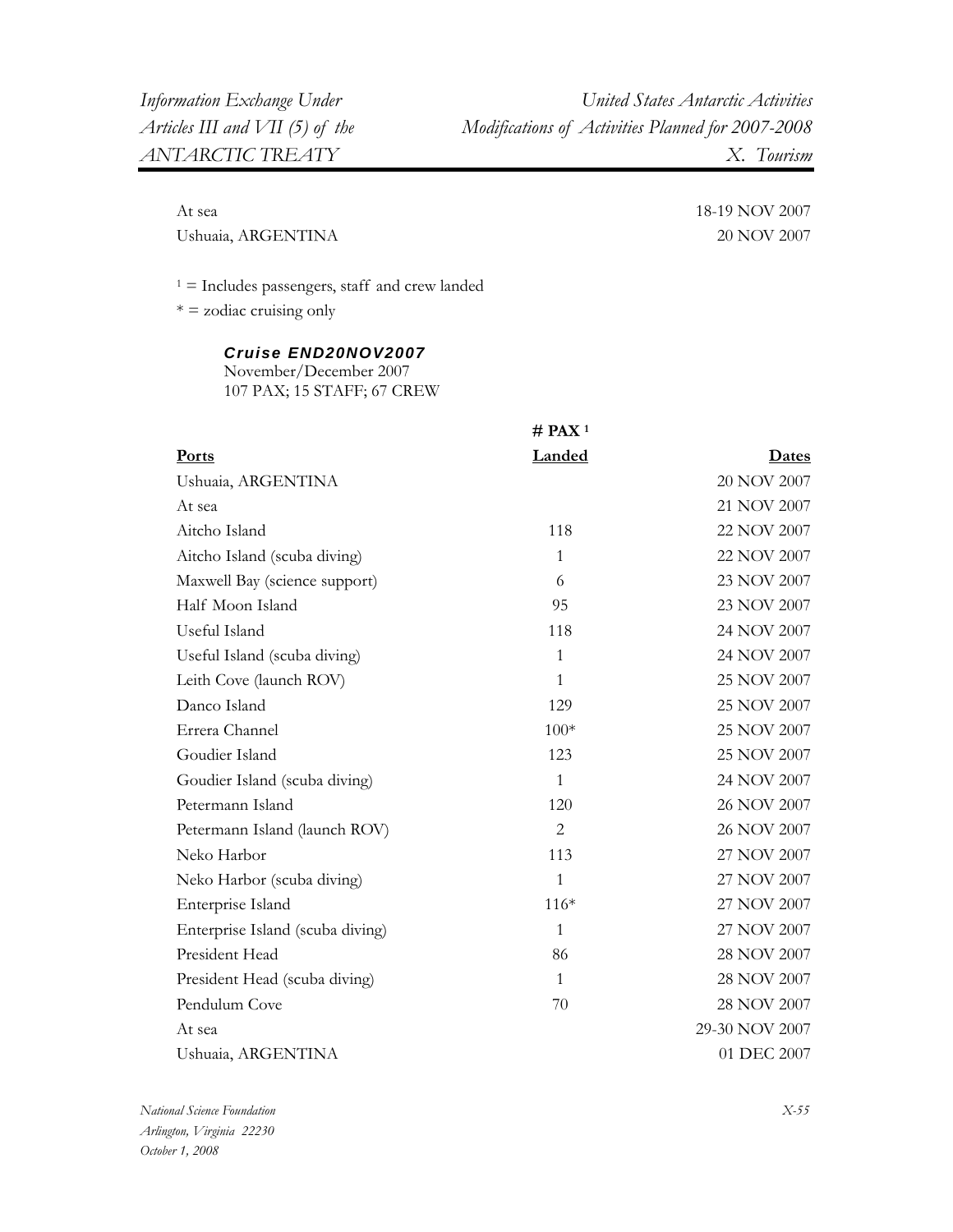$* =$  zodiac cruising only

# *Cruise END01DEC2007*

December 2007 113 PAX; 15 STAFF; 66 CREW

|                                 | $#$ PAX <sup>1</sup> |                |
|---------------------------------|----------------------|----------------|
| <b>Ports</b>                    | <b>Landed</b>        | Dates          |
| Ushuaia, ARGENTINA              |                      | 01 DEC 2007    |
| At sea                          |                      | 02 DEC 2007    |
| Aitcho Island                   | 121                  | 03 DEC 2007    |
| Aitcho Island (scuba diving)    | 1                    | 03 DEC 2007    |
| Whalers Bay                     | 105                  | 04 DEC 2007    |
| Neptunes Bellows (scuba diving) | 1                    | 04 DEC 2007    |
| Whalers Bay                     | 56                   | 04 DEC 2007    |
| Almirante Brown Station         | 118*                 | 05 DEC 2007    |
| Palmer Station                  | 139                  | 05 DEC 2007    |
| Torgersen Island                | 111                  | 05 DEC 2007    |
| Palmer Station (scuba diving)   | 1                    | 05 DEC 2007    |
| Petermann Island                | 112                  | 06 DEC 2007    |
| Petermann Island (scuba diving) | 1                    | 06 DEC 2007    |
| Goudier Island                  | 126                  | 06 DEC 2007    |
| Jougla Point (scuba diving)     | 1                    | 06 DEC 2007    |
| Detaille Island                 | 108                  | 07 DEC 2007    |
| Fish Islands (ice walk)         | 125                  | 08 DEC 2007    |
| Prospect Point                  | 107                  | 08 DEC 2007    |
| Fish Islands (scuba diving)     | 1                    | 08 DEC 2007    |
| Useful Island                   | 122                  | 09 DEC 2007    |
| At sea                          |                      | 10-11 DEC 2007 |
| Ushuaia, ARGENTINA              |                      | 12 DEC 2007    |

 $1 =$  Includes passengers, staff and crew landed

 $* = z$ odiac cruising only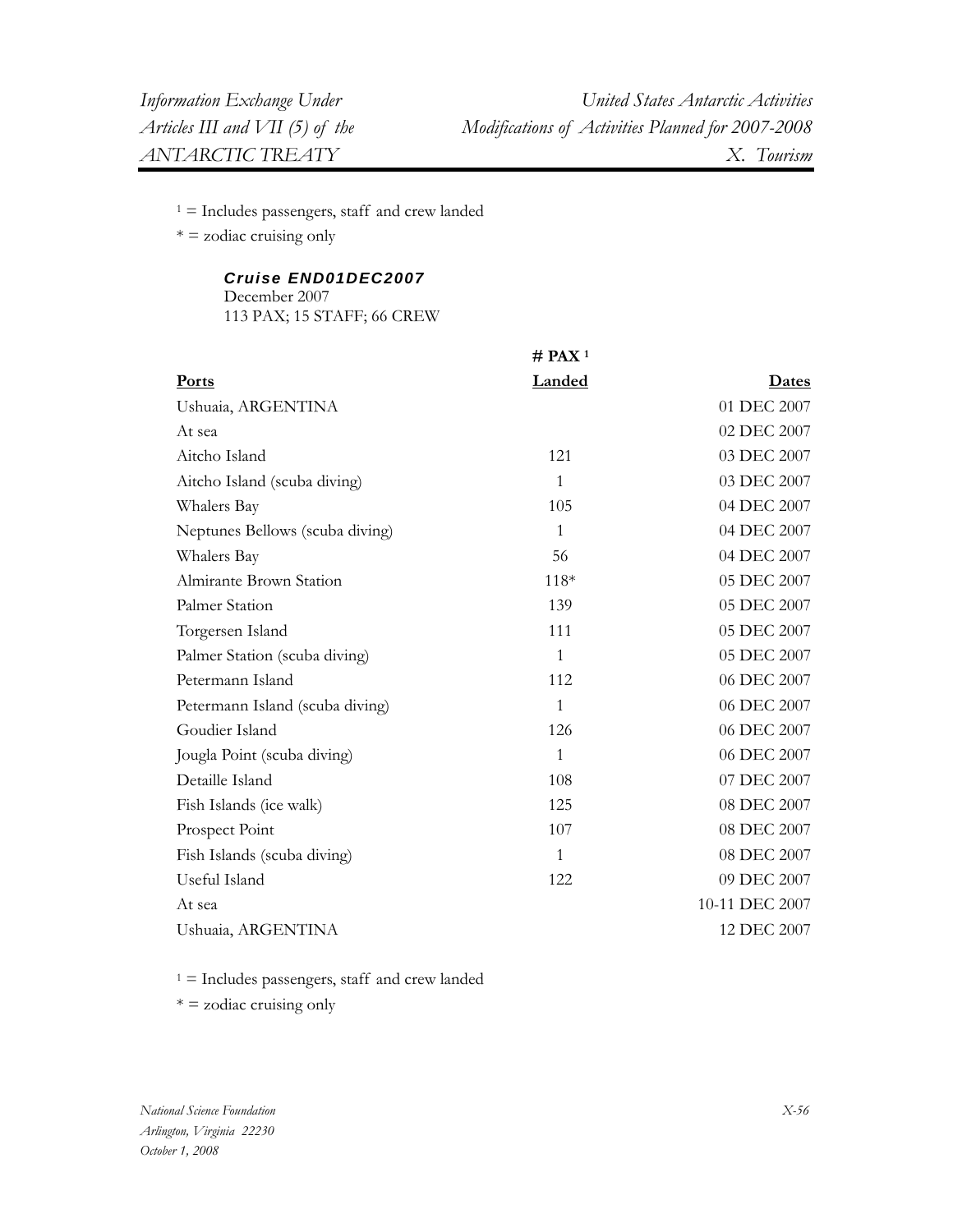## *Cruise END12DEC2007*

December 2007 115 PAX; 15 STAFF; 65 CREW

**# PAX 1 Ports Landed Dates** Ushuaia, ARGENTINA 12 DEC 2007 At sea 13 DEC 2007 Half Moon Island 127 14 DEC 2007 Whalers Bay Orne Harbor 80 124\* 15 DEC 2007 15 DEC 2007 Orne Harbor (scuba diving) Cuverville Island 1 114 15 DEC 2007 15 DEC 2007 Cuverville Island (scuba diving) Cuverville Island (launch ROV) Carvajal Station Avian Island (science support) Webb Island 2 1 118 2 98 15 DEC 2007 15 DEC 2007 16 DEC 2007 16 DEC 2007 17 DEC 2007 Emperor Island (science support) Hanusse Bay (ice walk) Hanusse Bay (kayaking) Hanusse Bay (scuba diving) Prospect Point Fish Islands (scuba diving) Jougla Point Goudier Island 2 160 78 1 118\* 1 119 102 17 DEC 2007 17 DEC 2007 17 DEC 2007 17 DEC 2007 18 DEC 2007 18 DEC 2007 19 DEC 2007 19 DEC 2007 Vernadsky Station Palmer Station 125 132 19 DEC 2007 20 DEC 2007 Torgersen Island Palmer Station (scuba diving) At sea 102 1 20 DEC 2007 20 DEC 2007 21-22 DEC 2007 Ushuaia, ARGENTINA 23 DEC 2007

 $1 =$  Includes passengers, staff and crew landed

 $* =$  zodiac cruising only;  $\% =$  scuba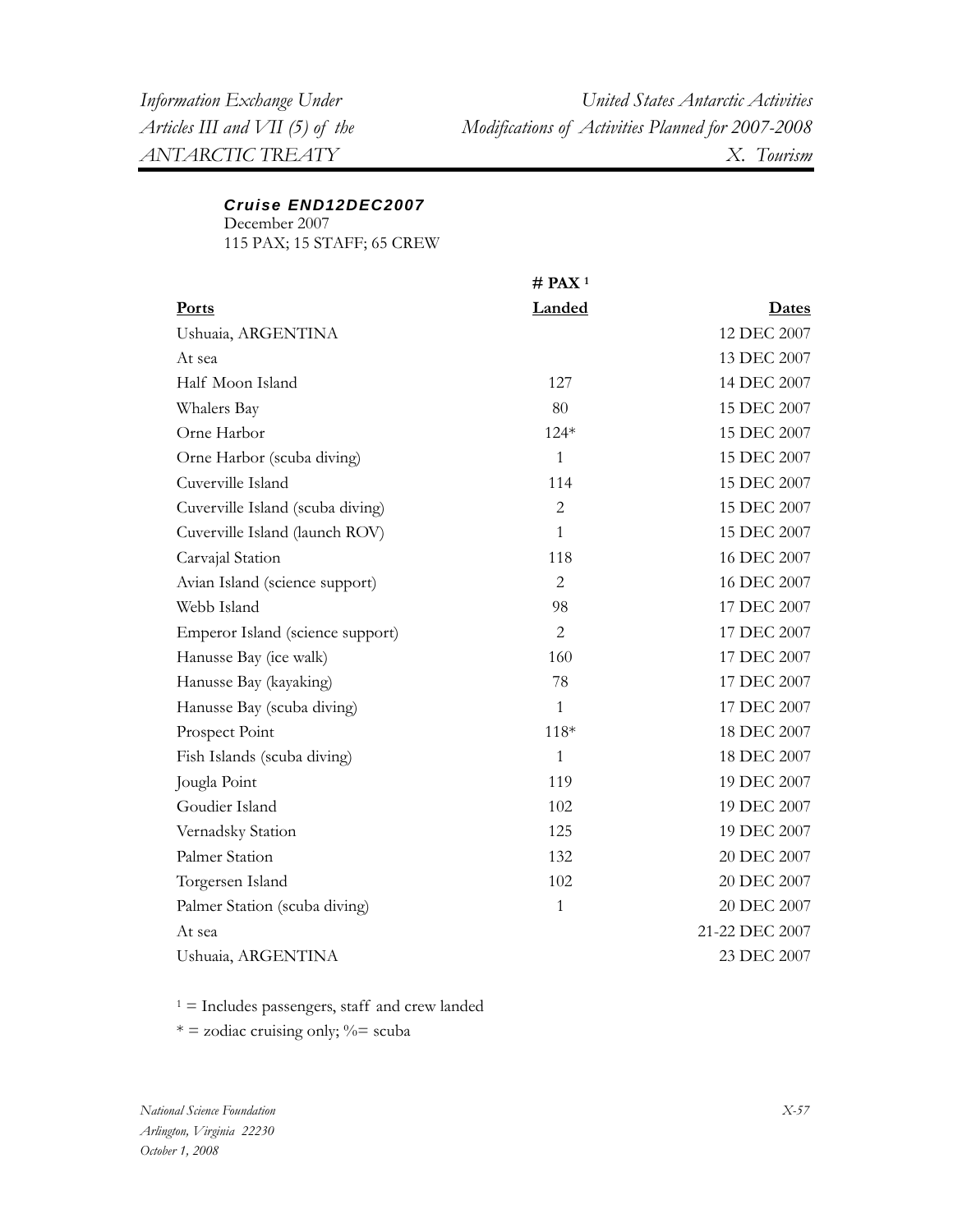# *Cruise END23DEC2007*

December 2007/January 2008 116 PAX; 15 STAFF; 66 CREW

|                                  | $#$ PAX <sup>1</sup> |                |
|----------------------------------|----------------------|----------------|
| Ports                            | Landed               | <u>Dates</u>   |
| Ushuaia, ARGENTINA               |                      | 23 DEC 2007    |
| At sea                           |                      | 24 DEC 2007    |
| Baily Head                       | 128                  | 25 DEC 2007    |
| Whalers Bay                      | 85                   | 25 DEC 2007    |
| Cuverville Island                | 122                  | 26 DEC 2007    |
| Cuverville Island (scuba diving) | $\mathbf{1}$         | 26 DEC 2007    |
| Jenny Island                     | 132                  | 27 DEC 2007    |
| Jenny Island (scuba diving)      | $\mathbf{1}$         | 27 DEC 2007    |
| Hanusse Bay (ice walk)           | 146                  | 28 DEC 2007    |
| Red Rock Ridge                   | 122                  | 28 DEC 2007    |
| Red Rock Ridge (scuba diving)    | $\mathbf{1}$         | 28 DEC 2007    |
| Stonington Island                | 132                  | 28 DEC 2007    |
| Detaille Island                  | 125*                 | 29 DEC 2007    |
| Detaille Island (scuba diving)   | $\mathbf{1}$         | 29 DEC 2007    |
| Port Charcot                     | 124                  | 30 DEC 2007    |
| Pleneau Island (launch ROV)      | $\overline{2}$       | 30 DEC 2007    |
| Vernadsky Station                | 129                  | 30 DEC 2007    |
| Argentine Islands (scuba diving) | $\mathbf{1}$         | 30 DEC 2007    |
| Goudier Island                   | 130                  | 31 DEC 2007    |
| Jougla Point (scuba diving)      | $\mathbf{1}$         | 31 DEC 2007    |
| Andvord Bay                      | $109*$               | 31 DEC 2007    |
| Andvord Bay                      | 6                    | 31 DEC 2007    |
| At sea                           |                      | 01-02 JAN 2008 |
| Ushuaia, ARGENTINA               |                      | 03 JAN 2008    |

 $1 =$  Includes passengers, staff and crew landed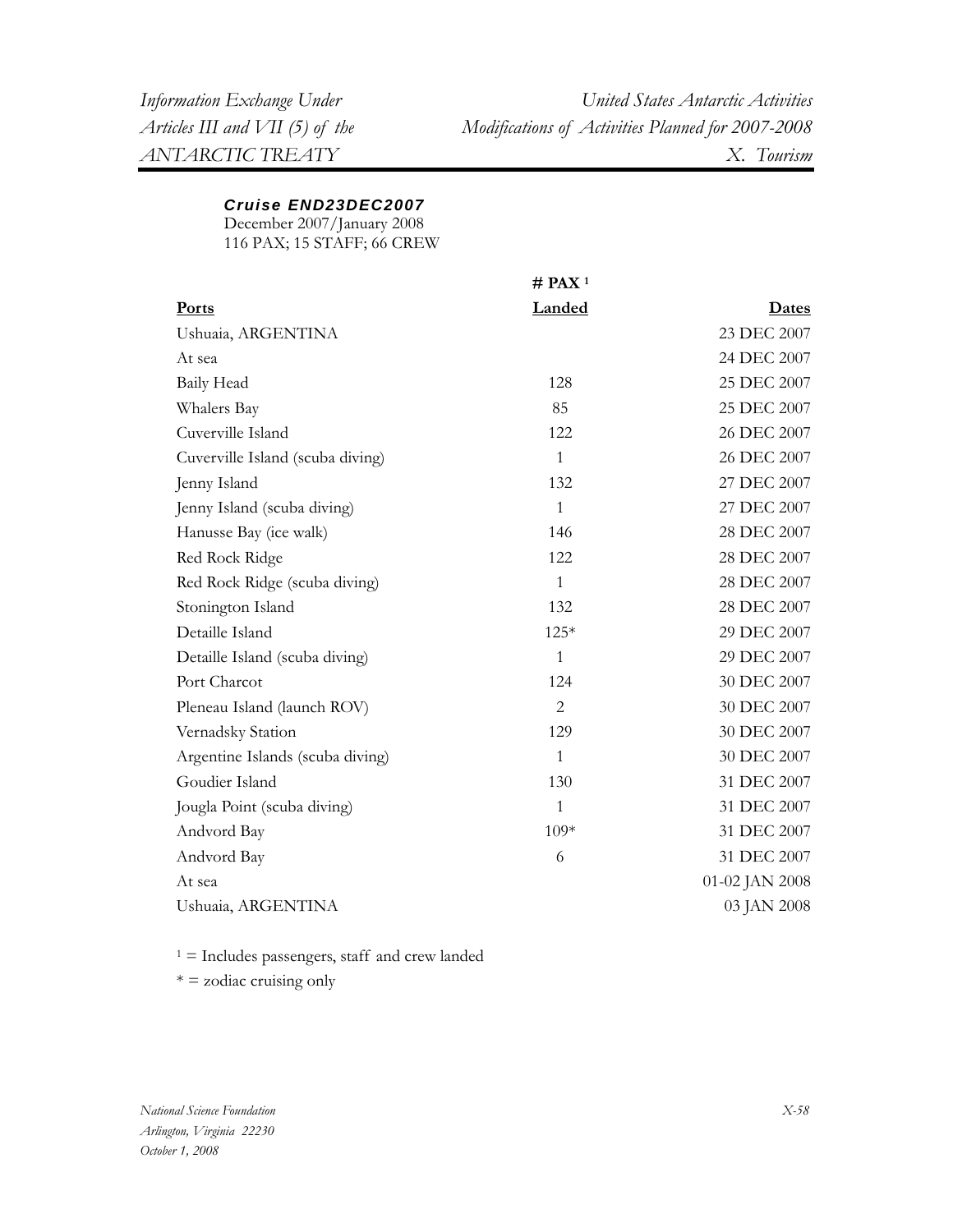## *Cruise END03JAN2008*

January 2008 115 PAX; 11 STAFF; 68 CREW

|                                  | $#$ PAX <sup>1</sup> |                |
|----------------------------------|----------------------|----------------|
| <b>Ports</b>                     | Landed               | <b>Dates</b>   |
| Ushuaia, ARGENTINA               |                      | 03 JAN 2008    |
| At sea                           |                      | 04 JAN 2008    |
| Baily Head                       | 112                  | 05 JAN 2008    |
| Whalers Bay                      | 118                  | 05 JAN 2008    |
| Cuverville Island                | 123                  | 06 JAN 2008    |
| Cuverville Island (scuba diving) | $\mathbf{1}$         | 06 JAN 2008    |
| Jenny Island                     | 125                  | 07 JAN 2008    |
| Jenny Island (scuba diving)      | $\mathbf{1}$         | 07 JAN 2008    |
| Marguerite Bay (ice walk)        | 124                  | 07 JAN 2008    |
| Bongrain Point                   | 120                  | 08 JAN 2008    |
| Bongrain Point (scuba diving)    | $\mathbf{1}$         | 08 JAN 2008    |
| Stonington Island                | 110                  | 08 JAN 2008    |
| Prospect Point                   | $121*$               | 09 JAN 2008    |
| Prospect Point (scuba diving)    | $\mathbf{1}$         | 09 JAN 2008    |
| Booth Island                     | 120                  | 10 JAN 2008    |
| Booth Island (kayaking)          | 92                   | 10 JAN 2008    |
| Petermann Island                 | 120                  | 10 JAN 2008    |
| Petermann Island (kayaking)      | 42                   | 10 JAN 2008    |
| Petermann Island (launch ROV)    | $\overline{2}$       | 10 JAN 2008    |
| Goudier Island                   | 118                  | 11 JAN 2008    |
| Goudier Island (kayaking)        | 35                   | 11 JAN 2008    |
| Jougla Point                     | 104                  | 11 JAN 2008    |
| At sea                           |                      | 12-13 JAN 2008 |
| Ushuaia, ARGENTINA               |                      | 14 JAN 2008    |

 $1 =$  Includes passengers, staff and crew landed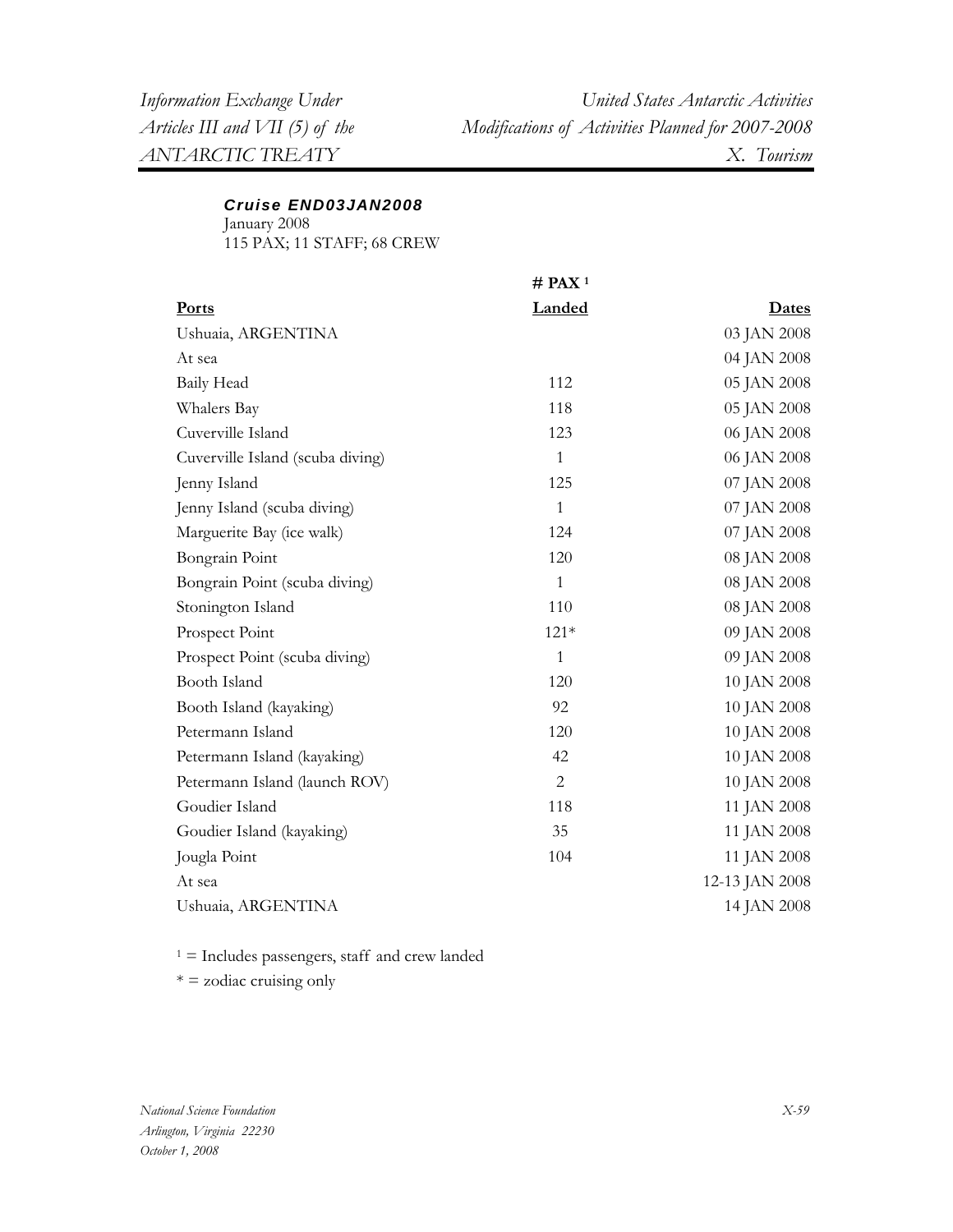# *Cruise END14JAN2008*

January 2008 117 PAX; 11 STAFF; 67 CREW

|                                 | $#$ PAX <sup>1</sup> |                |
|---------------------------------|----------------------|----------------|
| <b>Ports</b>                    | Landed               | <u>Dates</u>   |
| Ushuaia, ARGENTINA              |                      | 14 JAN 2008    |
| At sea                          |                      | 15 JAN 2008    |
| Half Moon Island                | 125                  | 16 JAN 2008    |
| Half Moon Island (scuba diving) | $\mathbf{1}$         | 16 JAN 2008    |
| Paulet Island                   | $123*$               | 17 JAN 2008    |
| Cockburn Island                 | $35*$                | 17 JAN 2008    |
| Cockburn Island (kayaking)      | 85                   | 17 JAN 2008    |
| <b>Brown Bluff</b>              | 127                  | 18 JAN 2008    |
| Brown Bluff (launch ROV)        | 3                    | 18 JAN 2008    |
| Penguin Island                  | 97                   | 18 JAN 2008    |
| Whalers Bay                     | 97                   | 19 JAN 2008    |
| Whalers Bay (scuba diving)      | $\mathbf{1}$         | 19 JAN 2008    |
| Mikkelsen Harbor                | $22*$                | 19 JAN 2008    |
| Mikkelsen Harbor                | 90                   | 19 JAN 2008    |
| Mikkelsen Harbor (scuba diving) | $\mathbf{1}$         | 19 JAN 2008    |
| Booth Island                    | 104                  | 20 JAN 2008    |
| Booth Island (kayaking)         | 56                   | 20 JAN 2008    |
| Booth Island (launch ROV)       | 2                    | 20 JAN 2008    |
| Petermann Island                | 103                  | 20 JAN 2008    |
| Petermann Island (scuba diving) | $\mathbf{1}$         | 20 JAN 2008    |
| Pleneau Island                  | 91                   | 21 JAN 2008    |
| Palmer Station                  | 123                  | 21 JAN 2008    |
| Palmer Station (scuba diving)   | $\mathbf{1}$         | 21 JAN 2008    |
| Torgersen Island                | 77                   | 21 JAN 2008    |
| Goudier Island                  | 124                  | 22 JAN 2008    |
| Goudier Island (kayaking)       | 68                   | 22 JAN 2008    |
| Jougla Point                    | 75                   | 22 JAN 2008    |
| At sea                          |                      | 23-24 JAN 2008 |
| Ushuaia, ARGENTINA              |                      | 25 JAN 2008    |

 $1 =$  Includes passengers, staff and crew landed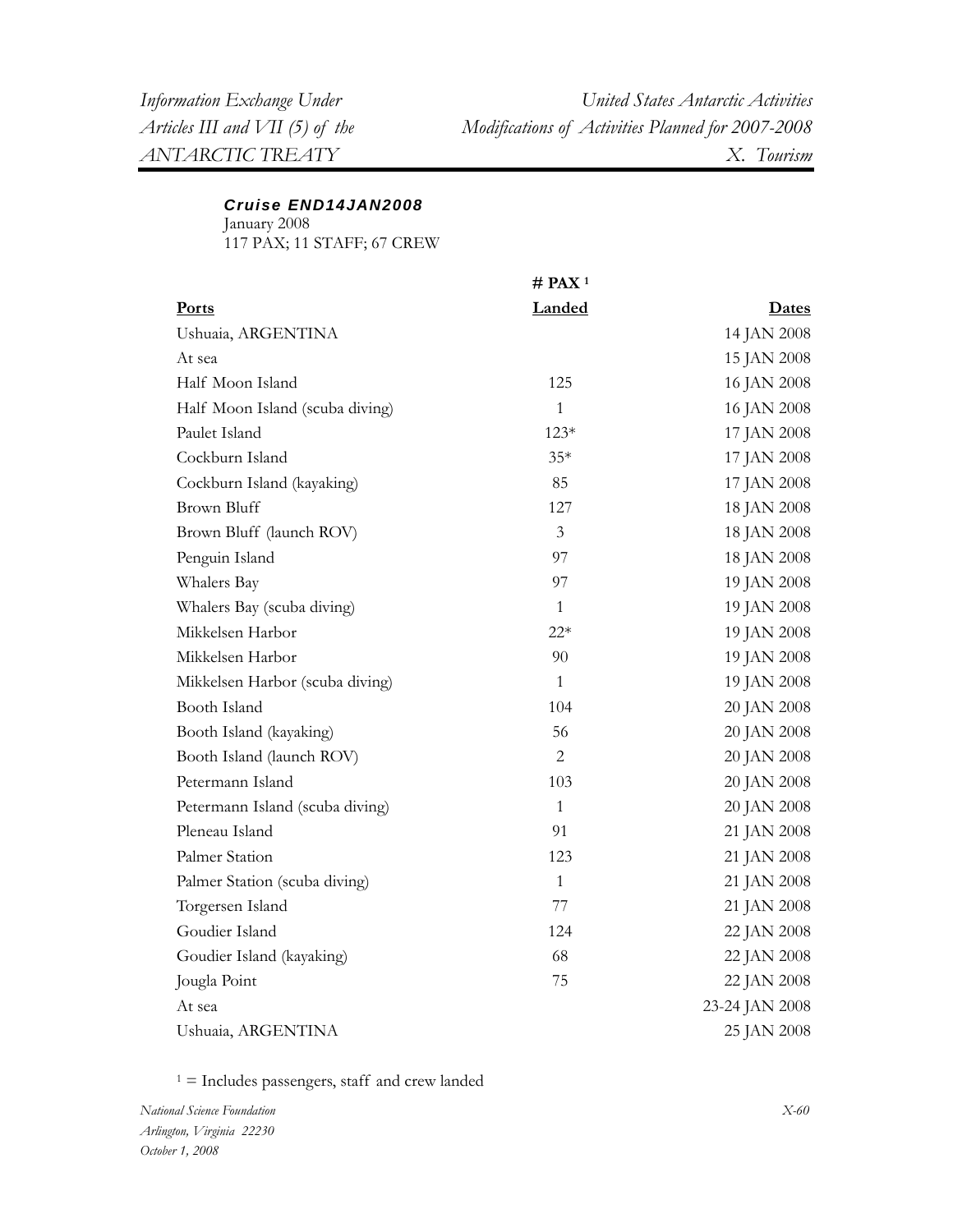$* = z$ odiac cruising only

## *Cruise END25JAN2008*

January/February 2008 113 PAX; 11 STAFF; 67 CREW

|                                  | $#$ PAX <sup>1</sup> |                |
|----------------------------------|----------------------|----------------|
| Ports                            | Landed               | <b>Dates</b>   |
| Ushuaia, ARGENTINA               |                      | 25 JAN 2008    |
| At sea                           |                      | 26 JAN 2008    |
| Cape Lookout                     | $121*$               | 27 JAN 2008    |
| <b>Brown Bluff</b>               | 118                  | 28 JAN 2008    |
| Brown Bluff (launch ROV)         | $\mathfrak{Z}$       | 28 JAN 2008    |
| Paulet Island                    | 102                  | 28 JAN 2008    |
| Mikkelsen Harbor                 | 92                   | 29 JAN 2008    |
| Enterprise Island                | $124*$               | 30 JAN 2008    |
| Enterprise Island (scuba diving) | $\overline{2}$       | 30 JAN 2008    |
| Cuverville Island                | 121                  | 30 JAN 2008    |
| Cuverville Island (scuba diving) | $\overline{2}$       | 30 JAN 2008    |
| Fish Islands (kayaking)          | 88                   | 31 JAN 2008    |
| Fish Islands                     | 107                  | 31 JAN 2008    |
| Fish Islands (scuba diving)      | $\mathbf{1}$         | 31 JAN 2008    |
| Pleneau Island                   | 119                  | 01 FEB 2008    |
| Pleneau Island (kayaking)        | 92                   | 01 FEB 2008    |
| Petermann Island                 | 99                   | 01 FEB 2008    |
| Petermann Island (scuba diving)  | $\overline{2}$       | 01 FEB 2008    |
| Goudier Island                   | 114                  | 02 FEB 2008    |
| Jougla Point                     | 89                   | 02 FEB 2008    |
| Jougla Point (scuba diving)      | $\mathbf{1}$         | 02 FEB 2008    |
| At sea                           |                      | 03-04 FEB 2008 |
| Ushuaia, ARGENTINA               |                      | 05 FEB 2008    |

 $1 =$  Includes passengers, staff and crew landed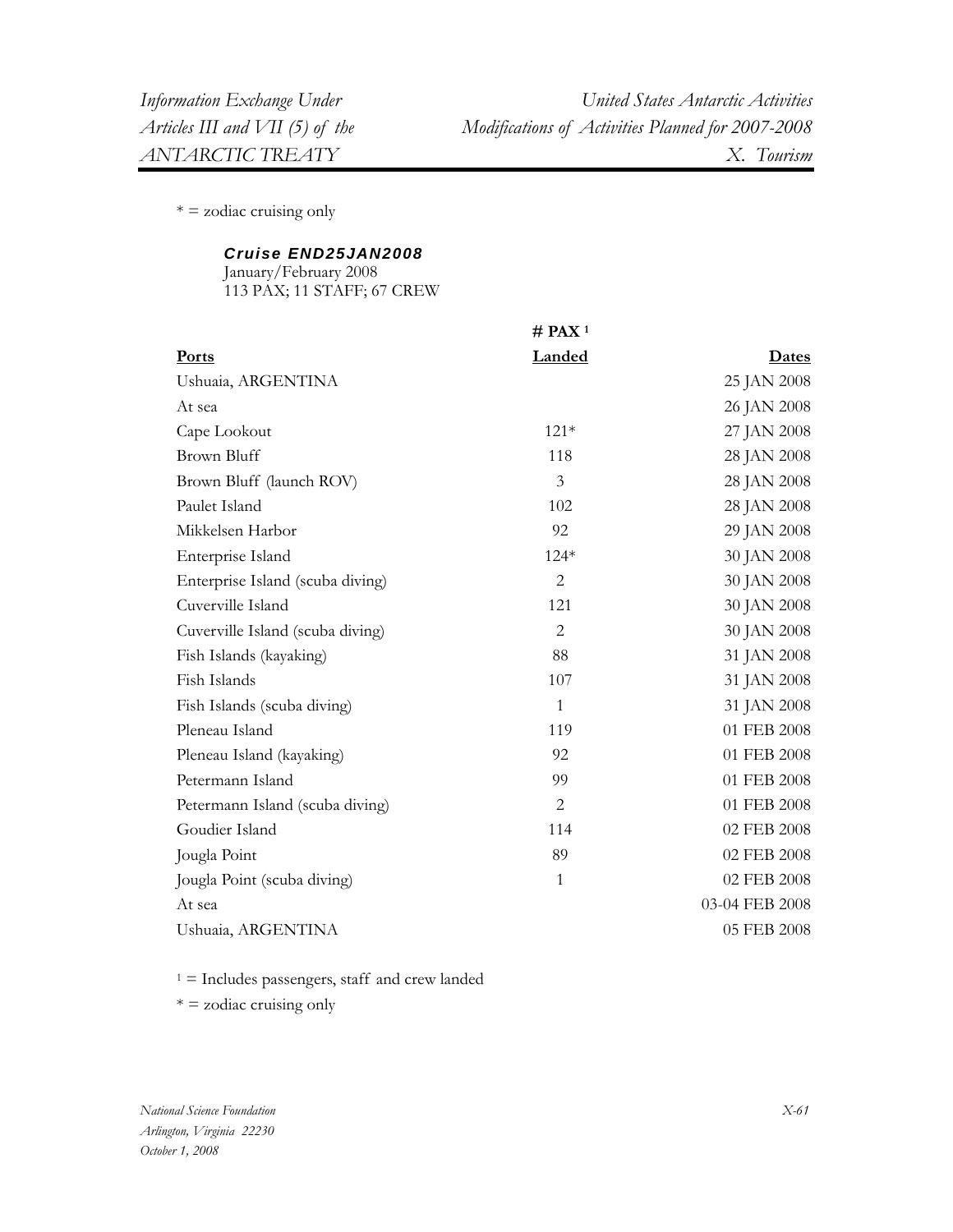# *Cruise END05FEB2008*

February 2008

114 PAX; 11 STAFF; 67 CREW

|                                  | $#$ PAX <sup>1</sup> |                |
|----------------------------------|----------------------|----------------|
| Ports                            | Landed               | <u>Dates</u>   |
| Ushuaia, ARGENTINA               |                      | 05 FEB 2008    |
| At sea                           |                      | 06 FEB 2008    |
| Aitcho Island                    | 123                  | 07 FEB 2008    |
| Aitcho Island (scuba diving)     | $\mathbf{1}$         | 07 FEB 2008    |
| Paulet Island                    | 90                   | 08 FEB 2008    |
| <b>Brown Bluff</b>               | 119                  | 08 FEB 2008    |
| Whalers Bay                      | 116                  | 09 FEB 2008    |
| Whalers Bay (scuba diving)       | $\mathbf{1}$         | 09 FEB 2008    |
| Telefon Bay                      | 100                  | 09 FEB 2008    |
| Pendulum Cove                    | 75                   | 09 FEB 2008    |
| Cuverville Island                | 102                  | 10 FEB 2008    |
| Cuverville Island (kayaking)     | 90                   | 10 FEB 2008    |
| Goudier Island                   | 115                  | 10 FEB 2008    |
| Goudier Island (scuba diving)    | $\mathbf{1}$         | 10 FEB 2008    |
| Fish Islands                     | $111*$               | 11 FEB 2008    |
| Petermann Island                 | 103                  | 12 FEB 2008    |
| Petermann Island (scuba diving)  | 1                    | 12 FEB 2008    |
| Vernadsky Station                | 117                  | 12 FEB 2008    |
| Vernadsky Station (kayaking)     | 48                   | 12 FEB 2008    |
| Enterprise Island                | $111*$               | 13 FEB 2008    |
| Enterprise Island (scuba diving) | $\mathbf{1}$         | 13 FEB 2008    |
| Hydrurga Rocks                   | 99                   | 13 FEB 2008    |
| Hydrurga Rocks (scuba diving)    | $\mathbf{1}$         | 13 FEB 2008    |
| At sea                           |                      | 14-15 FEB 2008 |
| Ushuaia, ARGENTINA               |                      | 16 FEB 2008    |

 $1 =$  Includes passengers, staff and crew landed

\* = zodiac cruising only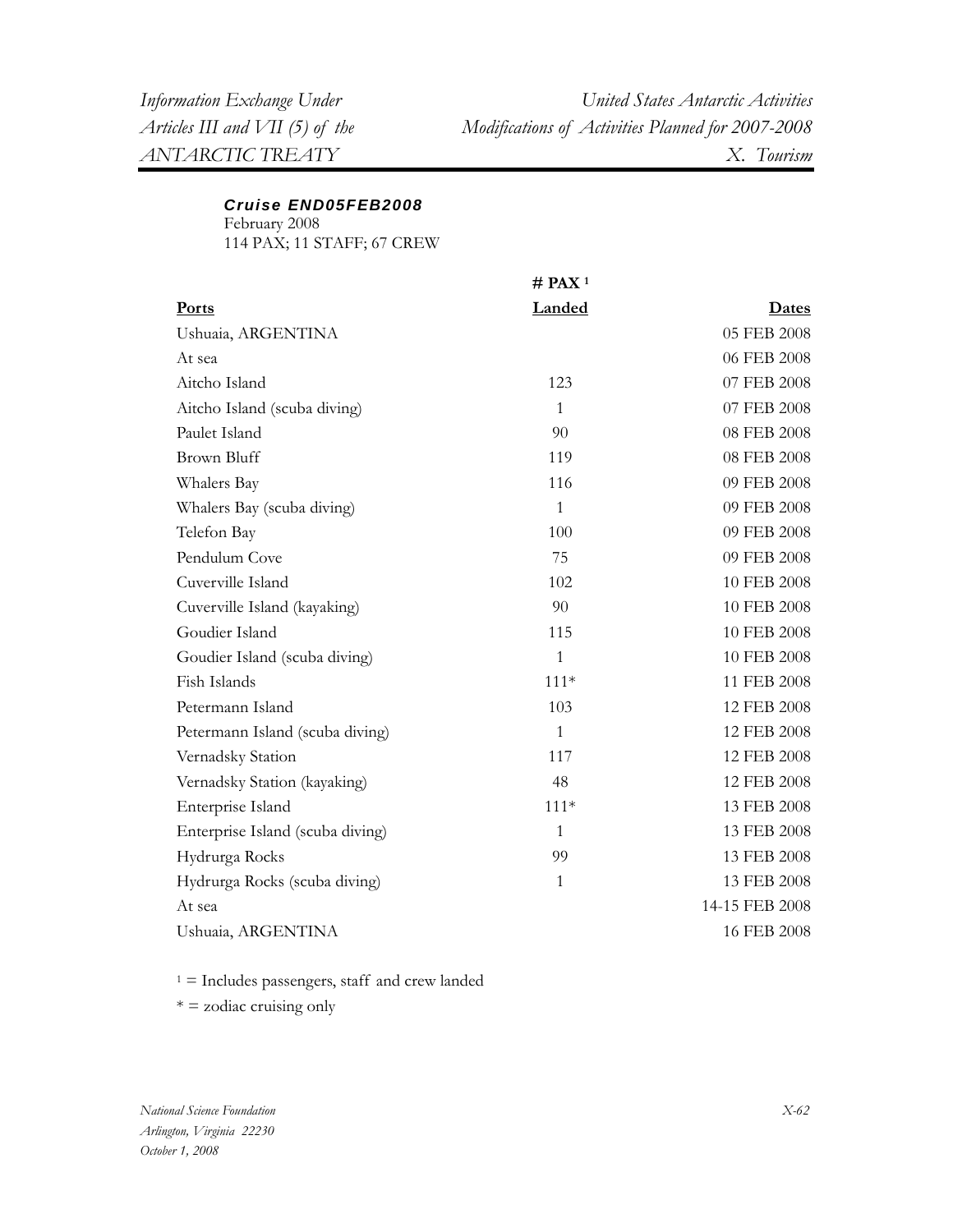#### *Cruise END16FEB2008*

February/March 2008

114 PAX; 13 STAFF; 67 CREW

|                                 | $#$ PAX <sup>1</sup> |                      |
|---------------------------------|----------------------|----------------------|
| <b>Ports</b>                    | <b>Landed</b>        | Dates                |
| Ushuaia, ARGENTINA              |                      | 16 FEB 2008          |
| At sea                          |                      | 17 FEB 2008          |
| Aitcho Island                   | 123                  | 18 FEB 2008          |
| Aitcho Island (scuba diving)    | $\mathbf{1}$         | 18 FEB 2008          |
| Cuverville Island               | 93                   | 19 FEB 2008          |
| Neko Harbor                     | 92                   | 19 FEB 2008          |
| Neko Harbor (scuba diving)      | $\mathbf{1}$         | 19 FEB 2008          |
| Georges Point (science support) | 2                    | 19 FEB 2008          |
| Fish Islands                    | 96                   | 20 FEB 2008          |
| Fish Islands                    | $101*$               | 20 FEB 2008          |
| Fish Islands (scuba diving)     | 1                    | 20 FEB 2008          |
| Petermann Island                | 115                  | 21 FEB 2008          |
| Petermann Island (scuba diving) | $\mathbf{1}$         | 21 FEB 2008          |
| Booth Island                    | 96                   | 21 FEB 2008          |
| Goudier Island                  | 123                  | 22 FEB 2008          |
| Jougla Point (kayaking)         | 30                   | 22 FEB 2008          |
| Jougla Point (scuba diving)     | $\mathbf{1}$         | 22 FEB 2008          |
| Damoy Point                     | 103                  | 22 FEB 2008          |
| Whalers Bay                     | 97                   | 23 FEB 2008          |
| Whalers Bay (scuba diving)      | $\mathbf{1}$         | 23 FEB 2008          |
| Half Moon Island                | 90                   | 23 FEB 2008          |
| Half Moon Island (scuba diving) | $\mathbf{1}$         | 23 FEB 2008          |
| At sea                          |                      | 24 FEB - 07 MAR 2008 |
| Ushuaia, ARGENTINA              |                      | 08 MAR 2008          |

 $1 =$  Includes passengers, staff and crew landed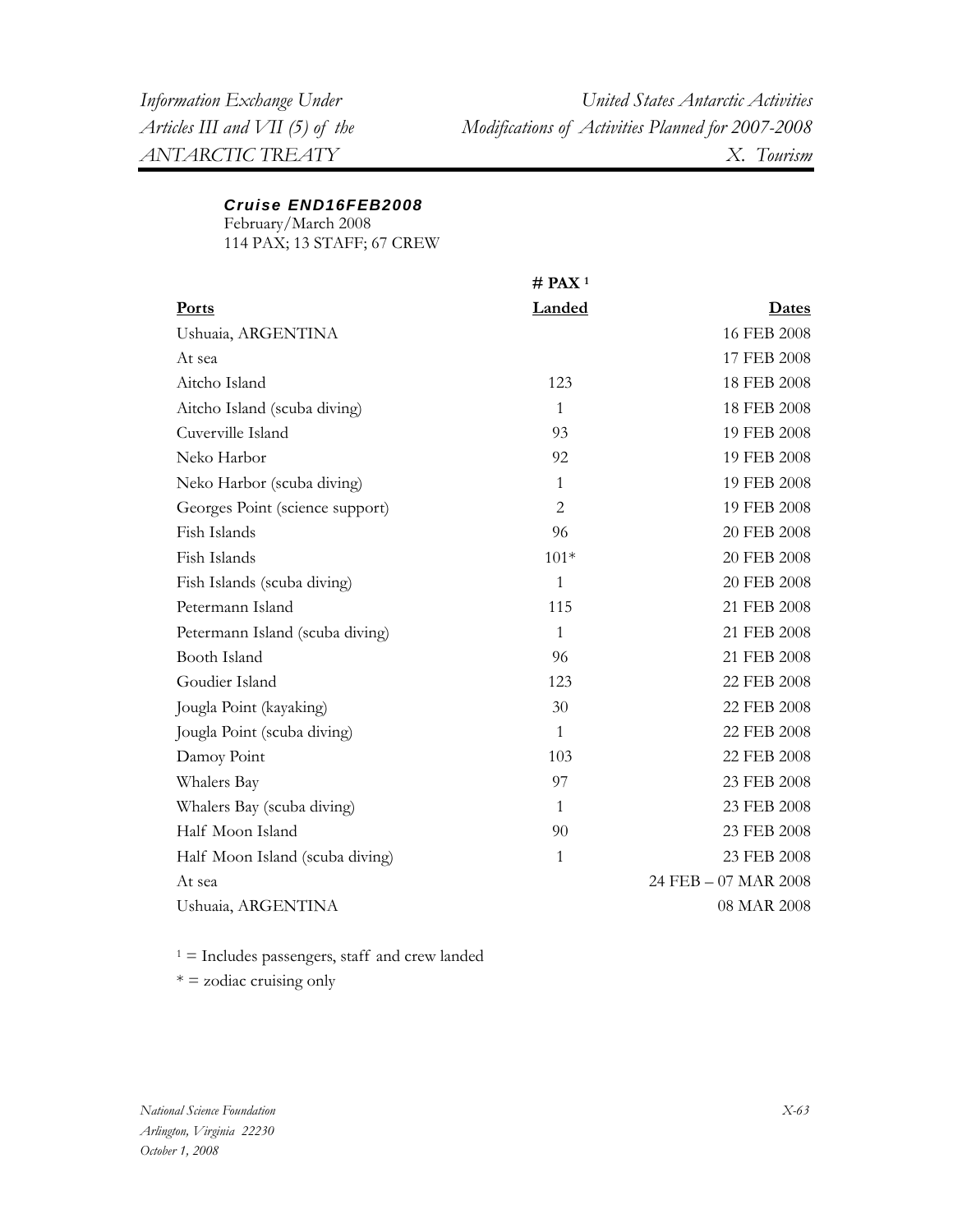# **Voyages of Discovery**

Voyages of Discovery, of Fort Lauderdale, Florida, conducted three cruises to the Antarctic during the 2007-2008 season, using the *M/V Discovery.* Given below, for each cruise, is the port of origin, sites visited (with dates) and the return port.

# **M/V DISCOVERY**

# *Cruise DIS20NOV2007*

November/December 2007 397 PAX; 13 STAFF; 324 CREW

|                         | $#$ PAX <sup>1</sup> |                      |
|-------------------------|----------------------|----------------------|
| Ports                   | Landed               | Dates                |
| Buenos Aires, ARGENTINA |                      | 20 NOV 2007          |
| At sea                  |                      | 24 NOV – 11 DEC 2008 |
| Half Moon Island        | 413                  | 12 DEC 2007          |
| At sea                  |                      | 13 DEC 2007          |
| Ushuaia, ARGENTINA      |                      | 14 DEC 2007          |

 $1 =$  Includes passengers, staff and crew landed

 $* = z$ odiac cruising only

#### *Cruise DIS14DEC2007*  December 2007

412 PAX; 14 STAFF; 310 CREW

|                             | $#$ PAX <sup>1</sup> |                |
|-----------------------------|----------------------|----------------|
| <b>Ports</b>                | <b>Landed</b>        | Dates          |
| Ushuaia, ARGENTINA          |                      | 14 DEC 2007    |
| At sea                      |                      | 15-16 DEC 2007 |
| McFarlane Strait            | $422*$               | 17 DEC 2007    |
| <b>Admiralty Bay</b>        | 405                  | 18 DEC 2007    |
| At sea                      |                      | 19-20 DEC 2007 |
| Duthiers Point              | 441                  | 21 DEC 2007    |
| Half Moon Island            | 423                  | 22 DEC 2007    |
| At sea                      |                      | 23 DEC 2007    |
| National Science Foundation |                      | $X-64$         |
| Arlington, Virginia 22230   |                      |                |

*October 1, 2008*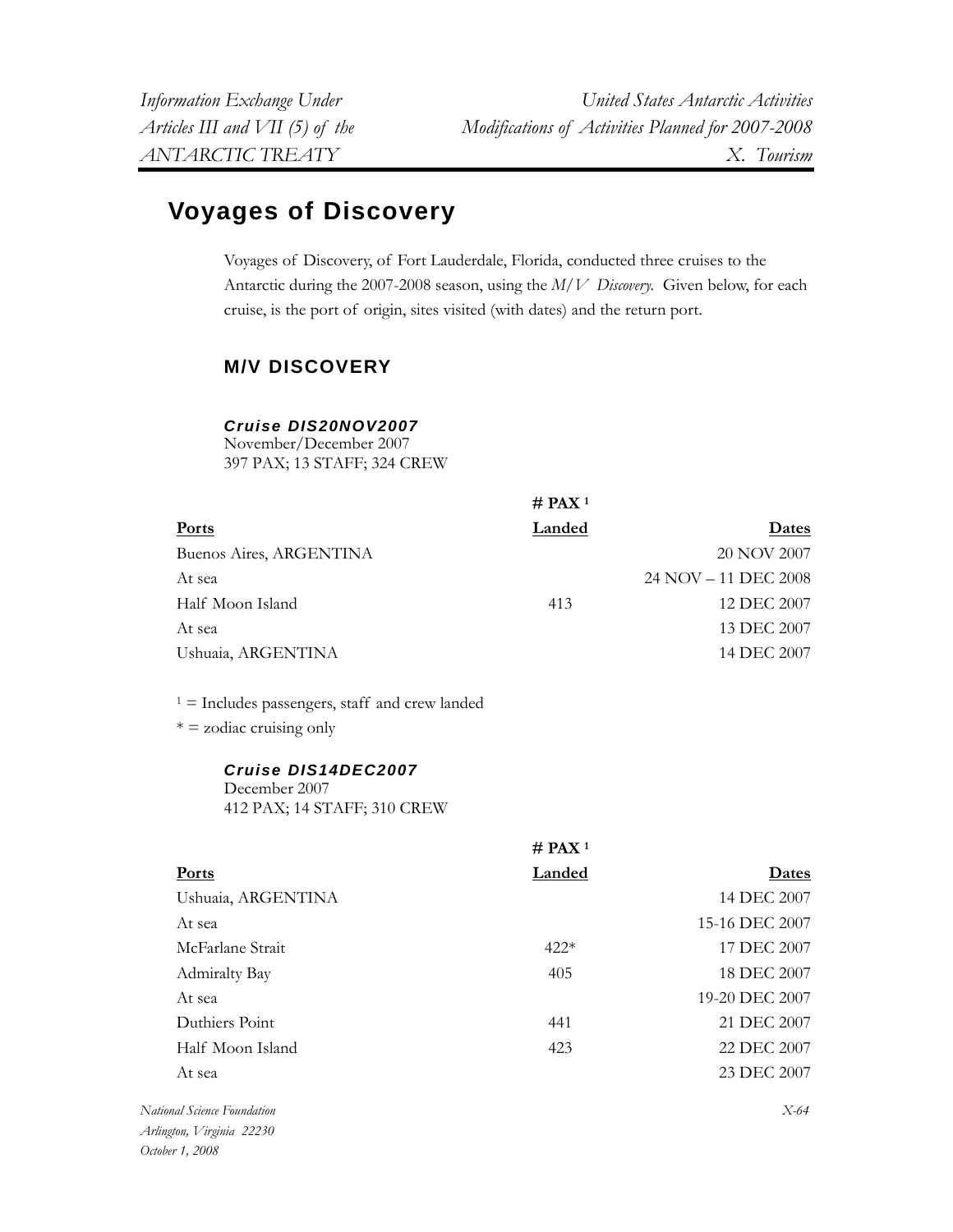Ushuaia, ARGENTINA 24 DEC 2007

 $1 =$  Includes passengers, staff and crew landed

 $* =$  zodiac cruising only

# *Cruise DIS24DEC2007*

December 2007/January 2008 329 PAX; 14 STAFF; 308 CREW

|                    | # PAX <sup>1</sup> |                         |
|--------------------|--------------------|-------------------------|
| Ports              | Landed             | <u>Dates</u>            |
| Ushuaia, ARGENTINA |                    | 14 DEC 2007             |
| At sea             |                    | 15 DEC 2007-03 JAN 2008 |
| Hope Bay           | 378                | 04 JAN 2008             |
| Arctowski Station  | 356                | 05 JAN 2008             |
| At sea             |                    | 06 JAN 2008             |
| Ushuaia, ARGENTINA |                    | 07 JAN 2008             |

 $1 =$  Includes passengers, staff and crew landed

 $* = z$ odiac cruising only

#### *Cruise DIS07JAN2008*  January 2008 372 PAX; 14 STAFF; 312 CREW

|                    | # PAX <sup>1</sup> |                |
|--------------------|--------------------|----------------|
| Ports              | Landed             | Dates          |
| Ushuaia, ARGENTINA |                    | 07 JAN 2008    |
| At sea             |                    | 08-09 JAN 2008 |
| Greenwich Island   | $362*$             | 10 JAN 2008    |
| Arctowski Station  | 391                | 11 JAN 2008    |
| At sea             |                    | 12-13 JAN 2008 |
| Waterboat Point    | 376                | 14 JAN 2008    |
| Half Moon Island   | 382                | 15 JAN 2008    |
| At sea             |                    | 16 JAN 2008    |
| Ushuaia, ARGENTINA |                    | 17 JAN 2008    |
|                    |                    |                |

 $1 =$  Includes passengers, staff and crew landed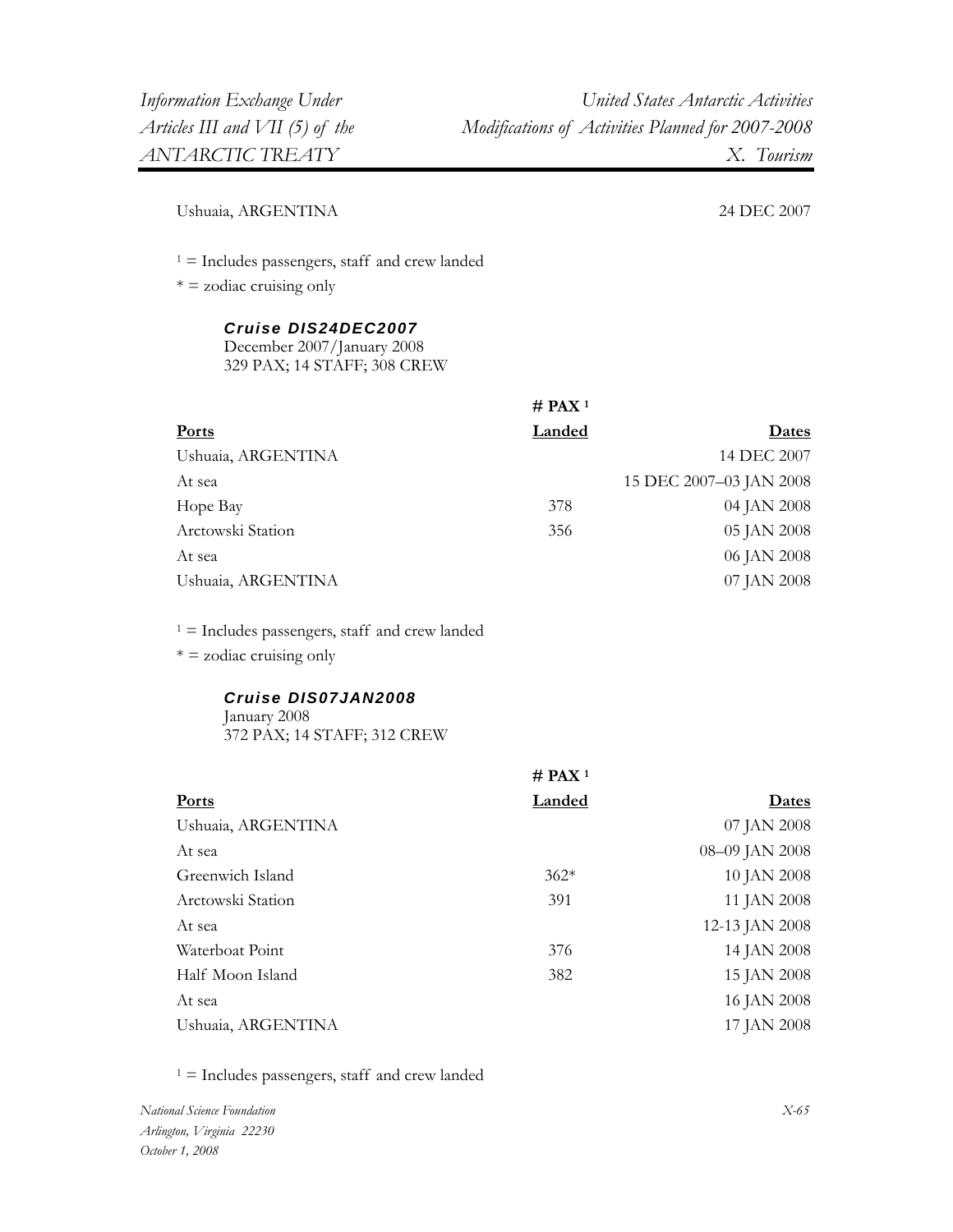$* = z$ odiac cruising only

#### *Cruise DIS17JAN2008*

January 2008 393 PAX; 14 STAFF; 310 CREW

|                    | # PAX <sup>1</sup> |                |
|--------------------|--------------------|----------------|
| <b>Ports</b>       | Landed             | <b>Dates</b>   |
| Ushuaia, ARGENTINA |                    | 17 JAN 2008    |
| At sea             |                    | 18-27 JAN 2008 |
| Hope Bay           | 410                | 28 JAN 2008    |
| At sea             |                    | 29-30 JAN 2008 |
| Ushuaia, ARGENTINA |                    | 31 JAN 2008    |
|                    |                    |                |

 $1 =$  Includes passengers, staff and crew landed

 $* =$  zodiac cruising only

#### *Cruise DIS31JAN2008*

January/February 2008 487 PAX; 14 STAFF; 308 CREW

|                    | $#$ PAX <sup>1</sup> |                |
|--------------------|----------------------|----------------|
| Ports              | Landed               | Dates          |
| Ushuaia, ARGENTINA |                      | 31 JAN 2008    |
| At sea             |                      | 01-02 FEB 2008 |
| Greenwich Island   | $445*$               | 03 FEB 2008    |
| Arctowski Station  | 489                  | 04 FEB 2008    |
| At sea             |                      | 05-06 FEB 2008 |
| Waterboat Point    | 537                  | 07 FEB 2008    |
| Half Moon Island   | 488                  | 08 FEB 2008    |
| At sea             |                      | 09 FEB 2008    |
| Ushuaia, ARGENTINA |                      | 10 FEB 2008    |
|                    |                      |                |

 $1 =$  Includes passengers, staff and crew landed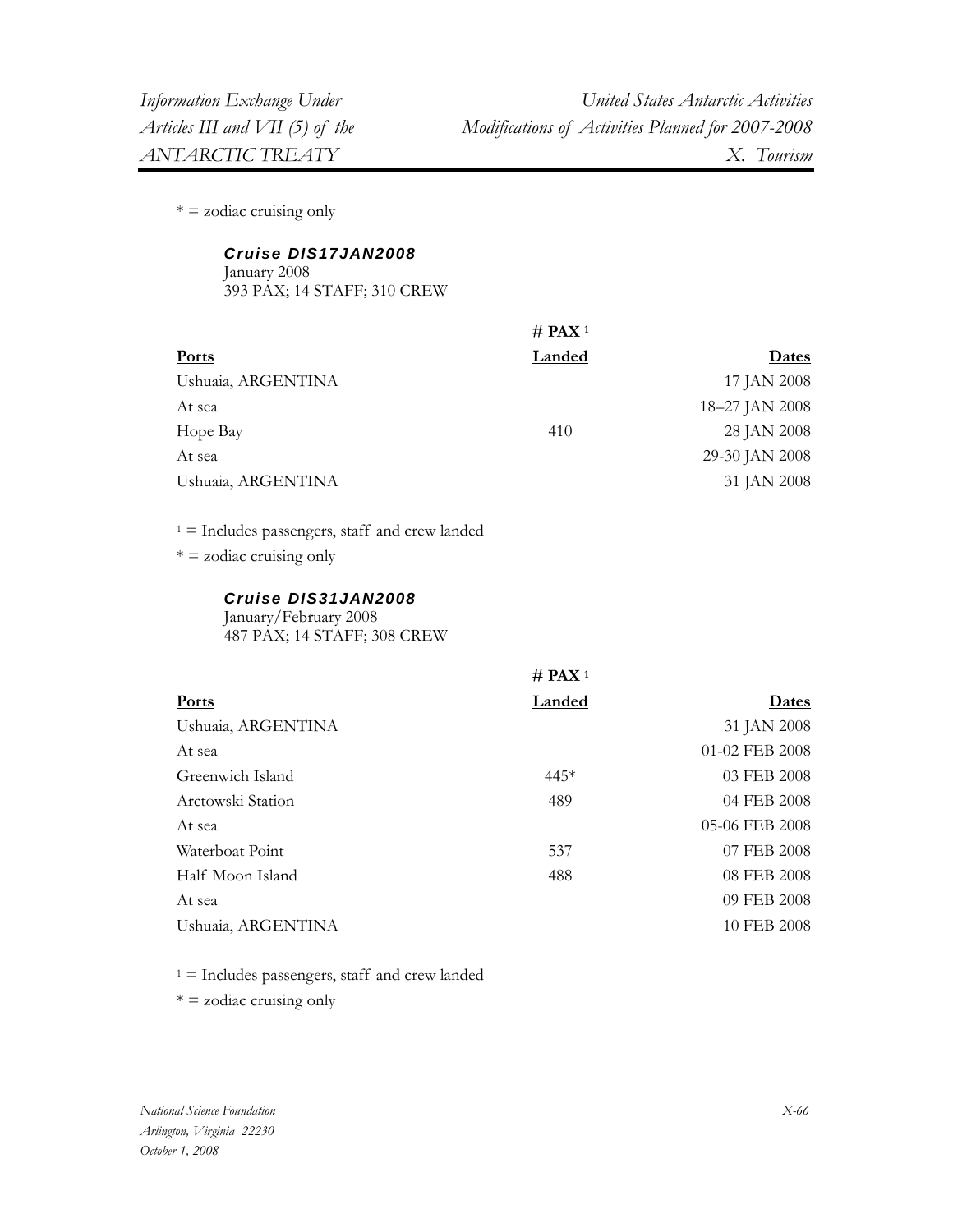> *Cruise DIS10FEB2008*  February 2008 563 PAX; 15 STAFF; 303 CREW

|                    | $#$ PAX <sup>1</sup> |                |
|--------------------|----------------------|----------------|
| Ports              | <b>Landed</b>        | Dates          |
| Ushuaia, ARGENTINA |                      | 10 FEB 2008    |
| At sea             |                      | 11 FEB 2008    |
| Maxwell Bay        | $564*$               | 12 FEB 2008    |
| At sea             |                      | 13 FEB 2008    |
| Waterboat Point    | 567                  | 14 FEB 2008    |
| At sea             |                      | 15-23 FEB 2008 |
| Ushuaia, ARGENTINA |                      | 24 FEB 2008    |

 $1 =$  Includes passengers, staff and crew landed

 $* = z$ odiac cruising only

# **Travel Dynamics International**

Travel Dynamics International of New York, New York, conducted six cruises to the Antarctic during the 2007-2008 season, using the *M/V Corinthian II.* Given below, for each cruise, is the port of origin, sites visited (with dates) and the return port.

*H* **A P P** 

# **M/V CORINTHIAN II**

#### *Cruise COR22DEC2007*

December 2007/January 2008 111 PAX; 8 STAFF; 68 CREW

|                                         | $#$ PAX <sup>1</sup> |              |
|-----------------------------------------|----------------------|--------------|
| <b>Ports</b>                            | Landed               | <b>Dates</b> |
| Ushuaia, ARGENTINA                      |                      | 22 DEC 2007  |
| At sea                                  |                      | 23 DEC 2007  |
| Penguin Island                          | 121                  | 24 DEC 2007  |
| Brown Bluff                             | 109                  | 25 DEC 2007  |
| Kinnes Cove/Madder Cliffs (ice landing) | 121                  | 25 DEC 2007  |
| National Science Foundation             |                      | $X-67$       |
| Arlington, Virginia 22230               |                      |              |

*October 1, 2008*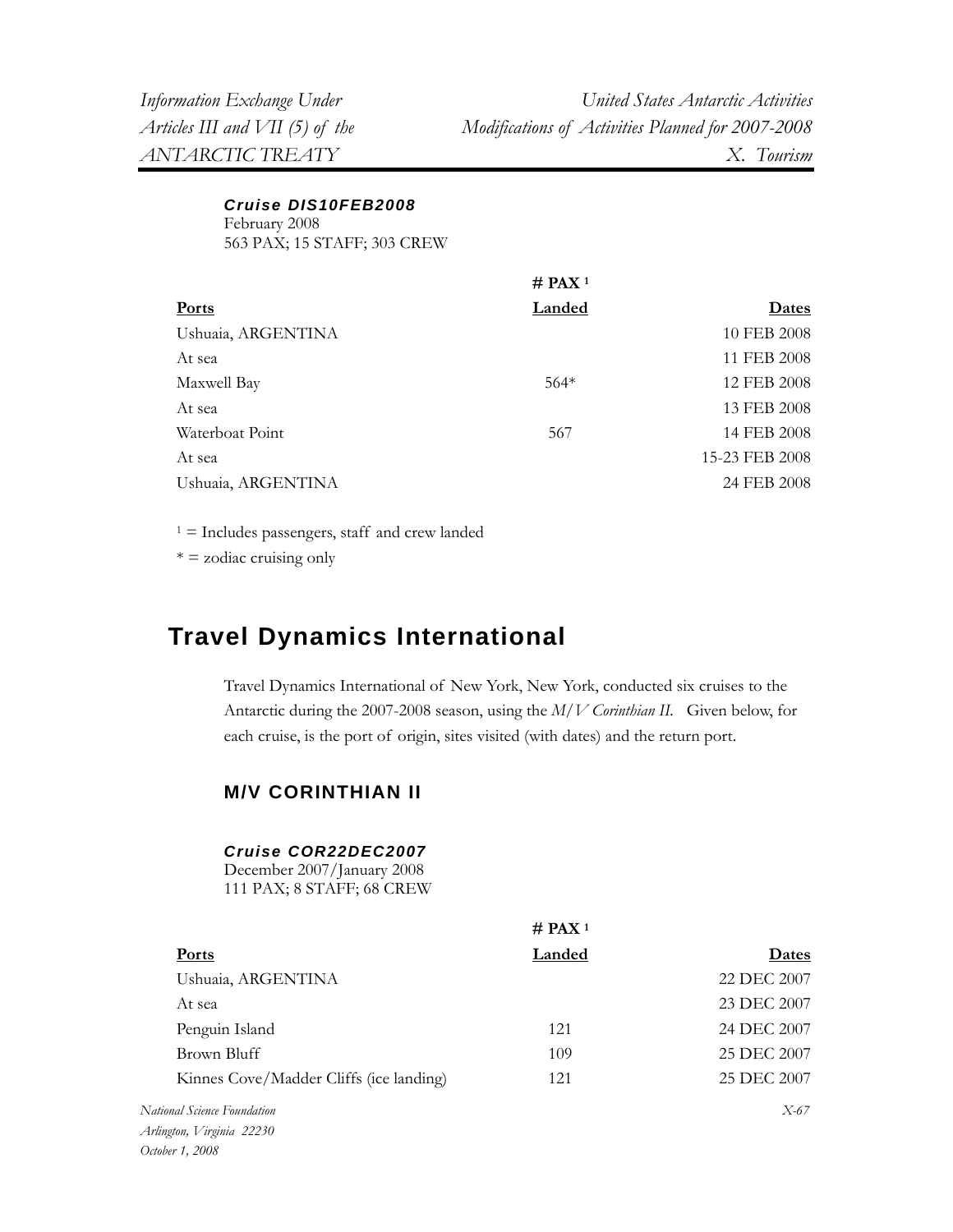| Neko Harbor             | 121         | 26 DEC 2007    |
|-------------------------|-------------|----------------|
| Errera Channel          | Ship cruise | 26 DEC 2007    |
| Cuverville Island       | 121         | 26 DEC 2007    |
| Damoy Point             | 112         | 27 DEC 2007    |
| Goudier Island          | 116         | 27 DEC 2007    |
| Jougla Point            | 114         | 27 DEC 2007    |
| Lemaire Channel         | Ship cruise | 28 DEC 2007    |
| Pleneau Island          | $109*$      | 28 DEC 2007    |
| Petermann Island        | 103         | 28 DEC 2007    |
| Almirante Brown Station | 115         | 28 DEC 2007    |
| Whalers Bay             | 119         | 29 DEC 2007    |
| At sea                  |             | 30-31 DEC 2007 |
| Ushuaia, ARGENTINA      |             | 01 JAN 2008    |
|                         |             |                |

 $1$  = Includes passengers, staff and crew landed

 $* =$  zodiac cruising only

#### *Cruise ORI01JAN2008*

January 2008 114 PAX; 8 STAFF; 70 CREW

|                             | $#$ PAX <sup>1</sup> |             |
|-----------------------------|----------------------|-------------|
| Ports                       | <b>Landed</b>        | Dates       |
| Ushuaia, ARGENTINA          |                      | 01 JAN 2008 |
| At sea                      |                      | 02 JAN 2008 |
| Penguin Island              | 128                  | 03 JAN 2008 |
| Kinnes Cove/Madder Cliffs   | 103                  | 04 JAN 2008 |
| Brown Bluff                 | 107                  | 04 JAN 2008 |
| Neumayer Channel            | Ship cruise          | 05 JAN 2008 |
| Goudier Island              | 127                  | 05 JAN 2008 |
| Jougla Point                | 127                  | 05 JAN 2008 |
| Lemaire Channel             | Ship cruise          | 06 JAN 2008 |
| Vernadsky Station           | 123                  | 06 JAN 2008 |
| Argentine Islands           | 123                  | 06 JAN 2008 |
| Petermann Island            | 112                  | 06 JAN 2008 |
| Almirante Brown Station     | 101                  | 07 JAN 2008 |
| Skontorp Cove               | $109*$               | 07 JAN 2008 |
| National Science Foundation |                      | $X-68$      |
| Arlington, Virginia 22230   |                      |             |

*October 1, 2008*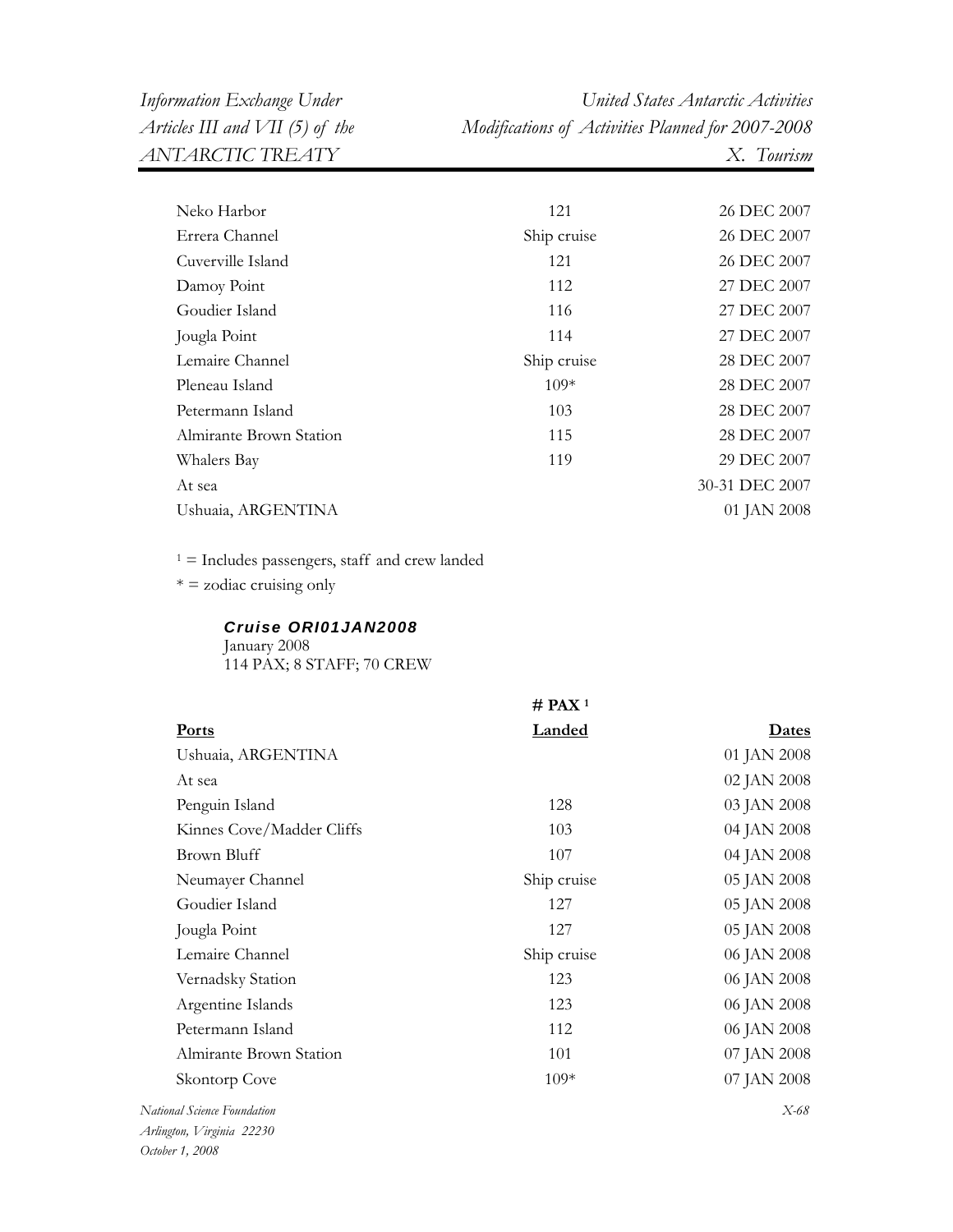| Neko Harbor        | 112         | 07 JAN 2008    |
|--------------------|-------------|----------------|
| Errera Channel     | Ship cruise | 07 JAN 2008    |
| At sea             |             | 08-10 JAN 2008 |
| Ushuaia, ARGENTINA |             | 11 JAN 2008    |

 $1 =$  Includes passengers, staff and crew landed

 $* = z$ odiac cruising only

#### *Cruise ORI11JAN2008*  January 2008 101 PAX; 8 STAFF; 70 CREW

**# PAX 1 Ports Landed Dates** Ushuaia, ARGENTINA 11 JAN 2008 At sea 12 JAN 2008 Penguin Island Paulet Island 115 108 13 JAN 2008 14 JAN 2008 Brown Bluff 14 JAN 2008 Cuverville Island 110 15 JAN 2008 Errera Channel Neko Harbor Ship cruise 91 15 JAN 2008 15 JAN 2008 Lemaire Channel Vernadsky Station Argentine Islands Petermann Islands Ship cruise 113 103 106 16 JAN 2008 16 JAN 2008 16 JAN 2008 16 JAN 2008 Goudier Island 108 17 JAN 2008 Jougla Point Palmer Station 101 121 17 JAN 2008 17 JAN 2008 Torgersen Island Whalers Bay Hannah Point 95 105 98 17 JAN 2008 18 JAN 2008 18 JAN 2008 At sea 19-20 JAN 2008 Ushuaia, ARGENTINA 21 JAN 2008

 $1 =$  Includes passengers, staff and crew landed

 $* = z$ odiac cruising only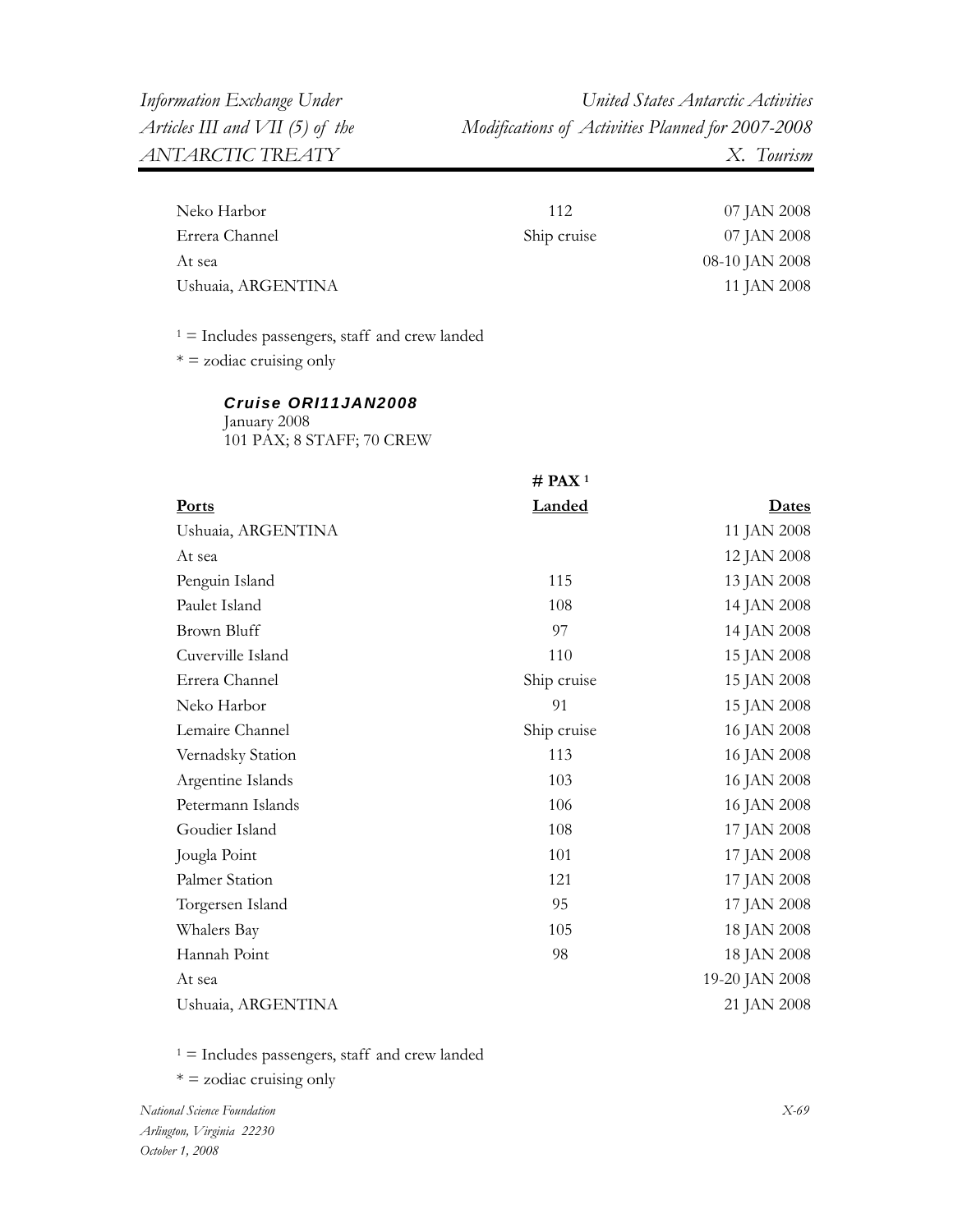#### *Cruise ORI21JAN2008*

January 2008 96 PAX; 8 STAFF; 70 CREW

|                                                  | $#$ PAX <sup>1</sup> |                |
|--------------------------------------------------|----------------------|----------------|
| Ports                                            | <b>Landed</b>        | <b>Dates</b>   |
| Ushuaia, ARGENTINA                               |                      | 21 JAN 2008    |
| At sea                                           |                      | 22-23 JAN 2008 |
| <b>Brown Bluff</b>                               | 106                  | 24 JAN 2008    |
| Kinnes Cove/Madder Cliffs                        | 105                  | 24 JAN 2008    |
| Cuverville Island                                | 100                  | 25 JAN 2008    |
| Errera Channel                                   | Ship cruise          | 25 JAN 2008    |
| Neko Harbor                                      | 108                  | 25 JAN 2008    |
| Lemaire Channel                                  | Ship cruise          | 26 JAN 2008    |
| Vernadsky Station                                | 89                   | 26 JAN 2008    |
| Argentine Islands                                | 85                   | 26 JAN 2008    |
| Petermann Island                                 | 71                   | 26 JAN 2008    |
| Goudier Island                                   | 104                  | 27 JAN 2008    |
| Jougla Point                                     | 100                  | 27 JAN 2008    |
| Almirante Brown Station                          | 81                   | 27 JAN 2008    |
| Skontorp Cove                                    | 79*                  | 27 JAN 2008    |
| Telefon Bay                                      | 82                   | 28 JAN 2008    |
| Whalers Bay                                      | 76                   | 28 JAN 2008    |
| At sea                                           |                      | 29-30 JAN 2008 |
| Ushuaia, ARGENTINA                               |                      | 31 JAN 2008    |
| $1 =$ Includes passengers, staff and crew landed |                      |                |

 $* = z$ odiac cruising only

## *Cruise ORI31JAN2008*

January/February 2008 107 PAX; 8 STAFF; 70 CREW

|                          | # PAX <sup>1</sup> |              |
|--------------------------|--------------------|--------------|
| <b>Ports</b>             | Landed             | <b>Dates</b> |
| Ushuaia, ARGENTINA       |                    | 31 JAN 2008  |
| At sea                   |                    | 01 FEB 2008  |
| Penguin Island           | 110                | 02 FEB 2008  |
| ional Science Foundation |                    | $X-70$       |

 $N$ ati *Arlington, Virginia 22230 October 1, 2008*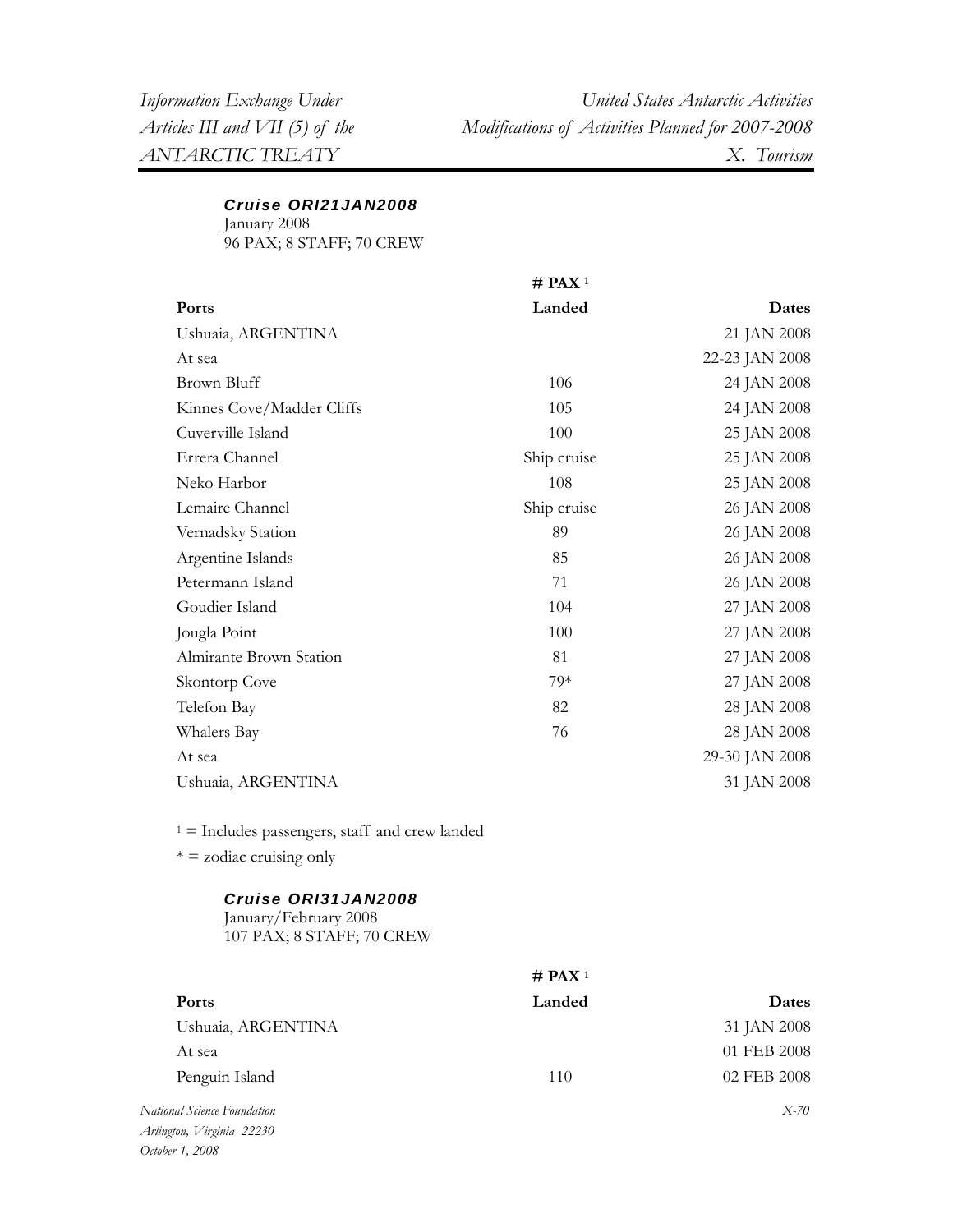| Kinnes Cove/Madder Cliffs | 108         | 03 FEB 2008    |
|---------------------------|-------------|----------------|
| Brown Bluff               | 103         | 03 FEB 2008    |
| Cuverville Island         | 117         | 04 FEB 2008    |
| Neko Harbor               | 108         | 04 FEB 2008    |
| Lemaire Channel           | Ship cruise | 05 FEB 2008    |
| Vernadsky Station         | 116         | 05 FEB 2008    |
| Argentine Islands         | 112         | 05 FEB 2008    |
| Pleneau Island            | $110*$      | 05 FEB 2008    |
| Goudier Island            | 115         | 06 FEB 2008    |
| Jougla Point              | 108         | 06 FEB 2008    |
| Neumayer Channel          | Ship cruise | 06 FEB 2008    |
| Almirante Brown Station   | 97          | 06 FEB 2008    |
| Skontorp Cove             | $92*$       | 06 FEB 2008    |
| Whalers Bay               | 105         | 07 FEB 2008    |
| Telefon Bay               | 91          | 07 FEB 2008    |
| At sea                    |             | 08-09 FEB 2008 |
| Ushuaia, ARGENTINA        |             | 10 FEB 2008    |
|                           |             |                |

 $1 =$  Includes passengers, staff and crew landed

 $* = z$ odiac cruising only

# *Cruise ORI10FEB2008*

February 2008 104 PAX; 8 STAFF; 70 CREW

|                                                          | # PAX <sup>1</sup> |              |
|----------------------------------------------------------|--------------------|--------------|
| <b>Ports</b>                                             | Landed             | <b>Dates</b> |
| Ushuaia, ARGENTINA                                       |                    | 10 FEB 2008  |
| At sea                                                   |                    | 11 FEB 2008  |
| Penguin Island                                           | 113                | 12 FEB 2008  |
| Paulet Island                                            | 109                | 13 FEB 2008  |
| Brown Bluff                                              | 33                 | 13 FEB 2008  |
| Errera Channel                                           | Ship cruise        | 14 FEB 2008  |
| Neko Harbor                                              | 108                | 14 FEB 2008  |
| Neumayer Channel                                         | Ship cruise        | 14 FEB 2008  |
| Goudier Island                                           | 95                 | 14 FEB 2008  |
| Jougla Point                                             | 86                 | 14 FEB 2008  |
| National Science Foundation<br>Arlington, Virginia 22230 |                    | X-71         |
|                                                          |                    |              |

*October 1, 2008*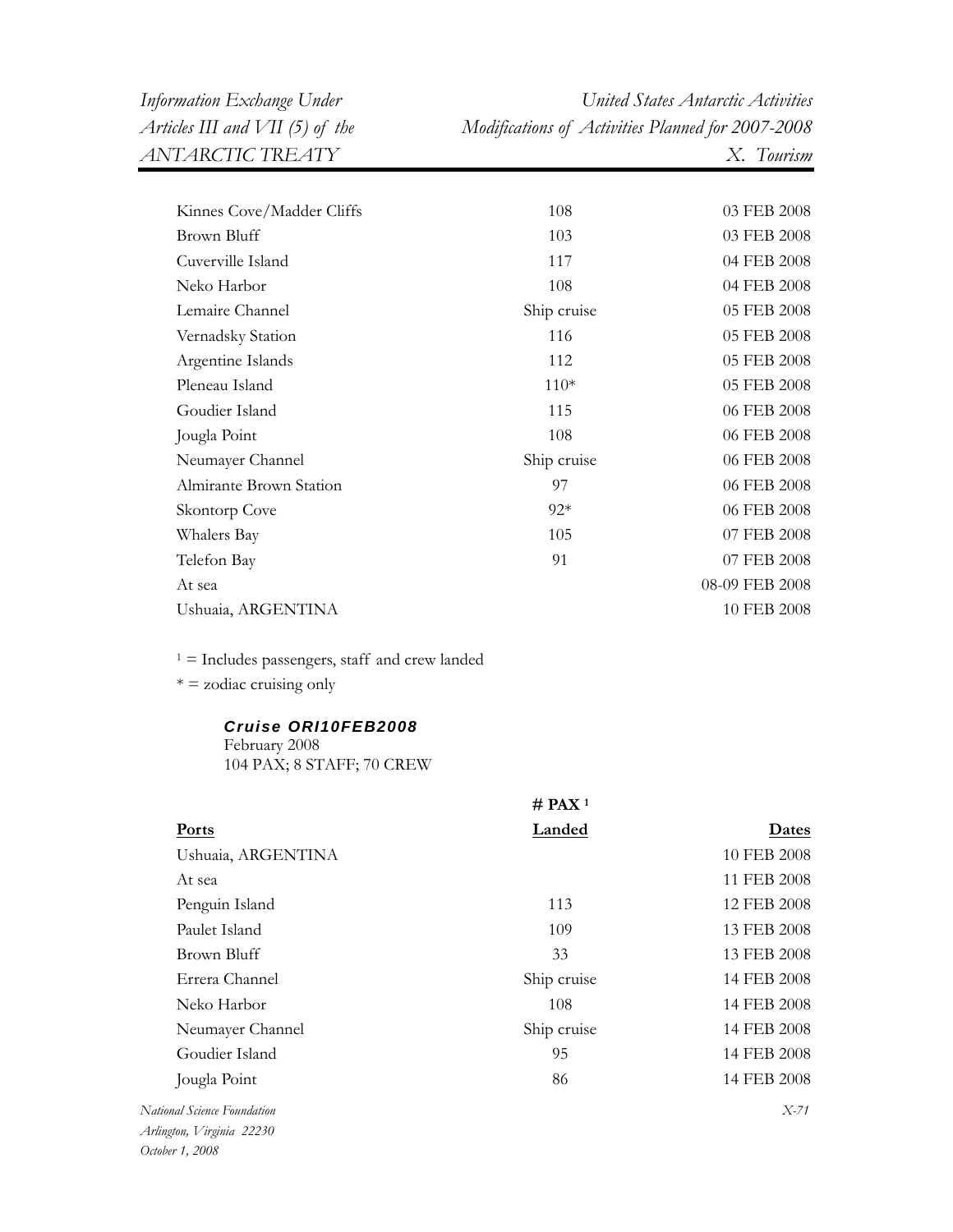| Information Exchange Under      | United States Antarctic Activities                |
|---------------------------------|---------------------------------------------------|
| Articles III and VII (5) of the | Modifications of Activities Planned for 2007-2008 |
| ANTARCTIC TREATY                | X. Tourism                                        |

| Lemaire Channel         | Ship cruise | 15 FEB 2008    |
|-------------------------|-------------|----------------|
| Vernadsky Station       | 79          | 15 FEB 2008    |
| Argentine Islands       | 74          | 15 FEB 2008    |
| Pleneau Island          | $106*$      | 15 FEB 2008    |
| Melchior Islands        | $101*$      | 16 FEB 2008    |
| Almirante Brown Station | 86          | 16 FEB 2008    |
| Skontorp Cove           | $84*$       | 16 FEB 2008    |
| Hannah Point            | 109         | 17 FEB 2008    |
| Telefon Bay             | 92          | 17 FEB 2008    |
| Pendulum Cove           | 44          | 17 FEB 2008    |
| At sea                  |             | 18-19 FEB 2008 |
| Ushuaia, ARGENTINA      |             | 20 FEB 2008    |

 $* =$  zodiac cruising only

# **Elegant Cruises and Tours**

Elegant Cruises and Tours of Port Washington, New York, conducted eleven cruises to the Antarctic during the 2007-2008 season, using the *M/S Andrea.* Given below, for each cruise, is the port of origin, sites visited (with dates) and the return port.

# **M/S ANDREA**

#### *Cruise AND25NOV2007*

November 2007 56 PAX; 9 STAFF; 51 CREW

|                             | $#$ PAX <sup>1</sup> |                |
|-----------------------------|----------------------|----------------|
| <b>Ports</b>                | Landed               | Dates          |
| Ushuaia, ARGENTINA          |                      | 25 NOV 2007    |
| At sea                      |                      | 26-27 NOV 2007 |
| Cuverville island           | 67                   | 28 NOV 2007    |
| Palmer Station              | 66                   | 28 NOV 2007    |
| Torgersen Island            | 66                   | 28 NOV 2007    |
| National Science Foundation |                      | $X-72$         |
| Arlington, Virginia 22230   |                      |                |
| October 1, 2008             |                      |                |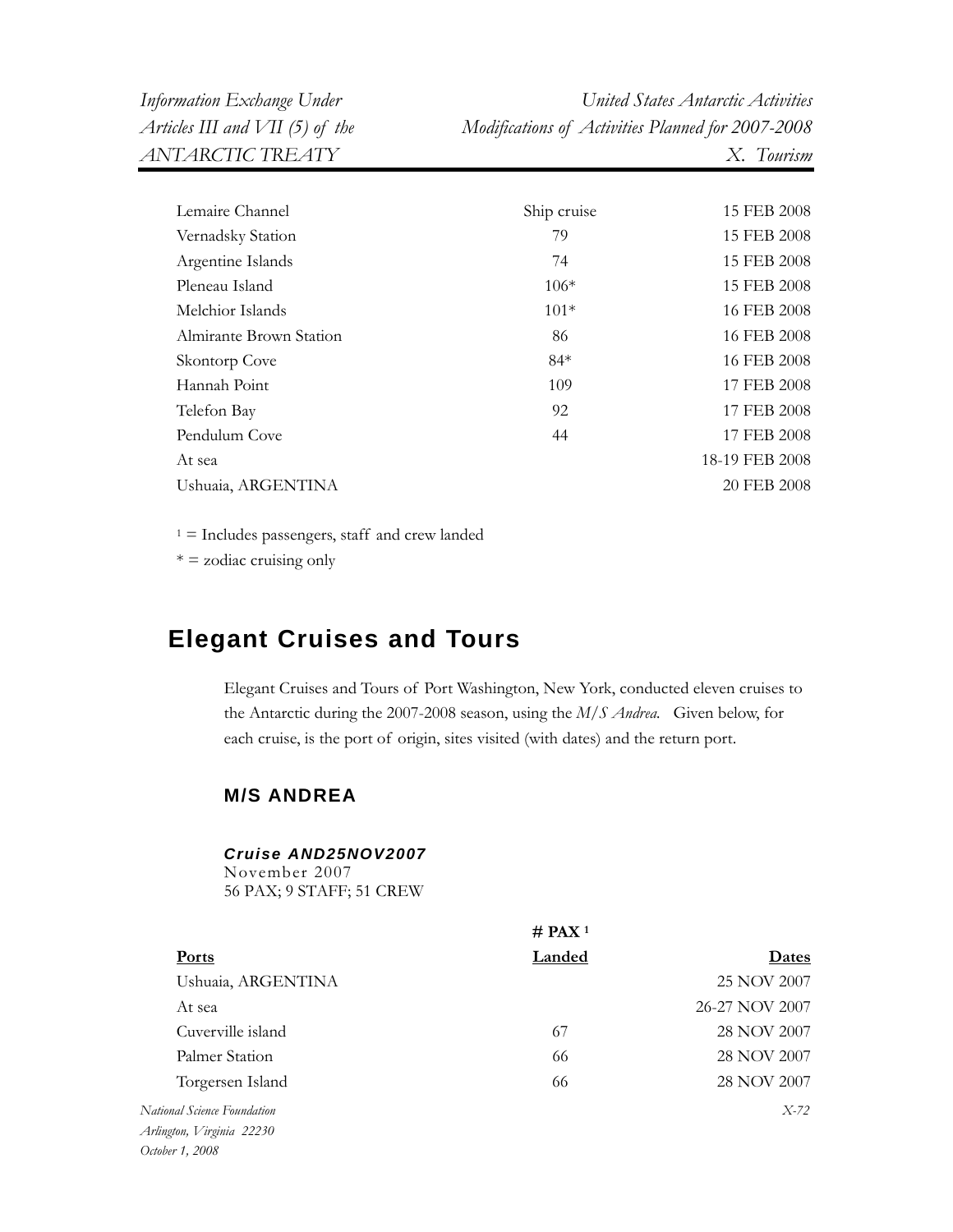| Petermann Island   | 70 | 29 NOV 2007    |
|--------------------|----|----------------|
| Goudier Island     | 72 | 29 NOV 2007    |
| Jougla Point       | 72 | 29 NOV 2007    |
| Neko Harbor        | 66 | 29 NOV 2007    |
| At sea             |    | 30 NOV 2007    |
| Half Moon Island   | 66 | 01 DEC 2007    |
| Yankee Harbor      | 66 | 01 DEC 2007    |
| At sea             |    | 02-03 DEC 2007 |
| Ushuaia, ARGENTINA |    | 04 DEC 2007    |
|                    |    |                |

1 = Includes passengers, staff and crew landed

 $* =$  zodiac cruising only

### *Cruise AND04DEC2007*

December 2007 56 PAX; 6 STAFF; 51 CREW

|                    | $#$ PAX <sup>1</sup> |                |
|--------------------|----------------------|----------------|
| <b>Ports</b>       | <b>Landed</b>        | <u>Dates</u>   |
| Ushuaia, ARGENTINA |                      | 04 DEC 2007    |
| At sea             |                      | 05 DEC 2007    |
| Aitcho Island      | 64                   | 06 DEC 2007    |
| Cuverville Island  | 64                   | 07 DEC 2007    |
| Neko Harbor        | 64                   | 07 DEC 2007    |
| Waterboat Point    | 64                   | 07 DEC 2007    |
| Damoy Point        | 65                   | 08 DEC 2007    |
| Jougla Point       | 64                   | 08 DEC 2007    |
| Goudier Island     | 64                   | 08 DEC 2007    |
| Whalers Bay        | 65                   | 09 DEC 2007    |
| Half Moon Island   | 64                   | 10 DEC 2007    |
| Yankee Harbor      | 64                   | 10 DEC 2007    |
| At sea             |                      | 11-12 DEC 2007 |
| Ushuaia, ARGENTINA |                      | 13 DEC 2007    |

 $1 =$  Includes passengers, staff and crew landed

 $* =$  zodiac cruising only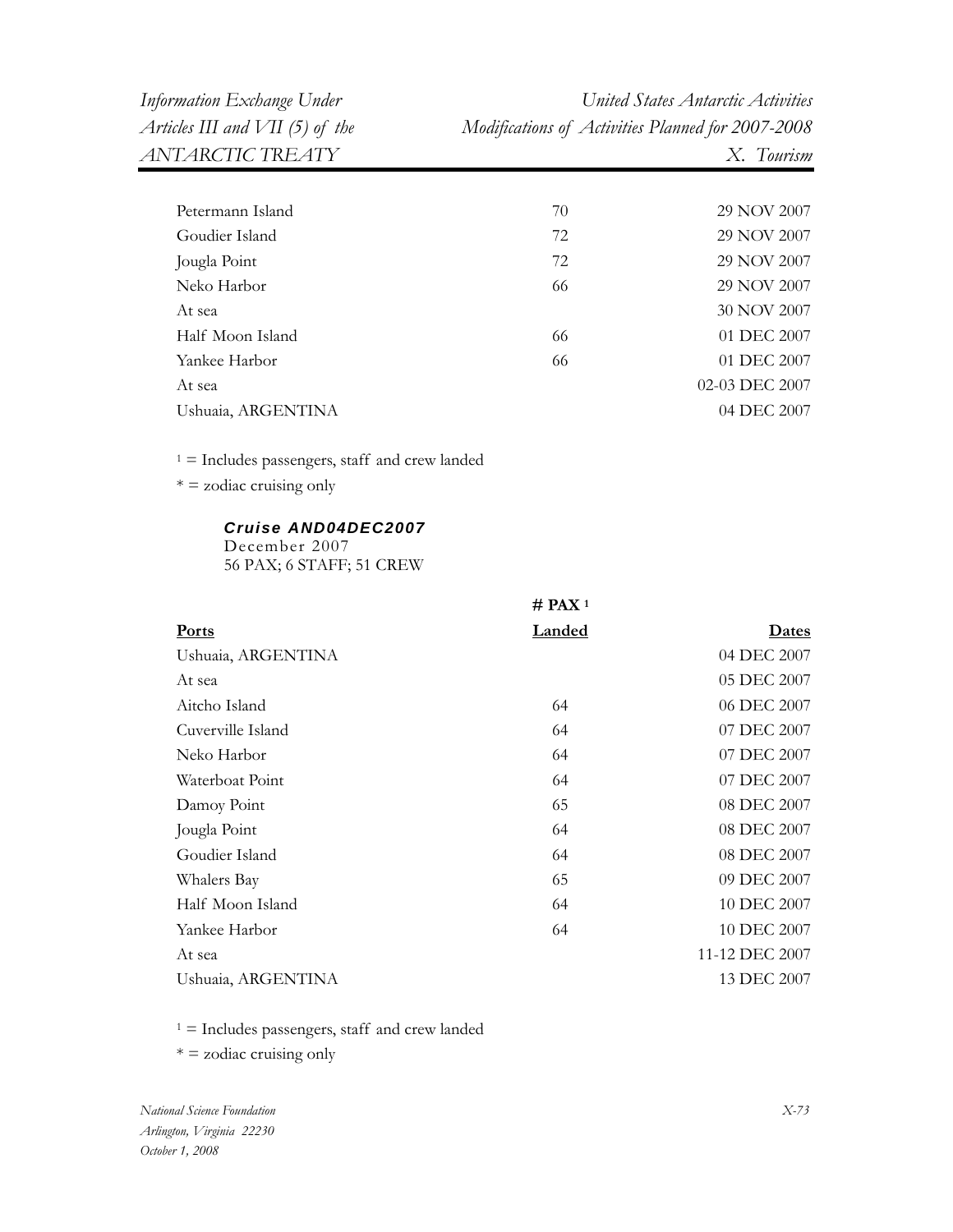## *Cruise AND13DEC2007*

December 2007 31 PAX; 6 STAFF; 50 CREW

|                    | # PAX <sup>1</sup> |                |
|--------------------|--------------------|----------------|
| <b>Ports</b>       | <b>Landed</b>      | <b>Dates</b>   |
| Ushuaia, ARGENTINA |                    | 13 DEC 2007    |
| At sea             |                    | 14 DEC 2007    |
| Brown Bluff        | 38                 | 15 DEC 2007    |
| At sea             |                    | 16 DEC 2007    |
| Cuverville Island  | 38                 | 17 DEC 2007    |
| Neko Harbor        | 38                 | 17 DEC 2007    |
| Pleneau Island     | $38*$              | 18 DEC 2007    |
| Petermann Island   | 38                 | 18 DEC 2007    |
| Jougla Point       | 40                 | 18 DEC 2007    |
| Goudier Island     | $40*$              | 18 DEC 2007    |
| Whalers Bay        | 38                 | 19 DEC 2007    |
| Walker Bay         | 38                 | 19 DEC 2007    |
| At sea             |                    | 20-21 DEC 2007 |
| Ushuaia, ARGENTINA |                    | 22 DEC 2007    |

 $1 =$  Includes passengers, staff and crew landed

 $* =$  zodiac cruising only

### *Cruise AND22DEC2007*

December 2007 30 PAX; 9 STAFF; 49 CREW

|                         | # PAX <sup>1</sup> |              |
|-------------------------|--------------------|--------------|
| <b>Ports</b>            | Landed             | <b>Dates</b> |
| Ushuaia, ARGENTINA      |                    | 22 DEC 2007  |
| At sea                  |                    | 23 DEC 2007  |
| Gourdin Island          | 27                 | 24 DEC 2007  |
| Devil Island            | 37                 | 25 DEC 2007  |
| Brown Bluff             | 37                 | 25 DEC 2007  |
| Cuverville Island       | $41*$              | 26 DEC 2007  |
| Neko Harbor             | 39                 | 26 DEC 2007  |
| Petermann Island        | 37                 | 27 DEC 2007  |
| onal Science Foundation |                    | $X-74$       |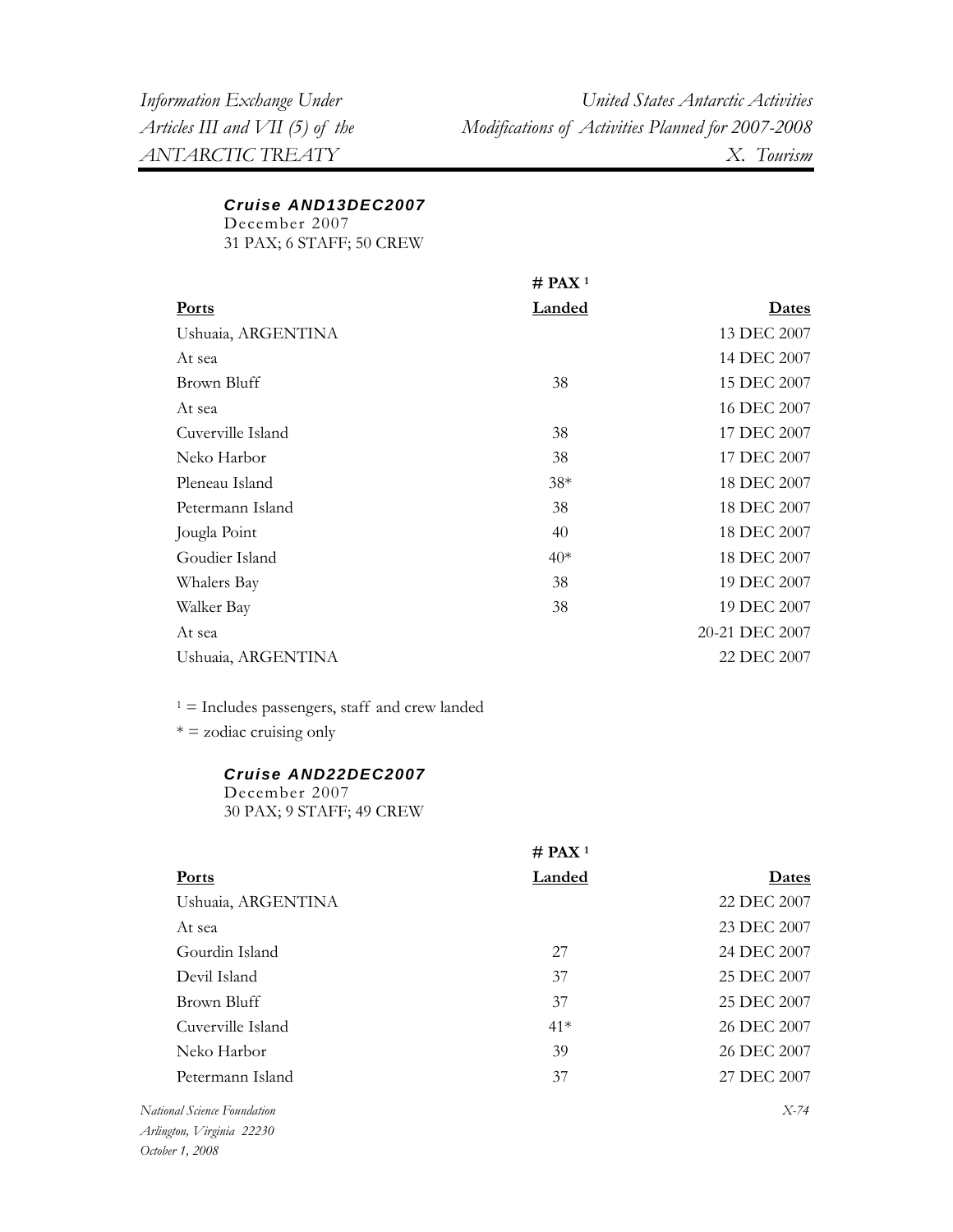| Jougla Point       | 37 | 27 DEC 2007    |
|--------------------|----|----------------|
| Goudier Island     | 37 | 27 DEC 2007    |
| Deception Island   | 38 | 28 DEC 2007    |
| Walker Bay         | 37 | 28 DEC 2007    |
| At sea             |    | 29-30 DEC 2007 |
| Ushuaia, ARGENTINA |    | 31 DEC 2007    |

 $* = z$ odiac cruising only

### *Cruise AND31DEC2007*

December 2007/January 2008 78 PAX; 9 STAFF; 50 CREW

|                    | $#$ PAX <sup>1</sup> |                |
|--------------------|----------------------|----------------|
| <b>Ports</b>       | <b>Landed</b>        | <u>Dates</u>   |
| Ushuaia, ARGENTINA |                      | 31 DEC 2007    |
| At sea             |                      | 01 JAN 2008    |
| Maxwell Bay        | 82                   | 02 JAN 2008    |
| Gourdin Island     | 82                   | 03 JAN 2008    |
| Brown Bluff        | 82                   | 03 JAN 2008    |
| Cuverville Island  | 82                   | 04 JAN 2008    |
| Neko Harbor        | 82                   | 04 JAN 2008    |
| Goudier Island     | 81                   | 05 JAN 2008    |
| Jougla Point       | 81                   | 05 JAN 2008    |
| Petermann Island   | 82                   | 05 JAN 2008    |
| Whalers Bay        | 82                   | 06 JAN 2008    |
| At sea             |                      | 07-08 JAN 2008 |
| Ushuaia, ARGENTINA |                      | 09 JAN 2008    |

 $1 =$  Includes passengers, staff and crew landed

 $* = z$ odiac cruising only

### *Cruise AND09JAN2008*

January 2008 99 PAX; 7 STAFF; 47 CREW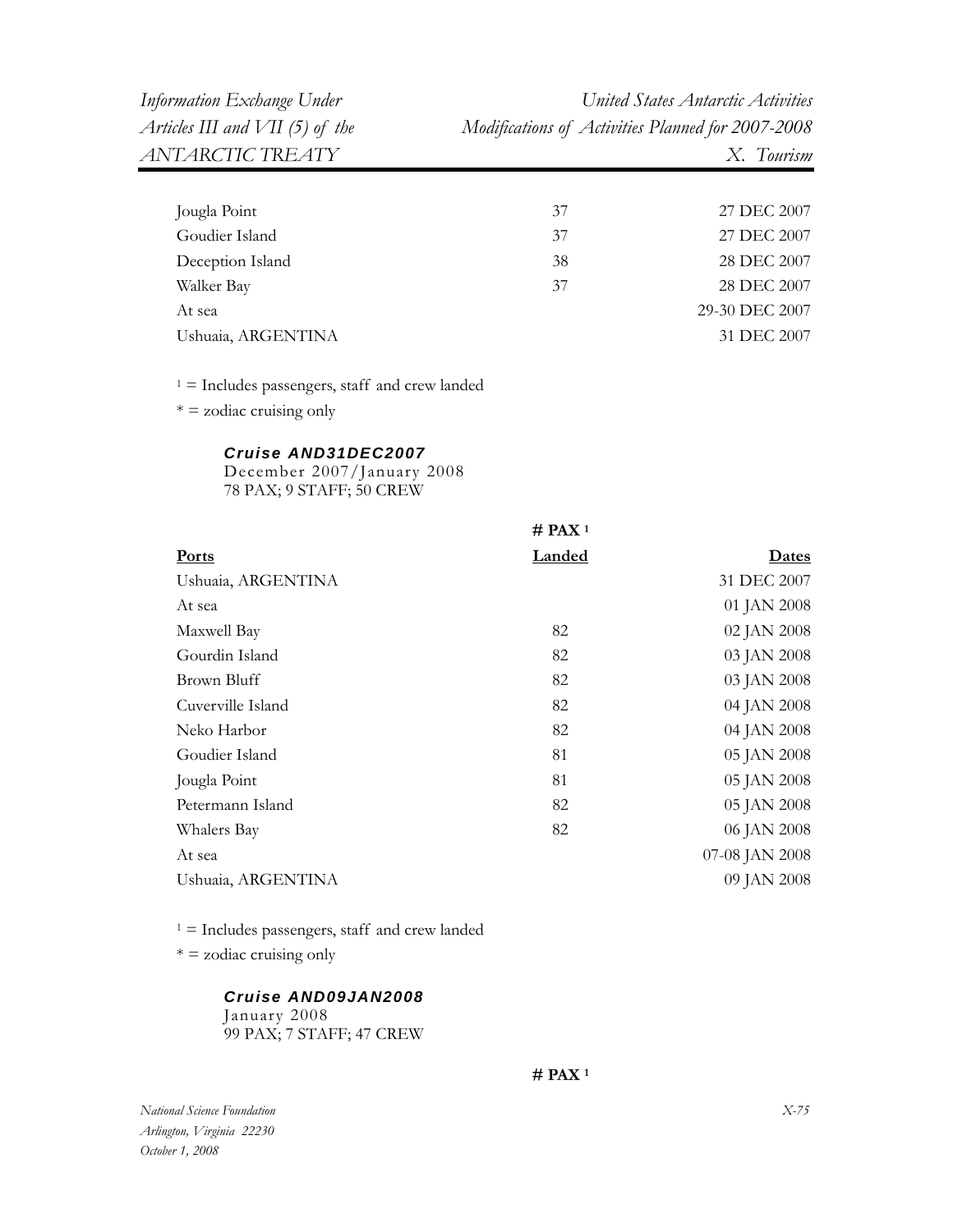| <b>Ports</b>                 | Landed | Dates          |
|------------------------------|--------|----------------|
| Ushuaia, ARGENTINA           |        | 09 JAN 2008    |
| At sea                       |        | 10 JAN 2008    |
| Aitcho Island (snowboarding) | 106    | 11 JAN 2008    |
| Paulet Island                | 106    | 12 JAN 2008    |
| Brown Bluff                  | 106    | 12 JAN 2008    |
| Goudier Island               | 106    | 13 JAN 2008    |
| Jougla Point                 | 106    | 13 JAN 2008    |
| Damoy Point                  | 106    | 14 JAN 2008    |
| Petermann Island             | 106    | 14 JAN 2008    |
| Hannah Point                 | 106    | 15 JAN 2008    |
| Whalers Bay                  | 106    | 15 JAN 2008    |
| At sea                       |        | 16-17 JAN 2008 |
| Ushuaia, ARGENTINA           |        | 18 JAN 2008    |
|                              |        |                |

 $1 =$  Includes passengers, staff and crew landed

 $* =$  zodiac cruising only

### *Cruise AND18JAN2008*

January/February 2008 87 PAX; 7 STAFF; 51 CREW

|                             | $#$ PAX <sup>1</sup> |                      |
|-----------------------------|----------------------|----------------------|
| <b>Ports</b>                | <b>Landed</b>        | <b>Dates</b>         |
| Ushuaia, ARGENTINA          |                      | 18 JAN 2008          |
| At sea                      |                      | 19-20 JAN 2008       |
| Paulet Island               | 104                  | 21 JAN 2008          |
| Brown Bluff                 | 104                  | 21 JAN 2008          |
| Neko Harbor                 | 104                  | 22 JAN 2008          |
| Cuverville Island           | 104                  | 22 JAN 2008          |
| Petermann Island            | 104                  | 23 JAN 2008          |
| Jougla Point                | 104                  | 23 JAN 2008          |
| Hannah Point                | 104                  | 24 JAN 2008          |
| Pendulum Cove               | 104                  | 24 JAN 2008          |
| Whalers Bay                 | 104                  | 24 JAN 2008          |
| At sea                      |                      | 25 JAN - 04 FEB 2008 |
| Ushuaia, ARGENTINA          |                      | 05 FEB 2008          |
| National Science Foundation |                      | $X-76$               |
| Arlington, Virginia 22230   |                      |                      |

*October 1, 2008*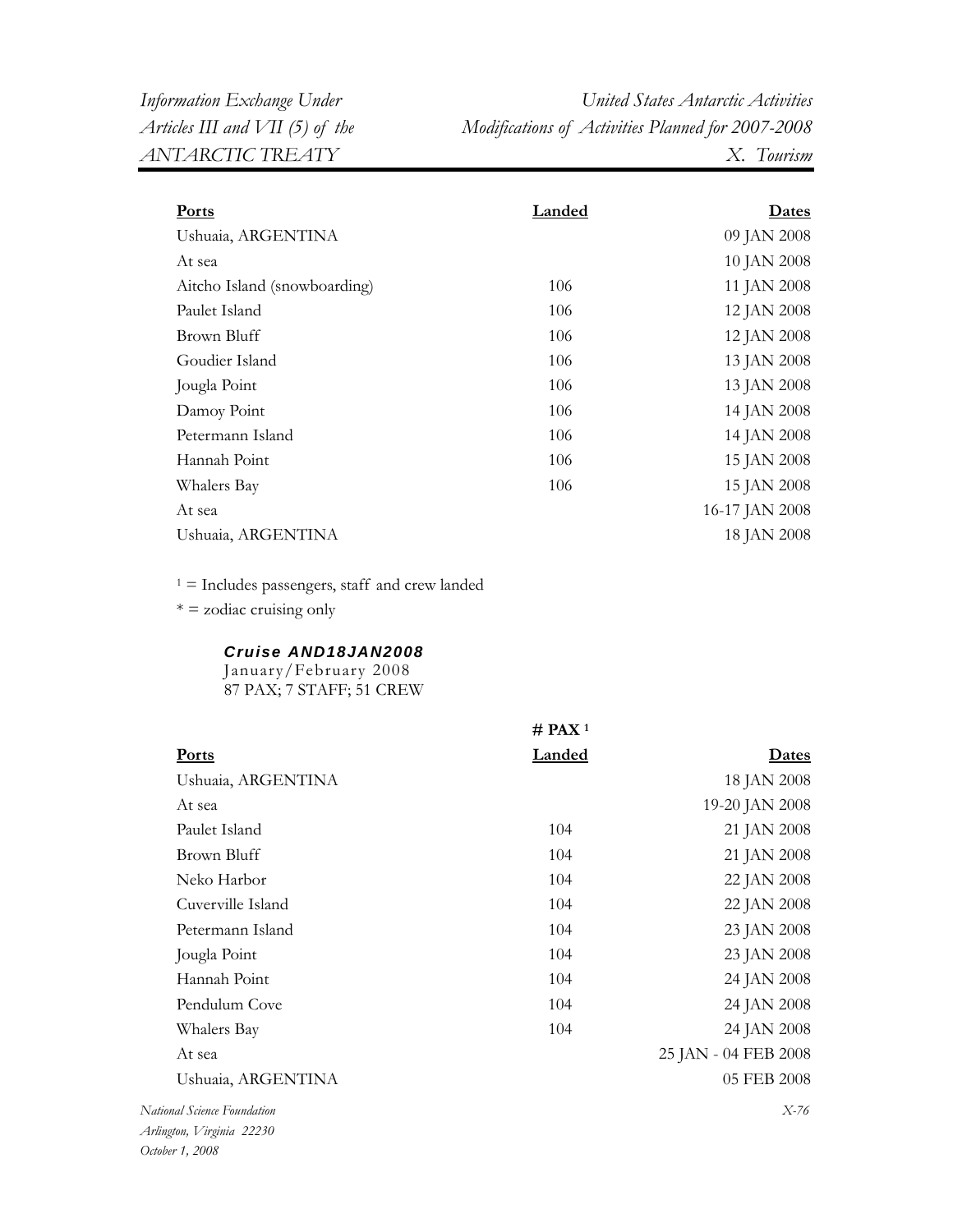$1 =$  Includes passengers, staff and crew landed

 $* =$  zodiac cruising only

## *Cruise AND05FEB2008*

February 2008 96 PAX; 7 STAFF; 53 CREW

|                    | $#$ PAX <sup>1</sup> |                |
|--------------------|----------------------|----------------|
| <b>Ports</b>       | <b>Landed</b>        | <b>Dates</b>   |
| Ushuaia, ARGENTINA |                      | 05 FEB 2008    |
| At sea             |                      | 06 FEB 2008    |
| Half Moon Island   | 103                  | 07 FEB 2008    |
| Paulet Island      | 103                  | 08 FEB 2008    |
| Brown Bluff        | 103                  | 08 FEB 2008    |
| Gourdin Island     | 103                  | 09 FEB 2008    |
| Petermann Island   | 103                  | 09 FEB 2008    |
| Damoy Point        | 103                  | 09 FEB 2008    |
| Jougla Point       | 103                  | 10 FEB 2008    |
| Goudier Island     | 103                  | 10 FEB 2008    |
| Neko Harbor        | 103                  | 10 FEB 2008    |
| Hannah Point       | 103                  | 11 FEB 2008    |
| Whalers Bay        | 103                  | 11 FEB 2008    |
| At sea             |                      | 12-13 FEB 2008 |
| Ushuaia, ARGENTINA |                      | 14 FEB 2008    |
|                    |                      |                |

 $1 =$  Includes passengers, staff and crew landed

 $* =$  zodiac cruising only

### *Cruise AND14FEB2008*

February 2008 90 PAX; 11 STAFF; 56 CREW

|                          | # PAX <sup>1</sup> |             |
|--------------------------|--------------------|-------------|
| <b>Ports</b>             | Landed             | Dates       |
| Ushuaia, ARGENTINA       |                    | 14 FEB 2008 |
| At sea                   |                    | 15 FEB 2008 |
| Aitcho Islands           | 101                | 16 FEB 2008 |
| ional Science Foundation |                    | $X-77$      |

 $N$ ati *Arlington, Virginia 22230 October 1, 2008*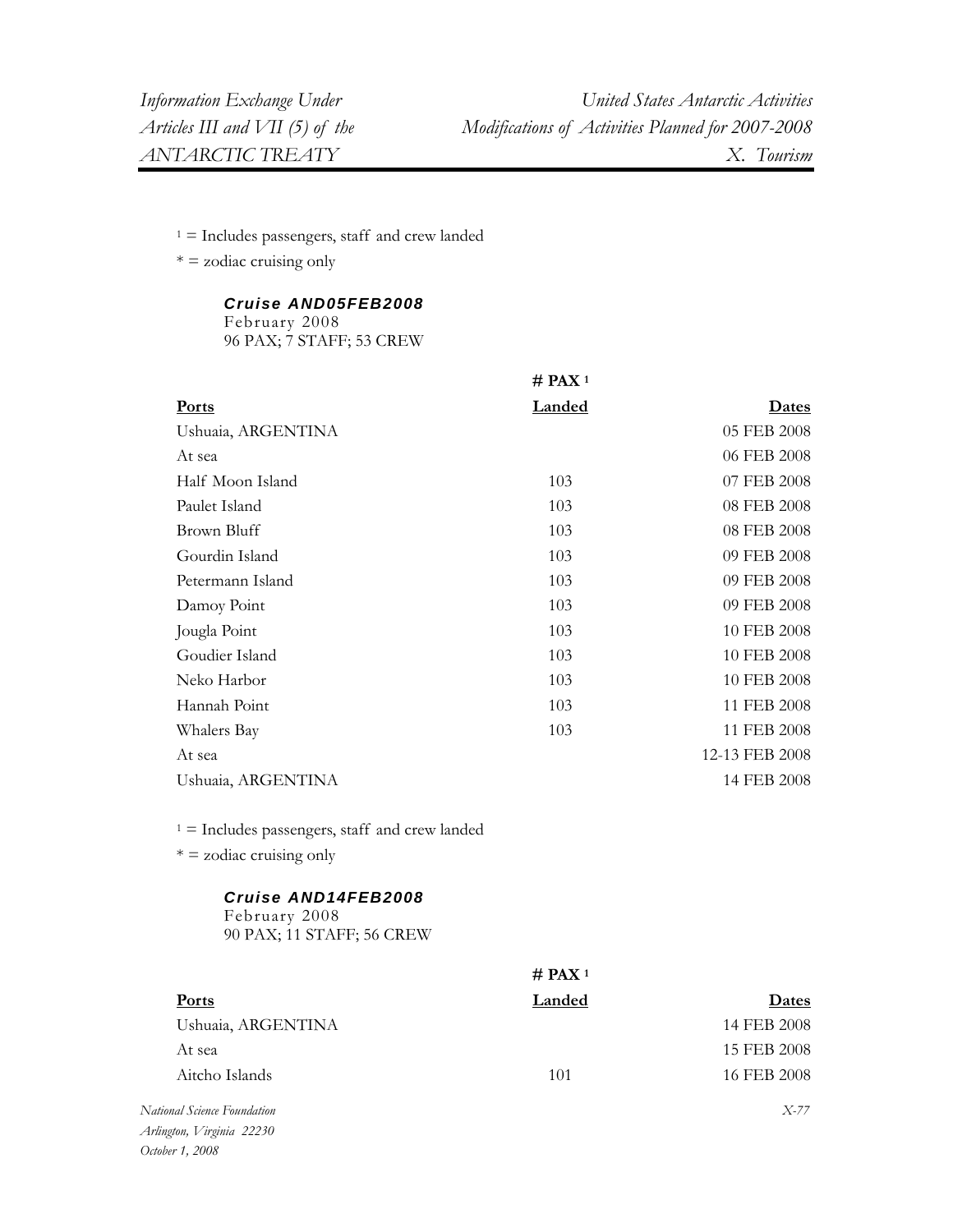*Information Exchange Under United States Antarctic Activities Articles III and VII (5) of the Modifications of Activities Planned for 2007-2008* 

| Paulet Island      | 101 | 17 FEB 2008    |
|--------------------|-----|----------------|
| Brown Bluff        | 101 | 17 FEB 2008    |
| Cuverville Island  | 101 | 18 FEB 2008    |
| Neko Harbor        | 101 | 18 FEB 2008    |
| Petermann Island   | 101 | 19 FEB 2008    |
| Jougla Point       | 101 | 19 FEB 2008    |
| Goudier Island     | 101 | 19 FEB 2008    |
| Whalers Bay        | 101 | 20 FEB 2008    |
| Half Moon Island   | 101 | 20 FEB 2008    |
| At sea             |     | 21-22 FEB 2008 |
| Ushuaia, ARGENTINA |     | 23 FEB 2008    |
|                    |     |                |

 $1 =$  Includes passengers, staff and crew landed

 $* =$  zodiac cruising only

### *Cruise AND23FEB2008*

February/March 2008 90 PAX; 8 STAFF; 52 CREW

|                    | $#$ PAX <sup>1</sup> |                |
|--------------------|----------------------|----------------|
| <b>Ports</b>       | Landed               | <b>Dates</b>   |
| Ushuaia, ARGENTINA |                      | 23 FEB 2008    |
| At sea             |                      | 24 FEB 2008    |
| Aitcho Islands     | 97                   | 25 FEB 2008    |
| Paulet Island      | 97                   | 26 FEB 2008    |
| Brown Bluff        | 97                   | 26 FEB 2008    |
| Cuverville Island  | 97                   | 27 FEB 2008    |
| Neko Harbor        | 97                   | 27 FEB 2008    |
| Petermann Island   | 97                   | 28 FEB 2008    |
| Whalers Bay        | 97                   | 29 FEB 2008    |
| At sea             |                      | 01-02 MAR 2008 |
| Ushuaia, ARGENTINA |                      | 03 MAR 2008    |

 $1 =$  Includes passengers, staff and crew landed

 $* =$  zodiac cruising only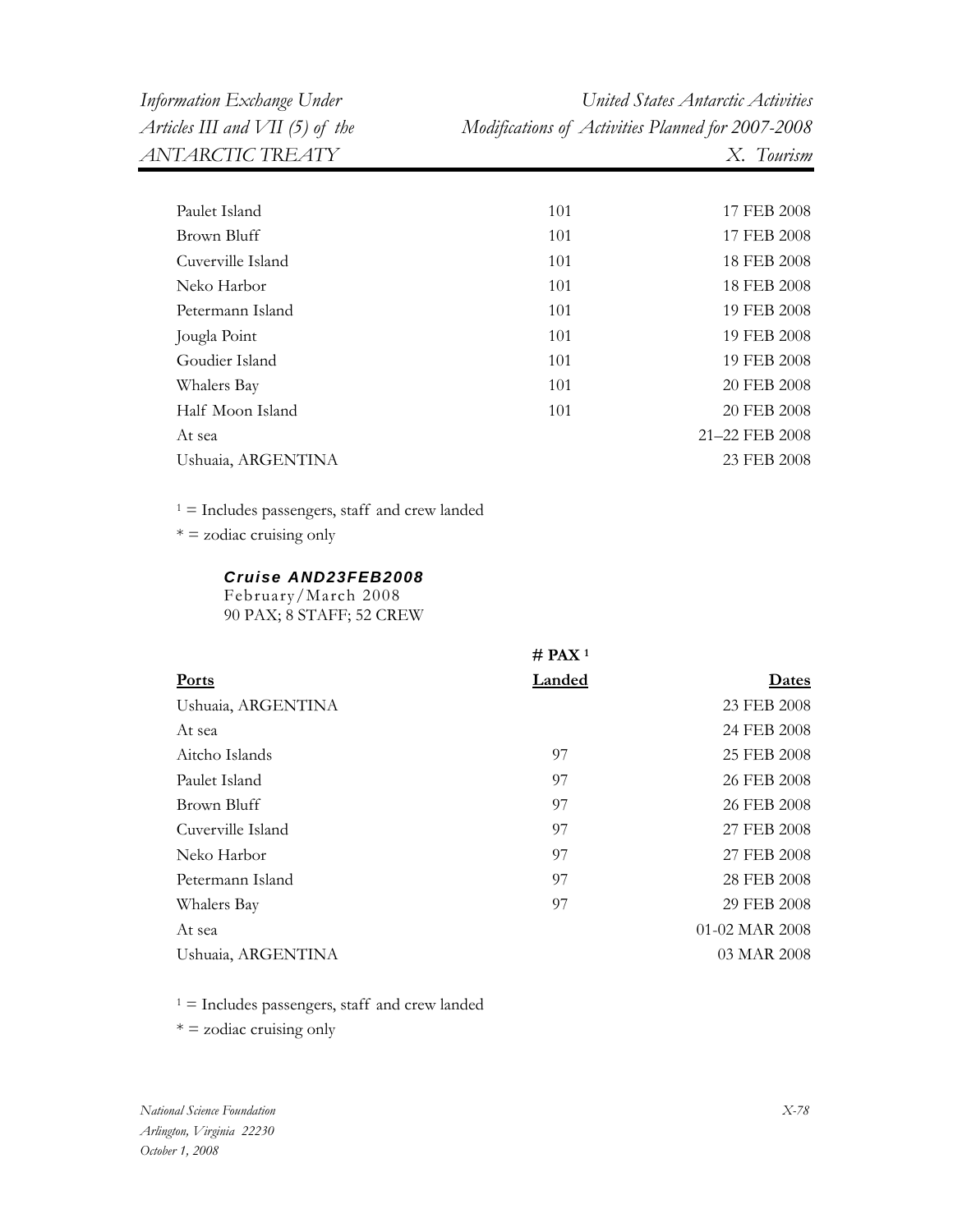## *Cruise AND03MAR2008*

March 2008

96 PAX; 10 STAFF; 52 CREW

|                    | $#$ PAX <sup>1</sup> |                |
|--------------------|----------------------|----------------|
| <b>Ports</b>       | <b>Landed</b>        | <b>Dates</b>   |
| Ushuaia, ARGENTINA |                      | 03 MAR 2008    |
| At sea             |                      | 04 MAR 2008    |
| Half Moon Island   | 106                  | 05 MAR 2008    |
| Goudier Island     | 106                  | 06 MAR 2008    |
| Jougla Point       | 106                  | 06 MAR 2008    |
| Petermann Island   | 106                  | 06 MAR 2008    |
| Damoy Point        | 106                  | 07 MAR 2008    |
| Neko Harbor        | 106                  | 07 MAR 2008    |
| Hannah Point       | 106                  | 08 MAR 2008    |
| Pendulum Cove      | 106                  | 08 MAR 2008    |
| Whalers Bay        | 106                  | 08 MAR 2008    |
| Aitcho Island      | 106                  | 09 MAR 2008    |
| At sea             |                      | 10-11 MAR 2008 |
| Ushuaia, ARGENTINA |                      | 12 MAR 2008    |
|                    |                      |                |

 $1 =$  Includes passengers, staff and crew landed

 $* =$  zodiac cruising only

# **ResidenSea**

ResidenSea of Miami, Florida, conducted one cruise to the Antarctic during the 2007- 2008 season, using the *M/S The World.* Given below, for each cruise, is the port of origin, sites visited (with dates) and the return port.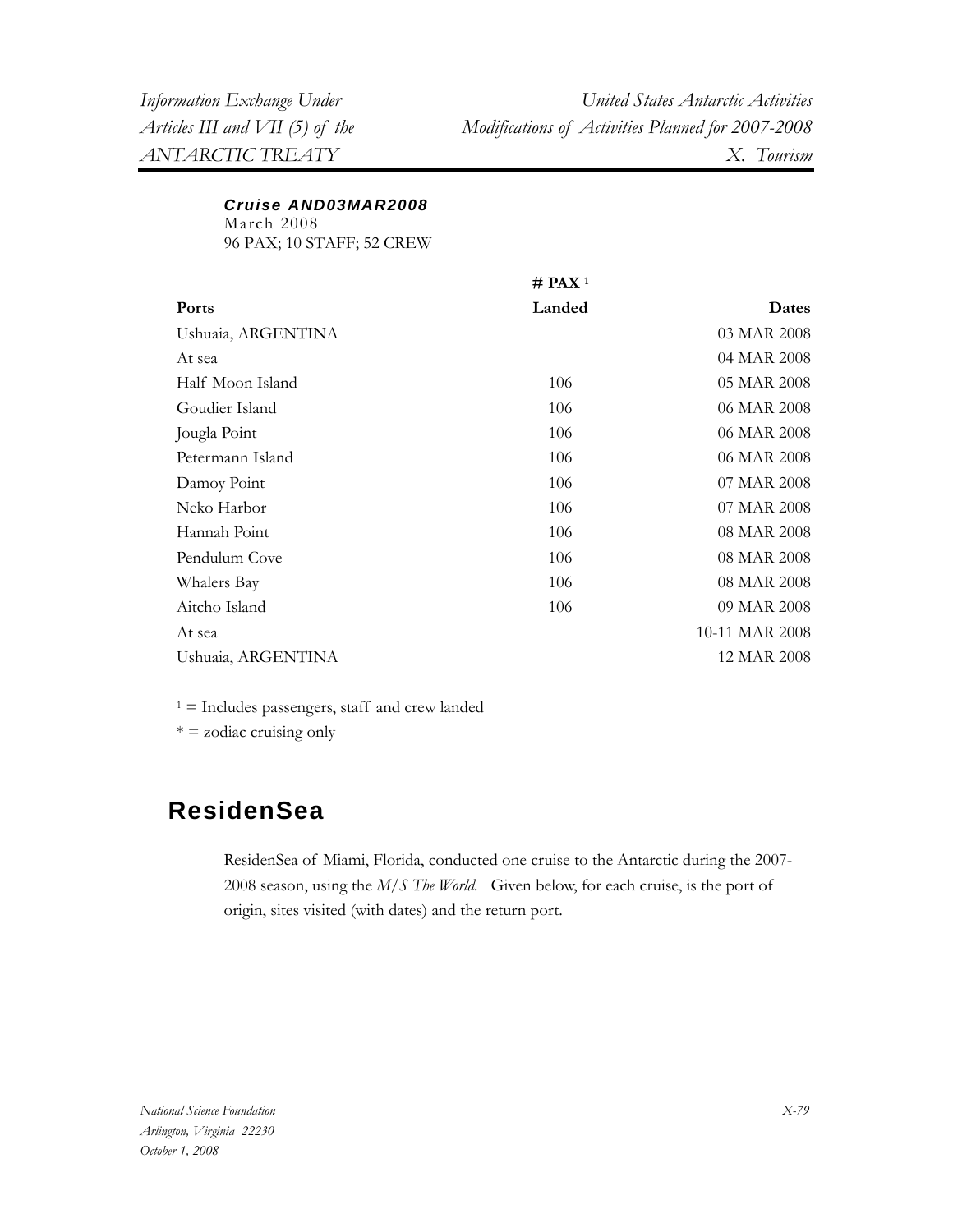## **M/S THE WORLD**

### *Cruise WOR19JAN2008*

January 2008 300 PAX; 13 STAFF; 258 CREW

|                         | $#$ PAX <sup>1</sup> |                |
|-------------------------|----------------------|----------------|
| <b>Ports</b>            | <b>Landed</b>        | <u>Dates</u>   |
| Ushuaia, ARGENTINA      |                      | 19 JAN 2008    |
| At sea                  |                      | 20-21 JAN 2008 |
| Point Wild              | $300*$               | 22 JAN 2008    |
| Brown Bluff             | 306                  | 23 JAN 2008    |
| Frei Station            | 280                  | 24 JAN 2008    |
| Goudier Island          | 272                  | 25 JAN 2008    |
| Jougla Point            | 137                  | 25 JAN 2008    |
| Damoy Point             | $148*$               | 25 JAN 2008    |
| Marguerite Bay          | $276*$               | 26 JAN 2008    |
| Neko Harbor             | 285                  | 27 JAN 2008    |
| Almirante Brown Station | 267                  | 28 JAN 2008    |
| At sea                  |                      | 29-30 JAN 2008 |
| Ushuaia, ARGENTINA      |                      | 31 JAN 2008    |

 $1 =$  Includes passengers, staff and crew landed

 $* = z$ odiac cruising only

# **Vulcan Incorporated**

Vulcan Incorporated, of Seattle Washington, conducted one cruise to the Antarctic during the 2007-2008 season, using the *M/Y Octopus.* Given below, for each cruise, is the port of origin, sites visited (with dates) and the return port.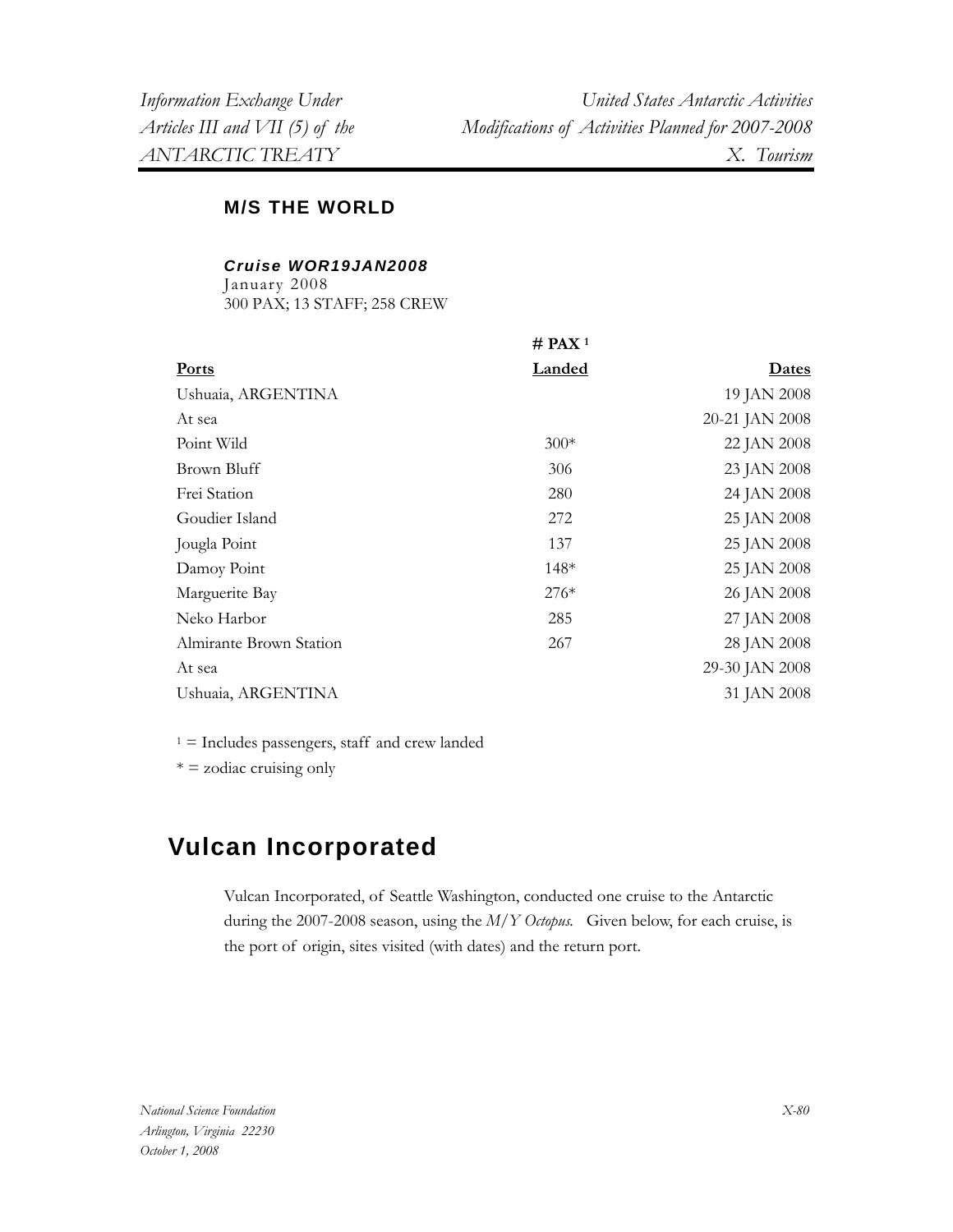## **M/Y OCTOPUS**

### *Cruise OCT05FEB2008*

February 2008 19 PAX; 4 STAFF; 65 CREW

|                                      | $#$ PAX <sup>1</sup> |             |
|--------------------------------------|----------------------|-------------|
| <b>Ports</b>                         | Landed               | Dates       |
| Ushuaia, ARGENTINA                   |                      | 05 FEB 2008 |
| At sea                               |                      | 06 FEB 2008 |
| Pont Wild                            | Ship cruise          | 07 FEB 2008 |
| <b>Brown Bluff</b>                   | Ship cruise          | 08 FEB 2008 |
| Paulet Island                        | Ship cruise          | 08 FEB 2008 |
| Seymour Island (helicopter landing)  | 25                   | 09 FEB 2008 |
| Paulet Island                        | 25                   | 10 FEB 2008 |
| Paulet Island (scuba diving)         | 9                    | 10 FEB 2008 |
| <b>Brown Bluff</b>                   | Ship cruise          | 10 FEB 2008 |
| Whalers Bay                          | 24                   | 11 FEB 2008 |
| Telefon Bay                          | 9                    | 11 FEB 2008 |
| Neko Harbor                          | 50                   | 12 FEB 2008 |
| Andvord Bay (helicopter flight)      | 19                   | 12 FEB 2008 |
| Andvord Bay                          | $9*$                 | 12 FEB 2008 |
| Paradise Harbor                      | 17                   | 12 FEB 2008 |
| Paradise Harbor (scuba diving)       | 11                   | 12 FEB 2008 |
| Petermann Island                     | 21                   | 13 FEB 2008 |
| Palmer Station                       | 41                   | 13 FEB 2008 |
| Dallmann Bay                         | Ship cruise          | 14 FEB 2008 |
| Neumayer Channel                     | Ship cruise          | 14 FEB 2008 |
| Goudier Island                       | 18                   | 14 FEB 2008 |
| Jougla Point                         | 14                   | 14 FEB 2008 |
| Neumayer Channel (helicopter flight) | $8\,$                | 14 FEB 2008 |
| Foyn Harbor (scuba diving)           | 11                   | 15 FEB 2008 |
| Wilhelmina Bay (helicopter flight)   | 78                   | 15 FEB 2008 |
| Wilhelmina Bay                       | $17*$                | 15 FEB 2008 |
| Frei Station (helicopter landing)    | 11                   | 16 FEB 2008 |
| At sea                               |                      | 17 FEB 2008 |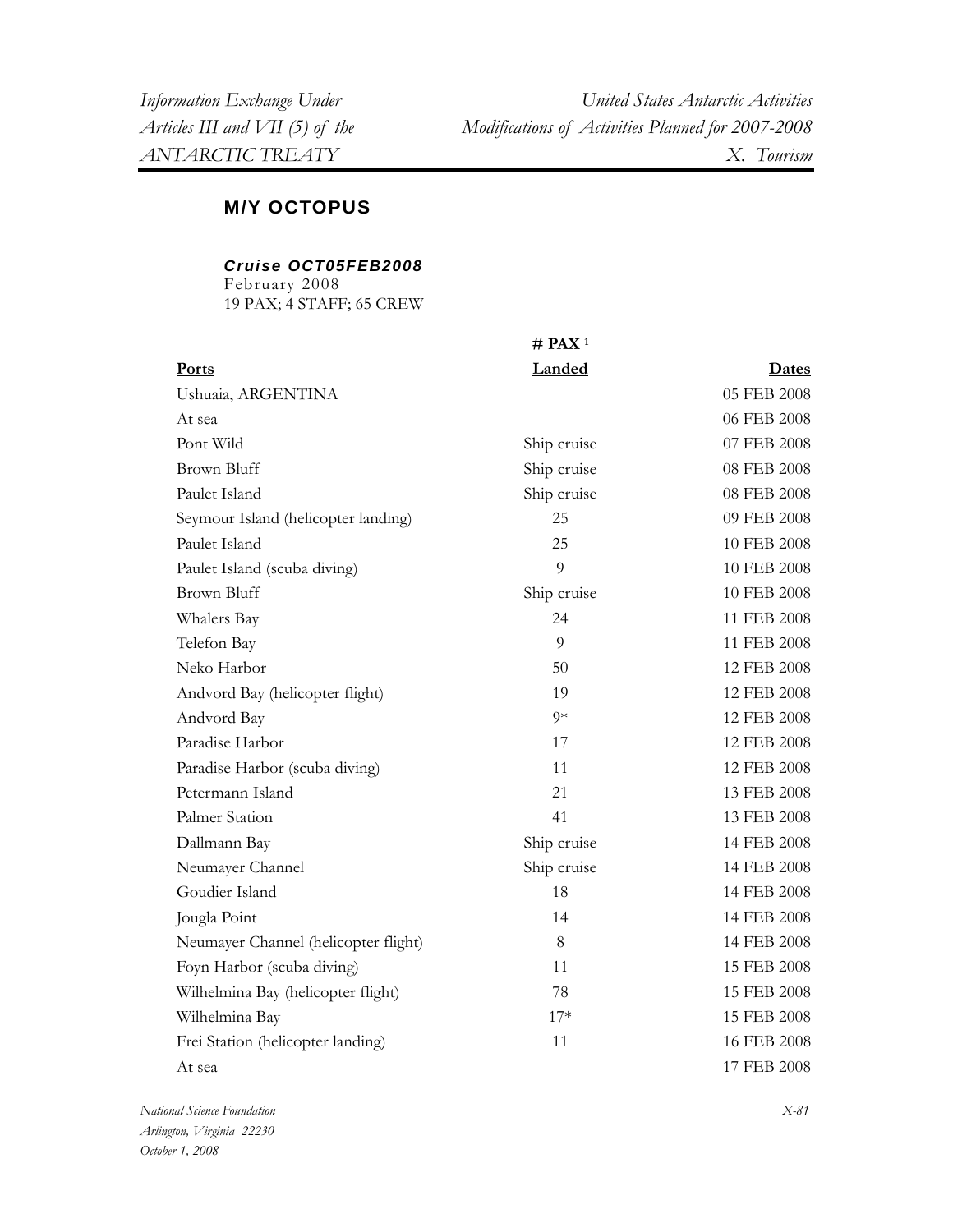Ushuaia, ARGENTINA 18 FEB 2008

 $1 =$  Includes passengers, staff and crew landed

 $* = z$ odiac cruising only

# **Sterna Corporation**

Sterna Corporation, of New Hampshire, conducted one cruise to the Antarctic during the 2007-2008 season, using the *S/Y Seal*.Given below, for each cruise, is the port of origin, sites visited (with dates) and the return port.

## **S/Y SEAL**

#### *Cruise SEL18FEB2008*

February/March 2008 6 PAX; 0 STAFF; 2 CREW

|                                                                                             | $#$ PAX <sup>1</sup> |                |
|---------------------------------------------------------------------------------------------|----------------------|----------------|
| <b>Ports</b>                                                                                | Landed               | Dates          |
| Ushuaia, ARGENTINA                                                                          |                      | 18 FEB 2008    |
| At sea                                                                                      |                      | 19-24 FEB 2008 |
| Melchior Islands                                                                            | 7                    | 25 FEB 2008    |
| Goudier Island                                                                              | 7                    | 26 FEB 2008    |
| Damoy Point                                                                                 | 7                    | 27 FEB 2008    |
| Argentine Islands/Wordie                                                                    | 7                    | 28 FEB 2008    |
| Vernadsky Station                                                                           | 7                    | 29 FEB 2008    |
| Lagoon Island                                                                               | 6                    | 01 MAR 2008    |
| Lagoon Island                                                                               | 7                    | 02 MAR 2008    |
| <b>Blaiklock Island</b>                                                                     | 6                    | 02 MAR 2008    |
| Horseshoe Island                                                                            | 8                    | 03 MAR 2008    |
| Stonington Island                                                                           | 7                    | 04 MAR 2008    |
| Lagoon Island                                                                               | 7                    | 05 MAR 2008    |
| Rothera Station                                                                             | 7                    | 06 MAR 2008    |
| Crystal Sound                                                                               | Ship cruise          | 07 MAR 2008    |
| Pitt Islands                                                                                | $\overline{4}$       | 08 MAR 2008    |
| onal Science Foundation<br>$\mathbf{r}$ $\mathbf{r}$ $\mathbf{r}$ $\mathbf{r}$ $\mathbf{r}$ |                      | $X-82$         |

 $Natio$ *Arlington, Virginia 22230 October 1, 2008*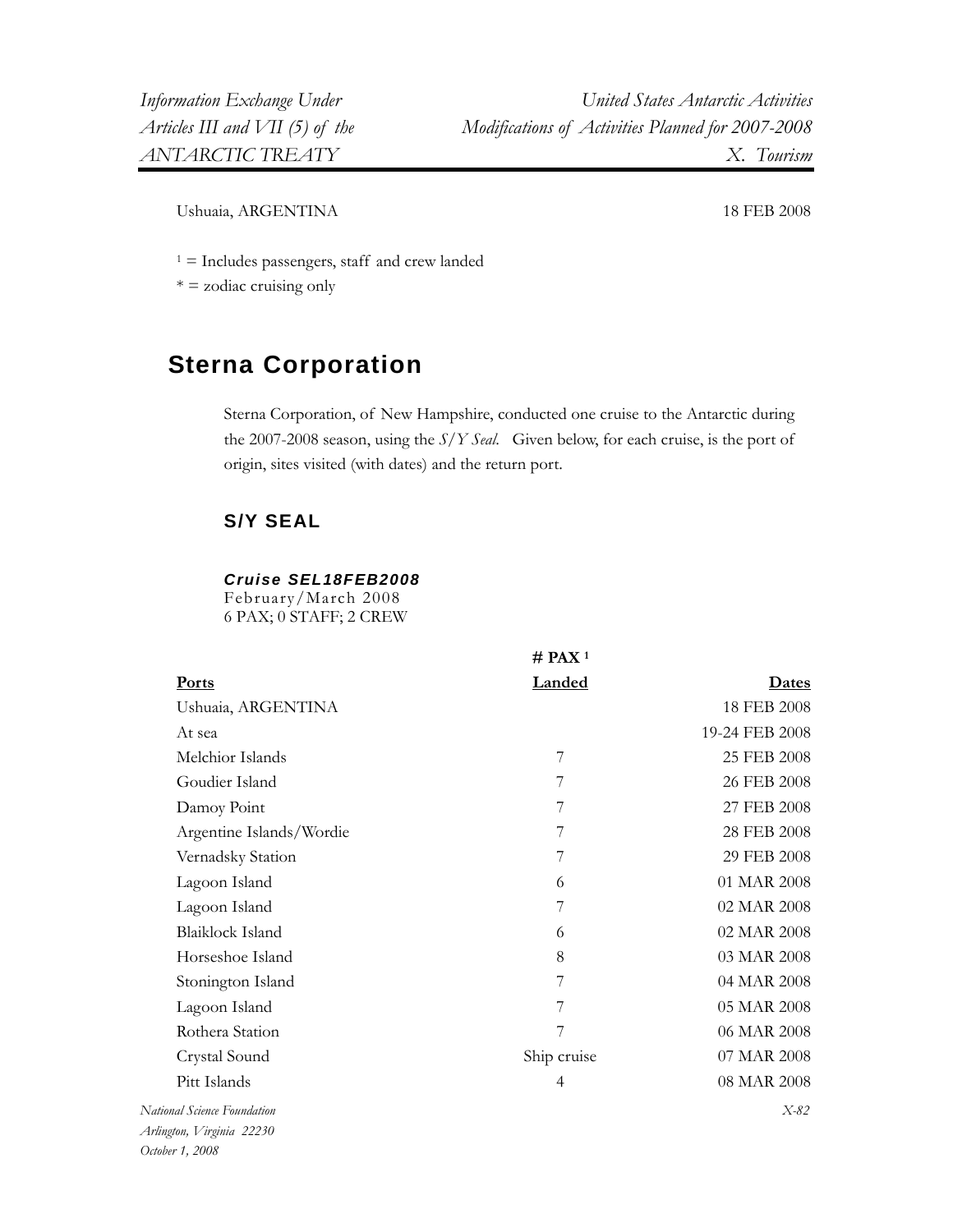| Pitt Islands       | 09 MAR 2008    |
|--------------------|----------------|
| Hovgaard Island    | 10 MAR 2008    |
| Pleneau Island     | 11 MAR 2008    |
| At sea             | 12-19 MAR 2008 |
| Ushuaia, ARGENTINA | 20 MAR 2008    |
|                    |                |

 $* = z$ odiac cruising only

# **Expeditions Unlimited**

Expeditions Unlimited, of Baraboo, Wisconsin, conducted one cruise to the Antarctic during the 2007-2008 season, using the *S/Y Xplore Expeditions,* chartered through Xplore Expeditions of Asserac, France.Given below, for each cruise, is the port of origin, sites visited (with dates) and the return port.

## **S/Y XPLORE**

### *Cruise XPL25JAN2008*

January/February 2008 7 PAX; 0 STAFF; 4 CREW

|                                   | $#$ PAX <sup>1</sup> |                |
|-----------------------------------|----------------------|----------------|
| <b>Ports</b>                      | <b>Landed</b>        | <b>Dates</b>   |
| Ushuaia, ARGENTINA                |                      | 25 JAN 2008    |
| At sea                            |                      | 26-28 JAN 2008 |
| Melchior Islands                  | 9                    | 29 JAN 2008    |
| Enterprise Island (extended walk) | 9                    | 30 JAN 2008    |
| Enterprise Island                 | $6*$                 | 30 JAN 2008    |
| Enterprise Island                 | $0*$                 | 31 JAN 2008    |
| Jabet Peak (climbing)             | 7                    | 01 FEB 2008    |
| Jougla Point (extended walk)      | 2                    | 01 FEB 2008    |
| Jougla Point                      | 7                    | 01 FEB 2008    |
| Jougla Point (climbing)           | 8                    | 02 FEB 2008    |
| Jougla Point                      | $2*$                 | 02 FEB 2008    |
| National Science Foundation       |                      | $X-83$         |
| Arlington, Virginia 22230         |                      |                |

*October 1, 2008*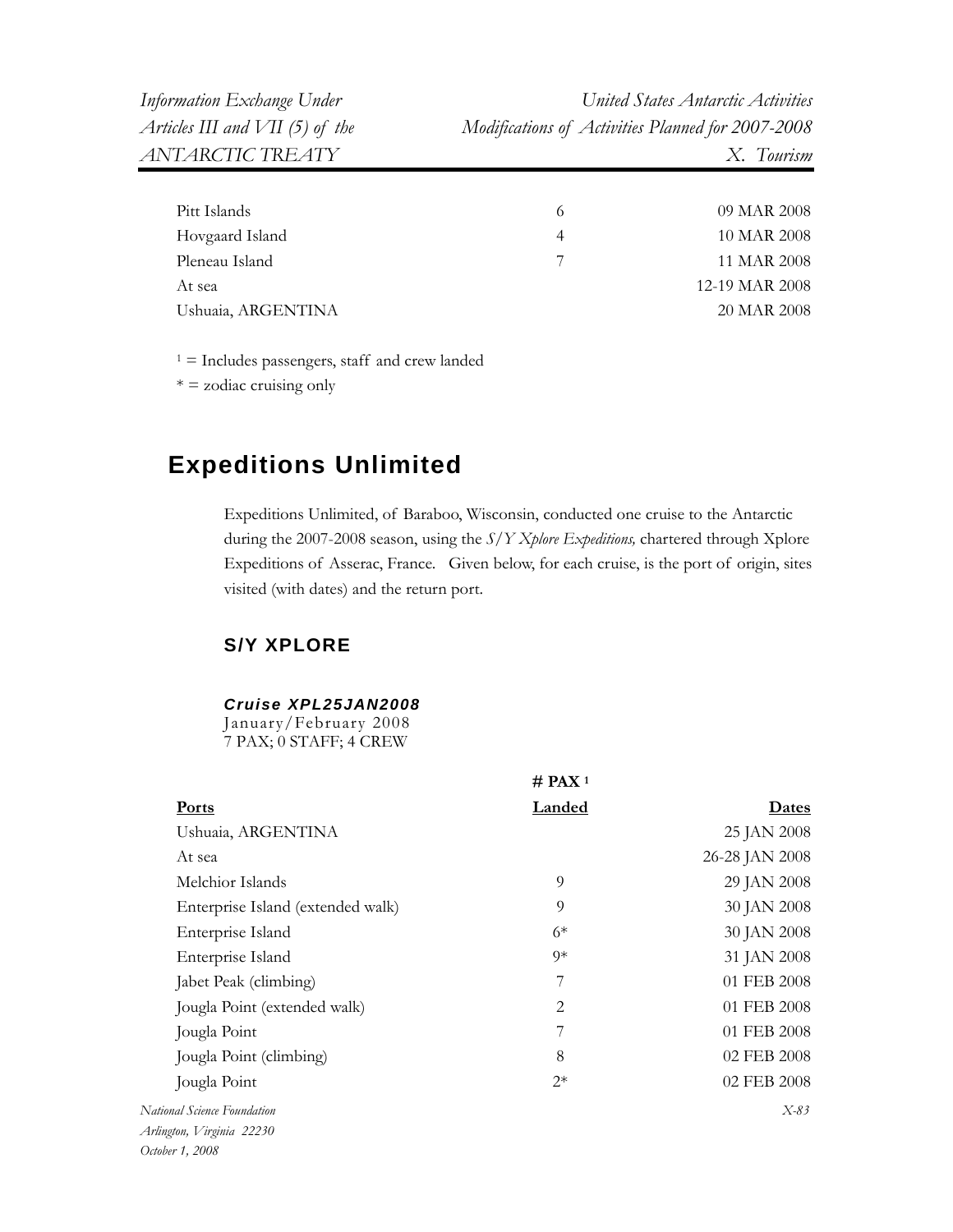| Information Exchange Under        | United States Antarctic Activities                |
|-----------------------------------|---------------------------------------------------|
| Articles III and $VII$ (5) of the | Modifications of Activities Planned for 2007-2008 |
| ANTARCTIC TREATY                  | X. Tourism                                        |

| Jougla Point                      | 11 | 02 FEB 2008    |
|-----------------------------------|----|----------------|
| Port Charcot                      | 4  | 03 FEB 2008    |
| Port Charcot (extended walk)      | 11 | 03 FEB 2008    |
| Vernadsky Station                 | 8  | 04 FEB 2008    |
| Argentine Islands (extended walk) | 6  | 04 FEB 2008    |
| Vernadsky Station                 | 2  | 04 FEB 2008    |
| Argentine Islands (extended walk) | 4  | 04 FEB 2008    |
| Vernadsky Station                 | 1  | 04 FEB 2008    |
| Argentine Islands (extended walk) | 4  | 04 FEB 2008    |
| Mount Scott (climbing)            | 8  | 05 FEB 2008    |
| At sea                            |    | 06-19 FEB 2008 |
| Ushuaia, ARGENTINA                |    | 20 FEB 2008    |
|                                   |    |                |

 $* =$  zodiac cruising only

# **Private Expedition**

Nancy Krill and Mark Roye, conducted one cruise to the Antarctic during the 2007-2008 season, using the *S/Y Tamara*.Given below, for each cruise, is the port of origin, sites visited (with dates) and the return port.

## **S/Y TAMARA**

#### *Cruise TAM26DEC2007*

December 2007/February 2008 0 PAX; 0 STAFF; 3 CREW

| <b>Landed</b> | Dates              |
|---------------|--------------------|
|               | 26 DEC 2007        |
|               | 27-30 DEC 2007     |
| 2             | 31 DEC 2007        |
|               | 01-02 JAN 2008     |
| $2*$          | 03 JAN 2008        |
|               | $X-84$             |
|               |                    |
|               |                    |
|               | # PAX <sup>1</sup> |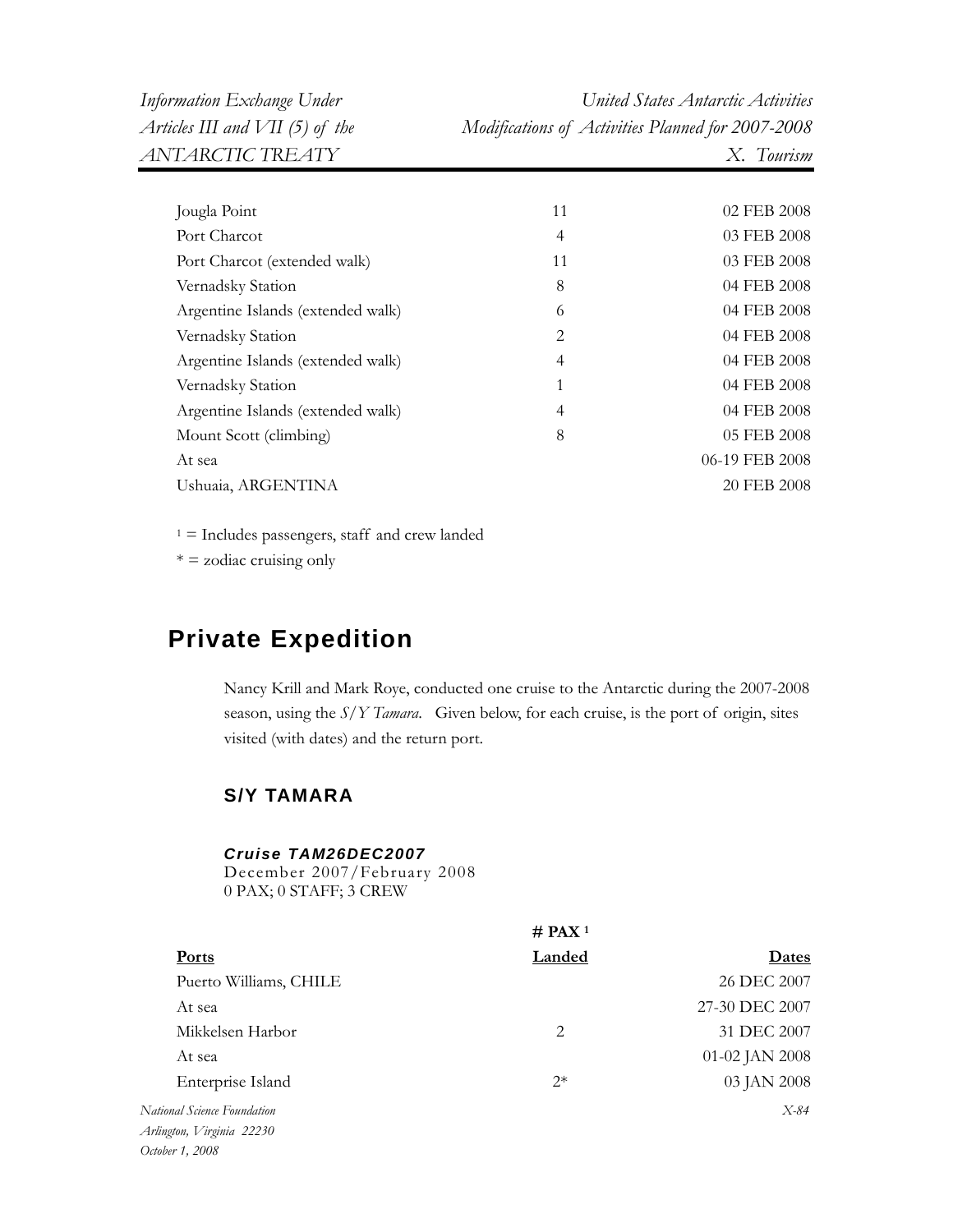| Information Exchange Under      | United States Antarctic Activities                |
|---------------------------------|---------------------------------------------------|
| Articles III and VII (5) of the | Modifications of Activities Planned for 2007-2008 |
| ANTARCTIC TREATY                | X. Tourism                                        |

| At sea                 |      | 04-06 JAN 2008     |
|------------------------|------|--------------------|
| Waterboat Point        | 3    | 07 JAN 2008        |
| At sea                 |      | 08-09 JAN 2008     |
| Vernadsky Station      | 3    | 10 JAN 2008        |
| At sea                 |      | 11-12 JAN 2008     |
| Petermann Island       | 2    | 13 JAN 2008        |
| Hovgaard Island        | 3    | 13 JAN 2008        |
| At sea                 |      | 14-17 JAN 2008     |
| Port Lockroy           | 3    | 18 JAN 2008        |
| At sea                 |      | 19-21 JAN 2008     |
| Melchior Islands       | $3*$ | 22 JAN 2008        |
| At sea                 |      | 23 JAN-01 FEB 2008 |
| Puerto Williams, CHILE |      | 02 FEB 2008        |
|                        |      |                    |

 $* =$  zodiac cruising only

# **Other**

## **SHIP BORNE**

Holland America Line of Seattle, Washington, operated the *M/S Prinsendam* for one cruise and the *M/S Rotterdam* for three cruises during the 2007-2008 season to the Antarctic Peninsula.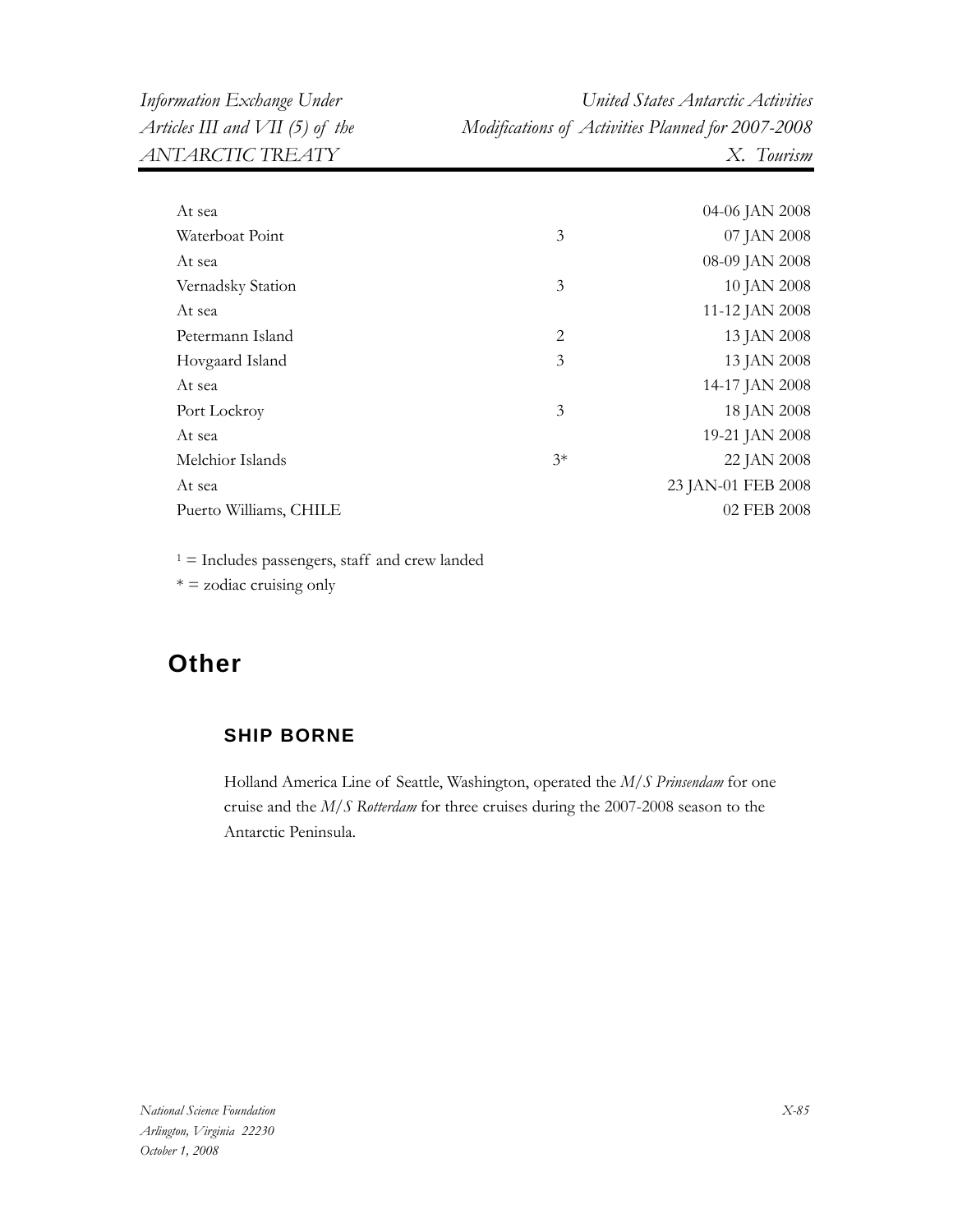### *Cruise ROT23DEC2007*

December 23, 2007 – January 01, 2008 (Embarked Montevideo, Uruguay and Disembarked Ushuaia, Argentina) No passenger landings were made in the Antarctic Treaty Area 1255 PAX; 186 STAFF; 411 CREW

### *Cruise ROT13JAN2008*

January 13-19, 2008 (Embarked Ushuaia, Argentina and Disembarked Port Stanley, Falkland Islands) No passenger landings were made in the Antarctic Treaty Area 1,237 PAX; 188 STAFF; 409 CREW

### *Cruise ROT01FEB2008*

February 1-10, 2008 (Embarked Montevideo, Uruguay and Disembarked Ushuaia, Argentina) No passenger landings were made in the Antarctic Treaty Area 1,243 PAX; 218 STAFF; 382 CREW

### *Cruise PRI28JAN2008*

January 28 – February 10, 2008 (Embarked Ushuaia, Argentina and Disembarked Buenos Aires, Argentina) No passenger landings were made in the Antarctic Treaty Area 668 PAX; 35 STAFF; 457 CREW

Princess Cruises of Santa Clarita, California, operated the *M/V Star Princess* on two cruises around South America, during which it crossed into the Treaty Area for approximately 72 hours for scenic cruising.